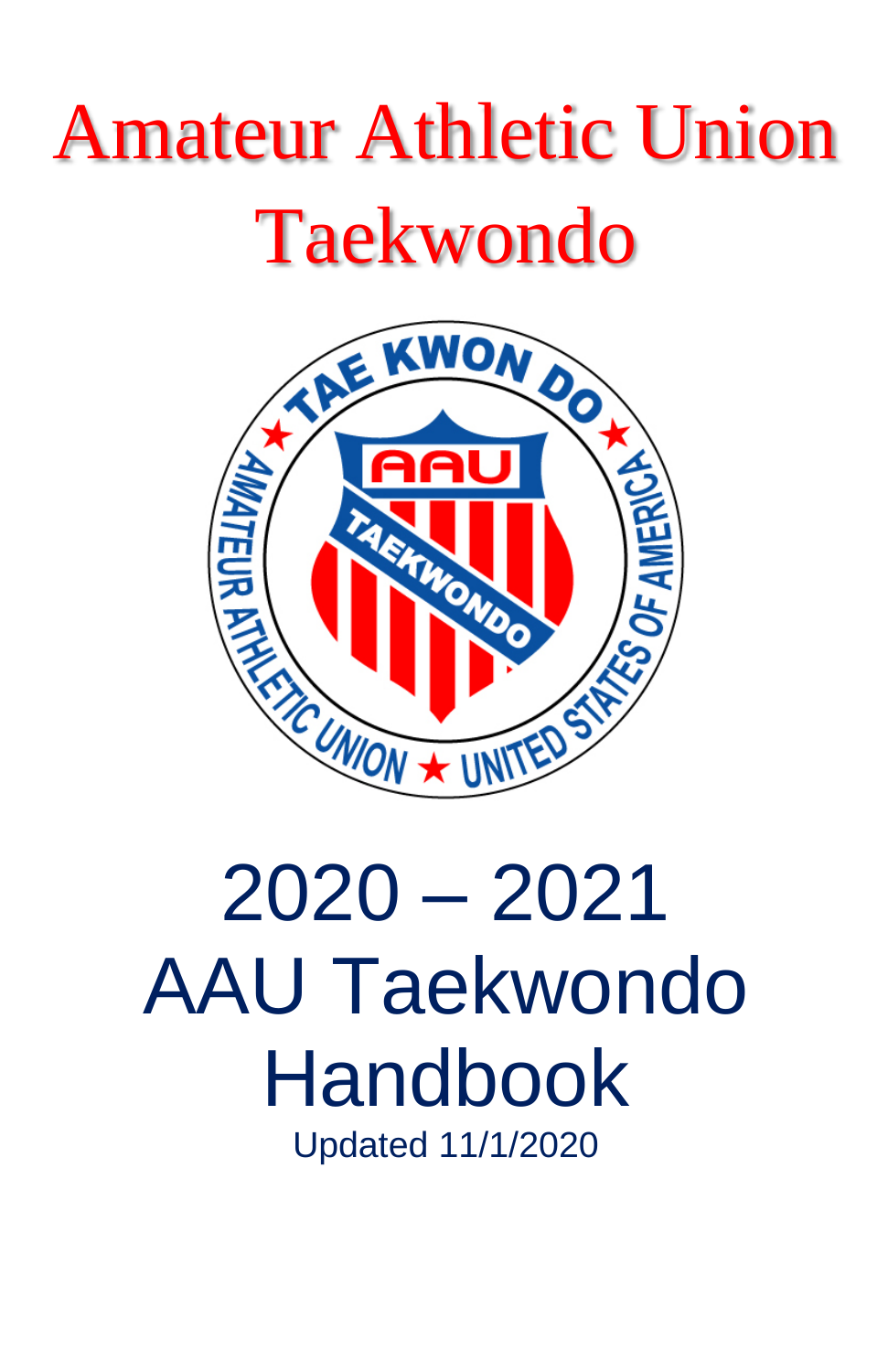**Table of Contents**





# **Rule Book Section**

| GENERAL RULES AND REGULATIONS FOR OLYMPIC-STYLE SPARRING  14         |  |
|----------------------------------------------------------------------|--|
| GENERAL RULES AND REGULATIONS FOR TRADITIONAL FORMS/PATTERNS/POOMSAE |  |
|                                                                      |  |
| GENERAL RULES AND REGULATIONS FOR TEAM FORM COMPETITION  38          |  |
|                                                                      |  |
|                                                                      |  |
|                                                                      |  |
|                                                                      |  |
| NATIONAL SPORT COMMITTEE GOVERNANCE AND ADMINISTRATION  52           |  |
|                                                                      |  |

# **Policy Book Section**

| GENERAL POLICY AND REGULATIONS FOR POINT STYLE SPARRING 65            |  |
|-----------------------------------------------------------------------|--|
|                                                                       |  |
| GENERAL POLICY AND REGULATIONS FOR TRADITIONAL FORMS/PATTERNS/POOMSAE |  |
|                                                                       |  |
| ELIGIBILITY REQUIREMENTS FOR NATIONAL AAU TAEKWONDO CHAMPIONSHIPS AND |  |
|                                                                       |  |
|                                                                       |  |
|                                                                       |  |
|                                                                       |  |
|                                                                       |  |
|                                                                       |  |
|                                                                       |  |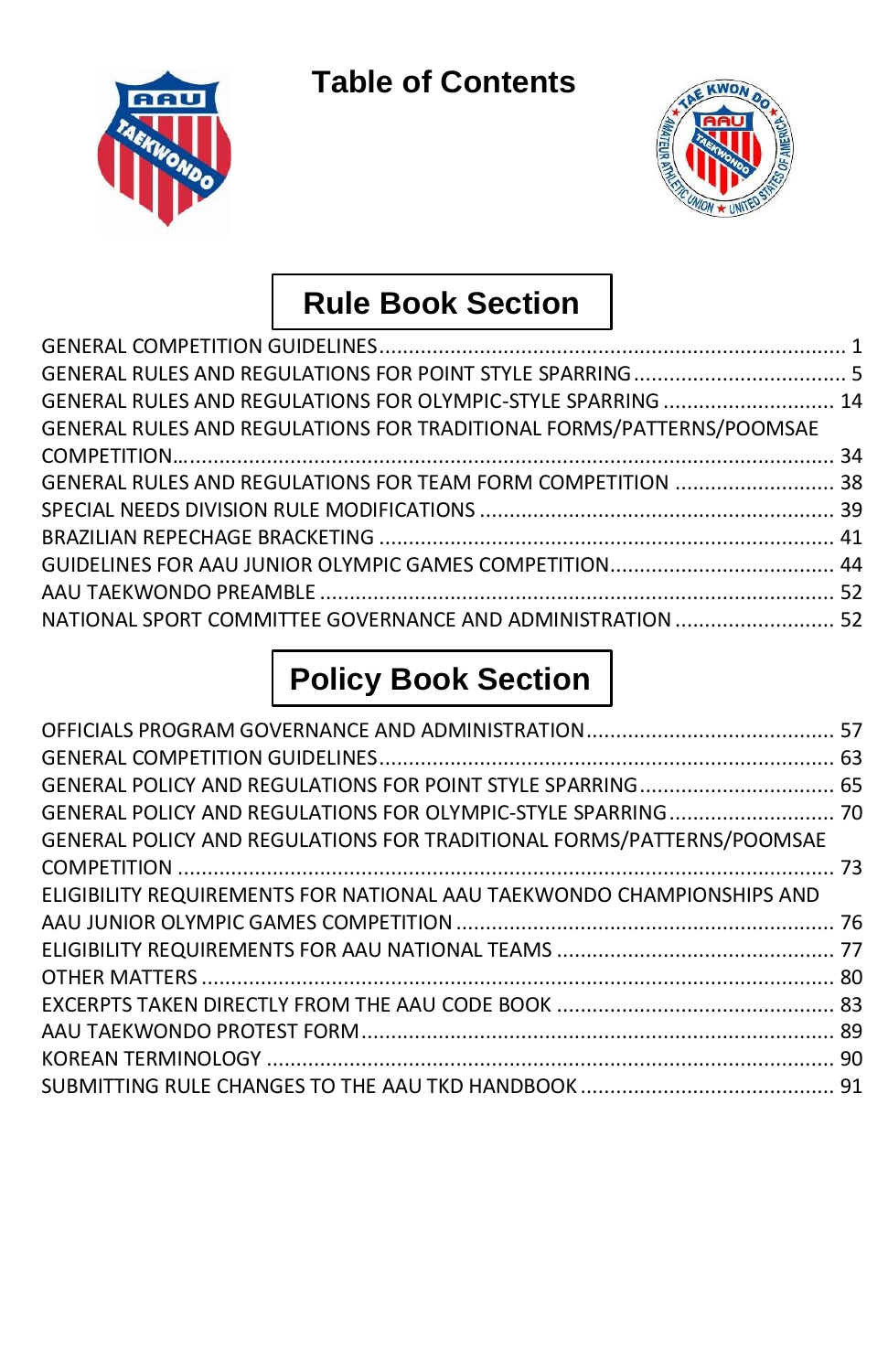# Rule Book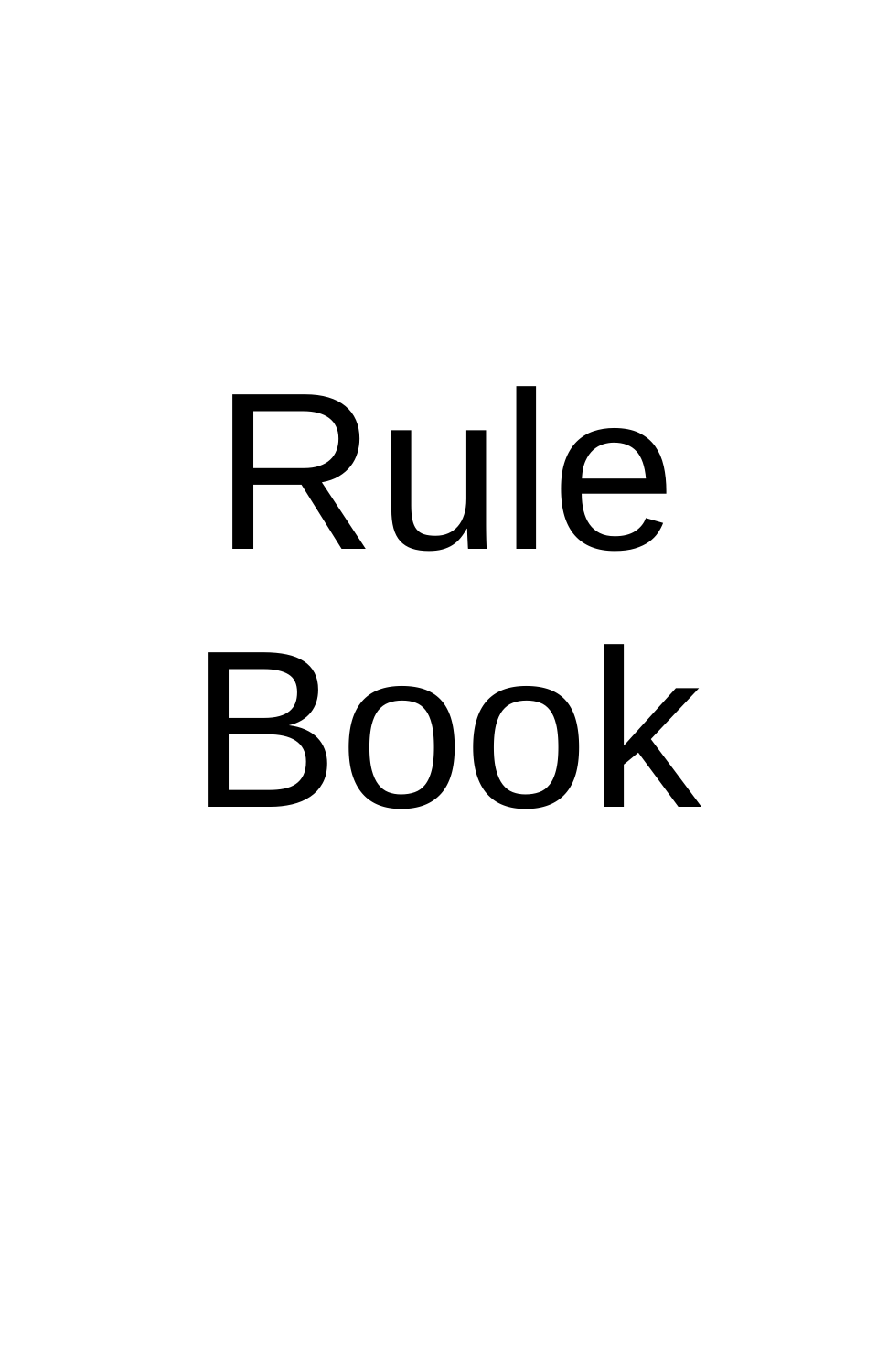## **General Competition Guidelines**

#### <span id="page-3-0"></span>**Article I. Types of Competition**

**I.A.** Qualifying Events Traditional Forms/Patterns (WT-Style Sport Poomsae standards do **not** apply) Point-Sparring Olympic-style Sparring Sport Poomsae (WT-Style Sport Poomsae standards apply)

**I.B.** Non-Qualifying, Optional Events

Team Forms (see the Team Forms section of this handbook) Board Breaking-Seven Different Categories (see J.O. Games Rules) Creative Forms (see J.O. Games Rules) Creative Musical Forms (see J.O. Games Rules) Weapons Forms (see J.O. Games Rules) Musical Weapons Forms (see J.O. Games Rules) Demo Team Competition (see J.O. Games Rules) Self Defense (see for J.O. Games Rules) Padded Weapons Sparring (see J.O. Games Rules) Special Needs

#### **Article II. General Guidelines for Divisions and Age Categories**

| <b>II.A.</b> Division | Ages      |
|-----------------------|-----------|
| Youth                 | $5 - 17$  |
| Senior                | $18 - 32$ |
| Executive             | $33 - 42$ |
| Ultra                 | 43 and Up |
|                       |           |

**II.B.** Youth Divisions. All 5–17 year old competitors must compete in their respective age groups. If there is no competition in a competitor's age group, tournament directors reserve the right to move that competitor up in age.

**II.C.** Senior Division. This division is for ages 18–32 but is also open to athletes ages 33 and up for all types of competition.

**II.D.** Executive Division. Athletes age 33 and older may compete in the Senior Division. Athletes may not compete in more than one age category for any one event.

**II.E.** Ultra Division. Athletes age 43 and older may compete in the Executive or Senior Division. Athletes may not compete in more than one age category for any one event.

**II.F.** Team Trials Divisions- Olympic Sparring

- **II.F.1**. Cadets: 12–14 year old Black Belts
- **II.F.2**. Juniors: 15–17 year old Black Belts
- **II.F.3.** Seniors: 18–32 year old Black Belts

**II.G.** Team Trial Age Groups' Considerations–Olympic Sparring. Black Belt competitors in the 10–11 year old age group will not be allowed to move to the 12–14 year old age group unless authorized by the tournament director to provide competition for an athlete. At the AAU TKD National Championship competition, Black Belt competitors in the 10–11, 12–14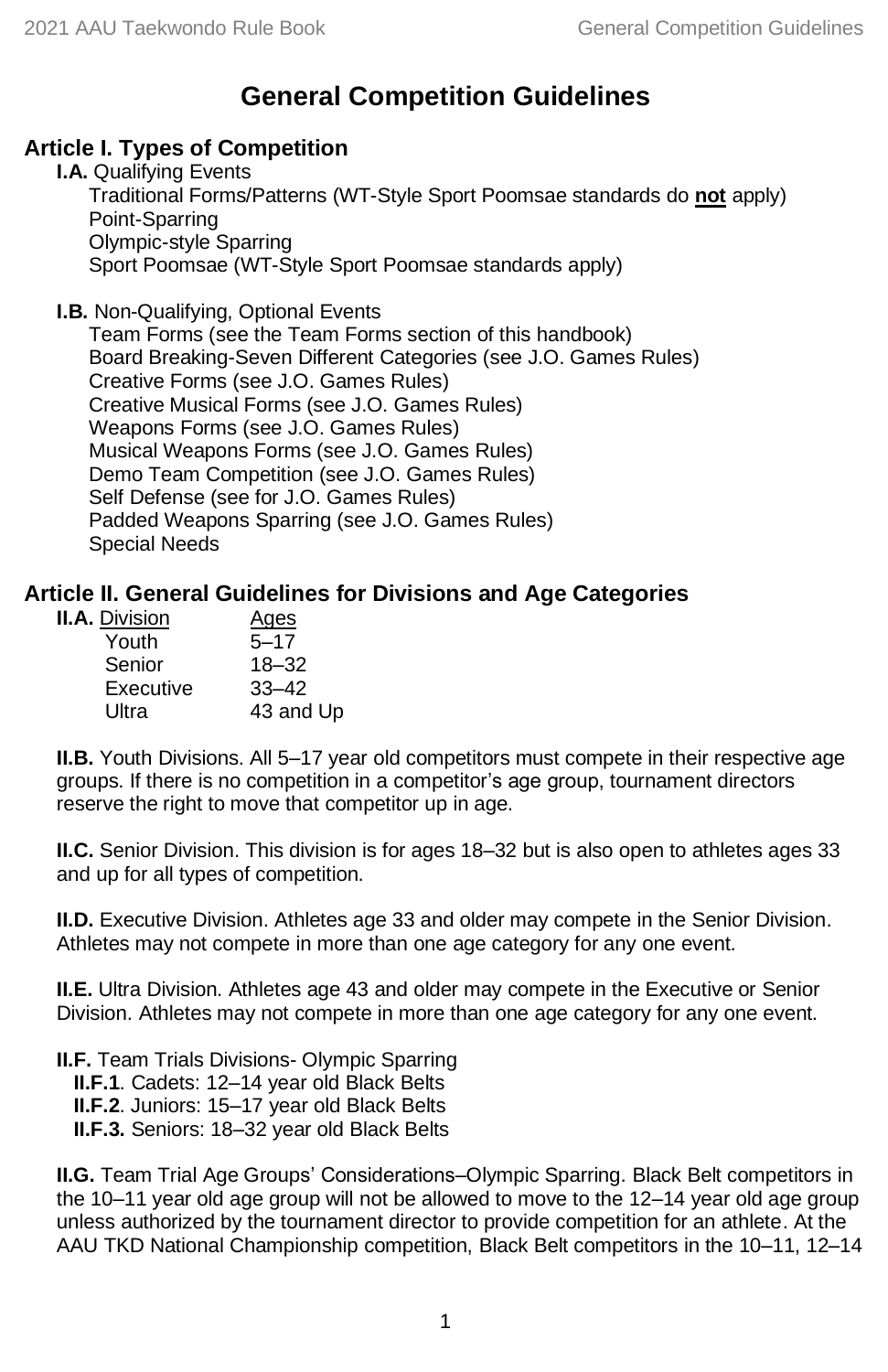or 15–17 year old age groups will not be required to move up to the next age group for Team Trials consideration.

**II.H.** Divisions, Age Determination, Current Rank.

**II.H.1.** Competition shall be divided by age, belt, weight, and gender.

**II.H.1.a.** Weight is further defined in the sections of the book for each type of sparring.

**II.H.1.b.** Weight requirements are further explained later in this section of the handbook called 'Weigh-Ins'.

**II.H.2.** The age of the competitor as of December 31 shall determine the age of that competitor as regards to competition. The competitor must compete for the entire calendar year at the age they will be on December 31.

**II.H.3.** In addition, competitors must always compete at their current rank on the day of the event. (For example, if an athlete qualifies as a red/brown belt and is promoted to black belt prior to a national event, then that athlete must compete at the national event as a black belt.)

**II.H.4.** Belt Color Divisions. All age divisions shall consist of the following belt divisions:

| Division          | Belts Included in that Division |
|-------------------|---------------------------------|
| Novice            | White, Yellow and Orange Belts  |
| Intermediate      | Green, Blue and Purple Belts    |
| Advanced          | Red and Brown Belts only        |
| <b>Black Belt</b> | Poom Belts, 1st Dan and up      |

**II.I.5.** Rank Guidelines

**II.I.5.a.** Recognizing the fact that many commercial schools now allow for multiple ranking systems and different time requirements for sport taekwondo athletes, competitors will only be allowed to compete in each of the following divisions for the length of time indicated before being required to move to the next division when competing at any National event.

**II.I.5.a.1.** Novice: 1 Nationals Event

**II.I.5.a.2.** Intermediate: 2 Nationals Events

**II.I.5.a.3.** Advanced: 2 Nationals Events

**II.I.5.b.** At the time when an athlete has completed a division they will be required to move to the next division regardless of their rank at their school.

**II.I.5.c.** The Executive Committee shall establish a process for applying for a waiver to be submitted 30 days prior to National Event.

**II.J.** Dividing Divisions. The sponsoring organization has the option of dividing each belt division into further weight classes (light, middle, welter, etc.) depending on the number of competitors in each division or age groups. The maximum number of weight classes will be at the discretion of the tournament director. The sponsoring organization may also further divide belt classes (separate white and yellow belt competitors into separate divisions).

**II.K.** Combining Divisions. If the number of competitors for any one division is less than four, the sponsoring organization has the option of combining age, belt and weight groups into a single group and assigning the divisions of novice, intermediate, advanced and **Black**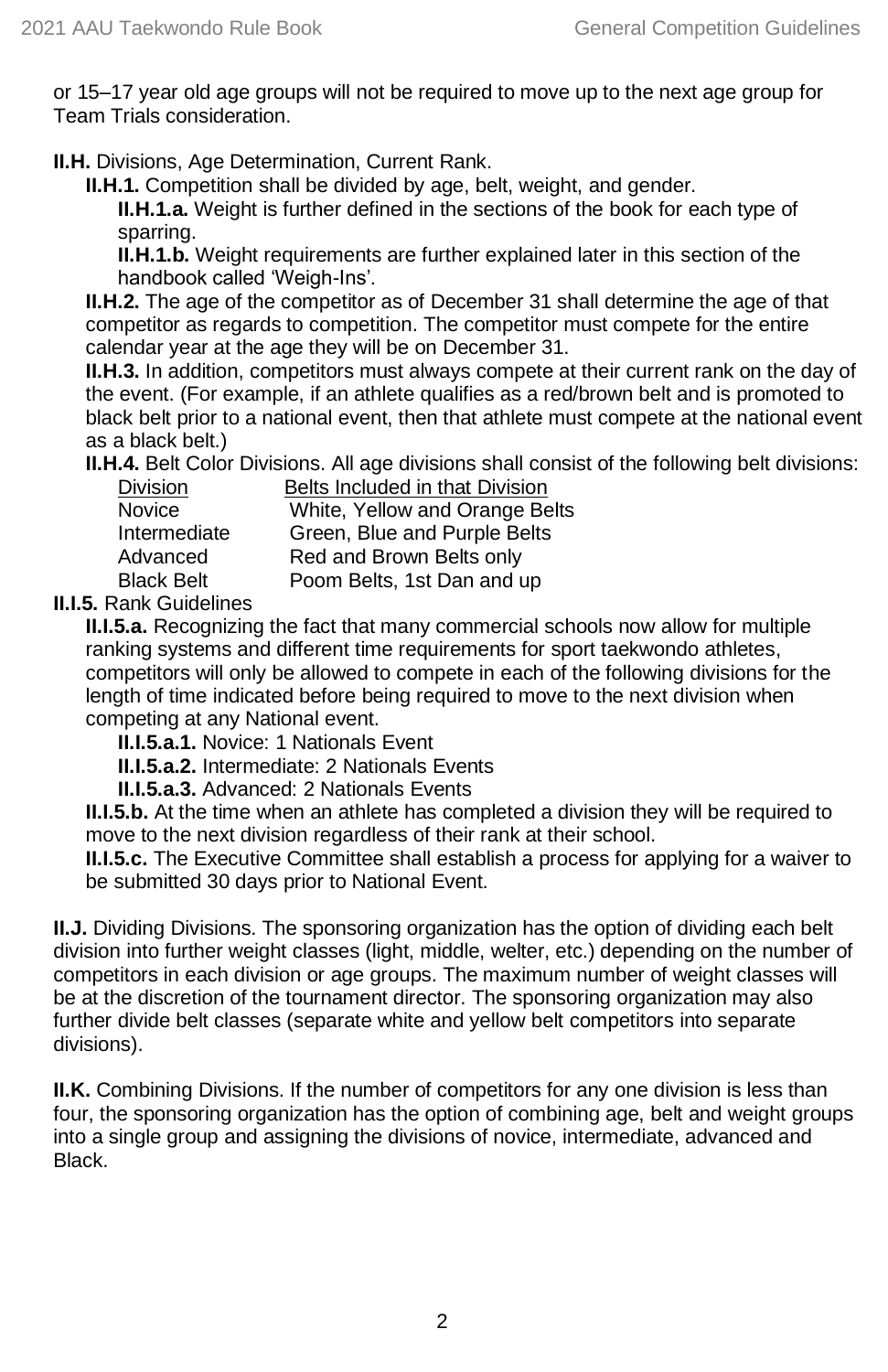#### **Article III. Competition Area**

**III.A.** Ring Dimensions: The competition area at AAU competitions shall be as follows: **III.A.1.** Point Sparring: National Championships, AAU Olympic Games, Regional & District Events: 6 meters by 6 meters

**III.A.2.** All other types of competition will be a MINIMUM as follows:

**lll.A.2.a.** Regional & District Events: 7 meters by 7 meters

**lll.A.2.b.** National Championships, AAU Junior Olympic Games and AAU Team Trials: 8 meters by 8 meters

**III.A.3.** Tournament directors have the option to use an octagon ring or any size ring at tournament director's discretion.

**III.B.** Competitor Positioning. The referee, standing in the center of the ring, will call the competitors to take their place for competition. The athlete should quickly report to the spot pointed at by the Referee for each competitor. The Blue competitor shall always line up on the right side of the Referee as he faces the head table and the Red competitor shall line up on the left side.

#### **Article IV. Athlete Uniform (Dobok) Requirements**

**IV.A.** All competitors must wear a clean white dobok at National competitions. At local events only, colored uniforms may be allowed with approval from the tournament director. (Note: In the event the athlete's uniform becomes bloody, he/she may be required to change it).

**IV.B.** Black trim on the collar/lapel of the dobok is allowed for black belts only.

**IV.C.** Athletes may wear a t-shirt underneath the dobok.

**IV.D.** No Jewelry can be worn. Inappropriate or unsafe uniforms will not be allowed. No rolled sleeves will be allowed and the cuff of the sleeve must be no higher than one half of the distance between wrist and elbow. The cuff of the pant may not be rolled and must be no higher than one-half the distance between the ankle and knee. Uniforms must be neatly hemmed at the cuff of the sleeve and the pant leg. Dobok top may not be tucked into the pants.

**IV.E.** All competitors must wear a belt appropriate to their rank with the knot of the belt worn in the front.

**IV.F.** Junior black belts (15 years of age and younger) are permitted to wear "Poom belts" (half-red, half-black) as well as "Poom collars." All others must wear a solid Black Belt. Embroidery on belts is acceptable.

**IV.G**. Other than the headgear for sparring, no other item shall be worn on the head with the exception of religious headwear which shall be worn under the headgear and inside the uniform and shall not cause harm or obstruct the opposing competitor.

#### **Article V. Failure to Report**

Athletes may be disqualified if they fail to report to staging and have not responded to "final call." Once an athlete has been disqualified, they will not be allowed to compete. This INCLUDES reporting to the appropriate ring prior to the start of the division and having missed "final call." This covers ALL methods of competition.

#### **Article VI. Methods of Competition**

**VI.A.** Methods of scoring/bracketing for all types of competition for all events at the local, regional, and national levels can be scored, single elimination brackets, double elimination brackets, Repechage brackets or round robin.

**VI.B.** All qualifying events must use a scoring/bracketing method that will allow identification of the top eight competitors in a division for purposes of qualifying athletes for national competitions.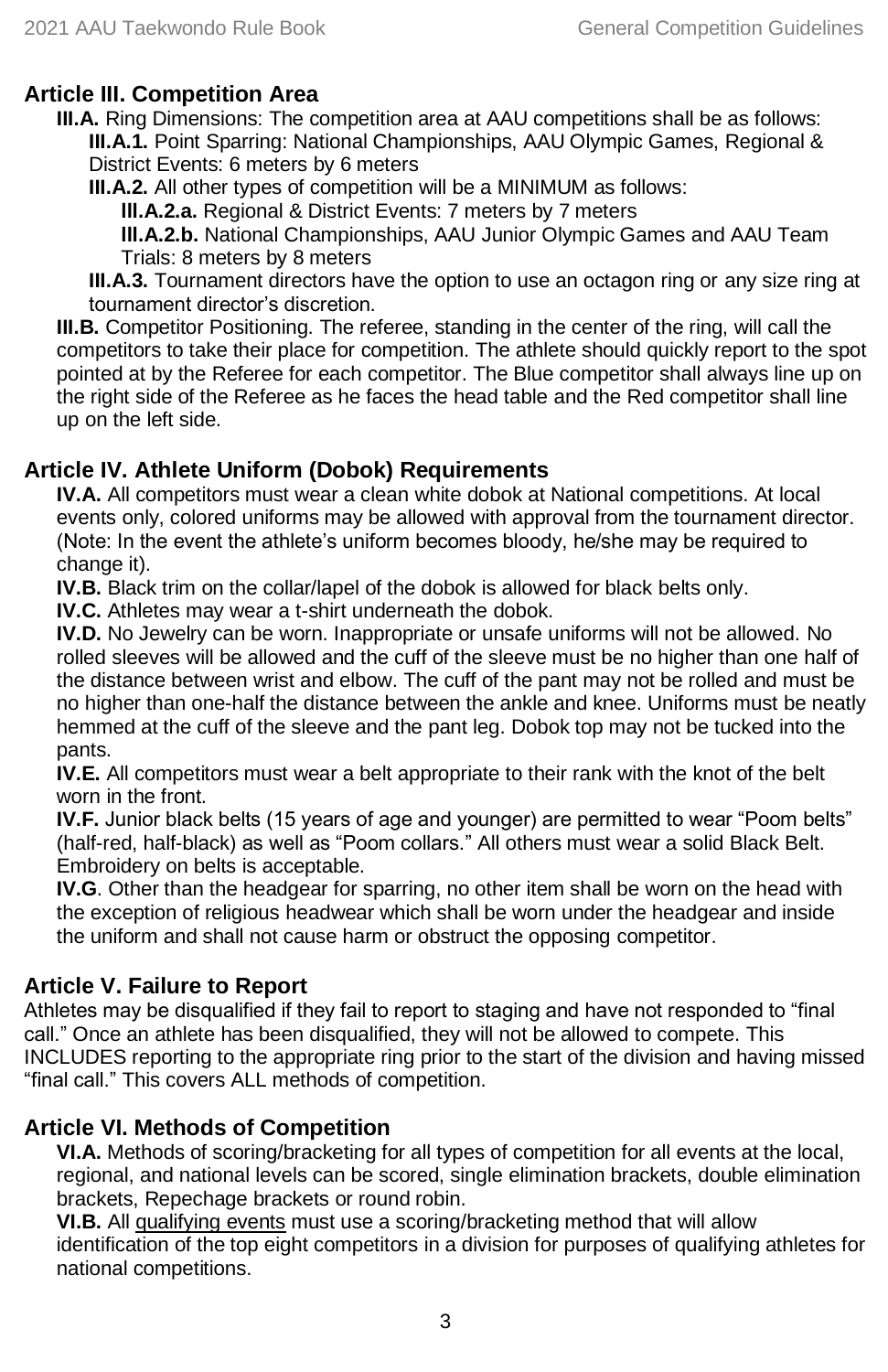**VI.C.** A "bye" system shall be used at all championships, which guarantees four semifinalists. All byes shall be awarded during the first round of competition.

#### **Article VII. Situations Not Covered by Rules**

**VII.A.** AAU rules will preside at all AAU licensed events.

**VII.B.** If a situation is not covered by the AAU rules, the Chief Referee Committee will provide a ruling.

**VII.C.** If the Chief Referee Committee is not present, such as during a District or Regional event, and cannot be reached to make the ruling, the Event Head Referee will provide that ruling.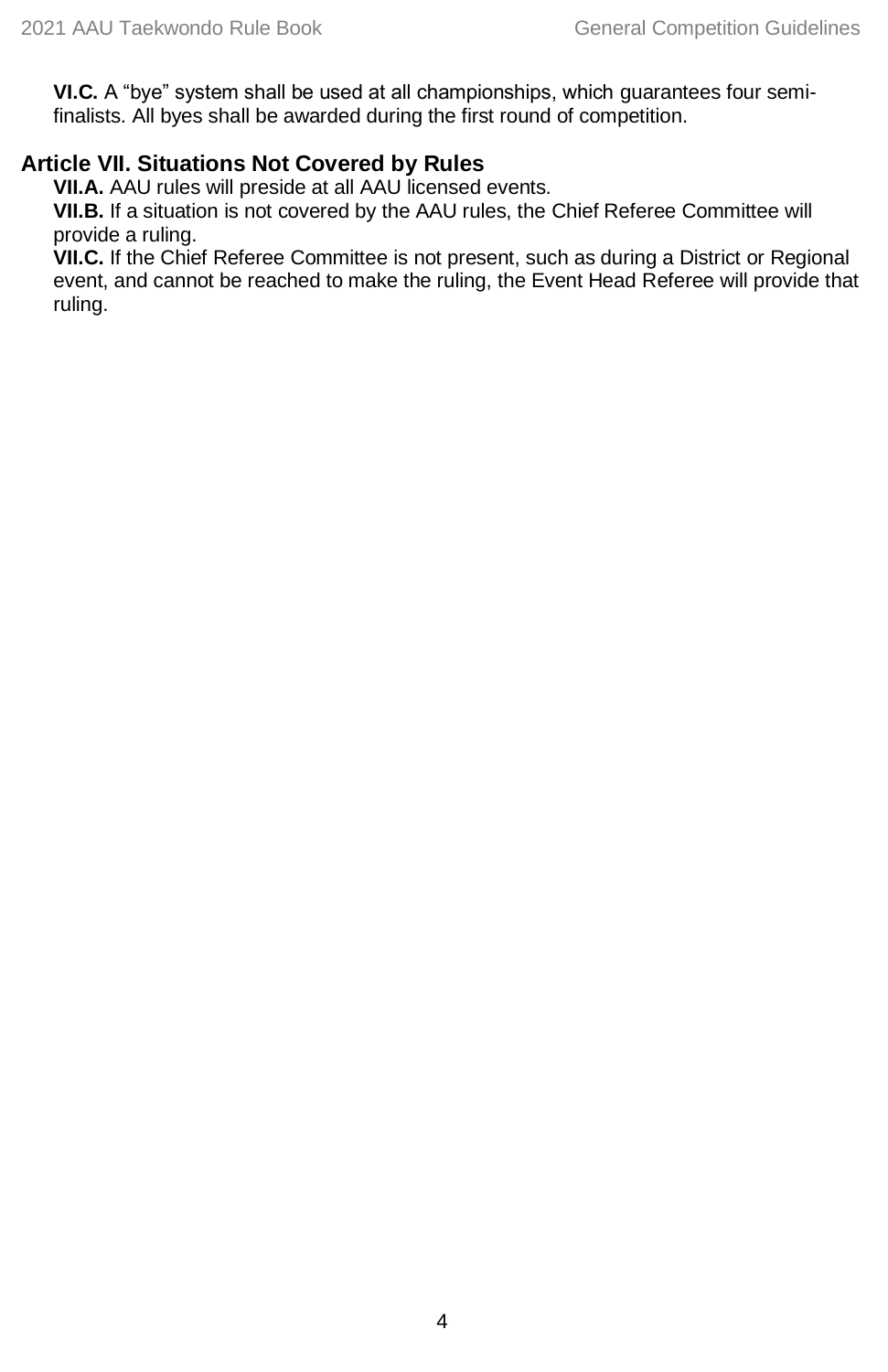## **General Rules and Regulations for Point Style Sparring**

#### <span id="page-7-0"></span>**Article I. Protective Equipment**

**I.A.** Mandatory. All competitors must wear:

**I.A.1.** A mouth-guard

**I.A.2.** Full hand protectors, any color. The hand protectors may be made of foam dipped in vinyl or artificial leather.

**I.A.3.** Full foot protectors, any color. The foot protectors may be made of foam dipped in vinyl or artificial leather.

**I.A.4.** Full headgear including a padded top, any color. The headgear may be made of foam - dipped in vinyl; foam layered-plate construction covered in cloth or made of elastomeric-polyurethane. Headgear that includes padding under and around the chin WILL NOT BE ALLOWED.

**I.A.4.a.** Other than the headgear, no other item shall be worn on the head except for religious headwear which shall be worn under the headgear and inside the uniform and shall not cause harm or obstruct the opposing competitor.

**I.A.5.** Male competitors must also wear a groin cup and supporter on the inside of the dobok.

**I.A.6.** Safety equipment may not be taped for any reason.

**I.B.** Optional. Competitors may wear:

**I.B.1.** Cloth or foam shin, shin/instep protectors

**I.B.2.** Cloth or foam forearm guards

**I.B.3.** Foam dipped/vinyl breast (women) and foam dipped/vinyl rib protectors, at their discretion

**I.B.4.** Clear plastic face shield

**I.B.5.** All optional equipment must be worn under the dobok with the exception of the clear plastic face shield and breast/rib protectors

**I.B.6.** Clean fitting colored uniforms are allowed only at local events at the tournament director's discretion.

#### **Article II. Personal Requirements**

**II.A.** Personal Requirements & Compliance. Competitors shall keep their nails short and are forbidden to wear any metallic article that may injure or endanger an opponent. Hair shall be tucked inside the head gear.

**II.B.** Metallic Articles. The phrase "metallic articles" includes all hard objects, which may cause injury. It is not sufficient to cover a hard or metallic article such as a ring with tape or other covering.

**II.C.** Personal Hygiene. The personal hygiene of all competitors shall be of the highest standard. Any competitor wearing an excessively unkempt or dirty uniform will be required to change it immediately. If the competitor cannot or will not comply, the Referee shall declare the opponent the winner.

**II.D.** Medical Tape. A maximum of three layers of tape are allowed except in the case of an injury. For an injury, the minimum amount of tape that will protect the area should be approved by tournament medical team. Under no circumstances will a hard splint or cast be allowed, no matter how small.

**II.E.** Drugs. The administration or use of any drugs (except antibiotics or other medically prescribed therapeutics), alcohol, stimulants, or injections in any part of the body, either before or during a match, to or by any competitor is absolutely prohibited. Any competitor violating these rules will be disqualified.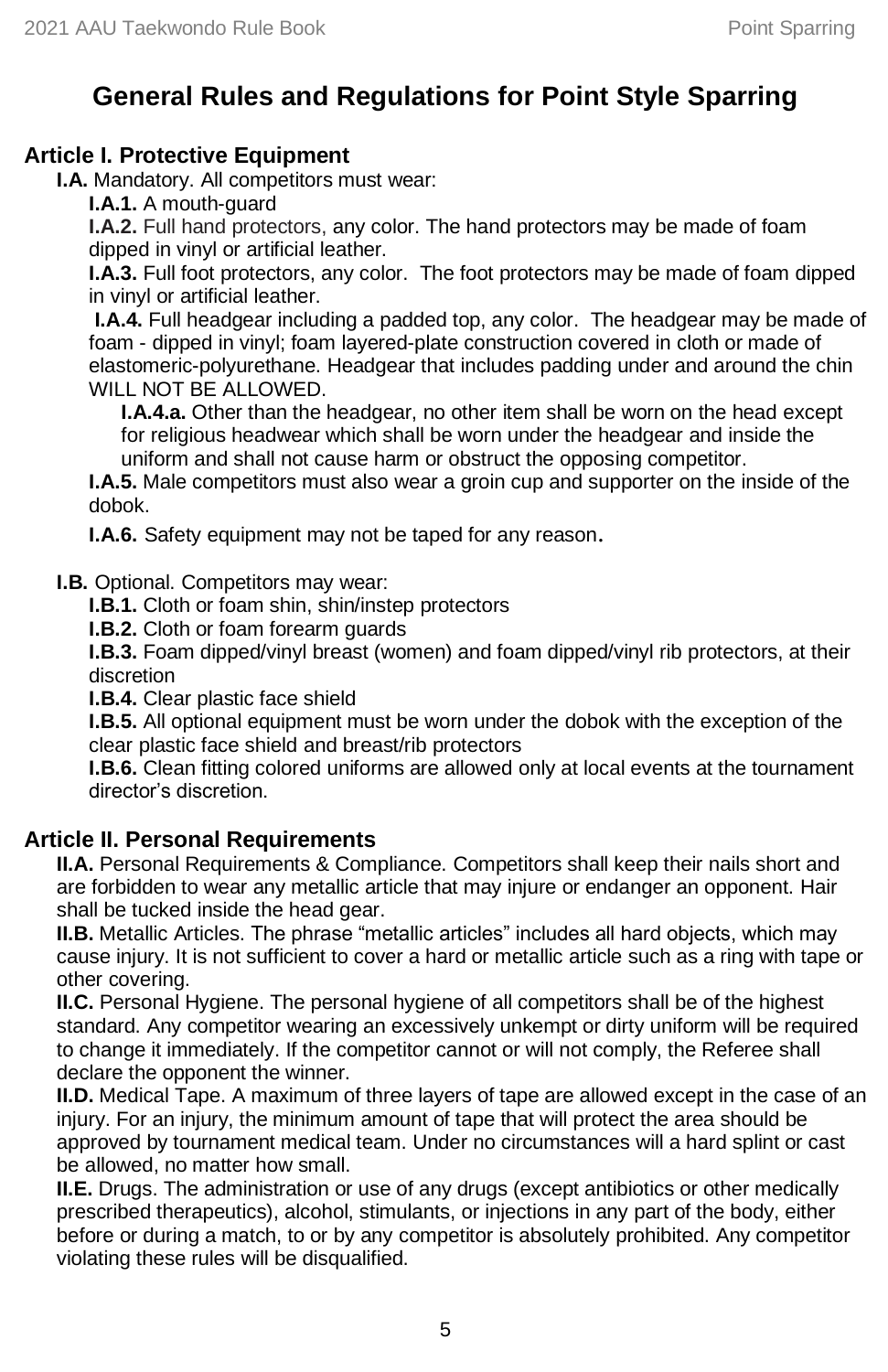**II.F.** Eyeglasses. Only "sport" eyeglasses will be allowed in point sparring competition. Soft contacts are highly recommended.

#### **Article III. Compliance**

**III.A.** If a competitor, upon being called to the center of the ring to compete, is found in violation of Articles I and/or II (Protective Equipment and Personal Requirements), that competitor will receive one minute to come into compliance. If within that one minute the competitor returns to the center ready to compete, he/she will receive a *kyong-go* and the match will begin. If he/she does not return to the center ready to compete at the end of one minute an additional one minute count down will begin. If that competitor returns to the center within the second one minute period, then the competitor will receive a *gam-jeom* and the match will begin. If the competitor does not return within the total two-minute grace period, that competitor may be disqualified.

#### **Article IV. Age, Belt and Weight Divisions in General**

The following shall serve simply as a recommended guideline for the establishment of divisions to be offered at AAU licensed events. The ultimate decision on what divisions will be offered at any one event shall be established by the event director. Careful consideration should be given to amending AGE, GROUP, and WEIGHT CLASS offerings.

**IV.A.** Competition shall be divided by Age, Belt, Weight (lbs) or Height (in), and Gender **IV.A.1.** If height is used to divide competitors, a divisional grand champion round may be run between the shorter and taller division winners in each age/belt/height division. If divisional grand champion rounds are held, an overall grand champion round may be run.

**IV.A.2.** If weight is used to divide competitors, a divisional grand champion round may be run between the light and welter weight divisions and the middle and heavy weight divisions. If divisional grand champion rounds are held, an overall grand champion round may be run.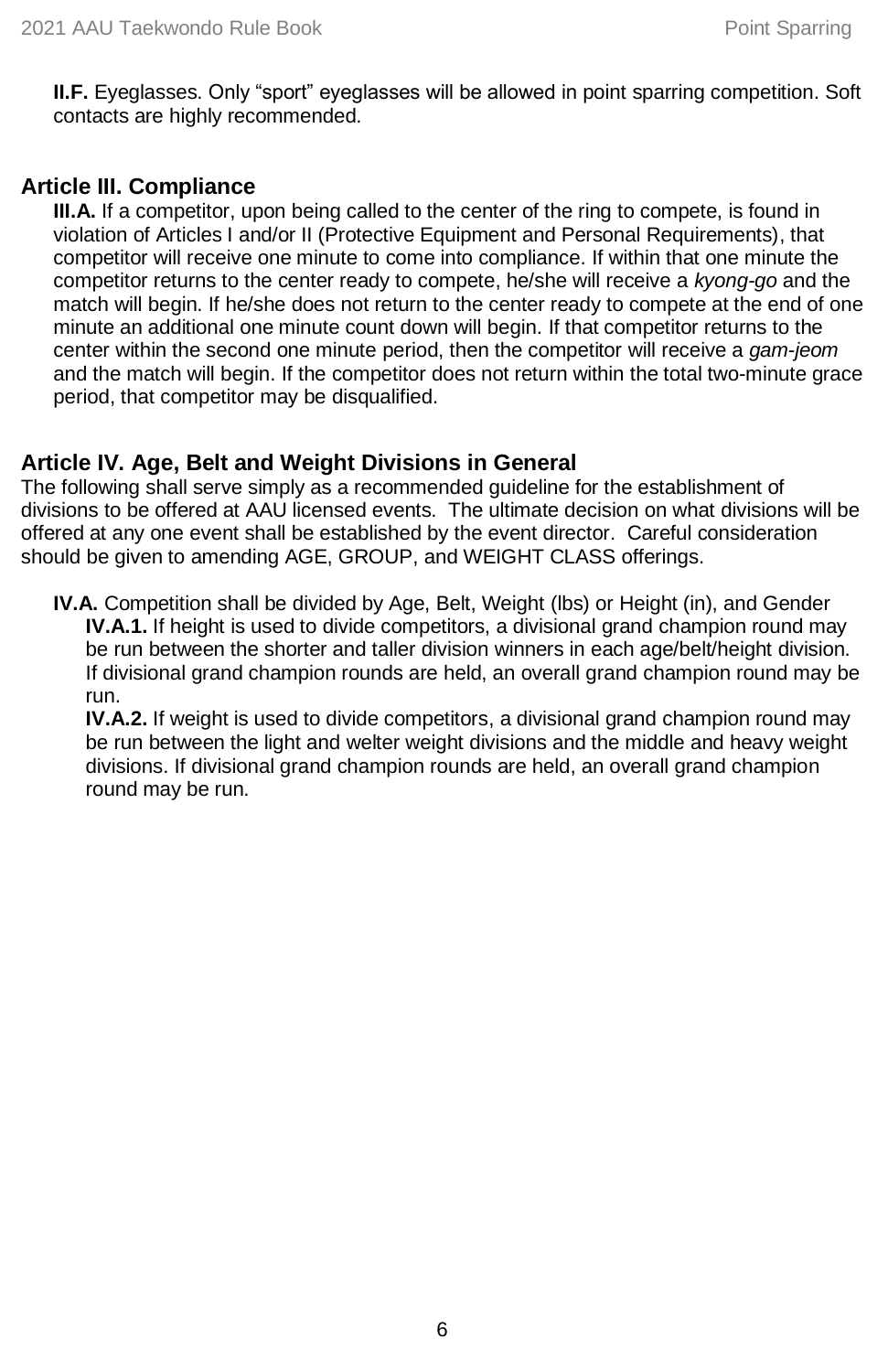| <b>MALE</b> |                               |                                                 |           | <b>FEMALE</b>            |                                                 |
|-------------|-------------------------------|-------------------------------------------------|-----------|--------------------------|-------------------------------------------------|
| Ages        | <b>Weight Groups (pounds)</b> |                                                 | Ages      |                          | <b>Weight Groups (pounds)</b>                   |
| 5           | Light<br>Heavy                | 45.0 & Under<br>Over 45.0                       | 5         | Light<br>Heavy           | 45.0 & Under<br>Over 45.0                       |
| $6 - 7$     | Light<br>Middle<br>Heavy      | Under 45.0<br>45.0 - 55.9<br>Over 55.9          | $6 - 7$   | Light<br>Middle<br>Heavy | <b>Under 45.0</b><br>45.0-55.9<br>Over 55.9     |
| $8 - 9$     | Light<br>Middle<br>Heavy      | Under 60.0<br>$60.0 - 70.9$<br>Over 70.9        | $8 - 9$   | Light<br>Middle<br>Heavy | Under 60.0<br>60.0-70.9<br>Over 70.9            |
| $10 - 11$   | Light<br>Middle<br>Heavy      | <b>Under 75.0</b><br>75.0-85.9<br>Over 85.9     | $10 - 11$ | Light<br>Middle<br>Heavy | Under 80.0<br>80.0-90.9<br>Over 90.9            |
| $12 - 13$   | Light<br>Middle<br>Heavy      | <b>Under 100.0</b><br>100.0-115.9<br>Over 115.9 | $12 - 13$ | Light<br>Middle<br>Heavy | Under 105.0<br>105.0-120.9<br>Over 120.9        |
| $14 - 15$   | Light<br>Middle<br>Heavy      | <b>Under 115.0</b><br>115.0-145.9<br>Over 145.9 | 14–15     | Light<br>Middle<br>Heavy | <b>Under 110.0</b><br>110.0-140.9<br>Over 140.9 |
| $16 - 17$   | Light<br>Middle<br>Heavy      | <b>Under 135.0</b><br>135.0-165.9<br>Over 165.9 | 16–17     | Light<br>Middle<br>Heavy | <b>Under 115.0</b><br>115.0-145.9<br>Over 145.9 |

**IV.B.** Ages 5 – 17 Youth Divisions

#### **IV.C.** All Senior, Executive, and Ultra Divisions

| <b>MALE</b> |                      | <b>FEMALE</b>        |                    |  |
|-------------|----------------------|----------------------|--------------------|--|
| Division    | Ages                 | Division             | Ages               |  |
| Senior      | $18 - 32$            | Senior               | $18 - 32$          |  |
| Executive   | 33 to 42             | Executive            | 33 to 42           |  |
| Ultra       | 43 and up            | Ultra<br>43 and up   |                    |  |
|             |                      |                      |                    |  |
|             | <b>Weight Groups</b> | <b>Weight Groups</b> |                    |  |
| Light       | <b>Under 125.0</b>   | Light                | <b>Under 110.0</b> |  |
| Welter      | 125.0-155.9          | Welter               | 110.0-125.9        |  |
| Middle      | 156.0-185.9          | Middle               | 126.0-155.9        |  |
| Heavy       | Over 185.9           | Heavy                | Over 155.9         |  |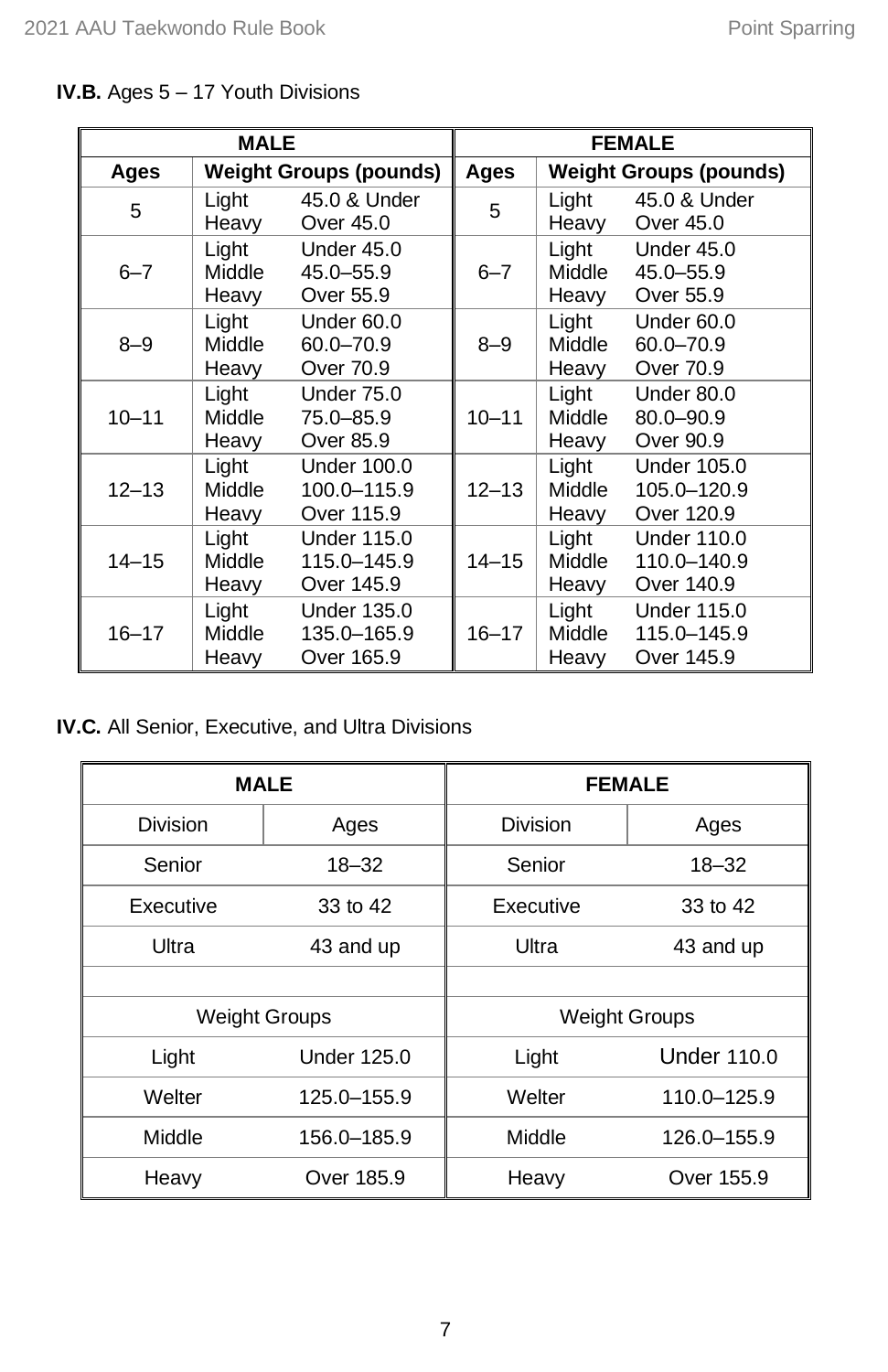#### **Article V. Duration of Competition**

**V.A.** All preliminary matches will be two minutes running time or a 7-point gap, whichever occurs first. If the match runs the full two minutes, the competitor ahead on score will be declared the winner.

**V.A.1.** If a match is tied at the end of the two minutes, a Golden Round will determine the match. A competitor must win the Golden Round by a two (2) point net change in the score.

**V.A.2.** At the 1 minute 45 second mark of the match, the timekeeper will announce "Fifteen Seconds".

**V.A.3.** All Divisional Grand Championship matches will be one (1) two-minute round but a competitor must win by two points.

**V.A.4.** The Overall Grand Championship matches will be two (2) two-minute rounds but a competitor must win by two points.

**V.A.5.** Each coach will be allowed one 10-second time out for each match by raising their hand and calling "TIME ", this request can ONLY be granted during a break in action to call for points for either player. Coaches cannot call "Time" during active match play.

#### **Article VI. Permitted Implements for Scoring Points**

**VI.A.** Hand. Closed fist (forefist and backfist) and reverse knifehand (a.k.a. ridgehand). All other hand techniques will be considered unauthorized and the proper penalty will be assessed

**VI.B.** Foot. Any part of the foot below the ankle

#### **Article VII. Permitted Areas for Scoring Points**

**VII.A.** Head Area. Only that area of the head protected by the headgear shall be considered a legal target area including that area of the forehead covered by the gear. The face area shall NOT be a target area!

**VII.B.** Body Area. Includes the area of the body from the collarbone to the navel in the front and to the "posterior axillary line" on both sides (to the imaginary line drawn down the side from the back crease of the armpit)

**VII.C.** If a legal implement hits a legal target area, but part of the striking implement also lands in an illegal area, it will be considered a legal strike and will be scored.

#### **Article VIII. Illegal Target Areas**

**VIII.A**. Illegal target areas shall include, but are not limited to:

**VIII.A.1.** The face area or face shield, if worn

**VIII.A.2.** The neck and throat

**VIII.A.3.** The back, including the kidney area

**VIII.A.4.** The groin

**VIII.A.5.** The joints

**VIII.A.6.** The legs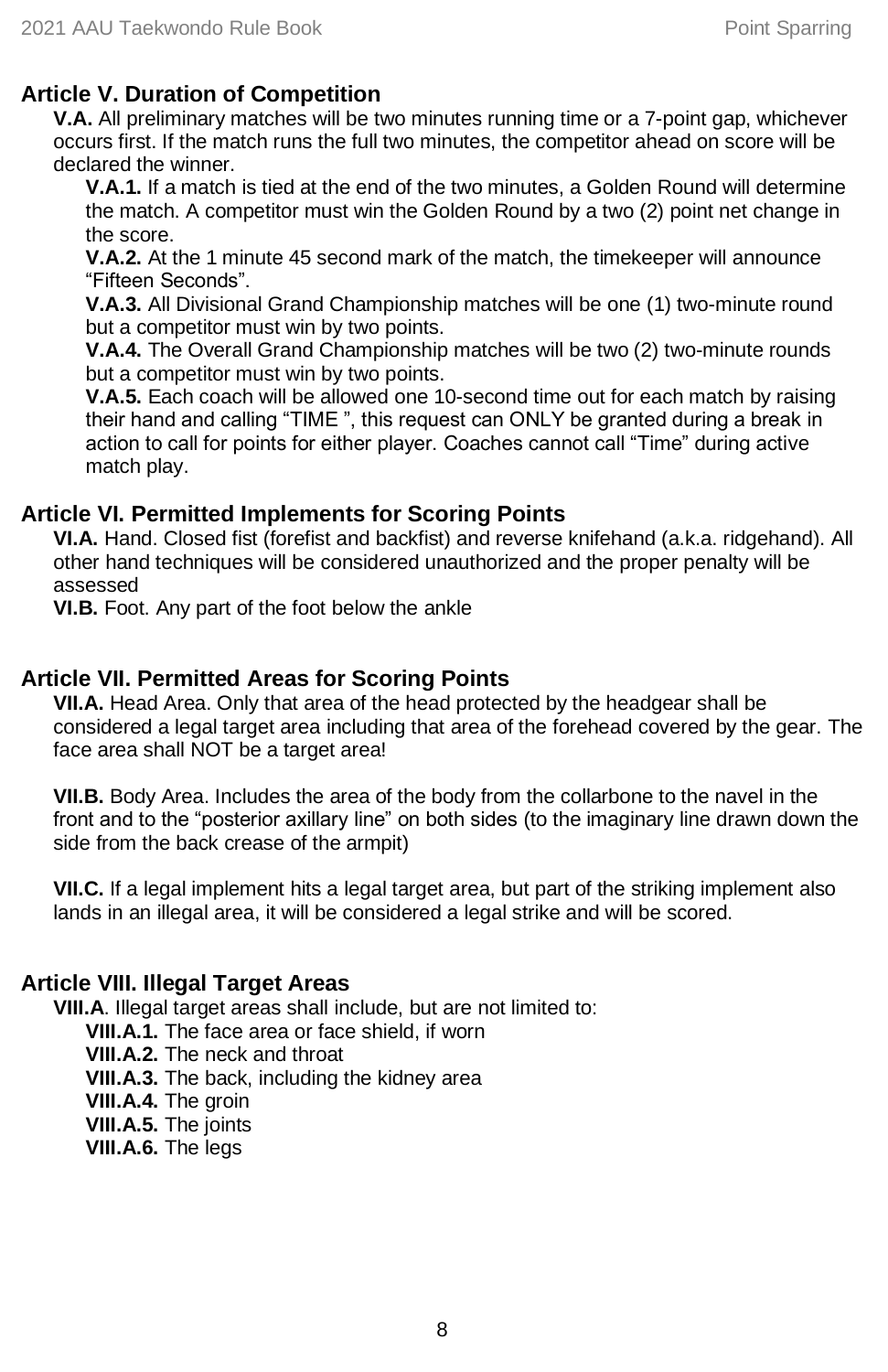#### **Article IX. Points (Valid Scores)**

**IX.A.** One point shall be awarded for any valid hand technique executed to the legal body or head area.

**IX.B.** One point shall be awarded for any valid foot technique to the legal body area.

**IX.C.** Two points shall be awarded for any valid foot technique executed to the legal head area.

**IX.D.** Three points shall be awarded for any valid spinning foot technique executed to the legal head area.

**IX.E.** In order to score, the legal scoring implement must be executed with good balance and form and must touch the legal target area with light contact. A majority of the judges must concur in order that a valid point was indeed scored.

#### **Article X. Referee Stops Contest (RSC)**

The Referee may stop any match under the following circumstances:

**X.A.** When the Referee or tournament physician determines that a competitor should not continue

**X.B.** When a competitor protests a Referee's call and does not continue the contest

**X.C.** When the Referee declares a mismatch

#### **Article XI. Procedures for Suspending a Match**

The following procedures are used to stop the match for non-injury time such as equipment adjustment, removal of foreign objects from competition floor, or for an injury such as accidental falling or an injury from a prohibited act.

**XI.A.** To suspend a match for any reason other than injury the Referee shall:

**XI.A.1.** Declare *kal-yeo* to stop the competitor action

**XI.A.2.** Order the timekeeper to suspend the time by declaring *shi-gan* (non-injury timeout) using the proper hand signal

**XI.B.** To suspend a match for injury the Referee shall:

**XI.B.1.** Declare *kal-yeo* to stop the competitor action

**XI.B.2.** Order the timekeeper to suspend match time and start injury time by declaring *kye-shi* (injury time-out) using the proper hand signal (injury time-out shall not exceed one minute)

**XI.B.3.** Allow the injured competitor to receive first aid within one minute. Medical personnel may extend the injury time-out period.

**XI.B.4.** Competitors will receive one injury time-out per match per injury. Once initial injury time-out has expired, competitor may not receive another injury time-out for the same injury.

**XI.C.** If the injured competitor cannot continue the match after one minute the Referee shall:

**XI.C.1.** Declare the injured competitor the loser if the injury was not the result of an attack

**XI.C.2.** Declare the injured competitor the loser if the injury was the result of an act that did not result in a penalty for the attacking

**XI.C.3.** Declare the injured competitor the loser if the injury was the result of a prohibited act that competitor was assessed a *kyong-go* penalty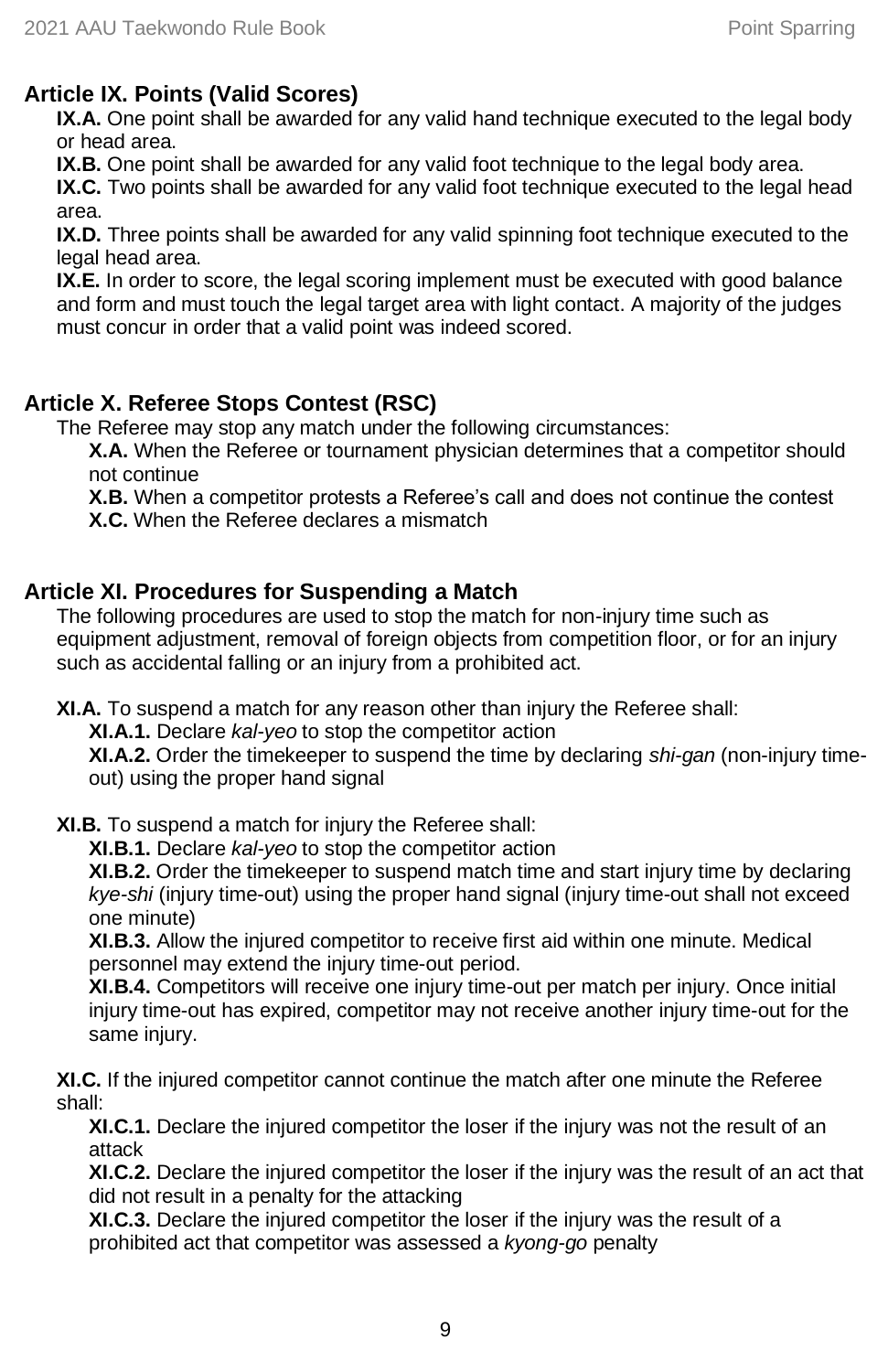**XI.C.4.** Declare the injured competitor the winner if the injury was the result of a prohibited act that competitor was assessed a *gam-jeom* penalty

**XI.C.5.** Declare a winner based on the score before the injury if both competitors are injured and cannot continue

**XI.C.6.** May consult with the Team Leader to make a decision

#### **Article XII. In the Event of a Tie Score**

**XII.A.** If at the end of regulation time the score is tied, the competitors shall continue the match until the two (2) point net change in score determines the winner.

**XII.B.** This may occur through actual scoring or penalties.

**XII.C.** At the conclusion of regulation time, any odd *kyong-go* infractions will be dropped before the Golden Point (tie breaker) Round.

#### **Article XIII. Decision**

**XIII.A.** Determination of the winner shall be made as follows:

**XIII.A.1.** Win by Referee stops contest (RSC)

**XIII.A.2.** Win by final score (PFT)

**XIII.A.3.** Win by point gap (PTG)

**XIII.A.4.** Win by Golden Point (GDP)

**XIII.A.5.** Win by withdrawal (WDR)

**XIII.A.6.** Win by disqualification DSQ)

**XIII.A.7.** Win by Referee's punitive declaration (PUN)

#### **XIII.B.** Gap Rule

**XIII.B.1.** There will be a 7 point gap rule for point sparring

#### **Article XIV. Prohibited Acts**

**XIV.A.** The Referee shall declare penalties on any prohibited acts.

**XIV.B.** In the case of multiple penalties being committed simultaneously by the same competitor, the heavier penalty shall be declared.

**XIV.C.** Penalties are divided into *kyong-go* (half-point) and *gam-jeom* (full-point) penalties.

**XIV.D.** Two *kyong-gos* shall be counted as a one point penalty which will be recorded by adding one point to the opponent's score. The last odd *kyong-go* shall not be counted in the grand total.

**XIV.E.** A *gam-jeom* shall be counted as a one point penalty which will be recorded by adding one point to the opponent's score. All *gam-jeoms* are counted in the grand total.

**XIV.F.** *Joo-eui* (Verbal Warning at the referee's discretion) **XIV.F.1.** Only one *joo-eui* per infraction, per round, per competitor.

**XIV.F.2.** A *joo-eui* does not affect points, but a *kyong-go* must be given in the event the athlete repeats the same infraction during the same round. For example, if an official gives a *joo-eui* for falling down, he must give a *kyong-go* if the athlete falls again and it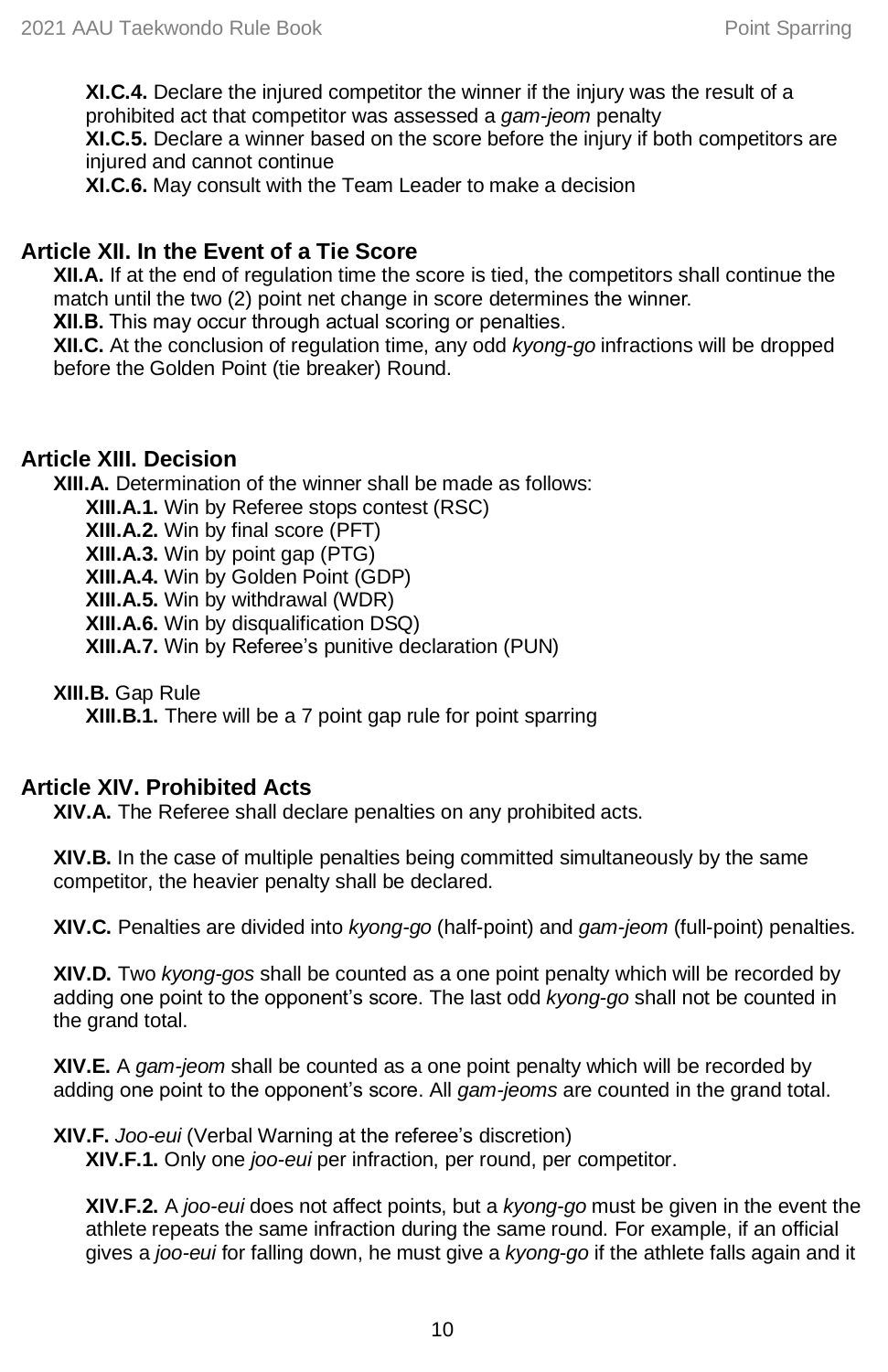is not the result of a knockdown or the result of being pushed down by the other athlete.

**XIV.F.3.** *Joo-euis* are only given for prohibited acts related to *kyong-gos* and never for *gam-jeoms*.

#### **XIV.G.** *Kyong-go* Penalties (Half-Point Penalties)

- **XIV.G.1.** Evading by turning the back to the opponent
- **XIV.G.2.** Intentionally falling down
- **XIV.G.3.** Avoiding the match
- **XIV.G.4.** Making contact with an unauthorized implement
- **XIV.G.5.** Grabbing, holding or pushing the opponent
- **XIV.G.6.** Pretending injury
- **XIV.G.7.** Crossing the boundary line with one foot touching the mat
- **XIV.G.8.** Uttering undesirable remarks or misconduct

#### **XIV.H.** *Gam-jeom* **Penalties (Full-Point Penalties)**

**XIV.H.1.** Attacking the opponent after *kal-yeo*

**XIV.H.2.** Throwing down the opponent by grappling the opponent's attacking foot in the air with the arm or by pushing the opponent with the hand

**XIV.H.3.** Making non-incidental contact to an illegal target area

**XIV.H.4.** Excessive contact (may also result in disqualification)

**XIV.H.5.** Interrupting the progress of the match on the part of the competitor or coach

**XIV.H.6.** Attacking the fallen opponent

**XIV.H.7**. Uncontrolled attack

**XIV.H.8.** Violent or extreme remarks or behavior on the part of the competitor or coach

**XIV.I.** When a competitor refuses to comply with the competition rules or the Referee's order intentionally, the Referee may declare the competitor the loser.

**XIV.J.** Any combination of half-point or full-point penalties, which brings the total of full penalty points to four (4), shall cause that competitor to be declared the loser.

#### **XIV.K.** Automatic Disqualification

**XIV.K.1.** Injuring the opponent's face or neck\*

**XIV.K.2.** Injuring the opponent by a malicious or excessive attack\*\*

**XIV.K.3.** Injuring and/or rendering an opponent unable to continue by using an

unauthorized attacking implement or by attack to an unauthorized area

**XIV.K.4.** Significant unsportsmanlike conduct on the part of the competitor or coach

\* Drawing blood does NOT automatically infer that the attack was excessive or malicious, or that the face or neck was, indeed, injured.

\*\* The Referee, with or without the consensus of the Team Leader, shall determine if the attack was malicious or excessive.

#### **Article XV. Black Belt Team Sparring**

**XV.A.** Team Divisions **XV.A.1.** 3-Man Team Sparring (Max 3 Team Members plus 1 Alternate) 18-32/ 32+ **XV.A.2.** 2-Women Team Sparring (Max 2 Team Members plus 1 Alternate)18-32/32+ **XV.A.3.** 3-Boy Youth Sparring Teams 12-13/14-15/16-17 **XV.A.4**. 2-Girl Youth Sparring Teams 12-14/15-17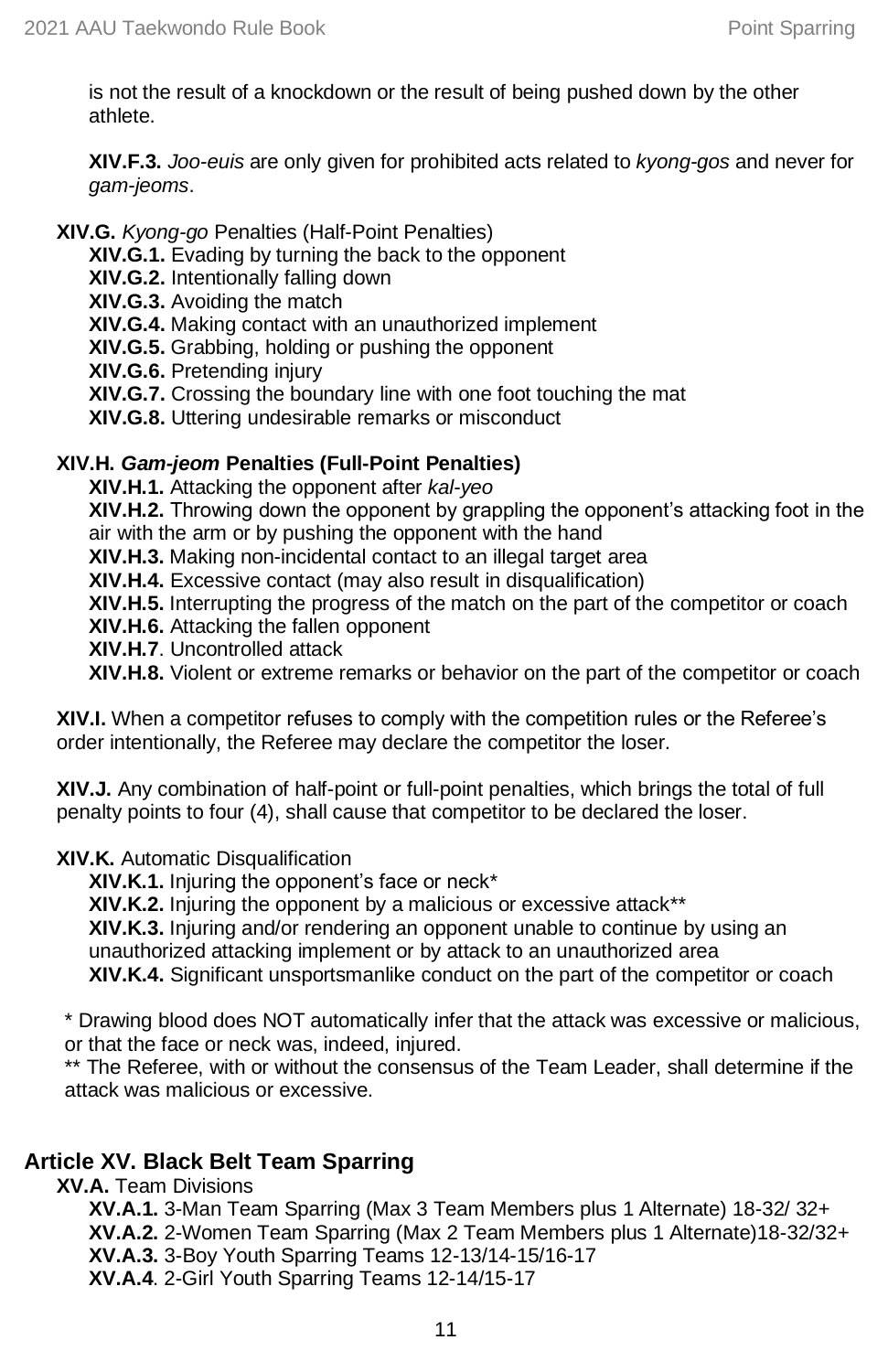#### **XV.A.5.** Senior Teams

#### **XV.B.** Adult Sparring Teams

**XV.B.1.** When teams are called to the mat only the three or four male competitors and one coach or two or three women competitors and one coach can appear on the mat. All other team members and coaches must remain off the mat and/or sparring area. A team may only declare three or four male team competitors per event/tournament or two or three female team competitors. Competitors must be 18 years old or older. No youth competitor can participate in adult sparring competition.

#### **XV.C.** Senior and Junior Sparring Teams

**XV.C.1.** Where ages are different, the appropriate ages must be matched together. A coin flip will determine which team will send an initial competitor and the other team must send a matching age competitor. a) Junior 3-Boy Sparring Teams and Junior 2- Girl Sparring Teams' age category competitor can compete up 1 age category older (EXAMPLE – A 12-13 age category can compete up into the 14-15 age category and/or a 14-15 age category competitor can compete up into the 16-17 team age category). Same for Girl's age categories as well. Senior Sparring Teams An older age category competitor can compete down in a younger age category, but a younger age category competitor cannot compete up into an older age category.

#### **XV.D.** Team Members

**XV.D.1.** Since there are only three individual team rounds for men and two individual team rounds for women, a men's team that has four members and a women's team that has three members have an additional member. The additional member can be used at any time. Any player on a four-man team or a three-woman team can be used equally but can only fight once in a team round. The additional member can be used as a strategy in any round during a match, but the four-men team members and threewomen team members must be declared when the teams are called to the mat, prior to the start of the first team round. After the start of the team's first round only the team members that are declared can be used in any additional rounds at a single tournament.

#### **XV.E.** Injury

**X.E.1.** Any declared Team Member, who has not completed during the match, can replace an injured competitor that cannot continue during a match. If this happens, the injured competitor cannot be used again in the team event at that tournament. (If it is considered by the officials, with great certainty, that a fighter is faking an injury for any reason the fighter can be disqualified).

#### **XV.F.** Match times

**XV.F.1.** A flip of a coin will determine who sends out the first competitor. The winner of the coin flip can decide to send the first competitor or have the other team send out first. After the first competitors, the teams then alternate who must sends out a fighter first to be matched by the other team.

**XV.F.2.** All matches are 90 seconds long.

**XV.F.3.** The competitors who earns a 10-point spread during their round, the round is over, even if there is time left in the round. All scores from each round are added together for a total score which will determine the winning team.

**XV.F.4.** The final round there is no 10 point spread rule.

**XV.F.5**. The team with the most accumulated points wins, but the accumulated score is a must win by two points.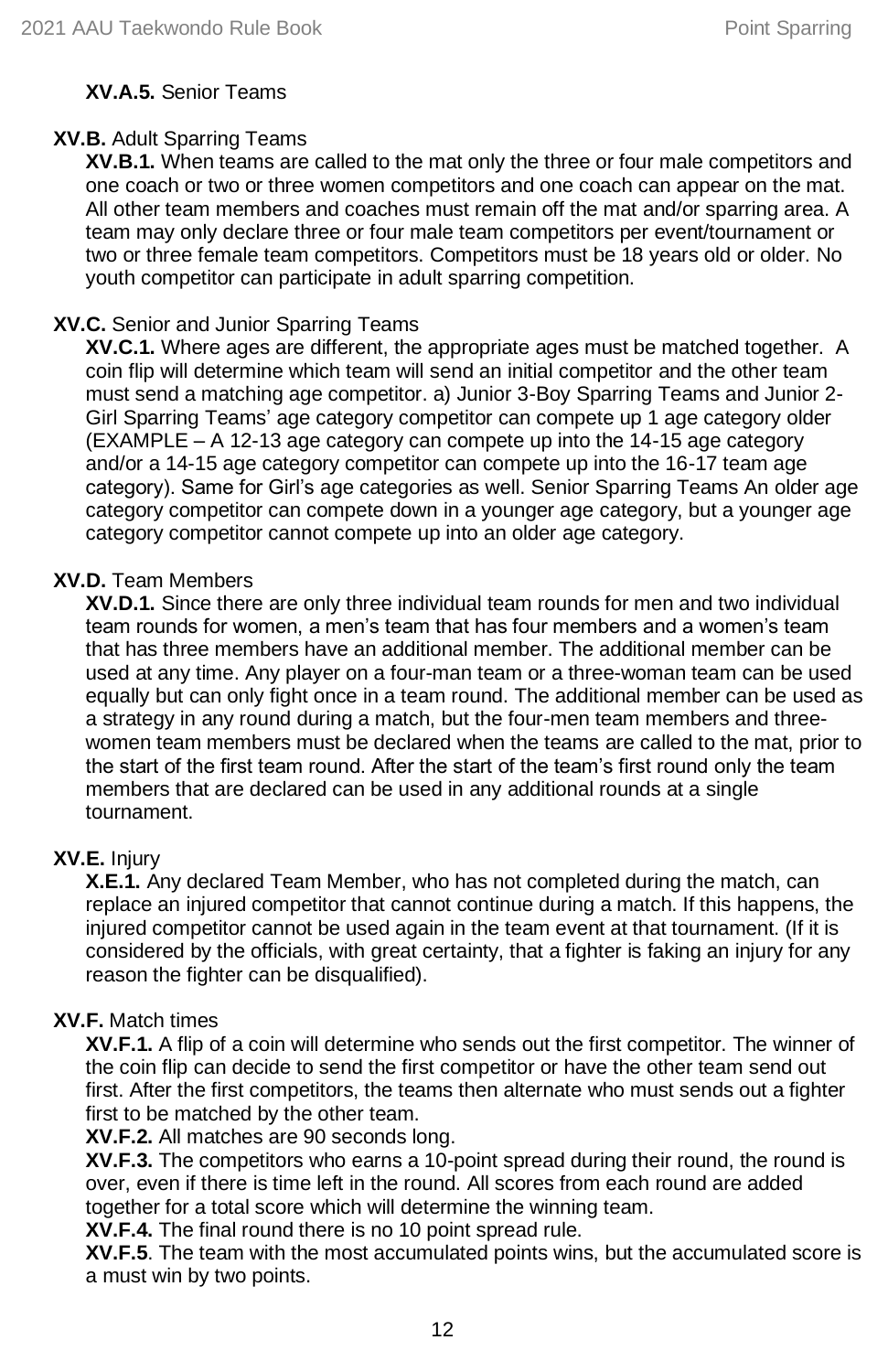**XV.F.6.** If at the end of the final match the accumulated score is a tie, or one point separates the teams, overtime is required to determine the winner.

**XV.F.7.** In overtime, a coin toss will determine who will send out a fighter to finish the match. The winner of the coin flip can decide to send out first or have the other team send out first.

#### **Article XVI. Protests**

**XVI.A.** Filing a Protest. In case there is an objection to a decision; the appointed coach (and he/she alone) representing the athlete may file a written protest to the Chief Arbiter or Tournament Director, along with a fee of \$75 (cash only). The protest will be submitted on the official protest form (See Appendix B). The appointed coach MUST inform the Referee or Team Leader of that match immediately following the match that it is their intent to protest the match. The written protest itself must be filed within a reasonable period of time. However, if the protest involves an error in the management of that division, such as miscalculating the score or misidentifying an athlete, the correction must take place immediately.

#### **XVI.B.** Deliberation Process.

**XVI.B.1.** After reviewing the protest application, the content of the protest must be arranged according to the criterion of "acceptable" or "unacceptable."

**XVI.B.2.** If necessary, the event head Referee can hear opinions from the Referee, Judges, or Team Leader.

**XVI.B.3.** If necessary, the event head Referee can review the material evidence of the decisions, such as the written data (score sheets). Video WILL NOT be admitted as evidence to confirm or disconfirm the protest.

**XVI.B.4.** Errors in determining the match results: Mistakes in calculating the match score or misidentifying a competitor shall result in the decision being reversed.

**XVI.B.5**. Error in application of rules: When it is determined by the arbiter that the Referee made a clear error in applying the competition rules, the outcome of the error shall be corrected, and the Referee shall be disciplined and/or sanctioned.

**XVI.B.6.** Errors in factual judgment: When the event head Referee decides that there was clearly an error in judging the facts such as impact of striking, severity of action or conduct, intentionally, timing of an act in relation to a declaration or area, the decision shall not be changed and the official(s) who have made the error shall be disciplined and/or sanctioned.

**XVI.B.7.** The decision of the event head Referee will be final and there will be no means of further appeal.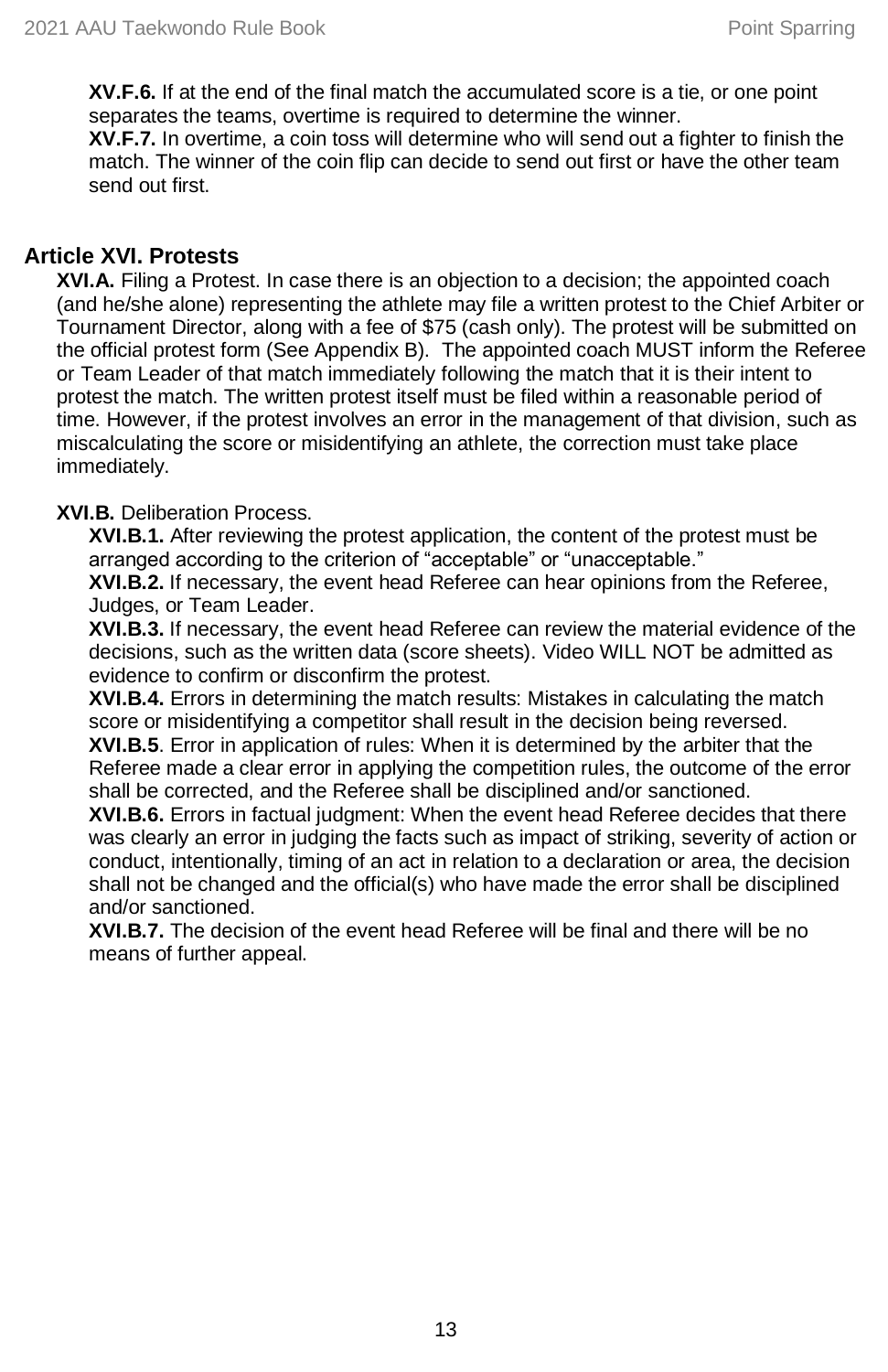## <span id="page-16-0"></span>**General Rules and Regulations for Olympic-Style Sparring**

#### **Article I. Protective Equipment**

**I.A.** Mandatory Equipment for Non-PSS Matches. All competitors must wear:

**I.A.1.** Olympic style chest protector

**I.A.2.** Headgear

**I.A.2.a.** The Blue competitor must wear blue headgear

**I.A.2.b.** The Red competitor must wear red headgear

**I.A.2.c.** Other than the headgear, no other item shall be worn on the head with the exception of religious headwear which shall be worn under the headgear and inside the uniform and shall not cause harm or obstruct the opposing competitor.

**I.A.3.** Commercially manufactured shin and instep protectors (white only and must be worn underneath the dobok)

**I.A.4.** Forearm protectors (white only and must be worn underneath the dobok).

**I.A.5.** Mouth-guard

**I.A.6.** Males are required to wear groin protection (hard cup). Female groin protection is optional. All groin protection must be worn inside the dobok

**I.A.7.** Foot Gloves (in lieu of manufactured insteps) and Hand Gloves are optional for colored belts and any divisions that are not using PSS, but if used must be white and WT approved.

**I.B.** Mandatory Equipment When Using Electronic Protector and Scoring System (PSS). PSS Electronic Protectors are optional at the tournament director's discretion, but if used, must be only from AAU Taekwondo PSS approved supplier.

**I.B.1.** Both competitors shall wear the same size chest protector with the following exception:

**I.B.1.a.** When combining weight divisions resulting in extreme size differences in the competitors, a competitor may be allowed to wear the PSS Electronic Protector appropriate for their weight class, at the discretion of the Head Referee for the event, however they will be required to use the pressure settings of the division they are moved into.

#### **I.B.2.** Headgear

**I.B.2.a.** The Blue competitor must wear blue headgear

**I.B.2.b.** The Red competitor must wear red headgear

**I.B.2.c.** Other than the headgear, no other item shall be worn on the head with the exception of religious headwear which shall be worn under the headgear

**I.B.3.** Shin protectors (white only, no instep, and must be worn underneath the dobok)

**I.B.4.** AAU Taekwondo approved vendor sensing socks

**I.B.5.** Forearm protectors (white only and must be worn underneath the dobok)

**I.B.6.** WT approved white gloves

**I.B.7.** Mouth guard

**I.B.8.** Males are required to wear groin protection (hard cup). Female groin protection is optional. All groin protection must be worn inside the dobok.

#### **I.C.** Equipment Color at Tournaments Other Than National Events

**I.C.1.** At tournaments other than national events ONLY, the tournament director has the option to waive the color requirement for the hand, foot, and headgear equipment. **I.C.2.** At any event where the gear color is waived, there must be an announcement or available literature stating that waiving the color requirement applies only to local events and that the gear color requirements will be strictly enforced at all national events.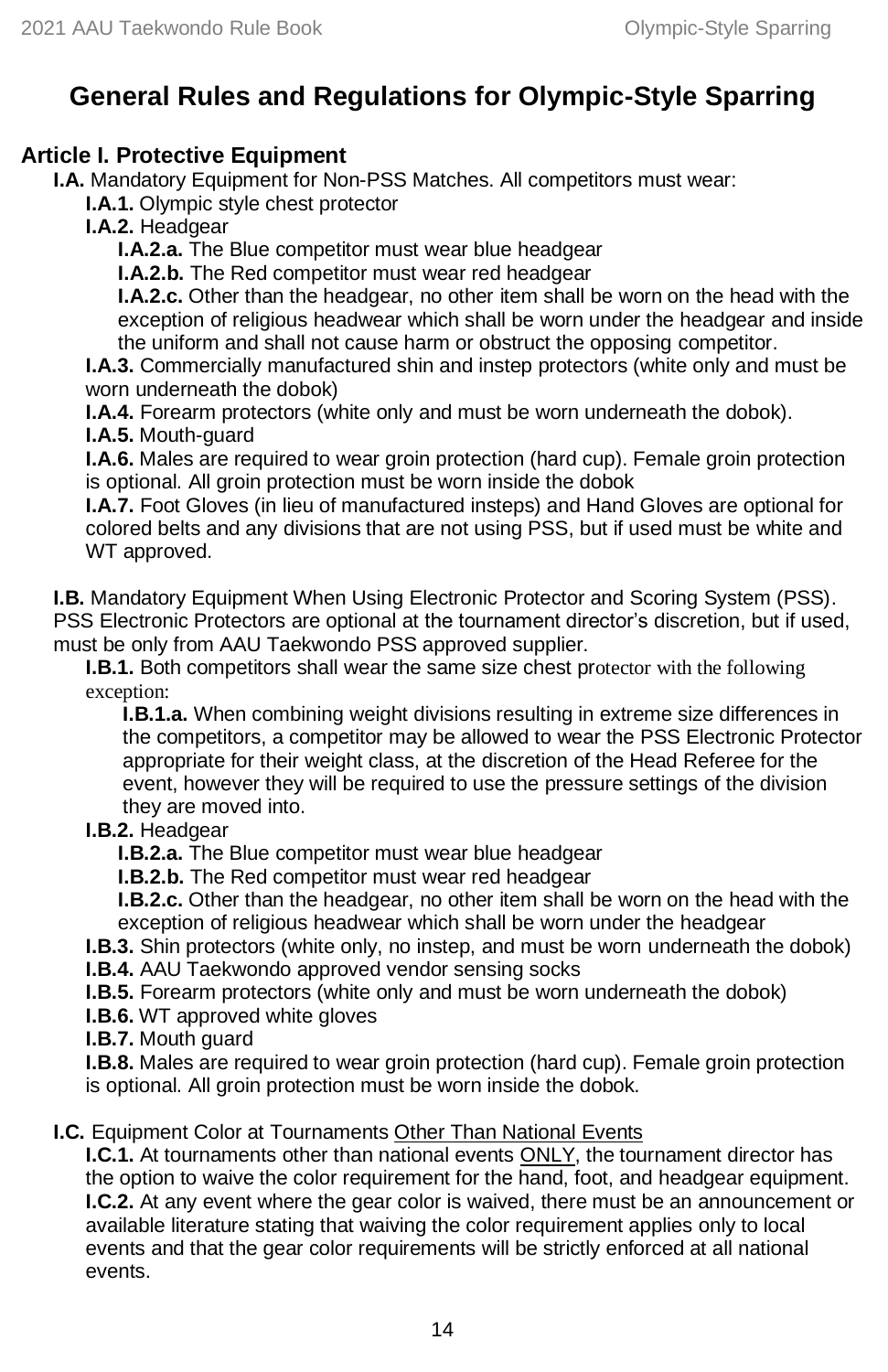#### **Article II. Personal Requirements**

**II.A.** Personal Requirements & Compliance. Competitors shall keep their nails short and are forbidden to wear any metallic article that may injure or endanger an opponent. Hair shall be tucked inside the head gear.

**II.B.** Metallic Articles. The phrase "metallic articles" includes all hard objects, which may cause injury. It is not sufficient to cover a hard or metallic article such as a ring with tape or other covering.

**II.C.** Personal Hygiene. The personal hygiene of all competitors shall be of the highest standard. Any competitor wearing an excessively unkempt or dirty uniform will be required to change it immediately. If the competitor cannot or will not comply, the Referee shall declare the opponent the winner.

**II.D.** Medical Tape. A maximum of three layers of tape are allowed except in the case of an injury. For an injury, the minimum amount of tape that will protect the area should be approved by the tournament medical team. Under no circumstances will a hard splint or cast be allowed, no matter how small.

**II.E.** Drugs. The administration or use of any drugs (except antibiotics or other medically prescribed therapeutics), alcohol, stimulants, or injections in any part of the body, either before or during a match, to or by any competitor is absolutely prohibited. Any competitor violating these rules will be disqualified.

**II.F.** Eyeglasses. For all belt ranks 5 to 11 years of age (excluding the mini-cadet black belt division age 10-11), "sport" eyeglasses will be allowed in Olympic Sparring competition. Soft contacts are highly recommended. Regular eyeglasses are not allowed.

#### **Article III. Compliance**

**III.A.** If a competitor, upon being called to the center of the ring to compete, is found in violation of Articles I and/or II (Protective Equipment and Personal Requirements) that competitor will receive one minute to come into compliance. If within that one minute the competitor returns to the center ready to compete, he/she will receive a *gam-jeom* and the match will begin. If he/she does not return to the center ready to compete at the end of one minute an additional one-minute count down will begin. If that competitor returns to the center within the second one-minute period, then the competitor will receive a second *gam-jeom* and the match will begin. If the competitor does not return within the total twominute grace period, that competitor may be disqualified.

#### **Article IV. Weight (lbs) and Age Divisions in General**

The following charts are established as a general guideline for all licensed events. The event director, of course, has the right to establish those age and weight categories best suited for his/her event based on the number of competitors. However, careful consideration must be given when contemplating changes to the recommended classes.

#### **Note: When PSS is used for any divisions other than those black belt division listed below, the hogu size and PSS level will be made available prior to the event.**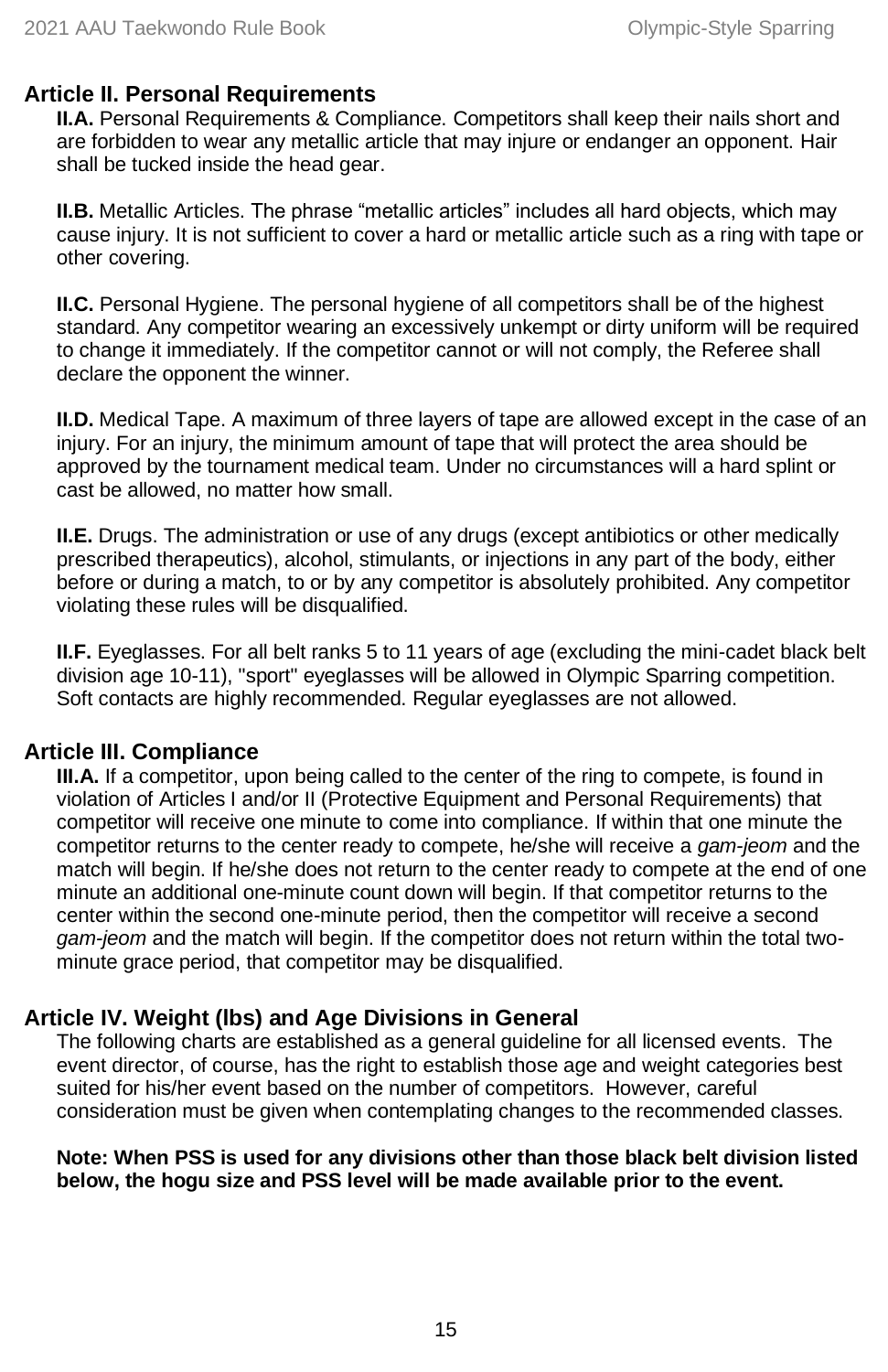#### **IV.A.** Senior Divisions — Black Belts, Ages 18 to 32

| Male 18-32 Blk Belt<br><b>Divisions</b> | <b>Weight in Kilograms</b>       | <b>Weight in Pounds</b> | <b>PSS Power PSS Hogul</b><br>Level | <b>Size</b>    |
|-----------------------------------------|----------------------------------|-------------------------|-------------------------------------|----------------|
| <b>Fin</b>                              | Not exceeding 54kg               | Not exceeding 119.0     | 18                                  | 3              |
| Fly                                     | Over 54 kg - Not exceeding 58 kg | $119.1 - 127.9$         | 19                                  | 3              |
| <b>Bantam</b>                           | Over 58 kg - Not exceeding 63 kg | $128.0 - 138.9$         | 20                                  | 3              |
| Feather                                 | Over 63 kg - Not exceeding 68 kg | $139.0 - 149.9$         | 21                                  | 4              |
| Light                                   | Over 68 kg - Not exceeding 74 kg | $150.0 - 163.1$         | 22                                  | $\overline{4}$ |
| Welter                                  | Over 74 kg - Not exceeding 80 kg | $163.2 - 176.4$         | 23                                  | 4              |
| Middle                                  | Over 80 kg - Not exceeding 87 kg | $176.5 - 191.8$         | 25                                  | 5              |
| Heavy                                   | Over 87 kg                       | $191.9 +$               | 27                                  | 5              |

| Female 18-32 Blk<br><b>Belt Divisions</b> | <b>Weight in Kilograms</b>       | <b>Weight in Pounds</b> | <b>PSS Power PSS Hogul</b><br>Level | <b>Size</b> |
|-------------------------------------------|----------------------------------|-------------------------|-------------------------------------|-------------|
| <b>Fin</b>                                | Not exceeding 46 kg              | Not exceeding 101.4     | 15                                  | 2           |
| Fly                                       | Over 46 kg - Not exceeding 49 kg | $101.5 - 108.0$         | 16                                  | 2           |
| <b>Bantam</b>                             | Over 49 kg - Not exceeding 53 kg | $108.1 - 116.8$         | 17                                  | 3           |
| Feather                                   | Over 53 kg - Not exceeding 57 kg | $116.9 - 125.7$         | 18                                  | 3           |
| Light                                     | Over 57 kg - Not exceeding 62 kg | $125.8 - 136.7$         | 19                                  | 3           |
| Welter                                    | Over 62 kg - Not exceeding 67 kg | $136.8 - 147.7$         | 20                                  | 3           |
| Middle                                    | Over 67 kg - Not exceeding 73 kg | $147.8 - 160.9$         | 21                                  | 4           |
| Heavy                                     | Over 73 kg                       | $161.0 +$               | 22                                  | 4           |

#### **IV.B.** Senior Divisions — Colored Belts, Ages 18 to 32 Executive Divisions — All Belts, Ages 33 to 42 Ultra Divisions — All belts, Ages 43 and up

| <b>Male Divisions</b>  |                     |                        | <b>Female Divisions</b> |
|------------------------|---------------------|------------------------|-------------------------|
| Senior                 | $18 - 32$           | Senior                 | $18 - 32$               |
| Executive              | 33 to 42            | Executive              | $33$ to $42$            |
| Ultra                  | 43 and up           | Ultra                  | 43 and up               |
| Weight Groups (pounds) |                     | Weight Groups (pounds) |                         |
| Fly                    | Not Exceeding 127.9 | Fly                    | <b>Under 108.0</b>      |
| Feather                | 128.0-149.9         | Feather                | 108.0-125.7             |
| Welter                 | 150.0-176.4         | Welter                 | 125.8-147.7             |
| Heavy                  | 176.5 and up        | Heavy                  | 147.8 and up            |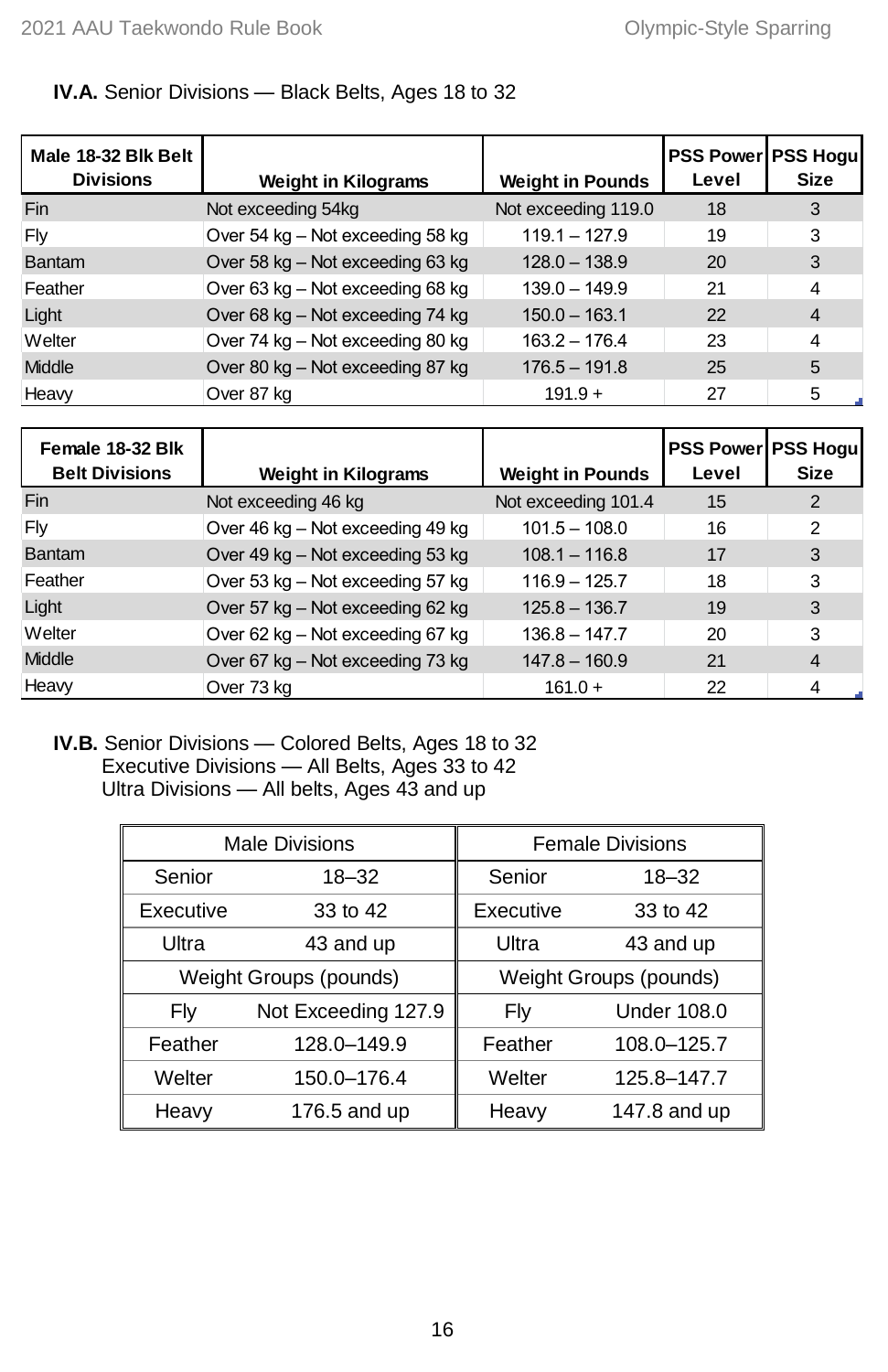| Junior Male 15-17         |                                  |                         | <b>PSS Power PSS Hogu</b> |                |
|---------------------------|----------------------------------|-------------------------|---------------------------|----------------|
| <b>Blk Belt Divisions</b> | <b>Weight in Kilograms</b>       | <b>Weight in Pounds</b> | Level                     | <b>Size</b>    |
| <b>Fin</b>                | Not exceeding 45kg               | Not exceeding 99.2      | 14                        | 2              |
| Fly                       | Over 45 kg - Not exceeding 48 kg | $99.3 - 105.8$          | 15                        | 2              |
| <b>Bantam</b>             | Over 48 kg - Not exceeding 51 kg | $105.9 - 112.4$         | 16                        | 3              |
| Feather                   | Over 51 kg - Not exceeding 55 kg | $1125 - 1213$           | 17                        | 3              |
| Light                     | Over 55 kg - Not exceeding 59 kg | $121.4 - 130.1$         | 18                        | 3              |
| Welter                    | Over 59 kg - Not exceeding 63 kg | $130.2 - 138.9$         | 19                        | 3              |
| Lt. Middle                | Over 63 kg - Not exceeding 68 kg | $139.0 - 149.9$         | 20                        | $\overline{4}$ |
| Middle                    | Over 68 kg - Not exceeding 73 kg | $150.0 - 160.9$         | 21                        | 4              |
| Lt. Heavy                 | Over 73 kg - Not exceeding 78 kg | $161.0 - 172.0$         | 22                        | $\overline{4}$ |
| Heavy                     | Over 78 kg                       | $172.1 +$               | 23                        | 4              |

#### **IV.C.** Junior Divisions — Black Belts, Ages 15 to 17

| Junior Female 15-17<br><b>Blk Belt Divisions</b> | <b>Weight in Kilograms</b>       | <b>Weight in Pounds</b> | <b>PSS Power PSS Hoque</b><br>Level | <b>Size</b>    |
|--------------------------------------------------|----------------------------------|-------------------------|-------------------------------------|----------------|
| Fin                                              | Not exceeding 42 kg              | Not exceeding 92.6      | 13                                  | 2              |
| Fly                                              | Over 42 kg - Not exceeding 44 kg | $92.7 - 97.0$           | 13                                  | 2              |
| <b>Bantam</b>                                    | Over 44 kg - Not exceeding 46 kg | $97.1 - 101.4$          | 14                                  | 2              |
| Feather                                          | Over 46 kg - Not exceeding 49 kg | $101.5 - 108.0$         | 15                                  | $\overline{2}$ |
| Light                                            | Over 49 kg - Not exceeding 52 kg | $108.1 - 114.6$         | 16                                  | 3              |
| Welter                                           | Over 52 kg - Not exceeding 55 kg | $114.7 - 121.3$         | 16                                  | 3              |
| Lt. Middle                                       | Over 55 kg - Not exceeding 59 kg | $121.4 - 130.1$         | 17                                  | 3              |
| Middle                                           | Over 59 kg - Not exceeding 63 kg | $130.2 - 138.9$         | 18                                  | 3              |
| Lt. Heavy                                        | Over 63 kg - Not exceeding 68 kg | $139.0 - 149.9$         | 19                                  | 3              |
| Heavy                                            | Over 68 ka                       | $150.0 +$               | 20                                  | 4              |

**IV.D.** Junior Divisions — Colored Belts, Ages 15 to17

|         | MAI F<br><b>Weight Groups</b> | <b>FEMALE</b><br><b>Weight Groups</b> |                    |  |
|---------|-------------------------------|---------------------------------------|--------------------|--|
| Fly     | Not exceeding 105.8           | Fly                                   | Not exceeding 97.0 |  |
| Feather | 105.9-121.3                   | Feather                               | $97.1 - 108.0$     |  |
| Welter  | 121.4-138.9                   | Welter                                | $108.1 - 121.3$    |  |
| Middle  | 139.0-160.9                   | Middle                                | 121.4-138.9        |  |
| Heavy   | 161.0 and up                  | Heavy                                 | 139.0 and up       |  |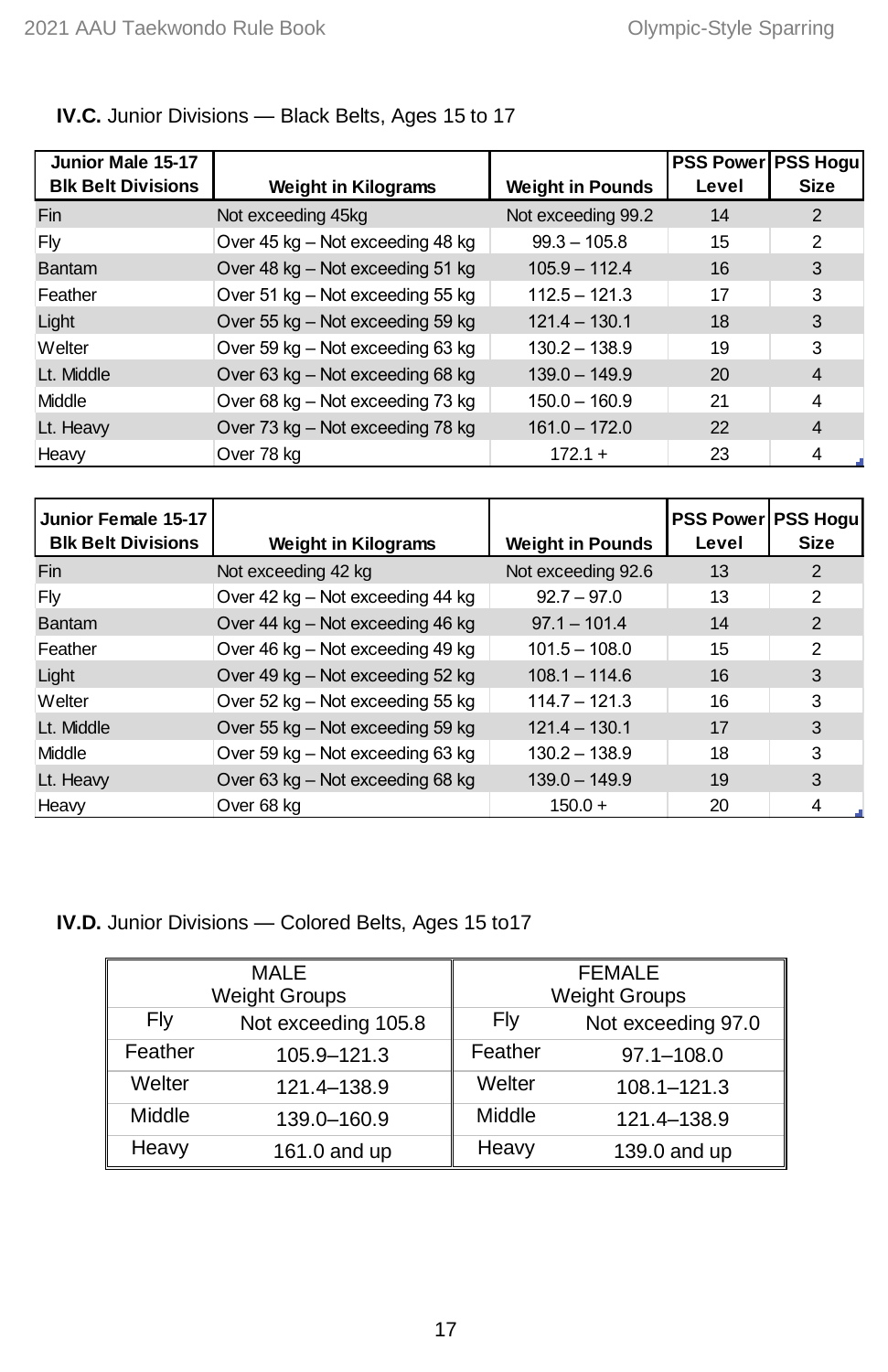| Cadet Male 12-14<br><b>Blk Belt Divisions</b> | <b>Weight in Kilograms</b>     | <b>Weight in Pounds</b> | <b>PSS Power PSS Hoque</b><br>Level | <b>Size</b>    |
|-----------------------------------------------|--------------------------------|-------------------------|-------------------------------------|----------------|
| <b>Fin</b>                                    | Not exceeding 33kg             | Not exceeding 72.8      | 11                                  | 1              |
| Fly                                           | Over 33kg - not exceeding 37kg | $72.9 - 81.6$           | 12                                  | 1              |
| Bantam                                        | Over 37kg - not exceeding 41kg | $81.7 - 90.4$           | 13                                  | 2              |
| Feather                                       | Over 41kg - not exceeding 45kg | $90.5 - 99.2$           | 13                                  | $\mathfrak{p}$ |
| Light                                         | Over 45kg - not exceeding 49kg | $99.3 - 108.0$          | 14                                  | $\overline{2}$ |
| Welter                                        | Over 49kg - not exceeding 53kg | $108.1 - 116.8$         | 15                                  | 3              |
| Lt. Middle                                    | Over 53kg - not exceeding 57kg | $116.9 - 125.7$         | 16                                  | 3              |
| Middle                                        | Over 57kg - not exceeding 61kg | $125.8 - 134.5$         | 17                                  | 3              |
| Lt. Heavy                                     | Over 61kg - not exceeding 65kg | $134.6 - 143.3$         | 18                                  | 3              |
| Heavy                                         | Over 65kg                      | $143.4 +$               | 19                                  | 4              |
|                                               |                                |                         |                                     |                |
| Cadet Female 12-14                            |                                |                         | <b>PSS Power PSS Hoque</b>          |                |
| <b>Blk Belt Divisions</b>                     | <b>Weight in Kilograms</b>     | <b>Weight in Pounds</b> | Level                               | <b>Size</b>    |
| <b>Fin</b>                                    | Not exceeding 29kg             | Not exceeding 63.9      | 10                                  | $\mathbf{1}$   |
| Fly                                           | Over 29kg - not exceeding 33kg | $64.0 - 72.8$           | 11                                  | 1              |
| Bantam                                        | Over 33kg - not exceeding 37kg | $72.9 - 81.6$           | 12                                  | $\mathbf{1}$   |
| Feather                                       |                                |                         |                                     |                |
|                                               | Over 37kg - not exceeding 41kg | $81.7 - 90.4$           | 13                                  | $\overline{2}$ |
|                                               | Over 41kg - not exceeding 44kg | $90.5 - 97.0$           | 13                                  | 2              |
| Light<br>Welter                               | Over 44kg - not exceeding 47kg | $97.1 - 103.6$          | 14                                  | $\overline{2}$ |
| Lt. Middle                                    | Over 47kg - not exceeding 51kg | $103.7 - 112.4$         | 15                                  | 2              |
| Middle                                        | Over 51kg - not exceeding 55kg | $112.5 - 121.3$         | 16                                  | 3              |
| Lt. Heavy                                     | Over 55kg - not exceeding 59kg | $121.4 - 130.1$         | 17                                  | 3              |

**IV.E.** Cadet Divisions — Black Belts, Ages 12 to 14

**IV.F.** Cadet Divisions — Colored Belts, Ages 12 to 14

| MAI F<br>Weight Groups (pounds) |                    | <b>FEMALE</b><br>Weight Groups (pounds) |                    |  |
|---------------------------------|--------------------|-----------------------------------------|--------------------|--|
| Flv                             | Not exceeding 81.6 | Flv                                     | Not exceeding 72.8 |  |
| Feather                         | 81.7-99.2          | Feather                                 | 72.9-90.4          |  |
| Welter                          | 99.3-116.8         | Welter                                  | $90.5 - 103.6$     |  |
| Middle                          | 116.9-134.5        | Middle                                  | $103.7 - 121.3$    |  |
| Heavy                           | 134.6 and up       | Heavy                                   | 121.4 and $up$     |  |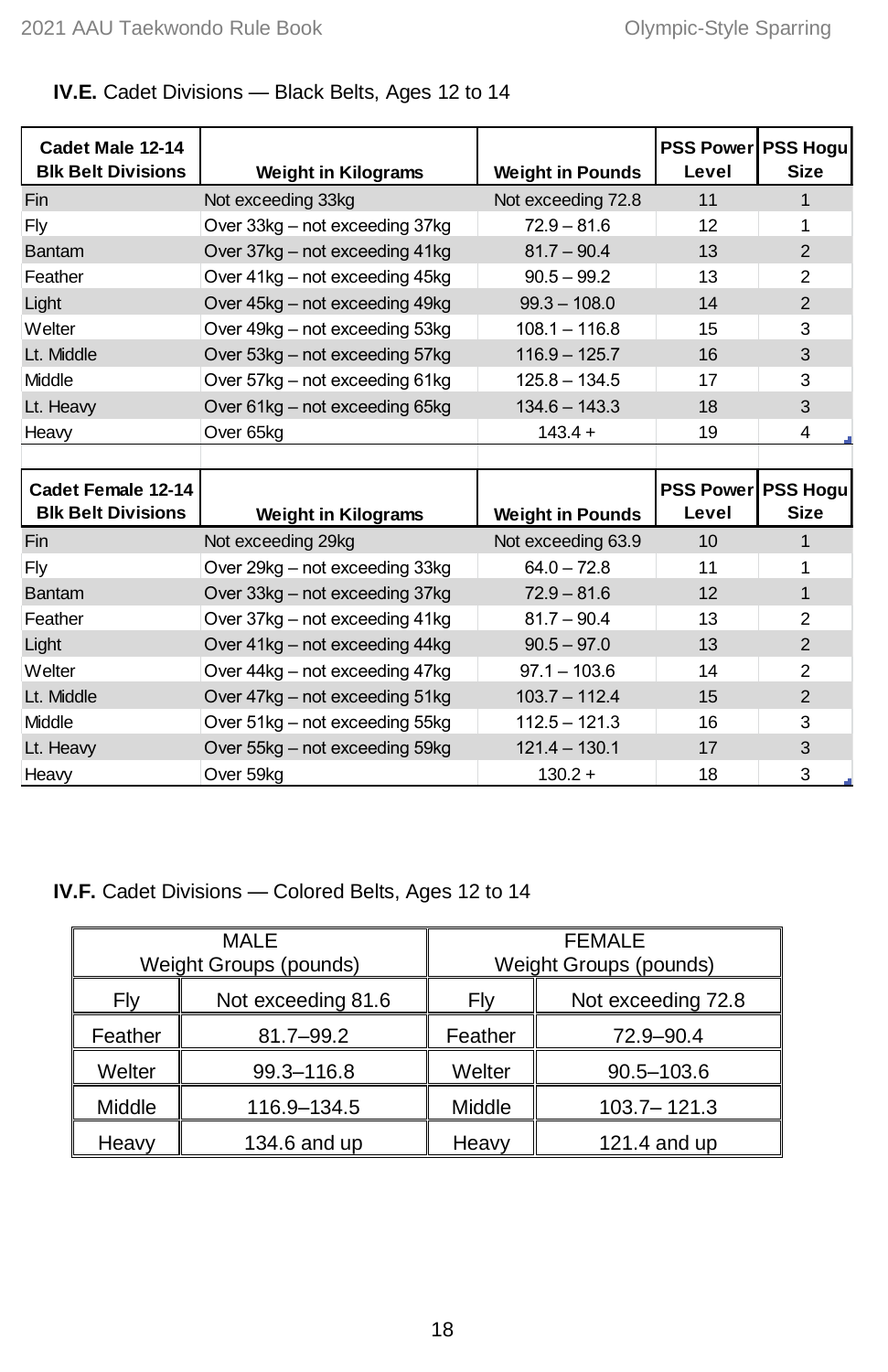| <b>MALE</b> |          | <b>FEMALE</b>                 |           |                               |                   |  |
|-------------|----------|-------------------------------|-----------|-------------------------------|-------------------|--|
| Ages        |          | <b>Weight Groups (pounds)</b> | Ages      | <b>Weight Groups (pounds)</b> |                   |  |
|             |          |                               |           |                               |                   |  |
| 5           | Light    | 45.0 & Under                  | 5         | Light                         | 45.0 & Under      |  |
|             | Heavy    | Over 45.0                     |           | Heavy                         | Over 45.0         |  |
|             |          |                               |           |                               |                   |  |
| $6 - 7$     | Fly      | Under 40.1                    |           | Fly                           | Under 40.1        |  |
|             | Feather  | $40.1 - 52.0$                 |           | Feather                       | $40.1 - 52.0$     |  |
|             | Light    | $52.1 - 65.0$                 | $6 - 7$   | Light                         | $52.1 - 65.0$     |  |
|             | Middle   | 65.1-78.0                     |           | Middle                        | $65.1 - 78.0$     |  |
|             | L. Heavy | 78.1-90.0                     |           | L. Heavy                      | 78.1-90.0         |  |
|             | Heavy    | Over 90.0                     |           | Heavy                         | Over 90.0         |  |
|             |          |                               |           |                               |                   |  |
|             | Fly      | <b>Under 55.1</b>             | $8 - 9$   | Fly                           | <b>Under 55.1</b> |  |
|             | Feather  | 55.1-67.0                     |           | Feather                       | $55.1 - 67.0$     |  |
| $8 - 9$     | Light    | 67.1-80.0                     |           | Light                         | 67.1-80.0         |  |
|             | Middle   | $80.1 - 92.0$                 |           | Middle                        | $80.1 - 92.0$     |  |
|             | L. Heavy | $92.1 - 105.0$                |           | L. Heavy                      | $92.1 - 105.0$    |  |
|             | Heavy    | Over 105.0                    |           | Heavy                         | Over 105.0        |  |
|             |          |                               |           |                               |                   |  |
|             | Fly      | Under 64.0                    |           | Fly                           | Under 64.0        |  |
| $10 - 11$   | Feather  | $64.0 - 77.2$                 | $10 - 11$ | Feather                       | $64.0 - 77.2$     |  |
|             | Light    | $77.3 - 90.0$                 |           | Light                         | $77.3 - 90.0$     |  |
|             | Middle   | $90.1 - 102.0$                |           | Middle                        | $90.1 - 102.0$    |  |
|             | L. Heavy | 102.1-115.0                   |           | L. Heavy                      | $102.1 - 115$     |  |
|             | Heavy    | Over 115.0                    |           | Heavy                         | Over 115.0        |  |

#### **IV.G.** Youth Divisions — All Belts, Ages 5 to 11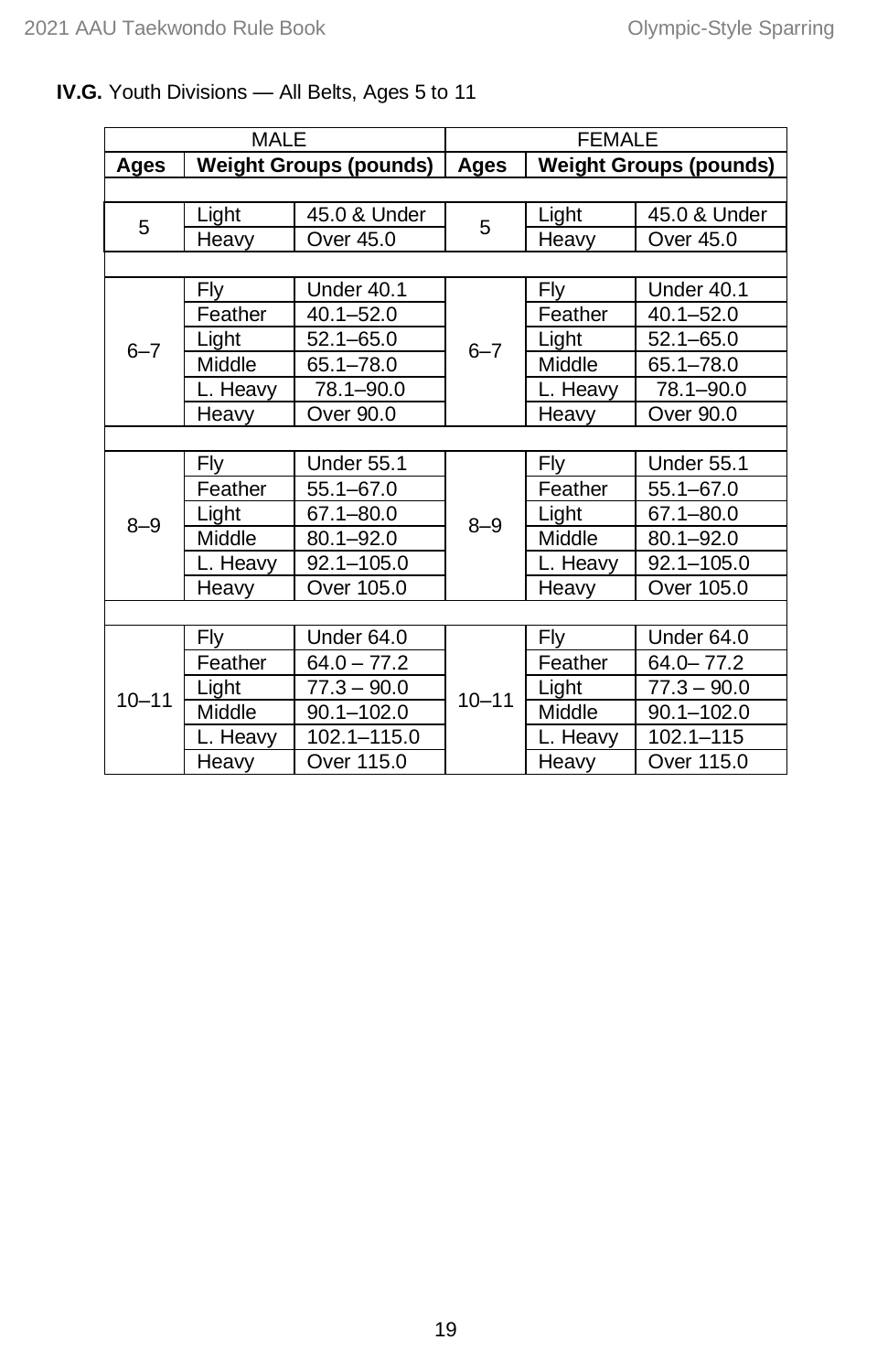| Mini Cadet Male Blk      |                                |                         |                           |               |
|--------------------------|--------------------------------|-------------------------|---------------------------|---------------|
| <b>Belts 10-11</b>       |                                |                         | <b>PSS Power PSS Hoqu</b> |               |
| <b>Divisions</b>         | <b>Weight in Kilograms</b>     | <b>Weight in Pounds</b> | Level                     | <b>Size</b>   |
| <b>Fly</b>               | Not exceeding 29kg             | Not exceeding 63.9      | 10                        | 1             |
| Feather                  | Over 29kg – not exceeding 35kg | $64.0 - 77.2$           | 10                        | 1             |
| Light                    | Over 35kg - not exceeding 40kg | $77.3 - 90.0$           | 11                        | 2             |
| Middle                   | Over 40kg - not exceeding 46kg | $90.1 - 102.0$          | 12                        | 2             |
| L. Heavy                 | Over 46kg - not exceeding 52kg | $102.1 - 115.0$         | 13                        | 2             |
| Heavy                    | Over 52kg                      | Over 115.0              | 14                        | 3             |
|                          |                                |                         |                           |               |
| <b>Mini Cadet Female</b> |                                |                         |                           |               |
| <b>Blk Belts 10-11</b>   |                                |                         | PSS Power PSS Hogu        |               |
| <b>Divisions</b>         | Weight in Kilograms            | <b>Weight in Pounds</b> | Level                     | <b>Size</b>   |
| <b>Fly</b>               | Not exceeding 29kg             | Not exceeding 63.9      | 10                        | 1             |
| Feather                  | Over 29kg – not exceeding 35kg | $64.0 - 77.2$           | 10                        | 1             |
| Light                    | Over 35kg – not exceeding 40kg | $77.3 - 90.0$           | 11                        | $\mathcal{P}$ |
| Middle                   | Over 40kg - not exceeding 46kg | $90.1 - 102.0$          | 12                        | 2             |
| L. Heavy                 | Over 46kg - not exceeding 52kg | $102.1 - 115.0$         | 13                        | $\mathcal{P}$ |
| Heavy                    | Over 52kg                      | Over 115.0              | 14                        | 3             |

#### **IV.H.** Mini Cadet Black Belt Divisions Using PSS Showing Hogu Settings

#### **Article V. Duration of Competition**

**V.A.** Colored Belt Rounds. All colored belt matches shall consist of two 90-second rounds with a 30-second rest between rounds.

#### **V.B.** Black Belt Rounds

**V.B.1.** AAU Team Trials and/or National Championship matches **V.B.1.a**. Youth (5-9), Mini-Cadet (10-11), Cadet (12-14) and Executive (33 and up) shall compete using three one-minute rounds with a 30-second rest **V.B.1.b.** Junior (15-17) and Senior (18-32) shall compete using three 90-second rounds with a 30-second rest

**V.B.3.** For District and Regional competition, the tournament Directors have the option of using the times outlined above or using two two-minute rounds with a 30-second rest between rounds. Match times being used at local events must be specified on tournament flyer.

**V.C.** Advanced & Black Belts Combined. For Nationals Championships, when Red/Brown belts are combined with Black belts all matches shall consist the match time for the Black Belts at that event.

**V.D.** Rest Time between Semi-Final and Final Match. Competitors shall be allowed at least two-minutes rest between semi-final and final matches.

#### **Article VI. Permitted techniques**

**VI.A.** Fist technique: A straight punching technique using the knuckle part of a tightly clenched fist

**VI.B.** Foot technique: Delivering techniques using any part of the foot below the ankle.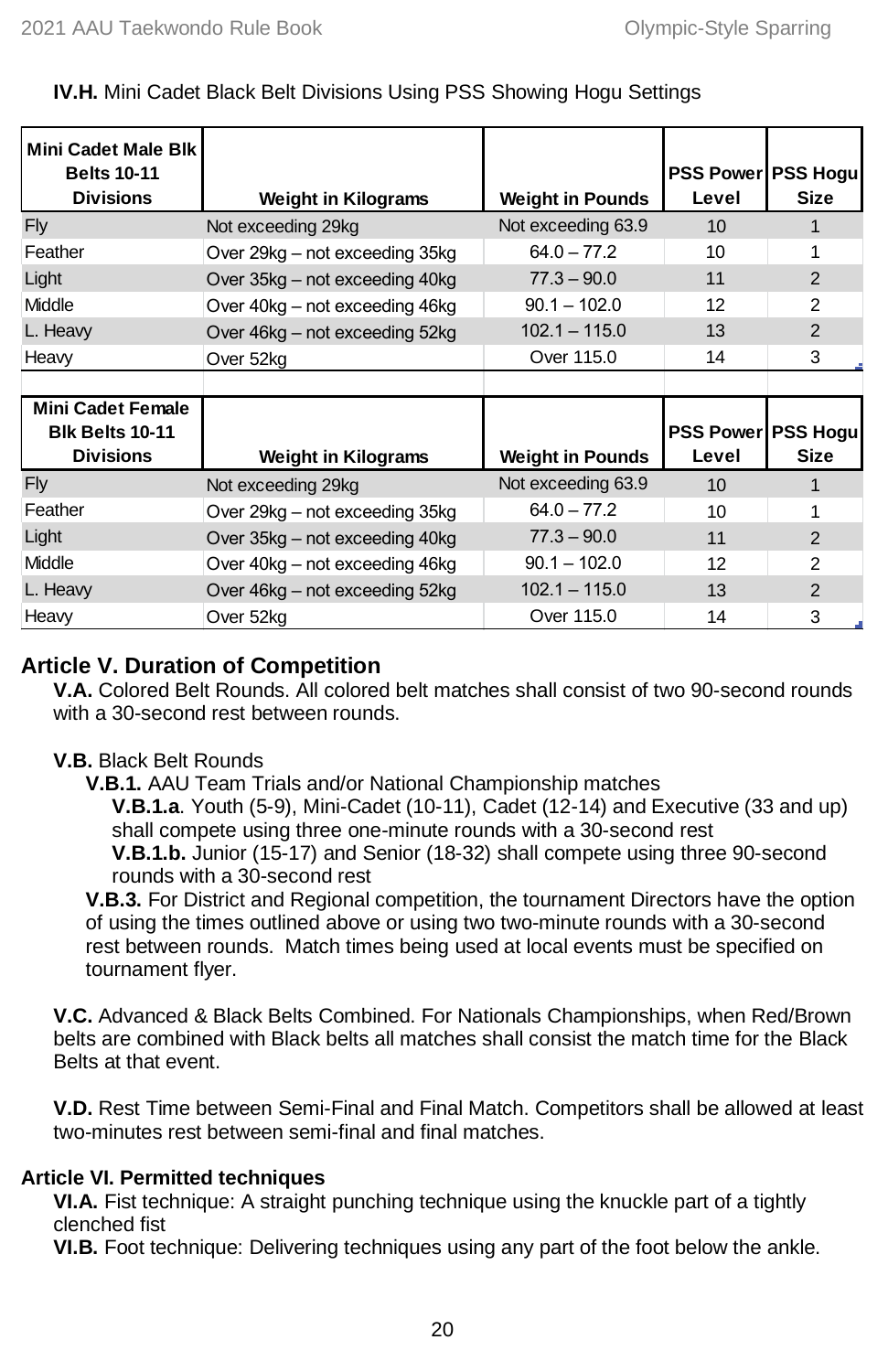#### **Article VII Permitted areas**

**VII.A.** Head Area (Foot techniques only permitted)*.* The "head area" is all areas above the bottom of the headgear, including face, ears, top and back of head.

**VII.B.** Trunk. This area includes the entire trunk which is covered by the chest gear between the armpit and the pelvis. This includes the back, except for the spine. Attacks by fist and foot techniques are permitted.

**VII.C.** If a legal implement hits a legal target area, but part of the striking implement also lands in an illegal area, it will be considered a legal strike.

#### **Article VIII. Points (Valid Scores)**

Points shall be awarded when permitted techniques are delivered accurately and powerfully to legal scoring areas of the body (The blue or red colored area of the body protector).

Points shall be awarded when permitted foot techniques are delivered accurately to the head.

#### **VIII.A.** Scoring Areas

**VIII.A.1.** Body: The blue or red colored area of the trunk protector **VIII.A.2.** Head: The entire head above the bottom line of the head protector

#### **VIII.B.** Criteria for Valid Points

**VIII.B.1.** Points shall be awarded when permitted techniques are delivered accurately and powerfully to legal scoring areas of the body (The blue or red colored area of the body protector).

**VIII.B.2**. Points shall be awarded when permitted foot techniques are delivered accurately to the head.

**VIII.C**. Points Awarded for Legal Attacks to Legal Scoring Areas:

**VIII.C.1.** One point for a valid hand attack to the legal scoring area of the trunk **VIII.C.2.** Two points for a valid foot attack to the legal scoring area of the trunk **VIII.C.3.** Four points for a valid turning kick to the legal scoring area of the trunk (continuous motion)

**VIII.C.4.** Three points for a valid kick to the head

**VIII.C.5.** Five points for a valid turning kick to the head (continuous motion)

**VIII.C.6**. One point will be awarded a competitor for every *gam-jeom* infraction given to the opponent.

**VIII.C.7.** If using PSS, determination of the validity of the technique, level of impact, and/or valid contact to the scoring area shall be made by the electronic scoring system. These PSS determinations shall not be subject to challenge from a coach.

**VIII.C.8.** The Chief Referee Committee shall determine the required level of impact and sensitivity of the PSS, using different scales in consideration of weight category, gender and age groups. In certain circumstances, as deemed necessary, the Chief

Referee Committee may recalibrate the valid level of impact.

**VIII.C.9.** Match score shall be the sum of points for all rounds.

**VIII.D.** Invalidation of Points. If a competitor records the point (s) while performing a prohibited act, the following actions will be taken.

**VIII.D.1.** If the prohibited act was instrumental to the scoring of the point(s), the Referee shall declare the penalty for the prohibited act and invalidate the point(s).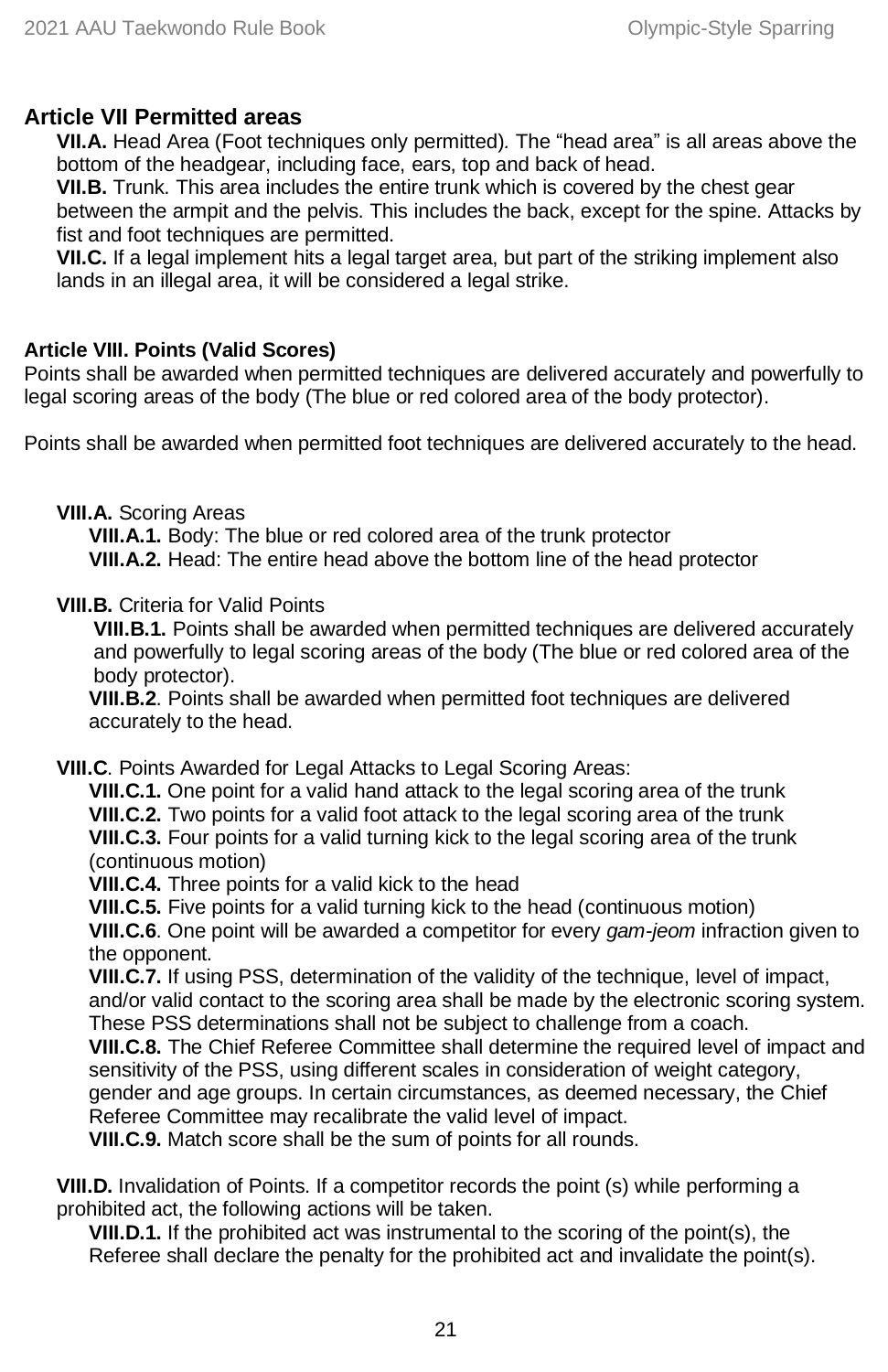**VIII.D.2.** If the prohibited act was not instrumental to earning the points, the Referee may penalize the prohibited act, but not invalidate the point(s).

**VIII.D.3.** To remove point(s) that were scored due to the use of an infraction the Referee should issue the appropriate penalty. The Referee should then face the computer operator, extend the right palm to the front, move the hand to the right, then to the left as wide as the shoulders, and then back to the center, making sure the computer operator removes the point(s).

**VIII.E.** When Using Electronic Protector and Scoring System (PSS) points scored on the mid-section of the trunk shall be recorded automatically by the transmitter in the electronic trunk protector. If Electronic Headgear is utilized, only points scored by the headgear shall be recorded automatically by the transmitter in the headgear.

**VIII.E.1.** Valid points scored on the mid-section of the trunk or the headgear shall be recorded automatically by the transmitter in the PSS. In case of a valid turning kick to the trunk protector or headgear, the "valid point" shall be scored automatically by the transmitter in the PSS.

**VIII.E.1.a.** If a technical point was given for a turning kick, but the kick was not scored by the PSS, the technical point shall be invalidated.

**VIII.E.2.** Judges shall score:

**VIII.E.2.a.** Valid point(s) to the head area by a foot technique when electronic headgear is not utilized.

**VIII.E.2.b.** Valid point to the body by a valid hand technique.

**VIII.E.2.c.** Technical point for a valid turning kick to the head or trunk.

**VIII.E.3** Valid points shall be those scored by two or more.

#### (Explanation #1)

Points shall be immediately recorded: Immediate scoring means awarding the point immediately after delivery of the scoring technique. Points awarded after a period of time has elapsed cannot be considered valid.

#### (Explanation #2)

In case of non-use of PSS: All scoring must be done according to the judge's own decision. There must be equipment available which is capable of immediately conveying the recorded point to the scoreboard. However, when electronic publication equipment is not available, the points shall be immediately recorded on the judge's scoring sheet and publicized at the end of the round.

#### (Explanation #3)

In the case of using PSS, technical points shall be validated if the transmitter acknowledges the valid points and the judges did not give the points for a valid turning kick. In the event that the transmitter does not acknowledge the points, no points shall be given regardless of the judges' scoring of a valid turning kick and the technical points shall be removed.

#### **Article IX. Definition of a Knockdown**

**IX.A.** Knock Down. A knock down shall be declared when a legitimate attack is delivered and any of the following criteria are met:

**IX.A.1.** When any part of the body other than the sole of the foot touches the floor due to the force of the opponent's scoring technique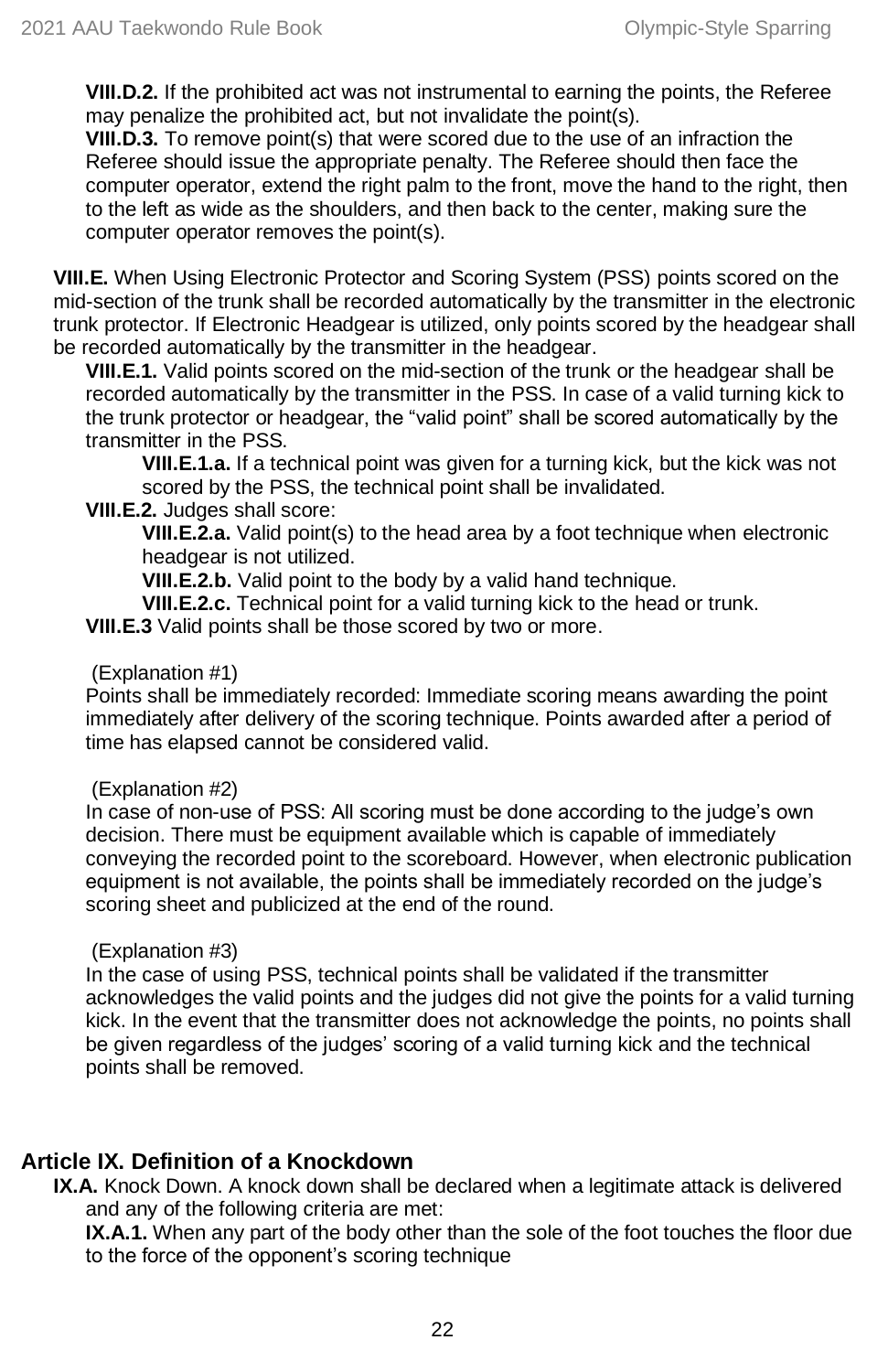**IX.A.2.** When a competitor is staggered, showing no intention or ability to pursue the match following the opponent's scoring technique

**IX.A.3.** The Referee determines that the contest cannot continue as the result of any scoring technique.

#### **Article X. In the Case of A Knock Down**

**X.A.** When a competitor is knocked down as the result of the opponent's scoring technique, and the referee deems that an eight-count is warranted, the following measures will be taken:

**X.A.1.** The referee shall keep the attacker away from downed competitor by declaration of *kal-yeo* (break).

**X.A.2.** The referee shall first check the status of the downed competitor and count aloud from *ha-nah* (one) up to *yeol* (ten) at one-second intervals toward the downed competitor, using hand signals to indicate the passage of time.

**X.A.3.** In case the downed competitor stands up during the referee's count and desires to continue the fight, the referee shall continue the count up to *yeo-dul* (eight) for recovery of the competitor. The referee shall then determine if the competitor is recovered and, if so, continue the contest by declaration of *kye-sok* (continue).

**X.A.4.** When a competitor who has been knocked down cannot demonstrate the will to resume the contest by the count of *yeo-dul* (eight), the referee shall announce the other competitor winner by RSC (Referee stops contest).

**X.A.5.** The count shall be continued even after the end of the round or the expiration of the match time.

**X.A.6.** In case both competitors are knocked down, the referee shall continue counting as long as one of the competitors has not sufficiently recovered.

**X.A.7.** When both competitors fail to recover by the count of *yeol*, the winner shall be decided by the match score before the occurrence of knock down.

**X.A.8.** When it is judged by the referee that a competitor is unable to continue, the referee may decide the winner either without counting or during the counting.

**X.B.** Procedures to be Followed After RSC Due to Serious Injury. Any competitor who could not continue the match as a result of a serious injury to any part of the body may not enter another sparring competition within thirty (30) days and must also receive a physical examination and clearance from a physician.

(Explanation #1)

When a competitor who has been knocked down does not express the will to resume by the count of *yeo-dul* (8), the referee shall announce the other competitor winner by RSC, after counting to *yeol* (10).

The competitor expresses the will to continue the match by gesturing several times in a fighting position with the clenched fists. If the competitor cannot display this gesture by the count of *yeo-dul*, the referee must declare the other competitor winner after first counting *a-hop* (9) and *yeol* (10). Expressing the will to continue after the count of *yeo-dul* cannot be considered valid. Even if the competitor expresses the will to resume by the count of *yeo-dul*, the referee can continue counting and may declare the contest over if he/she determines the competitor is incapable of resuming the match.

(Explanation #2)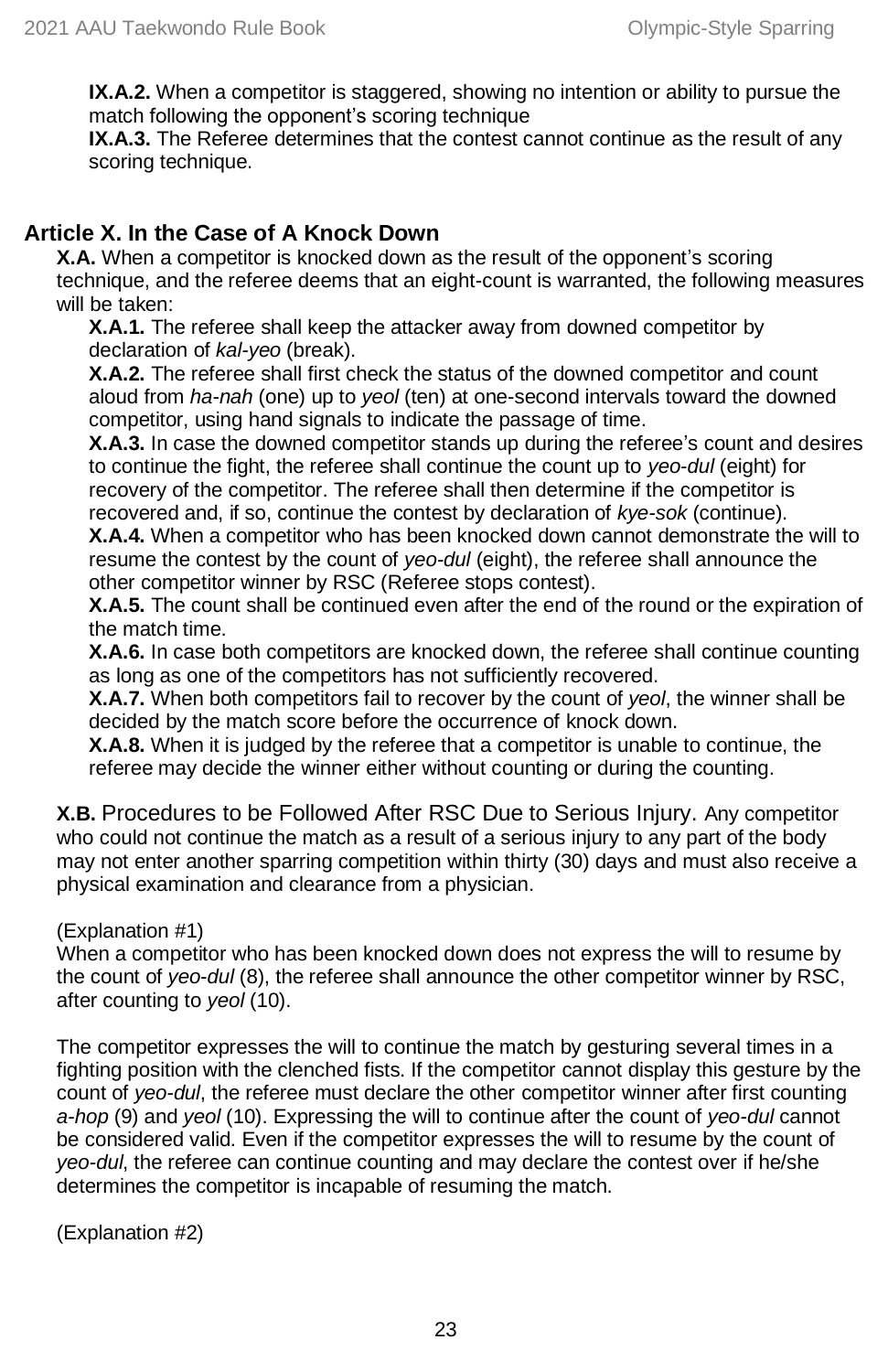When a competitor is downed by a powerful scoring blow and whose condition appears serious, the referee can suspend the count and call for first aid or do so in conjunction with the count.

#### **Article XI. Procedures for Suspending a Match**

**XI.A.** To suspend a match for non-injury situations such as equipment adjustment, removal of foreign objects from competition floor, etc. the Referee shall:

**XI.A.1.** Declare *kal-yeo* to stop the competitor action

**XI.A.2.** Resume the contest by declaring *kye-sok* when situation is resolved

**XI.B.** To suspend a match for injury the Referee shall:

**XI.B.1.** Declare *kal-yeo* to stop the competitor action

**XI.B.2.** Order the timekeeper to suspend match time and start injury

time by declaring *kye-shi* (injury time-out) using the proper hand signal (injury time shall not exceed one minute).

**XI.B.3.** Allow the injured competitor to receive first aid (within one minute) Medical personnel may extend the injury time-out period.

**XI.B.4.** Competitors will receive one injury time-out per match per injury. Once initial injury time-out has expired, competitor may not receive another injury time-out for the same injury.

**XI.C.** If the injured competitor cannot continue the match, the Referee shall: **XI.C.1.** Declare the injured competitor the loser if the injury was not the result of an attack, such as a twisted ankle or wrenched knee.

**XI.C.2.** Declare the other contestant the winner if an injured contestant cannot return to the match after one minute as the result of a legal attack to a legal target area.

**XI.C.2.a**. Pain does not constitute an injury. If the Referee determines a competitor is in pain, but does not suffer an actual injury, such as a broken bone, the Referee shall declare *Kal-yeo* and give a command to resume the match with the call, "stand-up." If the competitor refuses to continue the match after the Referee gives the command "stand up" three times in 3 second intervals, the Referee shall declare the match over due to RSC (Referee Stops Contest)

**XI.C.3.** Declare the injured competitor the winner if the injury was the result of a prohibited act to be penalized by a *gam-jeom* penalty

**XI.C.3.a.** If the Referee determines a competitor has received an injury such as broken bone(s), dislocation, sprain ankle(s), and/or bleeding, the referee shall allow the competitor to receive a first aid treatment for one minute by announcing *Kye-shi.* The Referee may allow the competitor to receive first aid treatment even after giving a command to "stand-up" if the competitor is subsequently determined to be injured.

**XI.C.4.** Declare a winner based on the score before the injury if both competitors are injured and cannot continue

**XI.C.5.** The Referee may consult with the Team Leader to make a decision

**XI.D.** If the Referee determines a competitor has received an injury such as broken bone(s), dislocation, sprain ankle(s), and/or bleeding, the Referee shall consult with the medical personnel. If a competitor is re-injured in the same manner, the medical personnel may advise the Referee to stop the match and declare the injured competitor the loser.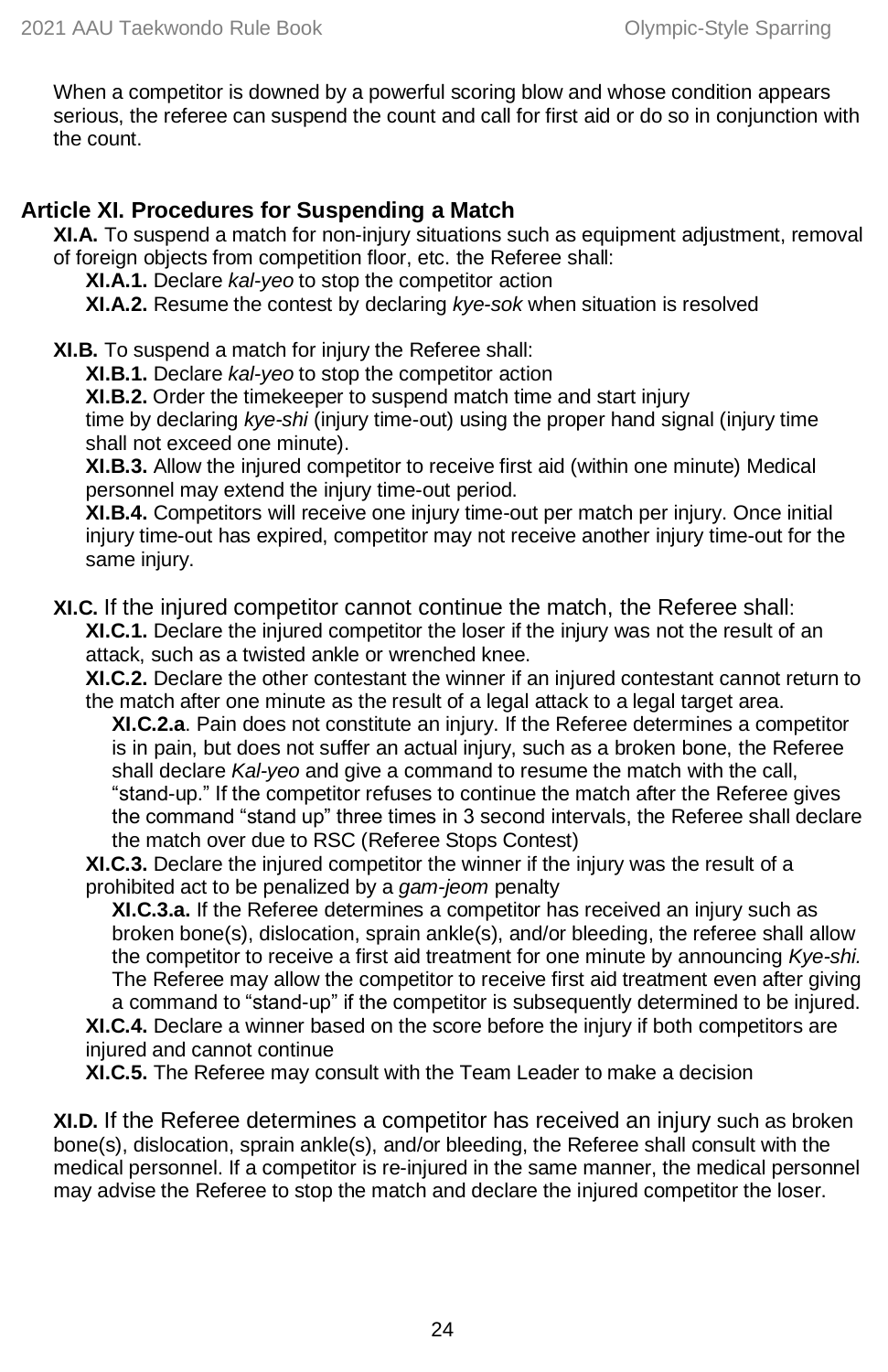#### (Explanation #1)

If an injury requires treatment, the Referee will announce *kye-shi*. The injured will have one minute for medical assistance. It is the decision of the Referee, after consultation with the medical personnel, whether it is possible for the competitor to resume the match. The referee can order the competitor to resume the match any time within one minute. The referee can declare any competitor who does not follow the order to resume the match the loser of the match.

While the competitor is receiving medical treatment, or is in the process of recovering, 40 seconds after the declaration of *kye-shi*, the referee will begin to loudly announce the passage of time in five second intervals. When the competitor cannot return to the competitor's mark by the end of the one-minute period, the match results must be declared.

After the declaration of *kye-shi*, the one-minute time interval must be strictly observed regardless of the medical personnel availability. However, when the doctor's treatment is required but the medical personnel is not available or additional treatment is necessary, the one minute time limit can be suspended at the judgment of the referee.

If resumption of the match is impossible after one minute, the decision of the match will be determined according to guidelines described above.

If both competitors become incapacitated and are unable to resume the match after one minute or urgent conditions arise, the match result is decided according to the following criteria:

- If the outcome is the result of a prohibited act to be penalized by *gam-jeom* by one competitor, that competitor shall be the loser.
- If the outcome was not related to any prohibited act to be penalized by *gam-jeom*, the result of the match shall be determined by the match score at the time of suspension of the match. However, if the suspension occurs before the end of the first round, the match shall be invalidated, and the Tournament Director will determine an appropriate time to re-contest the match. The competitor who cannot resume the match shall be deemed to have withdrawn from the match.
- If the outcome is the result of prohibited acts to be penalized by *gam-jeom* by both competitors, then both competitors shall lose.

#### (Explanation #2)

The situation which warrants suspending the match beyond the above prescribed procedures shall be treated as follows:

- When uncontrollable circumstances require suspension of the match, the Referee shall suspend the match and follow the directives of the Chief Referee Committee.
- If the match is suspended after the completion of the next to last round, the outcome shall be determined according to the match score at the time of suspension.
- If the match is suspended before the conclusion of the next to last round, a rematch shall, in principle, be conducted and shall be held in two or three rounds, the same as in the original match.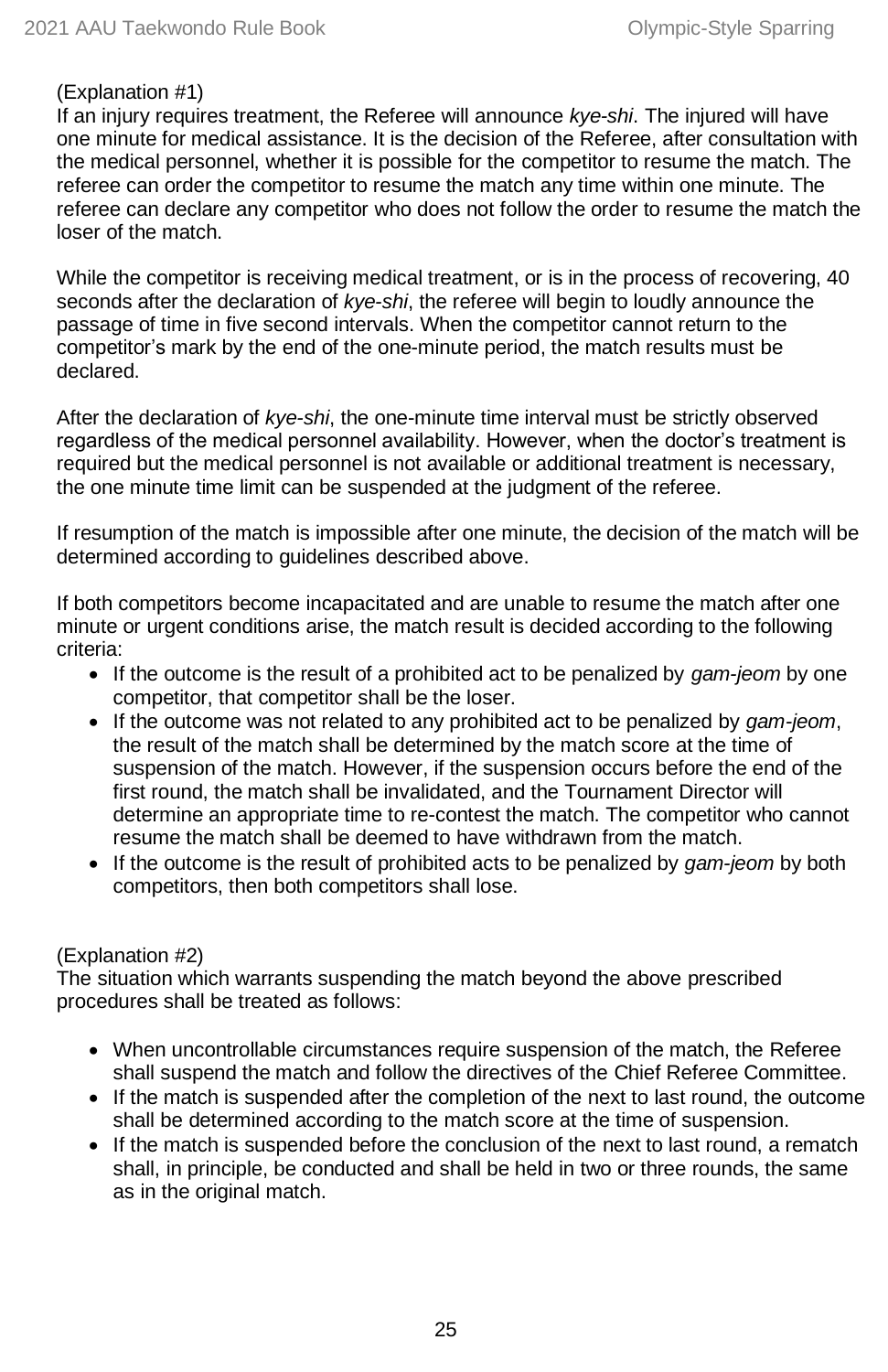#### **Article XII. Golden Round and Rules of Superiority**

**XII.A.** In the event the score is tied a "Golden Round" of one (1) minute duration will follow. The score and penalties will be reset to zero for the Golden Round. The competitors will be directed back to their coaches' seat for the normal rest period between rounds. The first contestant to score two (2) points or whose opponent received two (2) *gam-jeoms* scored in the Golden Round shall be declared the winner. Also, a winner will be declared if a competitor scores a punch and the opponent receives a *gam-jeom*.

**XII.B.** If the match is still not decided after the Golden Round, and the competitors are not using PSS (electronic chest protectors), the winner will be determined as follows:

**XII.B.1.** The first criteria will be the competitor who scores a punch in the Golden round.

**XII.B.2.** If the score is still tied, the contestant who won more rounds in the regulation rounds will be the winner.

**XII.B.3.** If the score is still tied, the competitor who receives the least *gam-jeoms* from all rounds will be the winner.

**XII.B.4.** If the first three criteria are tied, the Referee and Corner Judges will use the normal superiority method based on the Golden Round to determine the winner. On the Referee's *woo-si-girok* command, the Referee and Corner Judges will record a vote (using paper or hand signal) to indicate their decision for the winner.

**XII.C.** If the match is still not decided after the Golden Round, and the competitors are using PSS equipment, the winner will be determined as follows:

**XII.C.1.** The first criteria will be the competitor who scores a punch in the Golden round.

**XII.C.2.** If still tied, the next criteria will be the competitor who makes the most contact to the other competitor's chest protector in the Golden Round as scored by PSS (the hit level does not matter). If a point is scored from an illegal act and the referee invalidates the point, giving a *gam-jeom,* the TL must eliminate the missed hit manually and immediately.

**XII.C.3.** If the score is still tied (same number of hits), the contestant who won more rounds in the regulation rounds will be the winner.

**XII.C.4.** If the score is still tied, the competitor who receives the least *gam-jeoms* from all rounds will be the winner.

**XII.C.5.** If the first four criteria are tied, the Referee and Corner Judges will use the normal superiority method based on the Golden Round to determine the winner. On the Referee's *woo-si-girok* command, the Referee and Corner Judges will record a vote (using paper or hand signal) to indicate their decision for the winner. The Referee will break any tie if required.

**XII.D.** After the Referee and Corner Judges' votes are tabulated, the Referee will bow out the competitors and award the winner by declaring *Chung sung* or *Hong sung*.

**XII.E.** The decision of superiority will be made in the following manner:

**XII.E.1.** The competitor who has shown the most initiative, which is defined as: **XII.E.1.a.** Technical dominance of the opponent through aggressive match management

**XII.E.1.b**. The greater number of techniques executed

**XII.E.1.c.** The use of more advanced techniques, both in difficulty and complexity **XII.E.1.d.** Display of better competition manner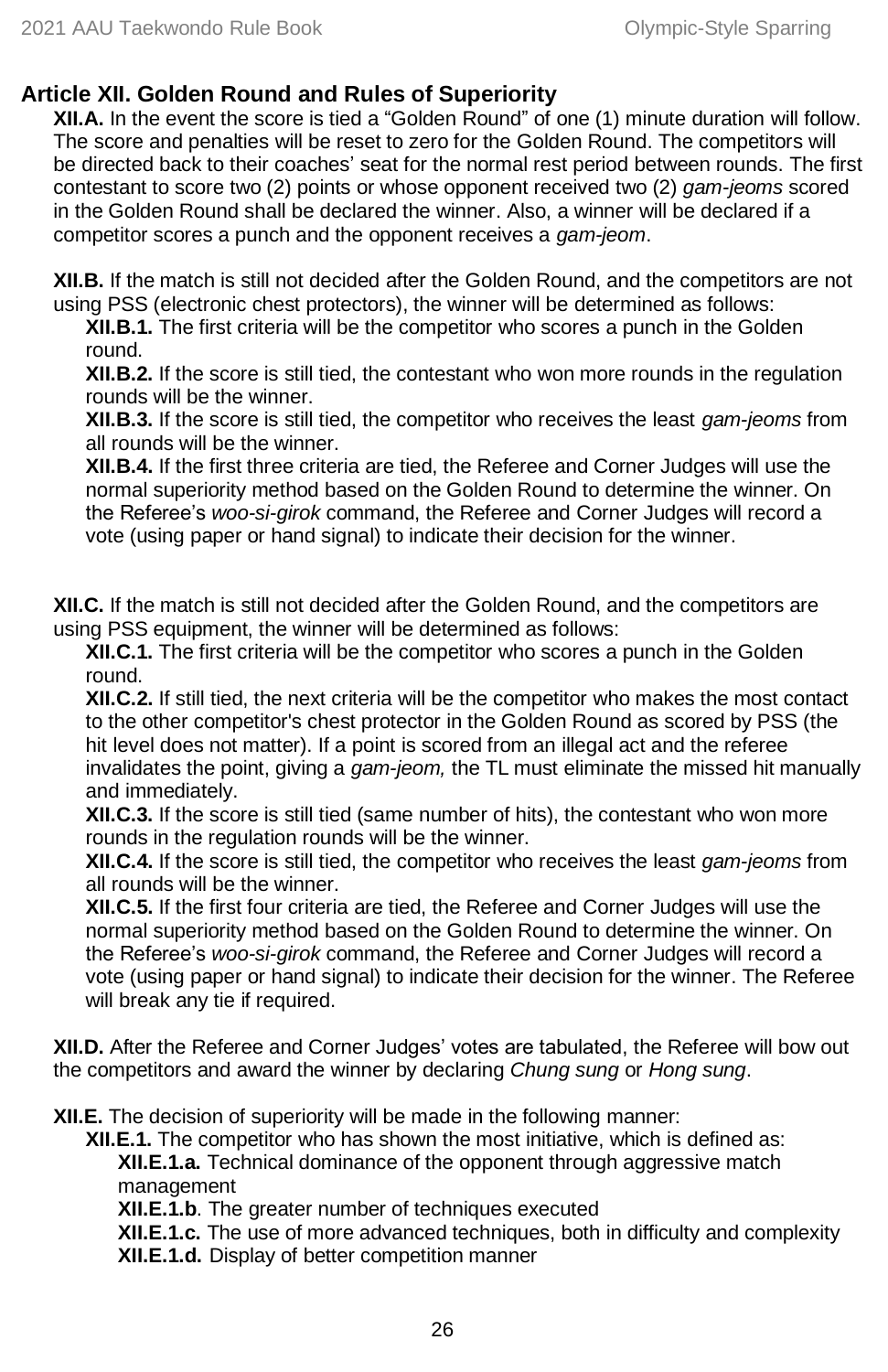#### (Explanation #1)

In the event that one athlete delivers a successful head kick right before the opponent's body kick, but the body kick was registered, the coach of the athlete who delivered the head kick (or any of the judges) may request a challenge for the head kick. The Referee will consult with the Corner Judges. If it is determined that the head kick was valid and performed before the body kick, the Referee shall invalidate the point scored by body kick, then declare 3 or 5 points for the head kick, and declare the one who delivered head kick as winner.

#### **Article XIII. Decision**

**XIII.A.** Determination of the Winner shall be made as follows:

**XIII.A.1.** Win by Referee Stops Contest (RSC) **XIII.A.2.** Win by Final Score (PTF)

**XIII.A.3.** Win by Point Gap (PTG)

**XIII.A.4.** Win by Golden Points (GDP)

**XIII.A.5.** Win by Superiority (SUP)

**XIII.A.6.** Win by Withdrawal (WDR)

**XIII.A.7.** Win by Disqualification (DSQ)

**XIII.A.8.** Win by Referee's Punitive Declaration (PUN)

**Explanation #1) Referee Stops Contest**. The referee declares RSC in the following situations:

- If a competitor has been knocked down by an opponent's scoring technique and cannot resume the contest by the count of *yeo-dul*; or if the referee determines the competitor is not able to resume the competition regardless of the progress of the count
- If a competitor cannot continue the match after one minute of medical treatment
- If a competitor disregards the referee's command to continue the match three times
- If the referee recognizes the need to stop the match to protect a competitor's safety
- When the tournament medical staff determines that the match should be stopped due to a competitor's injury

**(Explanation #2) Win by withdrawal**. The winner is determined by withdrawal of the opponent:

- When a competitor withdraws from the match due to injury or other reasons
- When a competitor does not resume the match after the rest period or fails to respond to the call to begin the match
- When the coach throws a towel into the court to signify forfeiture of the match

**(Explanation #3) Win by disqualification**. This is the result determined by the competitor's failure in weigh-in or when a competitor loses competitor status before the competition begins.

**(Explanation #4) Win by the referee's punitive declarations.** The referee declares PUN in the following situations:

- If a competitor accumulates ten (10) *gam-jeoms*
- If it is determined that a competitor manipulated the sensor(s) or scoring system of the PSS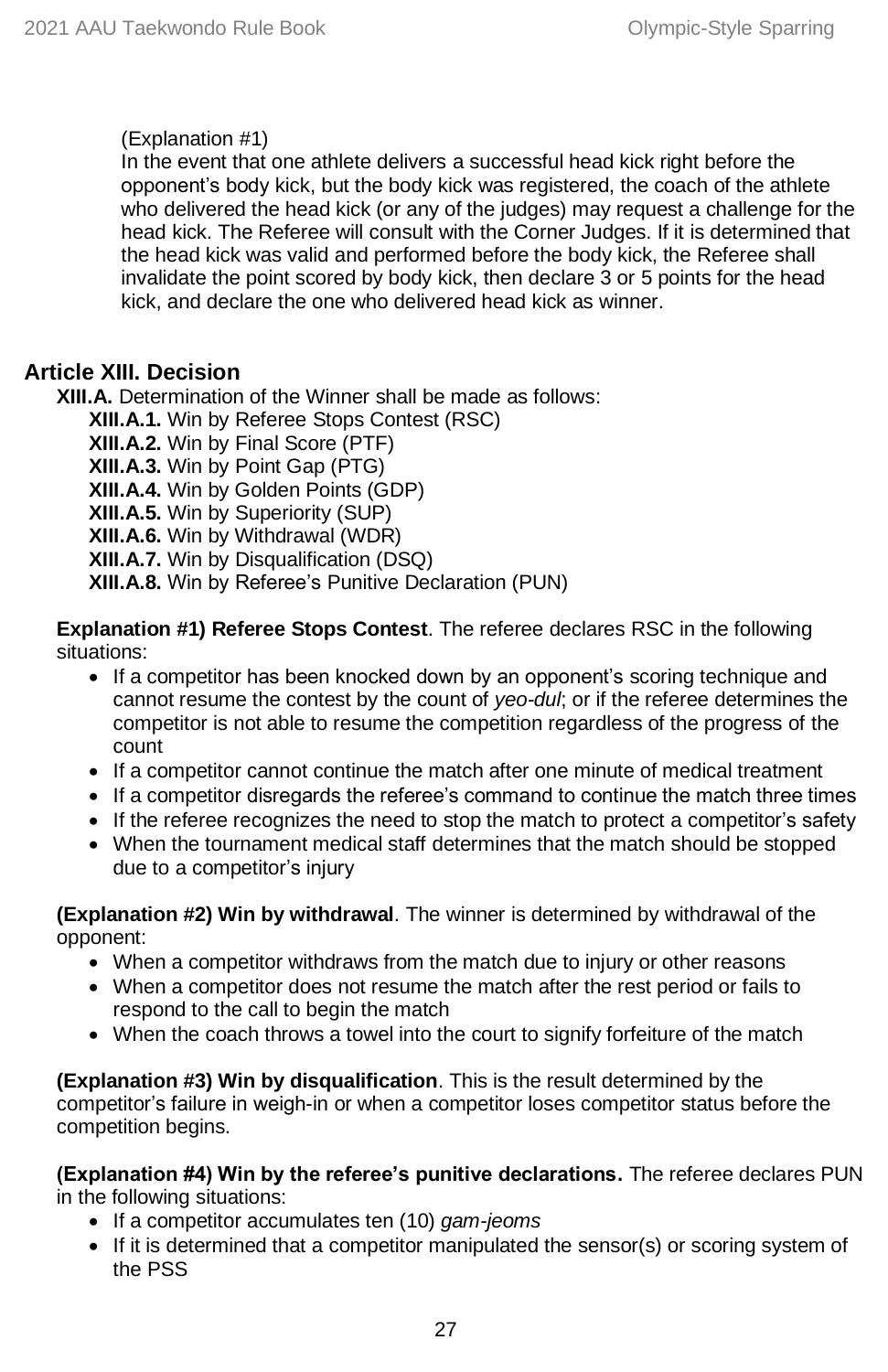• If a competitor or coach refuses to follow the referee's commands or to comply the competition rules, or commits other serious infringing behavior including improper protest

#### **XIII.B.** Gap Rule

**XIII.B.1.** In case of 20 points difference between the two athletes' scores at the time of the completion of next to last round or at any time during the last round, the referee shall stop the contest and declare the winner by point gap.

#### **Article XIV. Prohibited Acts**

**XIV.A.** The Referee shall declare penalties on any prohibited acts. Prohibited acts shall be penalized with *Gam-jeom* (deduction penalty).

**XIV.B.** In the case of multiple penalties being committed simultaneously by the same competitor, only one (1) penalty shall be declared (preferably the first).

**XIV.C.** A *gam-jeom* shall be counted as a one point penalty which will be recorded by adding one point to the opponent's score. All *gam-jeoms* are counted in the grand total. **XIV.D.** *Joo-eui* (Verbal Warning)

**XIV.D.1.** Only one *joo-eui* per infraction, per round, per competitor

**XIV.D.2.** A *joo-eui* does not affect points, but a *gam-jeom* must be given in the event the athlete repeats the same infraction during the same round. For example, if an official gives a *joo-eui* for falling down, he must give a *gam-jeom* if the athlete falls again and it is not the result of a knockdown or the result of being pushed down by the other athlete.

**XIV.E.** *Gam-jeom* Penalties: The following shall be classified as prohibited acts, and *gamjeom shall be declared.*

**XIV.E.1.** Crossing the boundary line with one foot touching the mat

**XIV.E.2.** Avoiding or delaying the match

**XIV.E.3.** Falling down

**XIV.E.4.** Grabbing, holding or pushing the opponent

**XIV.E.5.** Kicking below the waist

**XIV.E.6.** Lifting the leg to block, and/or kicking the opponent's leg to impede the opponent's kicking attack, or lifting a leg and/or kicking in the air for more than 3 seconds to impede the opponent's potential attacking movements, or a kick aimed below the waist

**XIV.E.7.** Butting or attacking with the knee

**XIV.E.8.** Hitting the opponent's head with the hand

**XIV.E.9.** Attacking and making contact to the opponent after *Kal-yeo*

**XIV.E.10.** Attacking and making contact to a fallen opponent

**XIV.E.11.** \*Misconduct on the part of a competitor or a coach

\*When a competitor or coach commits a second  $(2^{nd})$  excessive misconduct infraction, they will receive a yellow card and immediately be disqualified from that and any remaining competitions for that tournament.

#### **Explanation of** *Gam-jeom Penalties*

Crossing the Boundary Line:

A *gam-jeom* shall be declared when one foot of a competitor crosses the boundary line. (foot must touch the mat out of bounds to be a penalty). No *gam-jeom* will be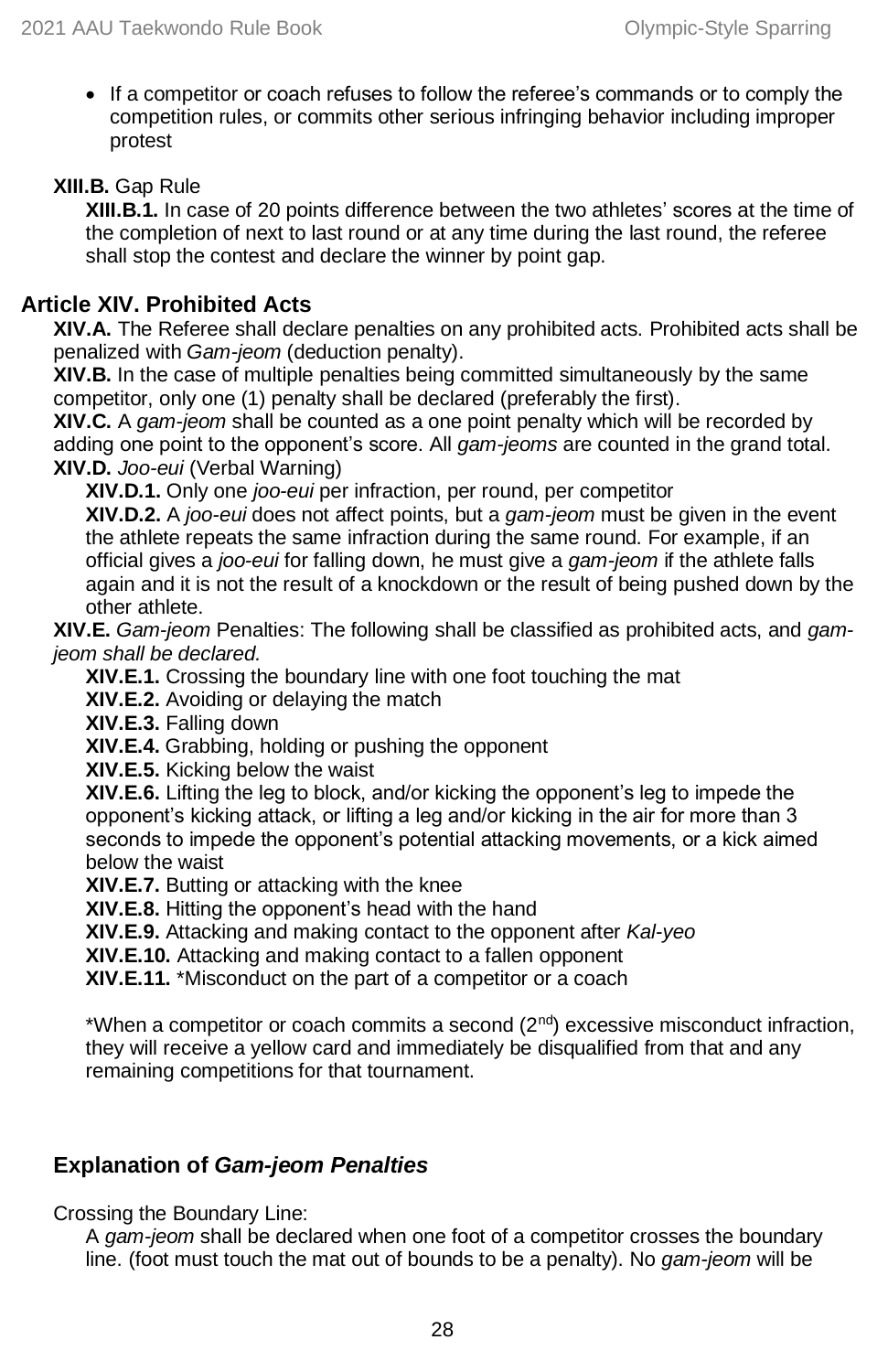declared if a competitor crosses the boundary line as a result of a prohibited act by the opposing competitor.

#### Avoiding or delaying the match:

This act involves stalling with no intention of attacking. A competitor who continuously displays a non-engaging style shall be given a penalty. If both competitors remain inactive after five (5) seconds, the Referee will signal the "fight" command. A *gam-jeom* will be declared on both competitors if there is no activity from them 5 seconds after the command was given; or on the competitor who moved backwards from the original position 5 seconds after the command was given.

Turning the back to avoid the opponent's attack should be punished as it expresses the lack of a spirit of fair play and may cause serious injury. The same penalty should also be given for evading the opponent's attack by bending below waist level or crouching.

Retreating from the technical engagement only to avoid the opponent's attack and to run out the clock, shall result in a *gam-jeom* for the passive competitor.

Pretending injury means exaggerating injury or indicating pain in a body part not subjected to a blow for the purpose of demonstrating the opponent's actions as a violation, and also exaggerating pain for the purpose of elapsing the match time. In this case, the referee shall give a *gam-jeom* penalty.

*Gam-jeom* shall also be given to the athlete who asks the referee to stop the contest in order to adjust the position/fit of protective equipment.

#### Falling down:

*Gam-jeom* shall be declared when any part of the body touches the floor other than the foot, except as follows:

- As a result of opponent's prohibited act
- Both competitors fall down as the result of incidental collision

Grabbing, holding or pushing the opponent:

This includes grabbing any part of the opponent's body, uniform or protective equipment with the hands. It also includes the act of grabbing the foot or leg or hooking either one on top of the forearm. For pushing, the following acts shall be penalized:

- Pushing the opponent out of the boundary line
- Pushing the opponent in a way that prevents kicking motion or any normal execution of attacking movement

Kicking below the waist:

This action applies to an attack on any part of the body below the waist. When an attack below the waist is caused by the recipient in the course of an exchange of techniques, no penalty will be given. This article also applies to strong kicking or stamping actions to any part of the thigh, knee or shin for the purpose of interfering with the opponent's technique.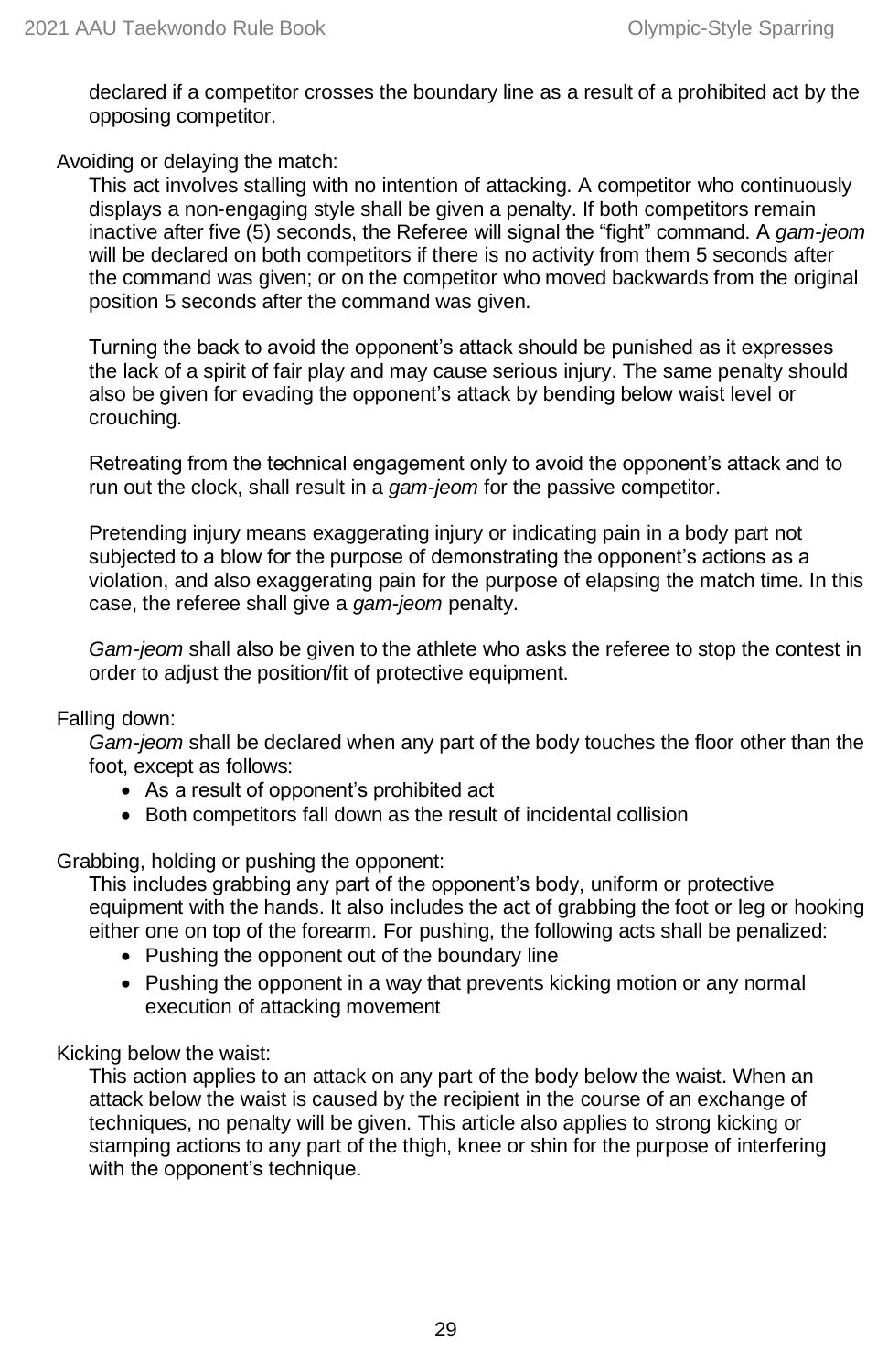Lifting the Leg:

Lifting the leg to block or kicking the opponent's leg to impede the opponent's kicking attack or lifting a leg or kicking in the air for more than 3 seconds to impede the opponent's potential attacking movements, or kick was aiming to below the waist.

Lifting the leg or cut kick motion shall not be penalized only when it is followed by execution of kicking technique in combination motion

Butting or attacking with the knee:

This article relates to an intentional butting or attacking with the knee while in close proximity to the opponent. However, contact with the knee that happens in the following situations cannot be punished by this article:

• When the opponent rushes in abruptly at the moment a kick is being executed as the result of a discrepancy in distance in attacking.

Hitting the opponent's head with the hand:

This article includes hitting the opponent's head with the hand (fist), wrist, arm, or elbow. However, unavoidable actions due to the opponent's carelessness such as excessively lowering the head or carelessly turning the body cannot be punished by this article.

Attacking and making contact to the opponent after *kal-yeo*:

- Attacking after *kal-yeo* requires that the attack results in actual contact to the opponent's body.
- If the attacking motion started before the *kal-yeo*, the attack shall not be penalized.
- The timing of *kal-yeo* shall be defined as the moment that the referee's *kal-yeo* hand signal was completed (with fully extended arm); and the start of the attack shall be defined as the moment that the attacking foot is fully off the floor
- If an attack after *kal-yeo* did not land on the opponent's body but appeared deliberate and malicious the referee may penalize the behavior with a *gam-jeom* (misconduct).

Attacking and making contact to a fallen opponent:

- This action is extremely dangerous due to the high probability of injury to the opponent. The danger arises from the following:
	- o The fallen opponent is in an immediate defenseless state
	- $\circ$  The impact of any technique which strikes a fallen competitor will be greater due to the competitor's position
- These types of aggressive actions toward a fallen opponent are not in accordance with the spirit of Taekwondo and as such are not appropriate to Taekwondo competition. In this regard, penalties should be given for intentionally attacking the fallen opponent regardless of the degree of impact

Misconduct of competitor or coach

The following cases are considered misconduct from a competitor or coach:

- Not complying with a Referee's command or ruling
- Inappropriate protesting or criticizing of officials' decisions
- Leaving the designated coach's seat or standing up
- Inappropriate attempts to disturb or influence the outcome of the match
- Provoking or insulting officials, opposing competitor, coach, or spectators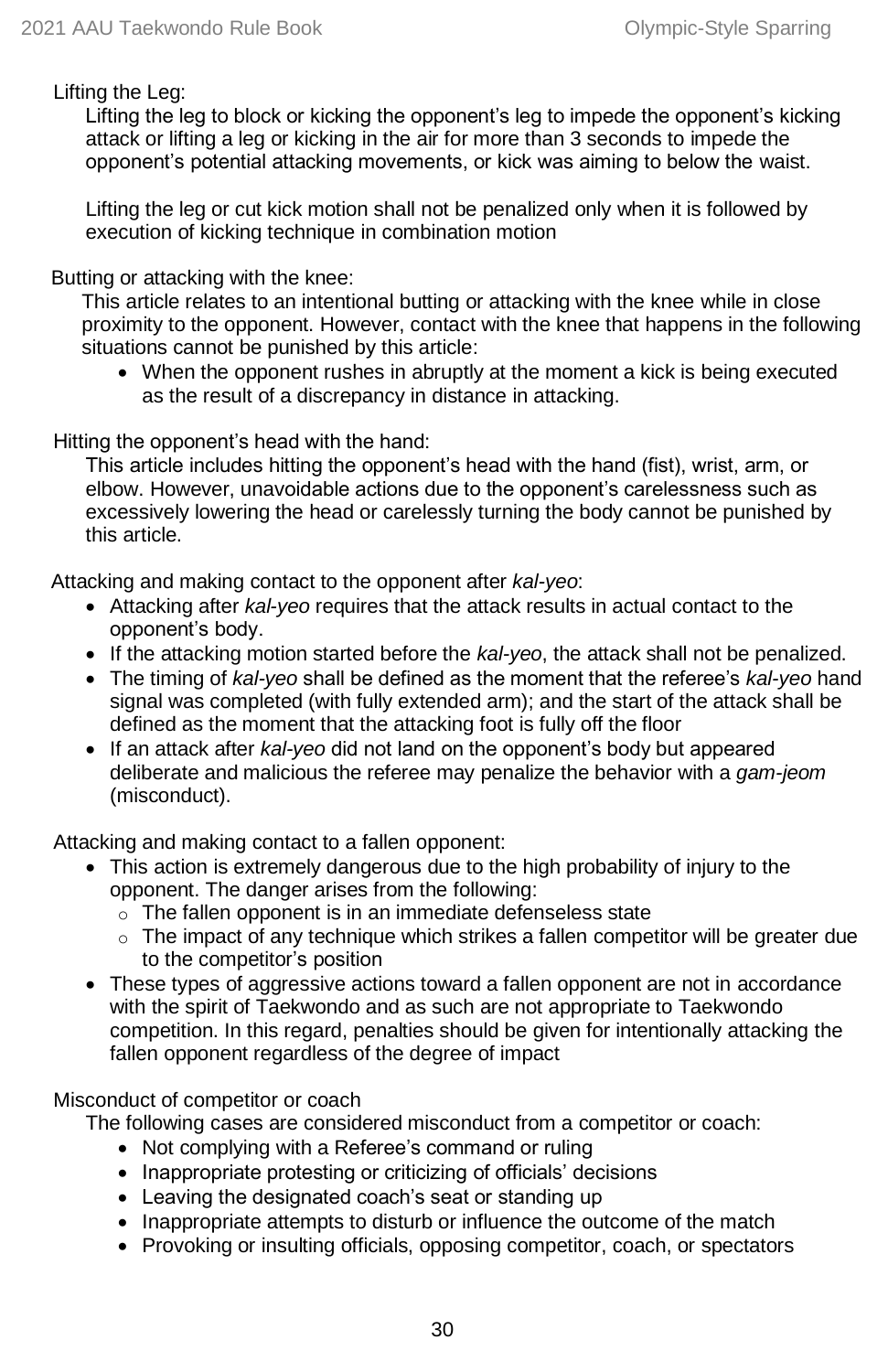• Any other undesirable behavior or unsportsmanlike conduct from a competitor or coach

NOTE: When misconduct is committed by a competitor or a coach during a rest period, the Referee can immediately declare the penalty and the penalty shall be recorded in the next round's results.

**XIV.F.** When a competitor refuses to comply with the competition rules or the Referee's order intentionally, the Referee may declare the competitor loser.

**XIV.G.** When a contestant receives ten (10) *gam-jeom* penalties, the referee shall declare the contestant loser by referee's punitive declaration (PUN).

**XIV.H.** To reverse a violation call the Referee point to the competitor and declare Chung (or Hong), then extend the right palm to the front, move the hand to the right, then to left as wide as the shoulders, and then back to the center while facing the computer operator and verbally declare *gam-jeom.*

**XIV.I.** If the referee determines, in consultation with the PSS technician, if necessary, that a contestant or coach has attempted to manipulate the sensitivity of PSS sensor(s) and/or inappropriately alter the PSS so as to affect its performance, the contestant shall be disqualified.

#### **Article XV. IVR (Instant Video Replay) and Appeals**

**XV.A.** Each coach shall have the following quantity of Challenge Cards for Appeals per match:

**XV.A.1.** Non-IVR matches: 2 cards

**XV.A.2.** IVR matches: 1 card, however the tournament director may decide the quantity of Challenge Cards allowed.

**XV.B.** Coach's appeal is limited to only (1) action which has occurred within (5) seconds of the appeal. Once the coach raises the Challenge Card to request an appeal, it will be considered that the coach has used their allocated appeal, unless the Judge's meeting satisfies the coach. If the coach's appeal is successful and the contested request is corrected, the coach shall retain the appeal right for the match.

**XV.C.** Coach may only appeal the following:

**XV.C.1:** Non-IVR matches

**XV.C.1.a.** Non-Head PSS only: Attack to the head area for only their own contestant.

**XV.C.1.b.** Technical Point for either contestant.

**XV.C.1.c.** Wrong identification of fist attacking contestant by judges.

**XV.C.1.d.** Golden Round- PSS only: Match-winning punch scored before PSS.

**XV.C.1.e.** Mechanical malfunction

**XV.C.2:** IVR matches

**XV.C.2.a.** Non-Head PSS only: Attack to the head area for either contestant.

**XV.C.2.b.** Technical Point for either contestant.

**XV.C.2.c.** Wrong identification of fist attacking contestant by judges.

**XV.C.2.d.** Golden Round- PSS only: Match-winning punch scored before PSS.

**XV.C.2.e.** Mechanical malfunction

**XV.C.2.f.** Penalties by either contestant as follows: falling down, crossing the boundary line, attacking the opponent after *kal-yeo*, attacking the fallen opponent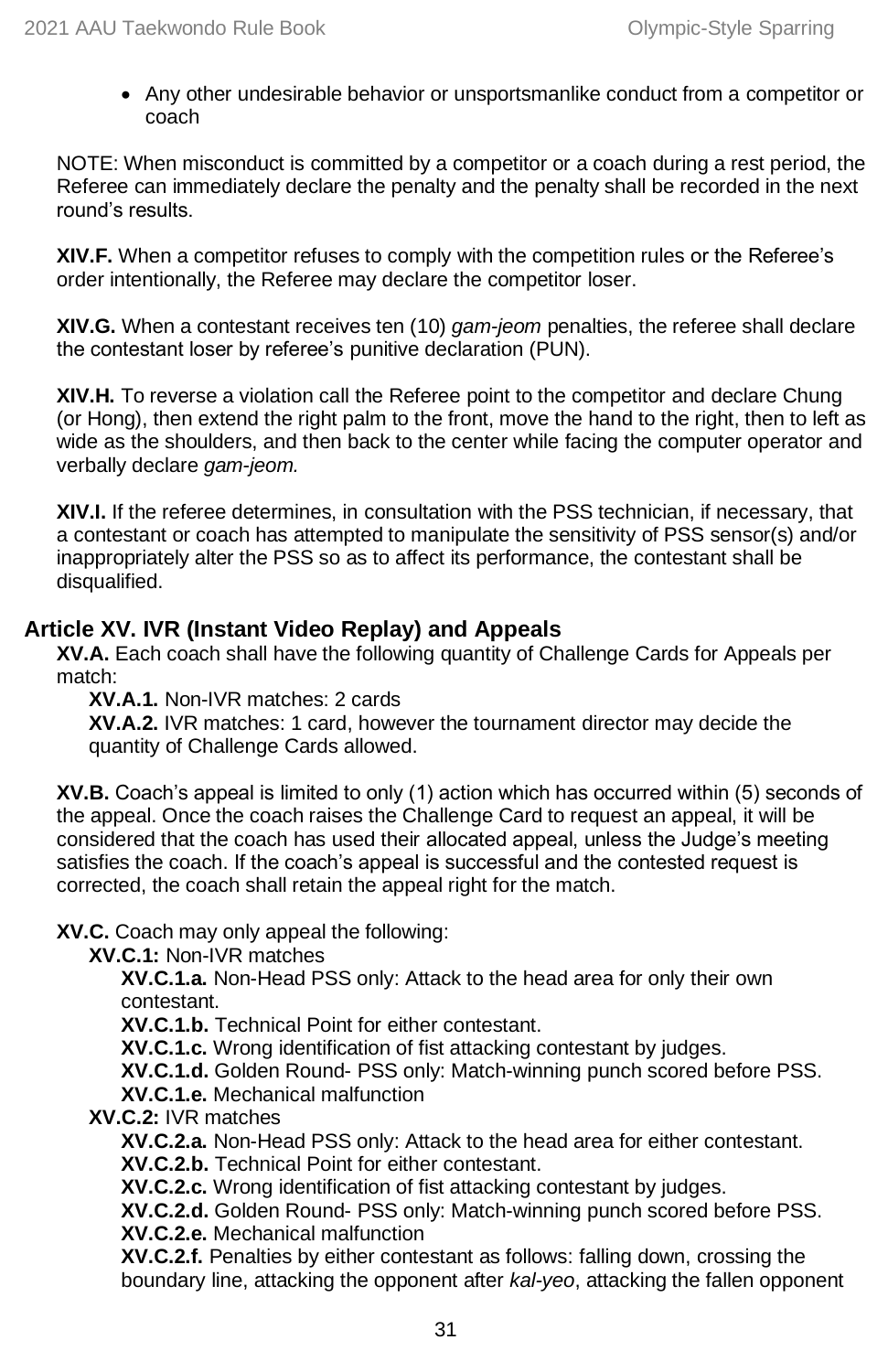#### **XV.C.2.g.** Removal of points from own player

**XV.D.** If the referee perceives a contestant to be staggering, bleeding or knocked down by a kick to the head, and so begins counting, but the attack was not scored by the head PSS, the referee may request IVR or judges review to make the decision for awarding or not awarding points after the count.

**XV.E.** In the last (10) seconds of the last round and in any time during the Golden Round, any of the judges can ask for IVR review and correction of scoring only, as follows, when coach does not have a Challenge Card.

**XV.E.1.** Non-Head PSS only: Attack to the head area for either contestant.

**XV.E.2.** Technical Point for either contestant.

#### **Article XVI. Protests**

**XVI.A.** Filing a Protest. In case there is an objection to a decision; the appointed coach (and he/she alone) representing the athlete may file a written protest to the event head Referee or Tournament Director, along with a fee of \$75 (cash only). The protest will be submitted on the official protest form (See Appendix B). The appointed coach MUST inform the Referee or Team Leader of that match immediately that it is their intent to protest the match. The written protest itself must be filed within a reasonable period of time. However, if the protest involves in error in the management of that division, such as miscalculating the score or misidentifying an athlete, the correction must take place immediately.

#### **XVI.B.** Deliberation Process

**XVI.B.1.** After reviewing the protest application, the content of the protest must be arranged according to the criterion of "acceptable" or "unacceptable."

**XVIIB.2.** If necessary, the arbiter can hear opinions from the Referee, Judges, or Team Leader.

**XVI.B.3.** If necessary, the arbiter can review the material evidence of the decisions, such as the written data (score sheets). Video WILL NOT be admitted as evidence to confirm or disconfirm the protest.

**XVI.B.4.** Errors in determining the match results: Mistakes in calculating the match score or misidentifying a competitor shall result in the decision being reversed.

**XVI.B.5.** Error in application of rules: When it is determined by the arbiter that the Referee made a clear error in applying the competition rules, the outcome of the error shall be corrected, and the Referee shall be disciplined and/or sanctioned.

**XVI.B.6.** Errors in factual judgment: When the arbiter decides that there was clearly an error in judging the facts such as impact of striking, severity of action or conduct, intentionally, timing of an act in relation to a declaration or area, the decision shall not be changed and the official(s)s who have made the error shall be disciplined and or sanctioned.

**XVI.B.7.** The decision of the arbiter will be final and there will be no means of further appeal.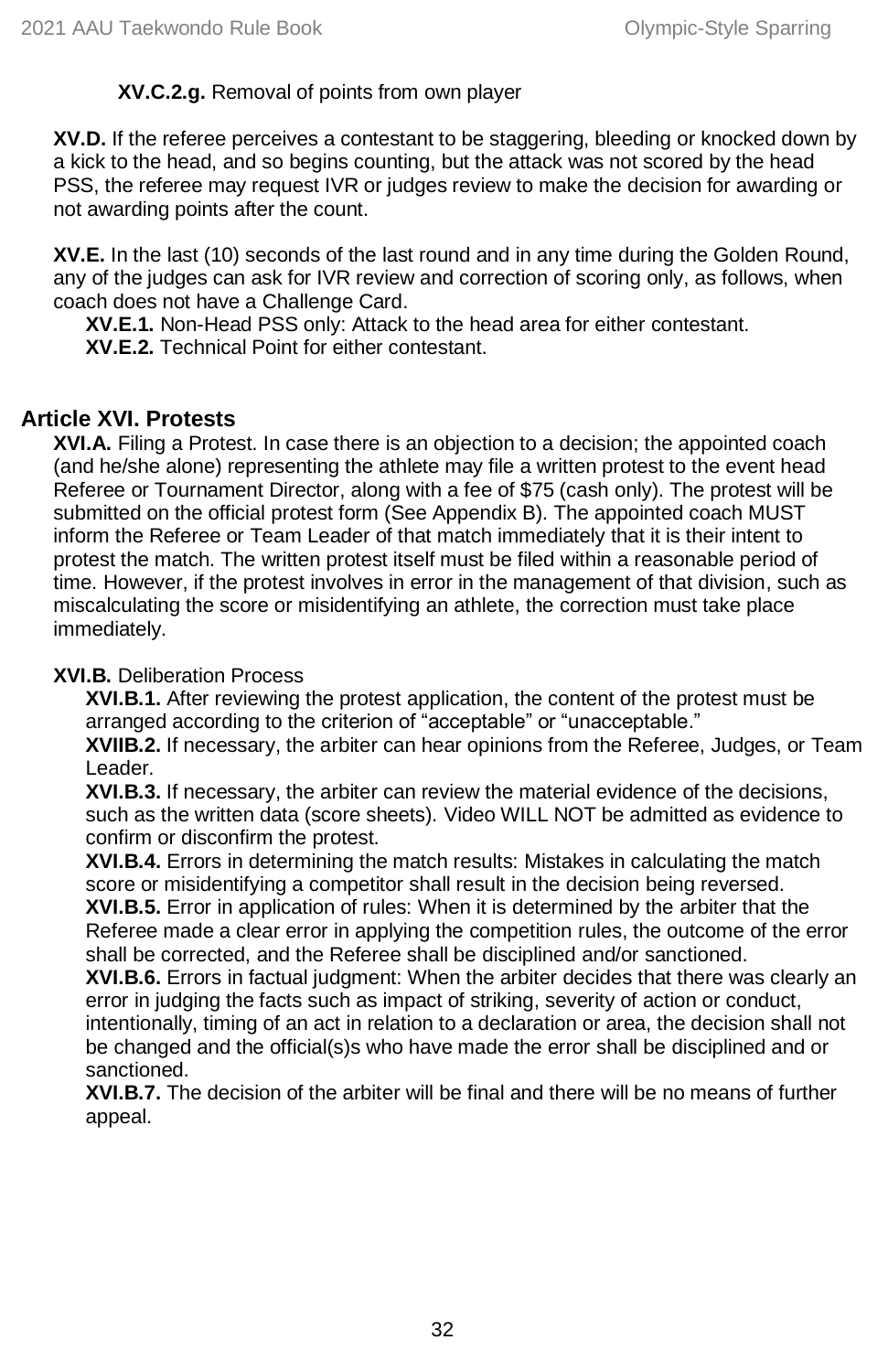#### **Article XVII. Safety Rules Governing Olympic-Style Sparring for Youth Competitors**

The following special section of the Competition Rules shall apply to all belt ranks 5 to 14 years of age and colored belts 15 to 17 years of age competing in the Olympic Style Division.

**XVII.A.** General Rules. In the local/preliminary, District, Regional, and National level competition, the rules concerning a kick to the head area shall be as follows:

**XVII.A.1.** The competitor is encouraged to kick to the head area; however, the kick must be light contact with absolute control or the appropriate penalty shall be invoked. **XVII.A.2.** The competitor who executes a successful technique (light contact) will be awarded three or five points, whichever is applicable based on the type of kick. **XVII.A.3.** The competitor who executes a kick to the head or neck, which does not cause injury, but, in the judgment of the Referee, is deemed excessive, will receive a one-point penalty (*gam-jeom*).

**XVII.A.4.** The competitor who executes a kick to the head or neck, which results in a minor injury, shall receive a one-point penalty. A minor injury is defined as an abrasion or bleeding caused by excessive contact. The Referee, with or without consultation with the tournament physician, shall determine if the abrasion or bleeding is a minor injury and if the attack is a non-excessive one.

**XVII.A.5.** The competitor who executes a kick to the head or neck, which results in the inability of the opponent to continue, due to the injury, shall be disqualified. The Referee, with or without consultation with the tournament physician and or Team Leader, shall determine if the attack is excessive contact, and disqualification.

**NOTE:** Inability to continue because of fright, crying, or loss of will following a legal kick to the head does not constitute grounds for disqualification of the attacker.

**\*\*Note Exception:** The 12–14 year old Black Belt Cadets shall compete using the same rules as the 15–17 year old Black Belt Junior at the Team Trials competition.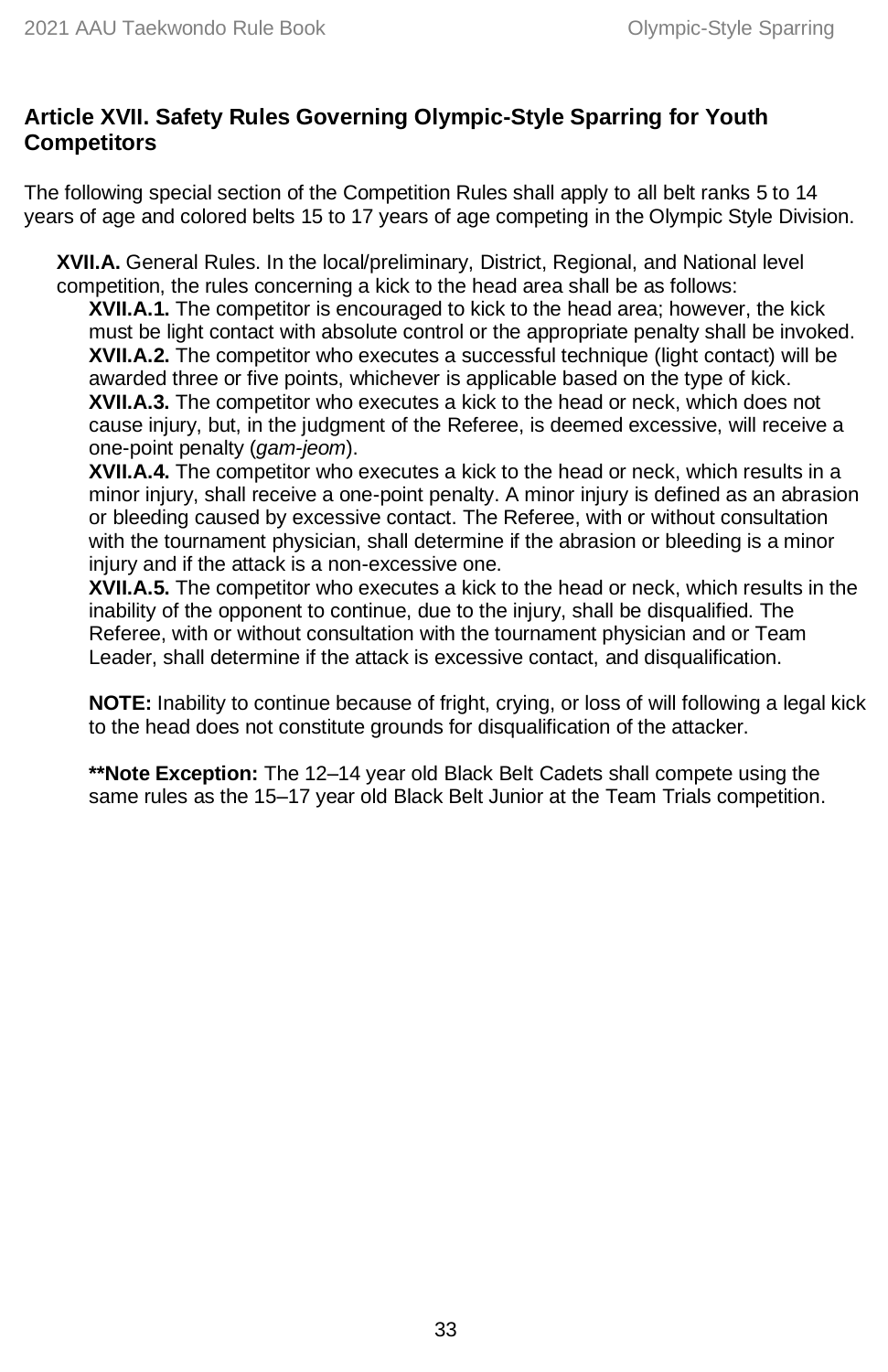### **General Rules and Regulations for Traditional Forms/Patterns/Poomsae Competition (WT Sport Poomsae standards do not apply. The criteria below is the judging criteria for AAU traditional forms competition)**

#### **Article I. Competition Shall Be Divided by Age, Belt and Gender in General.**

#### **I.A.** All ages and belt divisions

| Age Groups              | <b>Belt Divisions</b>                                                      |  |  |
|-------------------------|----------------------------------------------------------------------------|--|--|
| 5 Male                  | Novice, Intermediate, Advanced                                             |  |  |
| 5 Female                | Novice, Intermediate, Advanced                                             |  |  |
| 6 & 7 Male              | Novice, Intermediate, Advanced                                             |  |  |
| 6 & 7 Female            | Novice, Intermediate, Advanced                                             |  |  |
| 8 & 9 Male              | Novice, Intermediate, Advanced, Black                                      |  |  |
| 8 & 9 Female            | Novice, Intermediate, Advanced, Black                                      |  |  |
| 10 & 11 Male            | Novice, Intermediate, Advanced, Black 1, Black 2 & Up                      |  |  |
| 10 & 11 Female          | Novice, Intermediate, Advanced, Black 1, Black 2 & Up                      |  |  |
| 12 & 13 Male            | Novice, Intermediate, Advanced, Black 1, Black 2 & Up                      |  |  |
| 12 & 13 Female          | Novice, Intermediate, Advanced, Black 1, Black 2 & Up                      |  |  |
| 14 & 15 Male            | Novice, Intermediate, Advanced, Black 1, Black 2 & Up                      |  |  |
| 14 & 15 Female          | Novice, Intermediate, Advanced, Black 1, Black 2 & Up                      |  |  |
| 16 & 17 Male            | Novice, Intermediate, Advanced, Black 1, Black 2 & Up                      |  |  |
| 16 & 17 Female          | Novice, Intermediate, Advanced, Black 1, Black 2 & Up                      |  |  |
| Senior Male             | Novice, Intermediate, Advanced, Black 1, Black 2, Black 3,<br>Black 4 & Up |  |  |
| Senior Female           | Novice, Intermediate, Advanced, Black 1, Black 2, Black 3,<br>Black 4 & Up |  |  |
| <b>Executive Male</b>   | Novice, Intermediate, Advanced, Black 1, Black 2, Black 3,<br>Black 4 & Up |  |  |
| <b>Executive Female</b> | Novice, Intermediate, Advanced, Black 1, Black 2, Black 3,<br>Black 4 & Up |  |  |
| <b>Ultra Male</b>       | Novice, Intermediate, Advanced, Black 1, Black 2, Black 3,<br>Black 4 & Up |  |  |
| <b>Ultra Female</b>     | Novice, Intermediate, Advanced, Black 1, Black 2, Black 3,<br>Black 4 & Up |  |  |

**I.B.** In Youth Divisions (ages 5 to 17), where there are 40 or more athletes, that division will be divided into two divisions according to age.

#### **Article II. Merits**

Merit will be awarded on the basis of beauty, grace, rhythm, focus, power, and technique.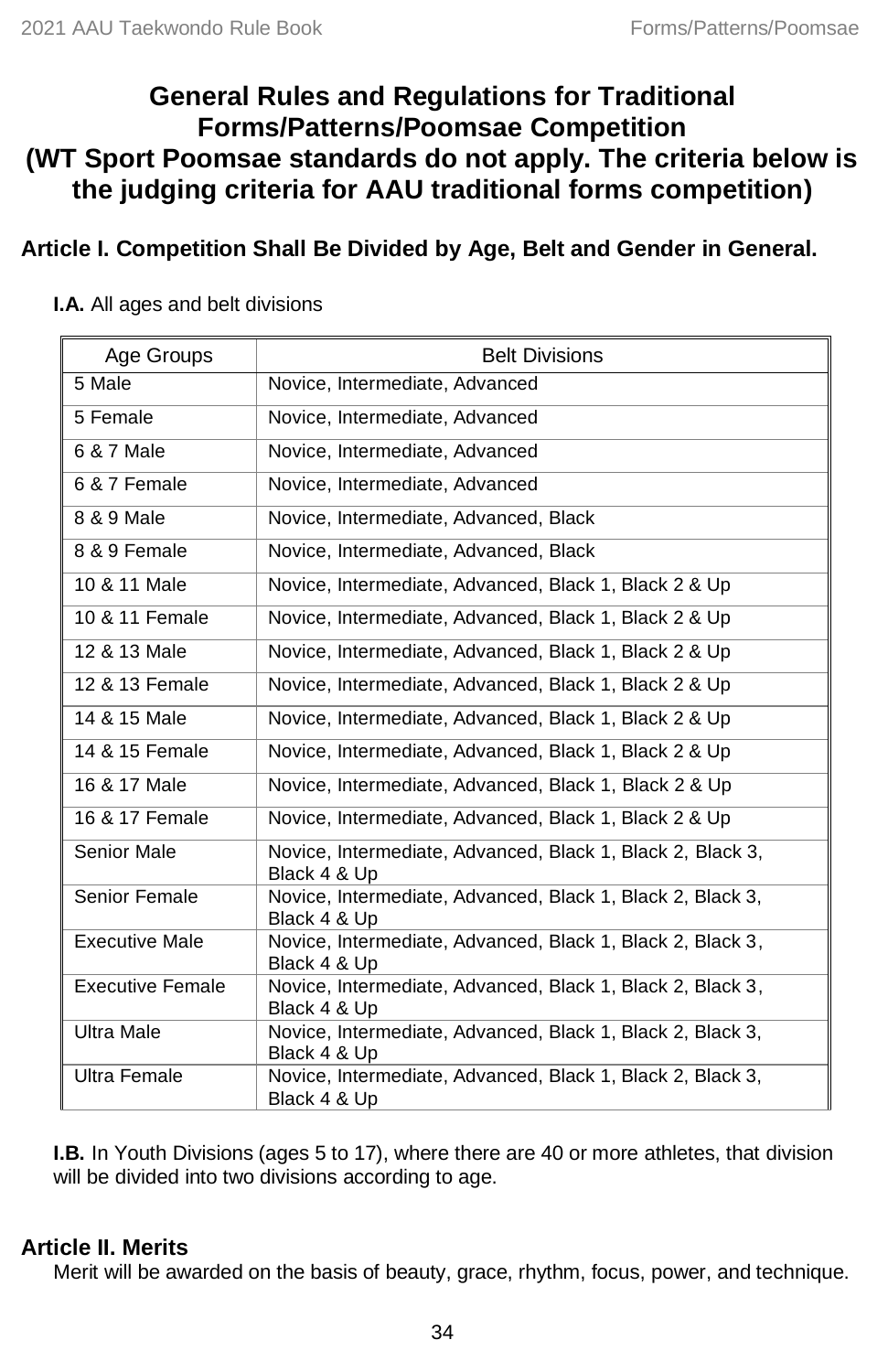#### **Article III. Judging Procedure.**

Forms/patterns may be scored by one of the following two methods.

**III.A.** Bracketed Competition

All methods of bracketed competition are allowed. At National level competition, the Brazilian Repechage system will be used. (See Appendix D) Two competitors will perform their form/pattern simultaneously. No competitor may begin his pattern a second time (unless both competitors are unable to complete their form during the first time through).

When using three judges, they shall be positioned in an equilateral triangle, one on each front corner and one between the two remaining corners. The referee shall abstain from scoring.

When using five scorers, the judges shall be positioned at the four corners of the competition area and the referee shall be positioned in the rear between the two corner judges. The referee shall represent the fifth scorer.

When doing bracketed forms, red and blue flags will be used.

#### **lll.B.** Individual Scored Forms Competition

**lll.B.1.** Judges shall be seated in the four corners with the Referee in front of the scorer's table.

**III.B.2.** Points shall be awarded on a scale of 7.0 to 10.0 in tenths of a point (0.1) increment, 7.0 being the lowest score awarded for a completed pattern. 8.0 shall be the score awarded by an Official for what that Official deems to be an average performance for that age and rank division in which the competitor competes.

**III.B.3.** Judges shall display the score of each competitor.

**III.B.4.** The highest and lowest scores shall be thrown out and the remaining three scores added to compute a total score.

**III.B.5.** In the case of a tie, the lowest score shall be added back to break the tie. If still tied, the highest score shall then be added back as well. If this procedure fails to break the tie, then both competitors shall repeat their form/pattern (competitors may choose to do a different form/pattern but are not required to do so).

**III.B.6.** The Score Keeper shall record the computation of the total score on the score sheet and the Referee shall sign the division results sheet.

**III.B.7.** Anyone under Black Belt may begin a pattern a second time with a two-tenths (0.2) deduction from the total score (not each individual Judge's score).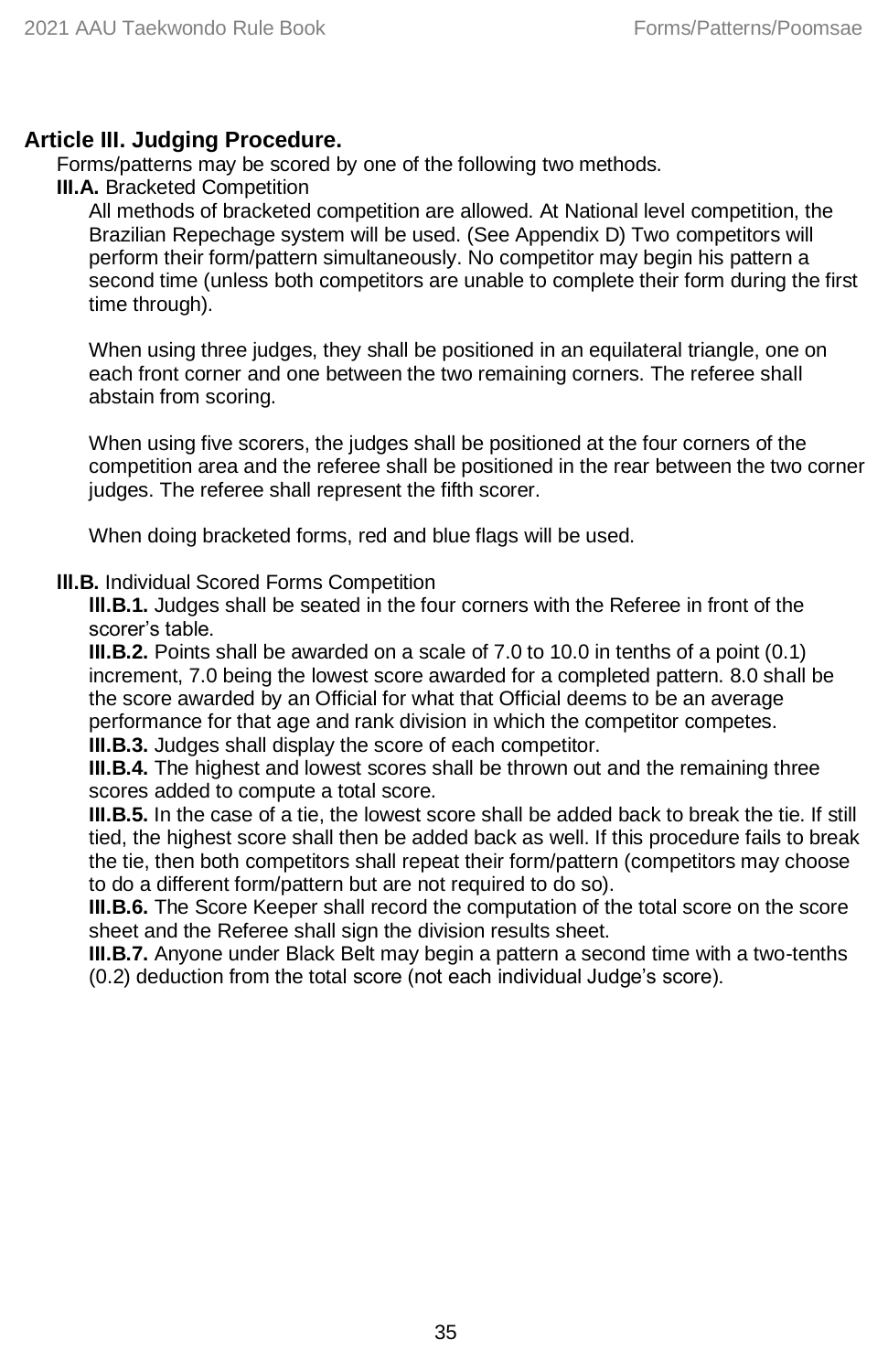#### **Article IV. Recognized Forms/Patterns**

| Rank                                         | <b>ITF</b>                                 | <b>WT</b>                               | <b>TSD/MDK</b>                          |
|----------------------------------------------|--------------------------------------------|-----------------------------------------|-----------------------------------------|
| <b>Novice</b><br>White, Yellow<br>Orange     | Chon-Ji<br>Dan-Gun<br>Do-San               | Pal Gwe 1-2<br>Taegeuk 1–2<br>Kicho 1-5 | Ki-Cho (KiBon) 1-5<br>Pyung-An/Pinan 1  |
| Intermediate<br>Green, Purple<br><b>Blue</b> | Won-Hvo<br>Yul Gok<br>Joong-Gun<br>Toi-Gye | Pal Gwe 2-6<br>Taegeuk 2–6              | Ki-Cho (Ki Bon) 3<br>Pyung-An/Pinan 1-4 |
| Advanced<br>Red, Brown                       | Hwa-Rang<br>Choong-Moo                     | Pal Gwe 6-8<br>Taegeuk 6-8              | Pyung-An/Pinan 4-5<br>Passaai (Bassai)  |
| 1st Dan                                      | Kwang-Gae<br>Po-Eun<br>Ge-Baek             | Koryo                                   | Jin Do<br>Jit-Te                        |
| $2nd$ Dan                                    | Eui-Am<br>Choon-Jang<br>Ko-Dang<br>Juche   | Keumgang                                | Ro-Hai                                  |
| 3rd Dan                                      | Sam-II<br>Yoo-Sin<br>Choi-Yong             | Taebaek                                 | Kong San Kun                            |
| 4 <sup>th</sup> Dan                          | Yon-Gae<br>UI-Ji<br>Moon-Moo               | Pyongwon                                | Wan Shu                                 |
| 5 <sup>th</sup> Dan                          | So-San<br>Se-Jong                          | Sip Jin                                 | Ji-On                                   |
| 6th Dan                                      | Tong-II                                    | Jitae                                   | O Sip Sa Bo<br>Tae Guik Kwon            |
| 7th Dan                                      |                                            | Chonkwon                                | Sei-Shan<br>So Rim Jang Kwon            |
| 8th Dan                                      |                                            | Hansu                                   | Sip Soo                                 |
| 9th Dan                                      |                                            | Ilyeo                                   |                                         |

**IV.A.** The official Forms/Patterns accepted for competition shall be:

**IV.B.** Forms/Patterns Can Not Be Altered or Modified. Do not add or leave out kicks or movements. Doing so can result in disqualification. No variation from the above list will be accepted.

**IV.C.** Competitors may do ANY Form/Pattern listed for their rank or one rank below up to their current rank.

**IV.D.** Proper Protocol for Athlete Introduction to Referee.

**IV.D.1.** Procedure for bracketed forms

**IV.D.1.a.** For bracketed forms, the Referee will check all forms being performed and athlete's rank prior to the start of competition.

**IV.D.2.** Procedure for scored forms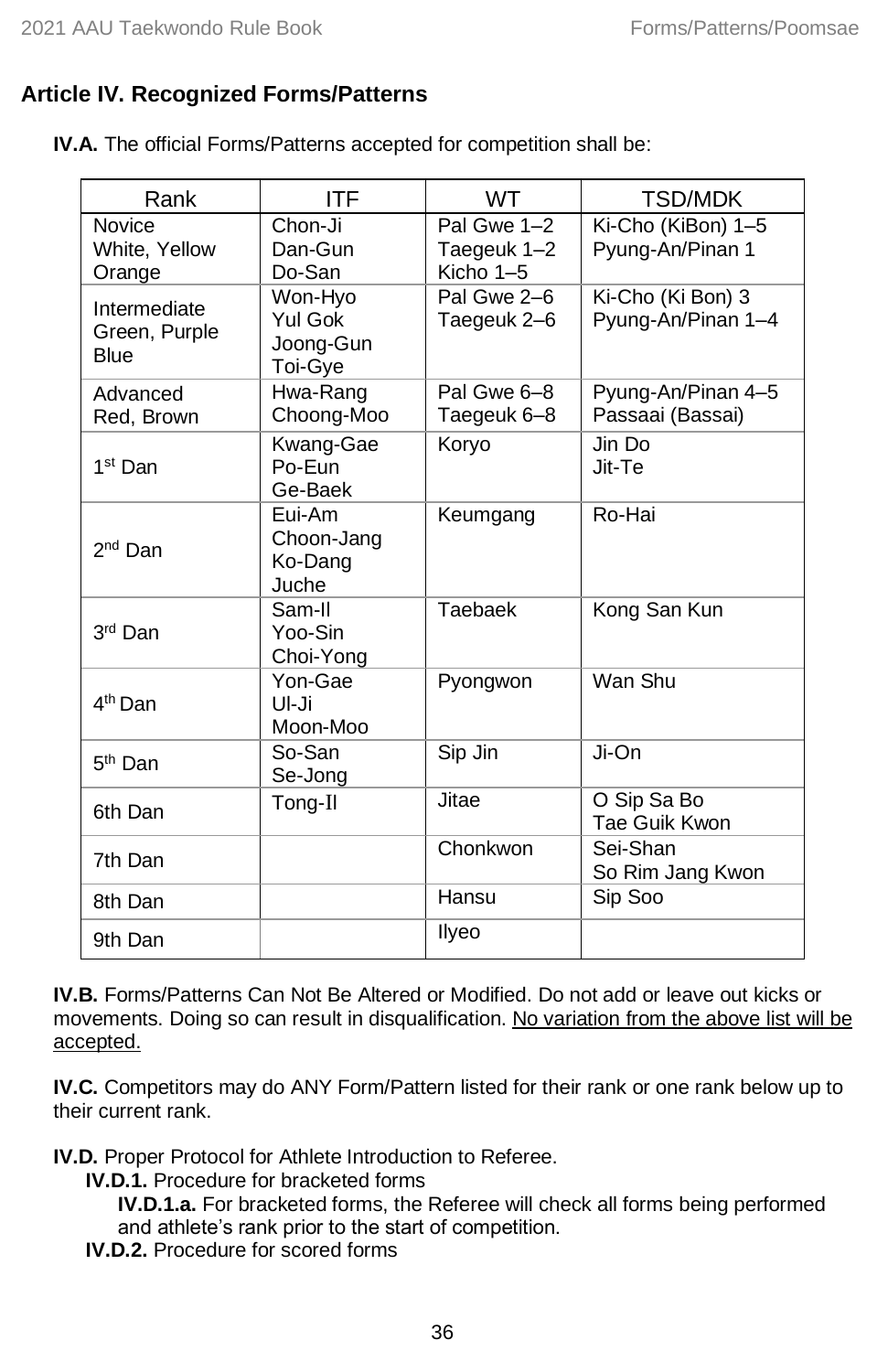**IV.D.2.a.** When a competitor is called to perform his/her form/pattern; they will approach the Referee in order to give their name and the name of their form. When approaching and backing away from the Referee, the competitor should do so quickly. The competitor, after having backed away from the Referee to begin their form/pattern, should begin when ready. Upon completion of the form/pattern the competitor should return to *joon-bi* without waiting for the Referee to command to do so.

**IV.D.2.b.** Competitors should not give their school name or instructor's name. **IV.D.2.c.** Black Belt competitors are also required to state their current rank.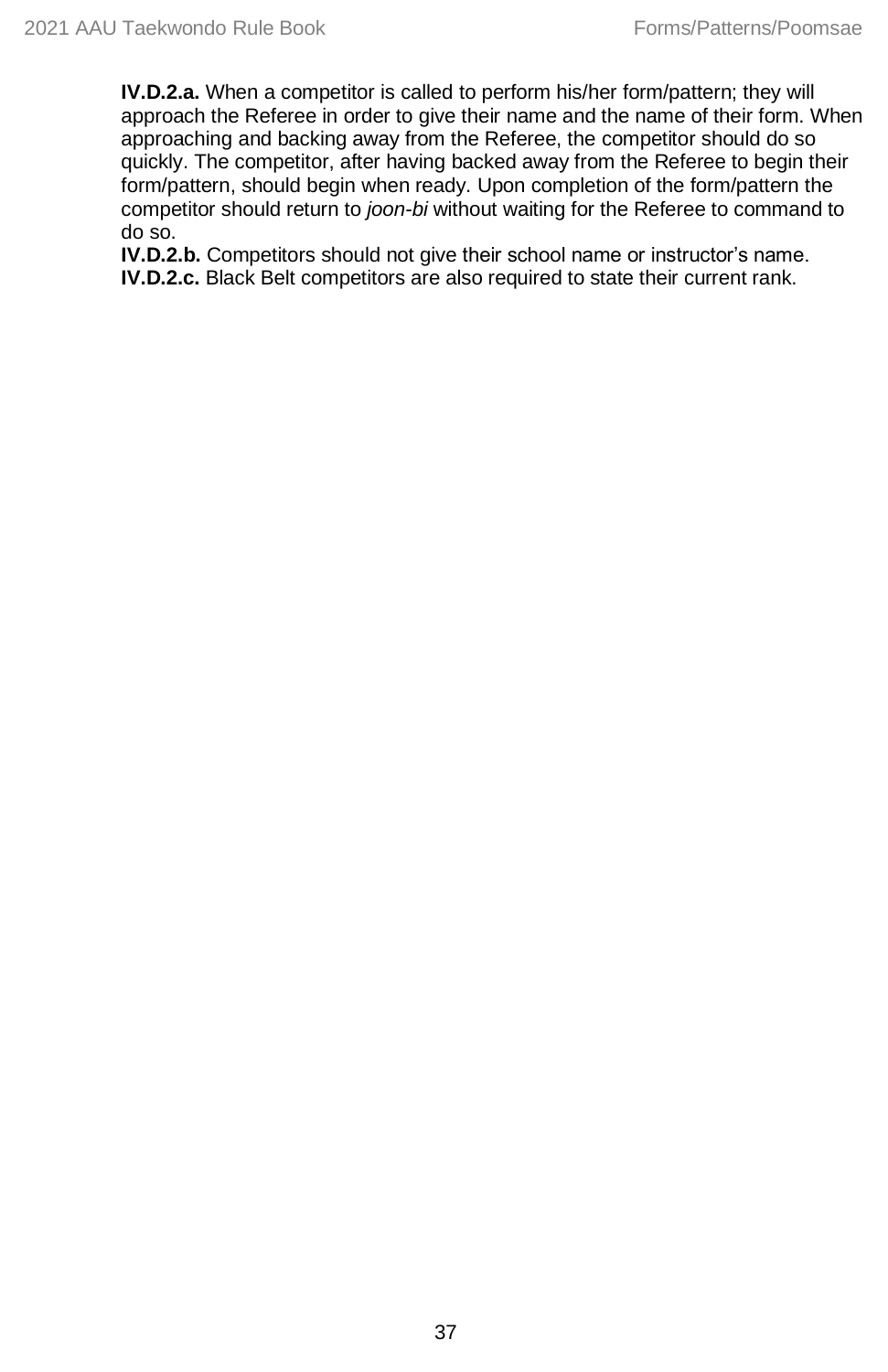# **General Rules and Regulations for Team Form Competition**

#### **Article I. Competition Rules**

**I.A.** Competition must be conducted according to the respective rules of individual competition. Forms CANNOT be altered OR modified.

#### **Article II. Team Make-Up**

**II.A.** All team members must be Black Belts.

**II.B.** Teams shall consist of three members.

**II.C.** An individual may compete on only one team.

#### **Article III. Age & Gender Divisions**

**III.A.** Competitors will be grouped according to the following table:

**III.A.1.** 5 to 17 years old

**III.A.2.** 18 years old and up

**III.B.** Teams may consist of all female, all male, or a combination of females and males. Competitors must compete within their own age group.

#### **Article IV. Determination of Winning Team**

A team score will be awarded based on all criteria used in judging individual forms competition as well as the presentation of the team as a unit.

#### **Article V. Criteria for Form Selection**

Black Belt teams may perform any Black Belt Pattern.

#### **Article VI. Team Bracketed Forms**

Procedure is identical to single competitor bracket forms with the exception that both teams will not perform their pattern simultaneously. After bow-in, *Hong* team exits the ring. *Chung* team will then perform their pattern. Once *Chung* team has completed their pattern and exited the ring, *Hong* team will reenter and perform their pattern. Referee will then follow the same procedure for bowing out and declaration of winner.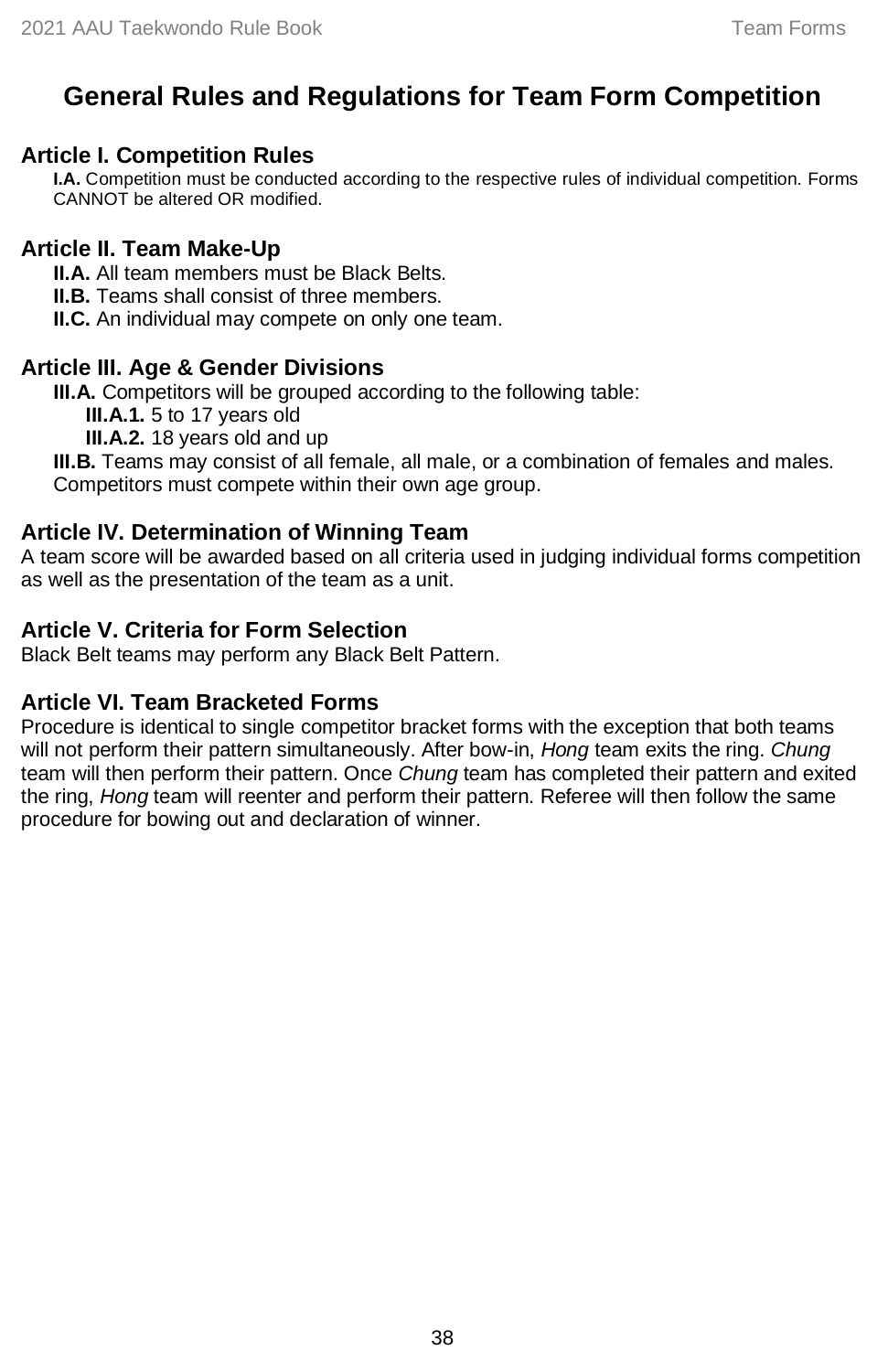# **Special Needs Division Rule Modifications**

Special Needs Competition follows the same rules and equipment requirements as specified in current AAU Taekwondo Handbook with the following modifications.

While providing Special Needs athletes with a competitive outlet at AAU Licensed Event is a worthwhile endeavor, these divisions may not necessarily be offered at the National Level. When, in fact, Special Needs Divisions are offered at any level of competition the following guidelines will be observed.

# **General Rules and Regulations for Point Style Sparring**

#### **Article I. Additional Mandatory Equipment and Modifications**

**I.A.** Foot protectors are not required for Category Level 3 (wheelchair)

**I.B.** Sport Wheel, basketball style with wheelie bar (Category Level 3)

#### **Article II. Additional Categories of Competition**

**II.A.** Besides age, belt and weight, competition shall also be divided by categories. **II.A.1.** Level 1: Competitors have limited mobility of arms and/or legs (do not kick above the waist, do not extend arms fully for hand technique) or have a lower level of cognitive skills.

**II.A.2.** Level 2: Competitors have full mobility of arms and legs (can kick above waist and extend arms fully for hand technique) or have a higher level of cognitive skills.

**II.A.3.** Level 3: Competitors compete from a wheelchair (Sport Wheelchair required)

#### **Article III. Points (Valid Scores)**

**III.A.** Level 1: (No Head Contact Allowed) (limited mobility)

**III.A.1.** One point shall be awarded for any valid hand technique executed to the legal body area within 1 inch or light contact and good technique.

**III.A.2.** Two points shall be awarded for any valid foot technique executed to the legal body area within 1 inch or light contact and good technique. Points may be awarded for intent based on the physical limitations of the competitor to raise foot.

#### **III.B.** Level 2: (No Head Contact Allowed) (full mobility)

**III.B.1.** One point shall be awarded for any valid hand technique executed to the legal body area with light contact and good technique.

**III.B.2.** Two points shall be awarded for any valid foot technique executed to the legal body area with light contact and good technique.

#### **III.C.** Level 3: (Head Contact Allowed) (wheelchair)

**III.C.1.** One point shall be awarded for any valid hand technique executed to the legal head area with light contact and good technique.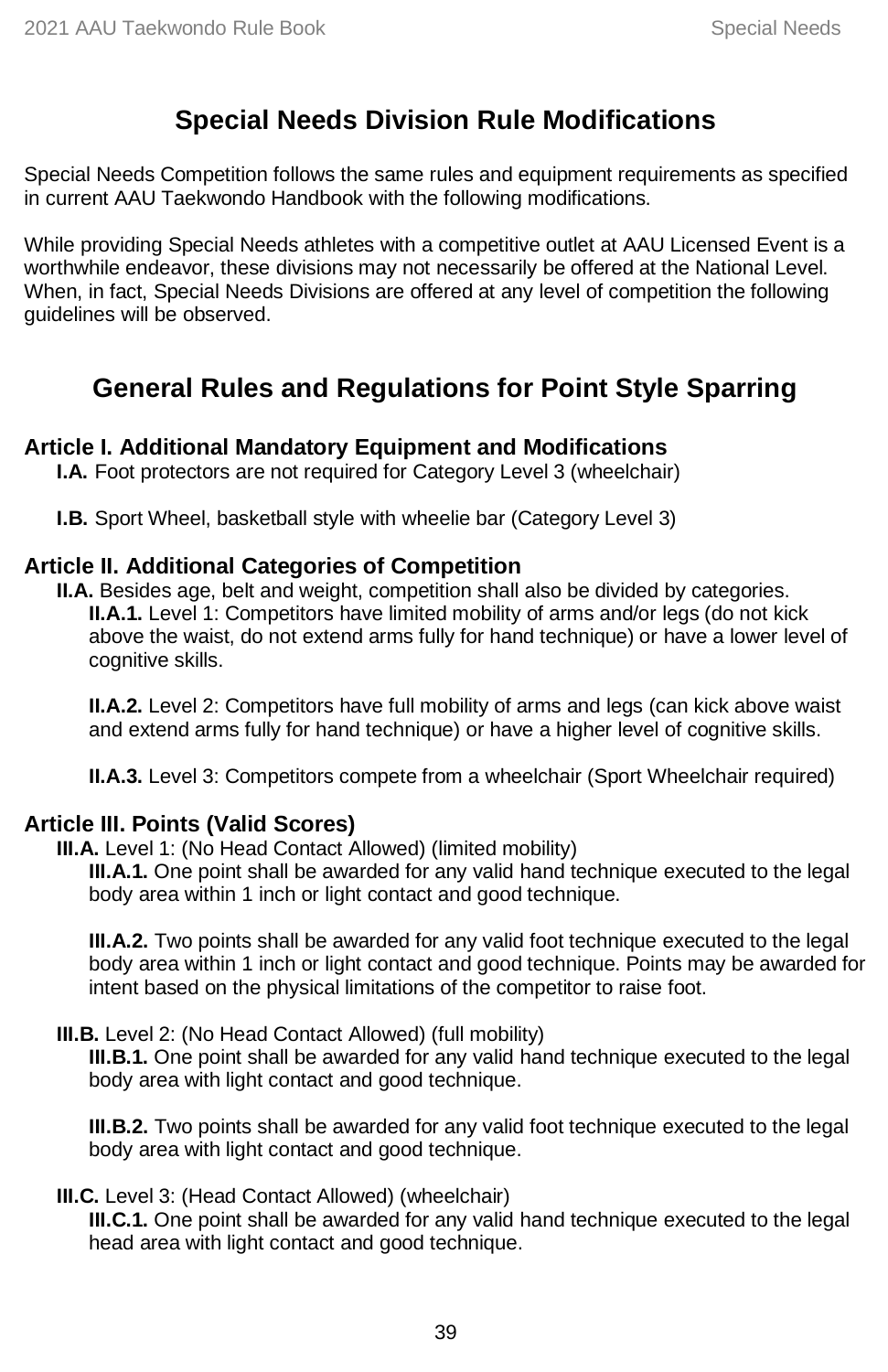**III.C.2.** Two points shall be awarded for any valid hand technique executed to the legal body area with light contact and good technique.

**III.C.3.** Sport Wheelchairs are required for sparring.

**III.D.** For all techniques to be awarded a point or points, the contact must be light or within allowable limits as described above. A majority of the Judges and Referee must also concur that a valid point was indeed scored.

# **General Rules and Regulations for Forms/Patterns Competition**

#### **Article I. Competition Shall Be Divided by Age, Belt and Gender in General**

**I.A.** Competition shall also be divided by categories.

**I.A.1.** Level 1: Competitors perform basic skills such as blocking, striking and kicking techniques with direction from an instructor)

**I.A.2.** Level 2: Competitors perform patterns with assistance from instructor.

**I.A.3.** Level 3: Competitors perform patterns on their own.

#### **Article II. Merits**

**II.A.** Merit will be awarded on the basis of SPIRIT, focus, technique, power, rhythm, grace and beauty; listed in order of importance.

#### **Article III. Judging Procedure**

**III.A.** The scoring method used for forms is Individual Scored Method ONLY.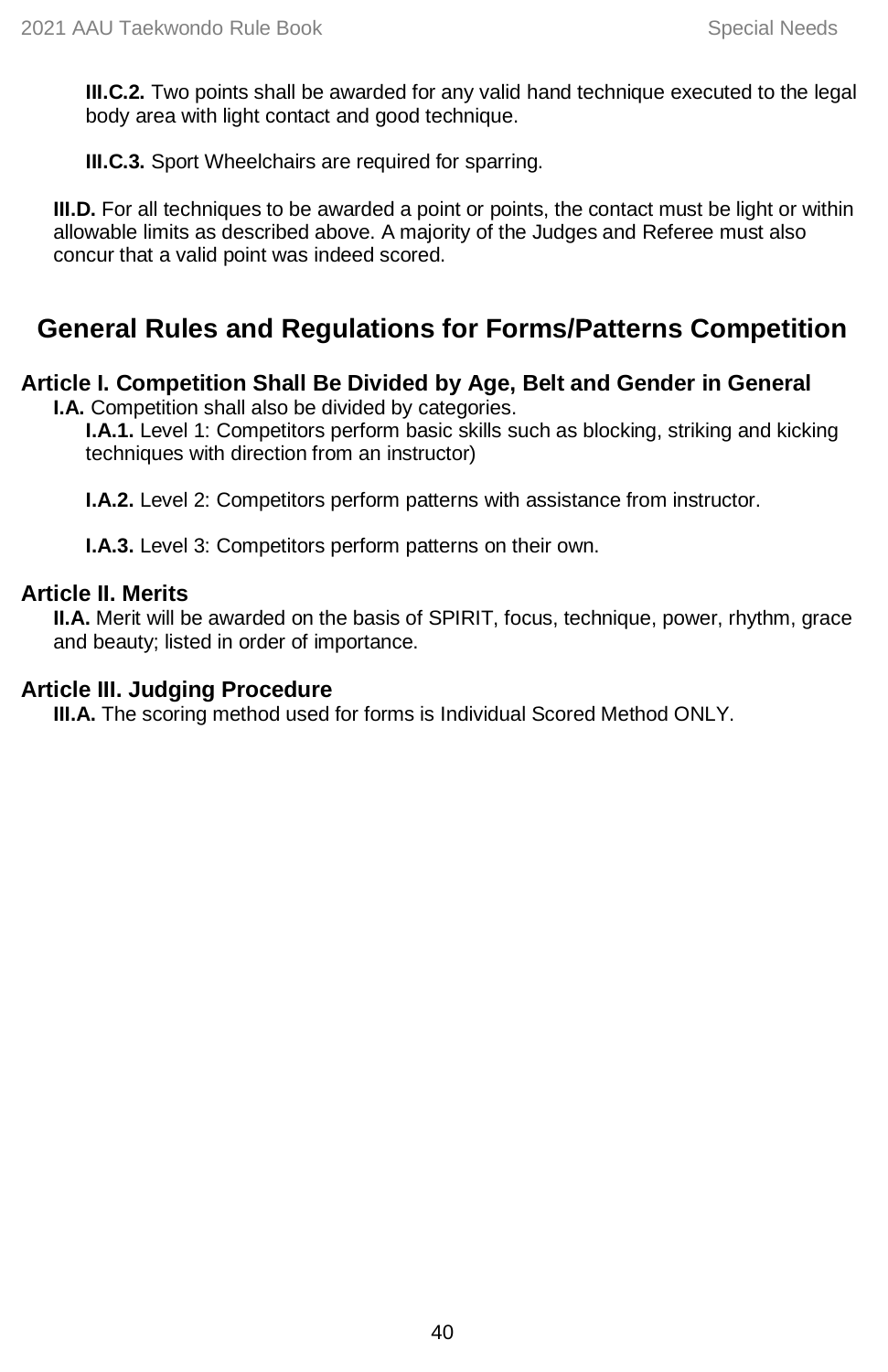L

# **Brazilian Repechage Bracketing**

The most common forms of brackets are single and double elimination bracketing systems. Single elimination is the least time consuming method of bracketing, however, if the 2 best competitors compete together early in the competition in a large bracket, the loser could be eliminated from any medal standing. True double elimination bracketing system ensures that everyone must lose twice except the 1st place competitor. This system is much fairer to the competitors but is extremely time consuming. Double elimination type brackets, both true double and modified double, are forms of a bracketing system which literally means "refishing." It is a method of bracketing that, through different methods, gives losers a chance to medal.

The AAU program uses a form of bracketing called Brazilian for all types of forms competition as well as most Junior Olympic Games competition types, which operates under the basic concept that if a competitor loses to the  $1<sup>st</sup>$  place competitor, that competitor will get a chance to reclaim 2nd place, no matter where in the bracket they lost. The top portion of a bracket must be completed prior to beginning the bottom portion of the bracket. The top portion of the bracket determines only the 1st place competitor in the division. The bottom portion of the bracket decides who will compete against the loser of the top bracket for 2nd and 3rd place. In the examples below, Andy is the obvious 1st place winner. However, anyone who lost to Andy could possibly be the true 2nd place person, including Matt who also lost to Andy. The bottom brackets compete to their completion which is a winner in each pool. At this point, the competitor in the same pool as the 1st place competitor, in this example Bob from Pool A, will compete for 2nd and 3rd against the competitor who lost to the 1st place competitor in the top bracket, in this example Matt. The competitor in the opposing Repechage bracket, in this example Noah, has already lost to Matt in the top bracket, so will automatically take the 4th place position.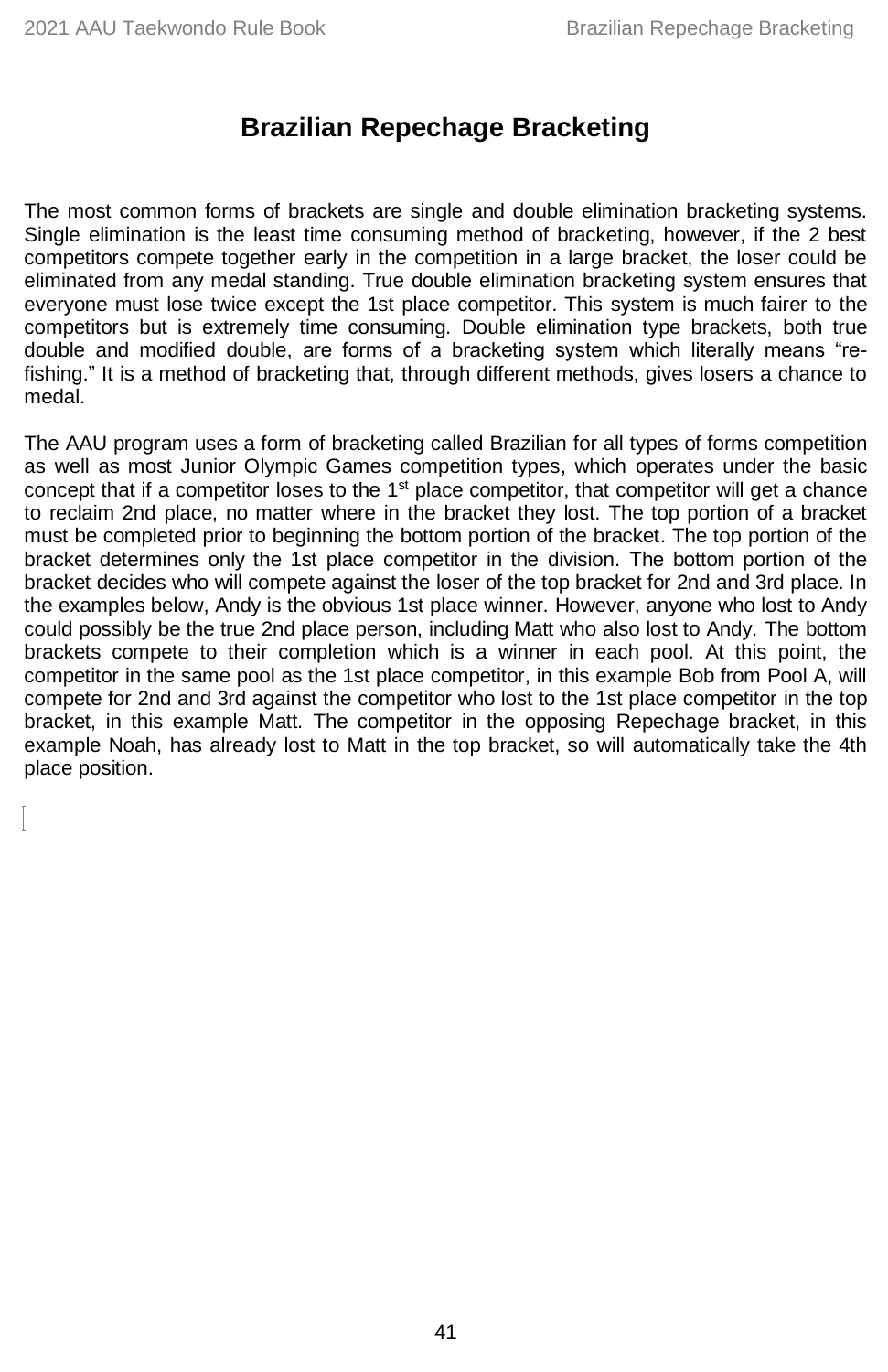# Brazilian Repechage Example 4 Player Bracket

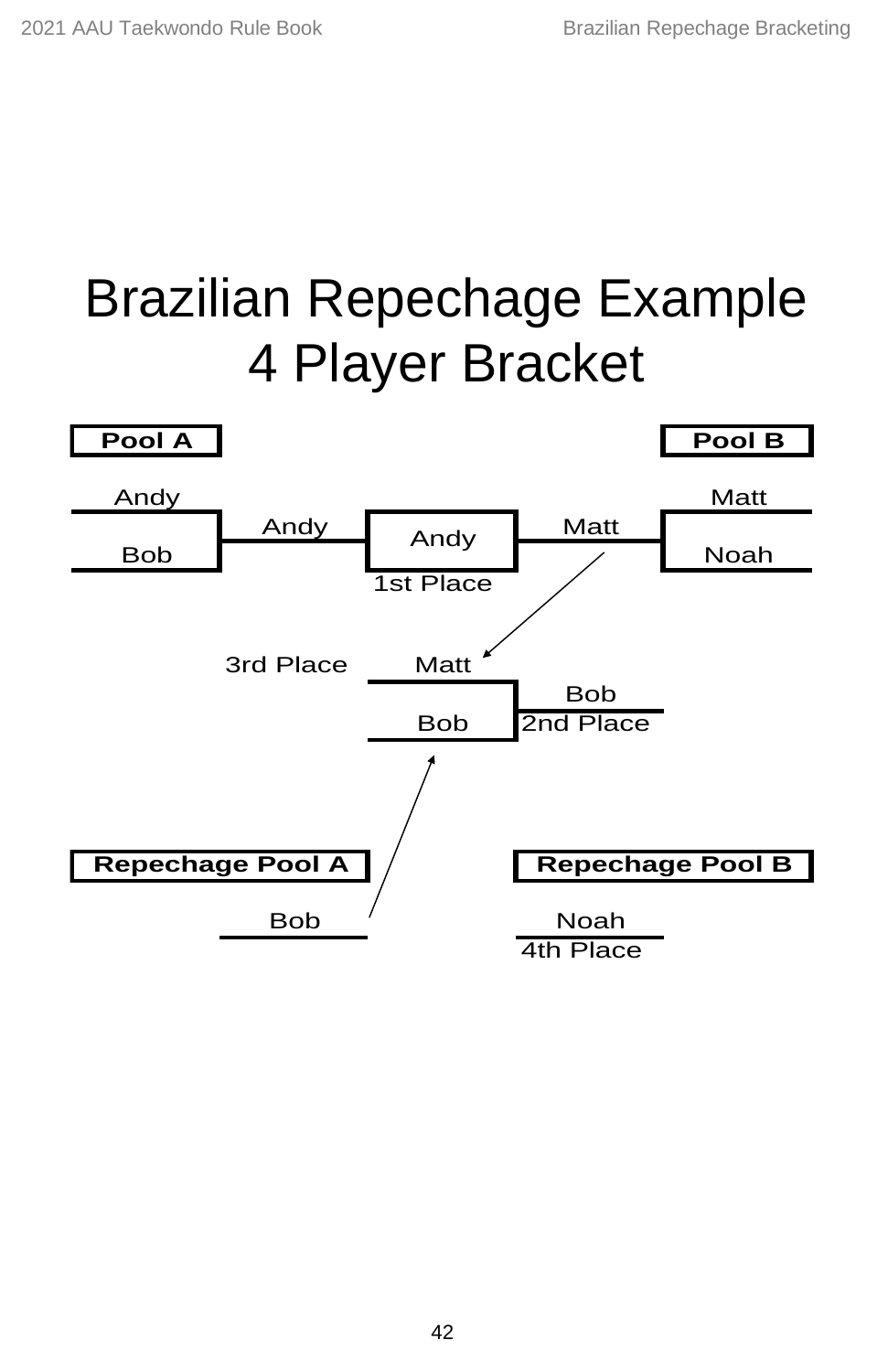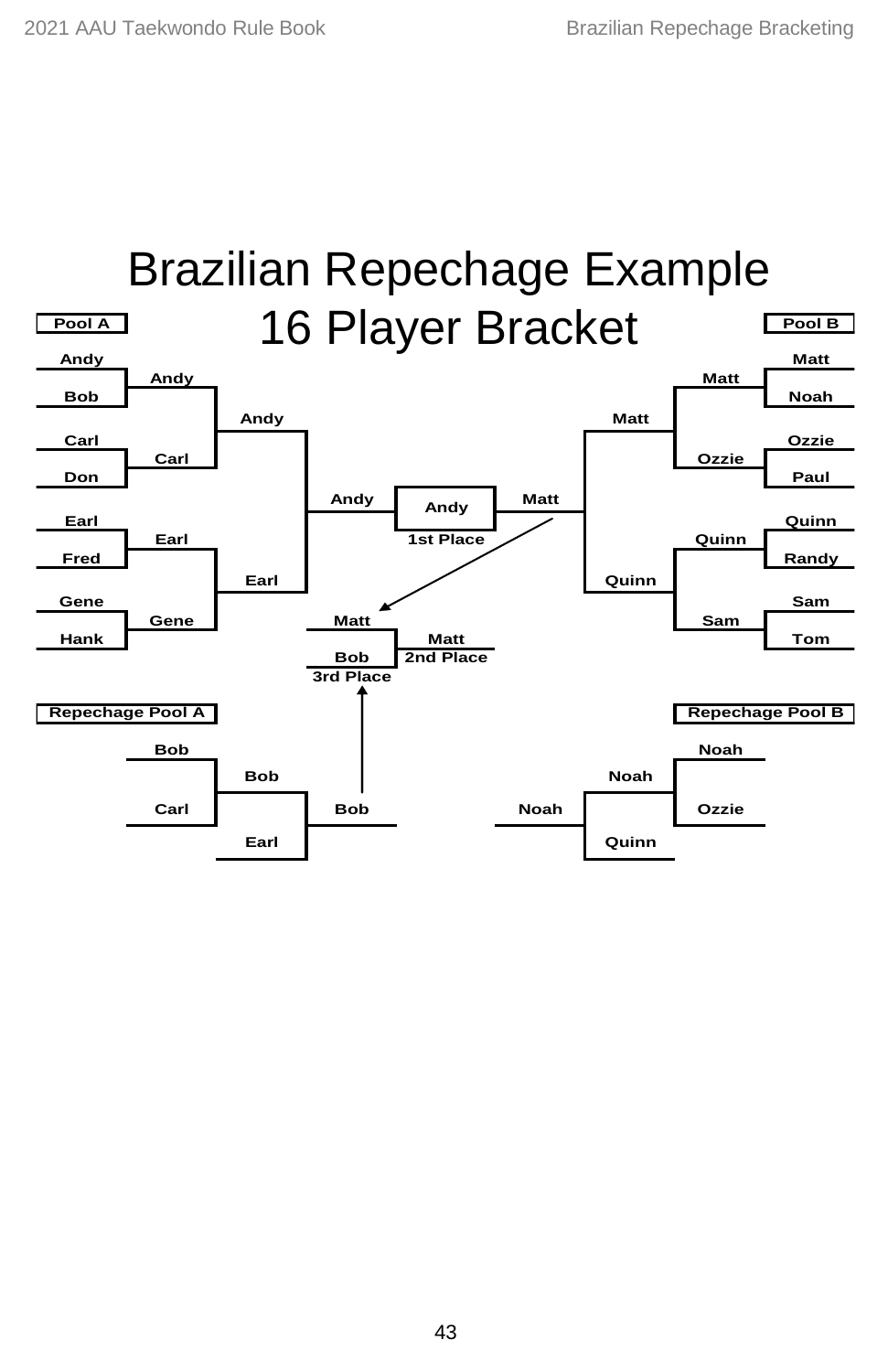# **Guidelines for AAU Junior Olympic Games Competition**

Eligibility/Requirements for Participation at the AAU Junior Olympic Games (J.O.s)

- All participants (competitors, coaches, and officials) must have current AAU membership
- All competitors must be  $5 24$  years of age
- Special needs any age

Belt Rank Categories

- Novice Belts (white, yellow, orange)
- Intermediate Belts (green, blue, purple)
- Advanced Belts (red, brown)
- Black/Poom Belts (all levels of Black)

Age Categories

- 5
- 6–7
- 8–9
- $10 11$
- $12 13$
- $14–15$
- 16–17
- 18–24

Events Offered

- Individual Traditional Forms
	- $\circ$  ITF Forms
	- o WT Forms
	- o TSD Forms
	- o Open Traditional (ITF, WT, TSD, all accepted 1 division)
- Creative Forms
- Creative Musical Forms
- Weapons Forms
- Musical Weapons Forms
- Self-Defense
- Open Board Breaking
- Speed Board Breaking
- Flying/Jumping Board Breaking
- Power Hand Board Breaking
- Power Foot Board Breaking
- Repetitive Spin Hook Board Breaking
- Repetitive Side-Board Breaking
- Repetitive Hand-Board Breaking
- Padded Weapons Sparring
- Team Forms
- Demo Team Competition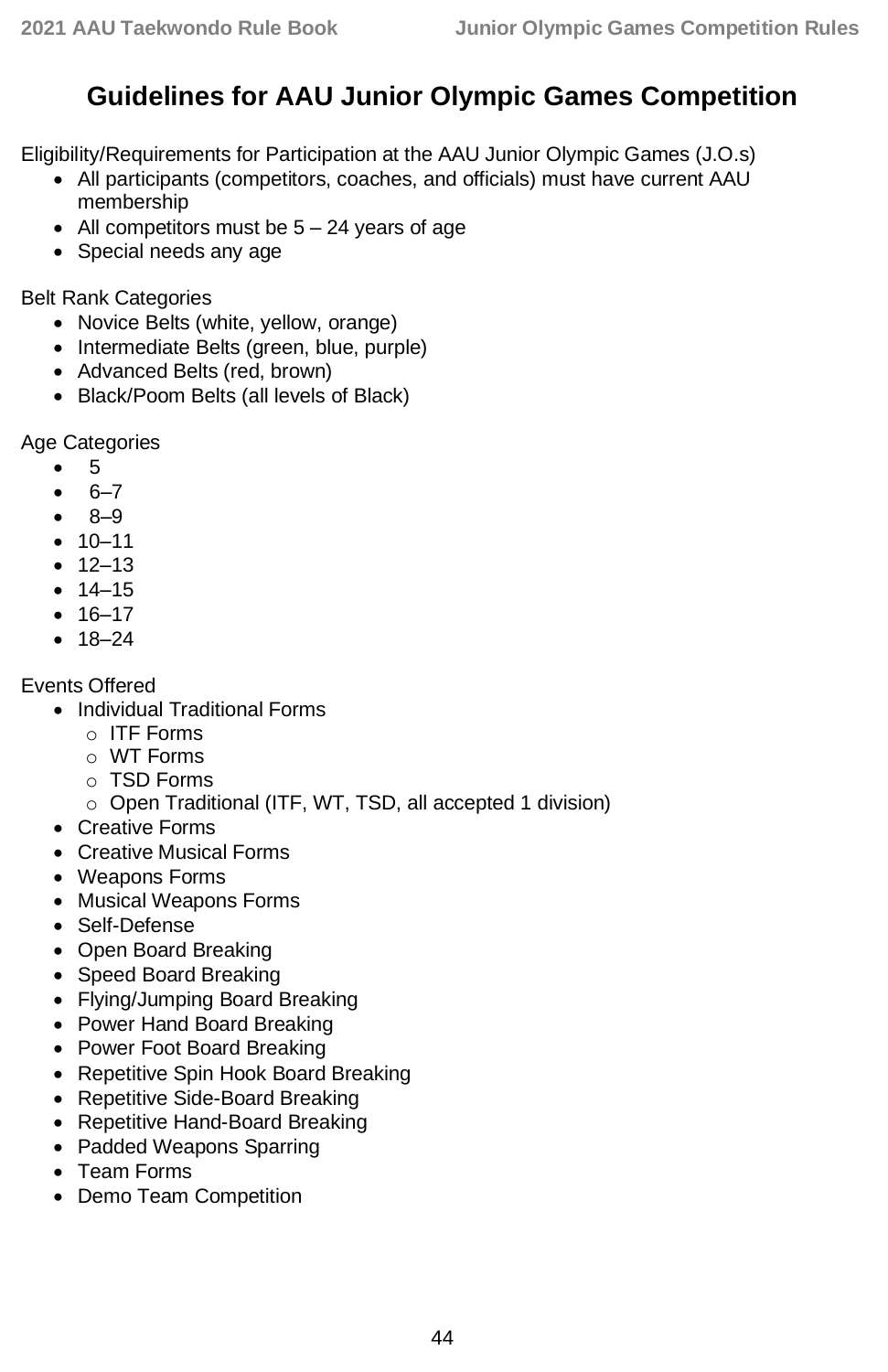AAU J.O. Games Competition Information

- Not all events will be offered at local licensed Qualifier tournaments, so qualifying for the AAU J.O. Games is not necessary. However, participation at the local licensed Qualifier is required and will be monitored
- Board sizes will be supplied in the information pamphlet for the AAU J.O. Games.
- All boards will be available for purchase at the venue
- All boards used for competition must be purchased through tournament committee
- No boards sourced from a  $3<sup>rd</sup>$  party will be allowed for competition use
- All boards will be subject to inspection any time before or during the competition
- Competitors must have a coach to hold their boards
- Cinder blocks used as support materials will be supplied by the tournament director. Any other special breaking apparatus required must be supplied by the competitor
- If a competitor has set up a certain number of boards to break and fails to break the sum of all of the boards, he/she will be allowed to reset the break to its original number of boards. However, it will count as a missed attempt with regards to scoring
- All weapons are subject to inspection before or during the competition
- Board holders/volunteers must have current AAU members
- Spacers required for breaks will be supplied by the tournament director
- Any Black Belt under the age of 8 is welcome to compete, but must compete in the
- 8 9 year old division.

Permitted Modifications for Local and Regional Tournaments

- When local or regional licensed tournaments offer any of these events, the tournament director has the authority to modify the following rules:
	- Systems of charting divisions (i.e. single elimination, double elimination, etc.)
	- **■** Methods of scoring (see above for different methods of scoring)
	- Method athlete uses for music performance
	- Length of creative patterns
	- Type and sizes of boards athlete is required to break
	- **Number of attempts (breaking only)**
	- **The use of spacers (breaking only)**
	- If competitors will be allowed to bring their own boards

# Competition Rules

#### **Individual Traditional Forms**

- Brazilian Repechage format
- Potential to perform a pattern multiple times
- Recognized and approved forms are specified in the AAU Taekwondo Handbook
- Judging criteria includes Beauty, Grace, Rhythm, Focus, Power & Technique (See the forms section of this Rulebook for a comprehensive detailing of this event)

#### **Creative Forms**

- Brazilian Repechage format
- Creative division shall allow forms to include contemporary martial arts techniques
- These may be added to a traditional form, or the form may be devised in its entirety by the competitor
- A form in the Creative Forms Event must include the majority of techniques which originate from martial arts (gymnastic type motions allowed, but form must remain primarily martial arts based)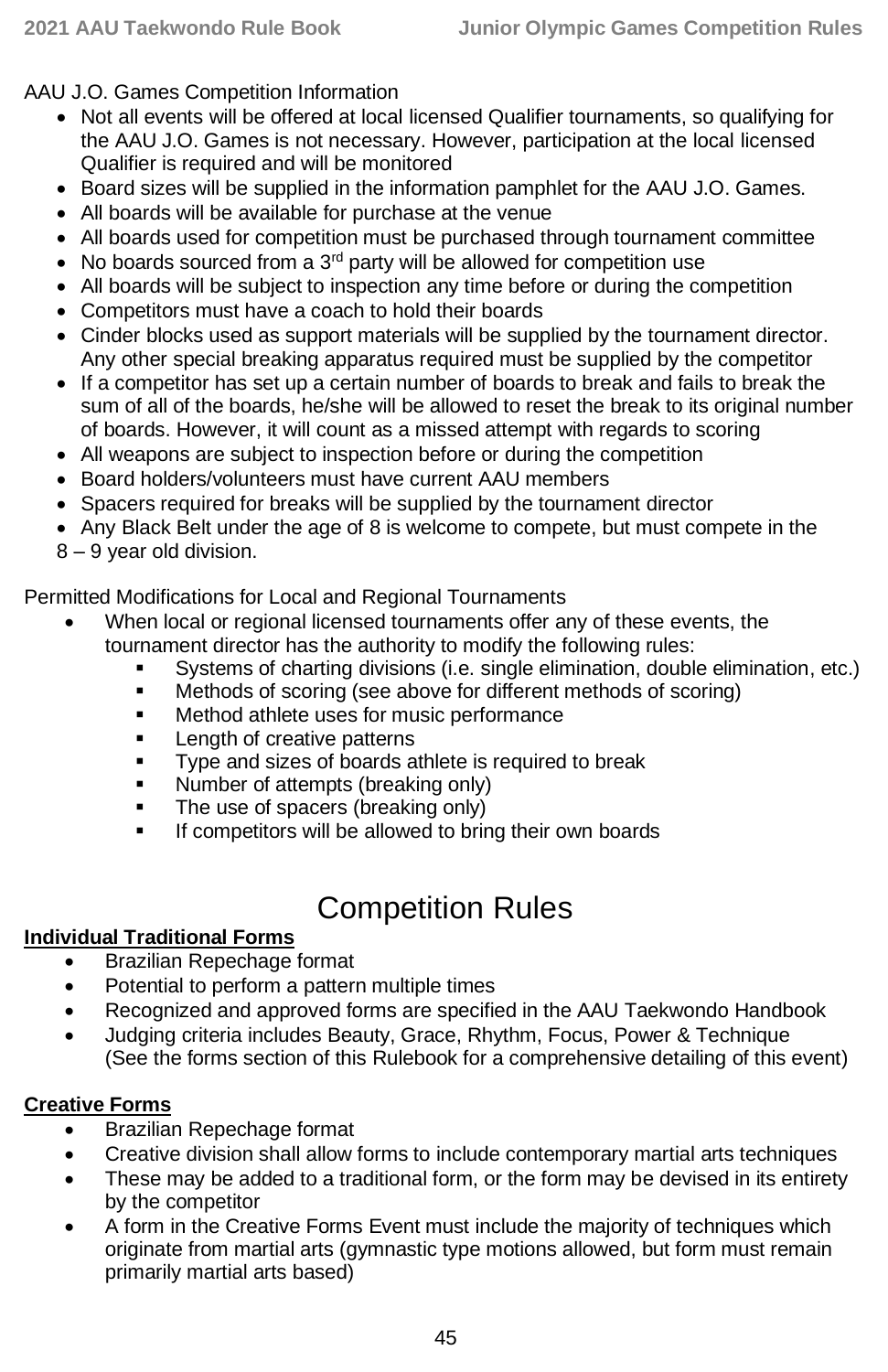- Spinning kicks, jump spinning kicks, flying kicks, multiple kicks, splits are allowed
- Judging criteria includes Beauty, Grace, Rhythm, Focus, Power, Technique & **Creativity**
- 90 second time limit

#### **Creative Musical Forms**

- Brazilian Repechage Format
- The Creative Musical Event utilizes the above criteria for Creative Forms and additionally will include music
- Each competitor must provide a music competitor of reasonable and non-intrusive size at ringside to play his or her music, and an attendant at the competitor who must be present at all times during the performance
- Judging criteria includes Beauty, Grace, Rhythm, Focus, Power, Technique & **Creativity**
- 90 second time limit

#### **Weapons Forms**

- Brazilian Repechage Format
- Both Traditional and Creative weapons forms will be permitted
- No live blades will be allowed
- Weapons are subject to inspection by Chief Referee and may be prohibited if deemed unsafe
- Judging criteria includes Beauty, Grace, Rhythm, Focus, Power, Technique & **Creativity**
- 90 second time limit

#### **Musical Weapons Forms**

- Brazilian Repechage Format
- Both Traditional and Creative weapons forms will be permitted
- This Creative Musical Event utilizes the above criteria for Weapons Forms and additionally will include music
- Each competitor must provide a music competitor of reasonable and non-intrusive size at ringside to play his or her music, and an attendant at the competitor who must always be present during the performance
- No live blades will be allowed
- Weapons are subject to inspection by Chief Referee and may be prohibited if deemed unsafe
- Judging criteria includes Beauty, Grace, Rhythm, Focus, Power, Technique & **Creativity**
- 90 second time limit

#### **Self Defense**

- Single Elimination Format
- One defender vs. one to four attackers will be permitted
- Defense must be based on empty hand techniques
	- o Attackers may attack with safety weapons (subject to inspection by Chief Referee)
- Judging criteria includes Realism, Effectiveness, Difficulty & Variety of Techniques Used
- 90 second time limit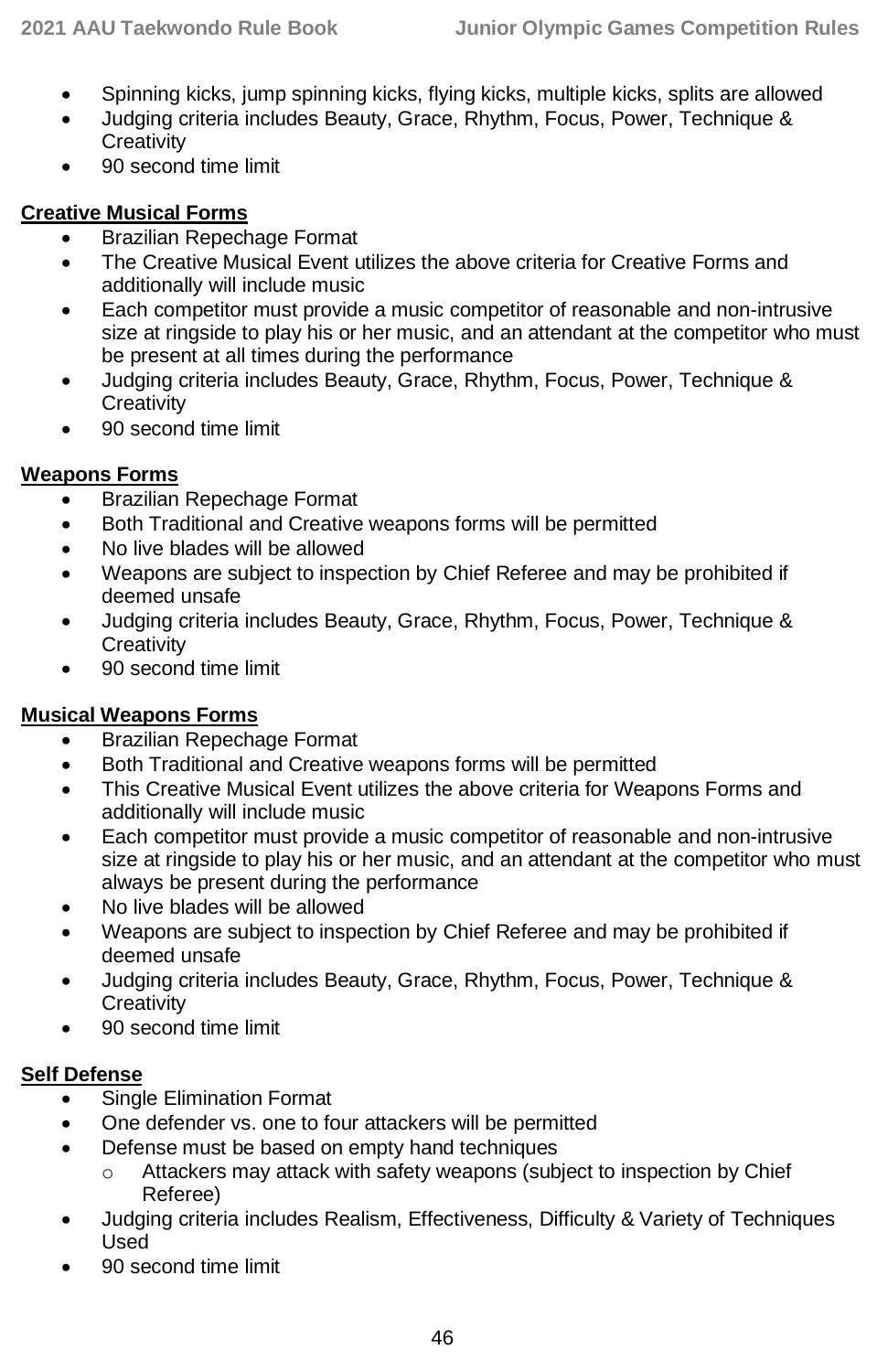#### **Open Board Breaking**

- Brazilian Repechage Format
- Athletes compete in a side-by-side manor (superior technique advances to the next round)
- 90 seconds maximum setup/break time allowed per competitor
- Maximum of 10 boards utilized is allowed per competitor, per round of competition
- No forehead breaking, open flames, or bladed props may be used
- No jumping/flying over people will be allowed
- No spacers will be allowed
- No direct elbow strikes will be allowed
- Athlete technique will be judged based on the following criteria
	- o Technique, focus, balance, power, and creativity
	- o For two competitors executing the same technique as part of competition:
		- $A$  break performed on the 1<sup>st</sup> try is superior to a break completed on the 2<sup>nd</sup> try
		- A two board break is superior to a one board break; a three board break is superior to a two board break
		- A break supported on one end (speed break) is superior to a break supported on both ends (for same number of boards)

#### **Speed Board Breaking**

- Brazilian Repechage Format
- Athletes compete in a side-by-side manor (superior technique advances to the next round)
- One Station per competitor
- Board(s) must be supported by a maximum of one side
- No spacers will be allowed
- A maximum of three attempts per station is allowed
- Athlete technique will be judged based on the following criteria
	- o Technique, focus, balance, power, and creativity
	- o For two competitors executing the same technique as part of competition:
		- $\blacksquare$  A break performed on the 1<sup>st</sup> try is superior to a break completed on the 2<sup>nd</sup> try
		- A two board break is superior to a one board break; a three board break is superior to a two board break, and so on.

#### **Jumping & Flying Breaking**

- Brazilian Repechage Format
- Athletes compete in a side-by-side manor (superior technique advances to the next round)
- One Station per competitor
- Technique must be executed with both feet in the air
- No spacers will be allowed
- A maximum of three attempts per station is allowed
	- Athlete technique will be judged based on the following criteria
		- o Technique, focus, balance, power, and creativity
		- $\circ$  For two competitors executing the same technique as part of competition:
			- A break performed on the 1<sup>st</sup> try is superior to a break completed on the 2<sup>nd</sup> try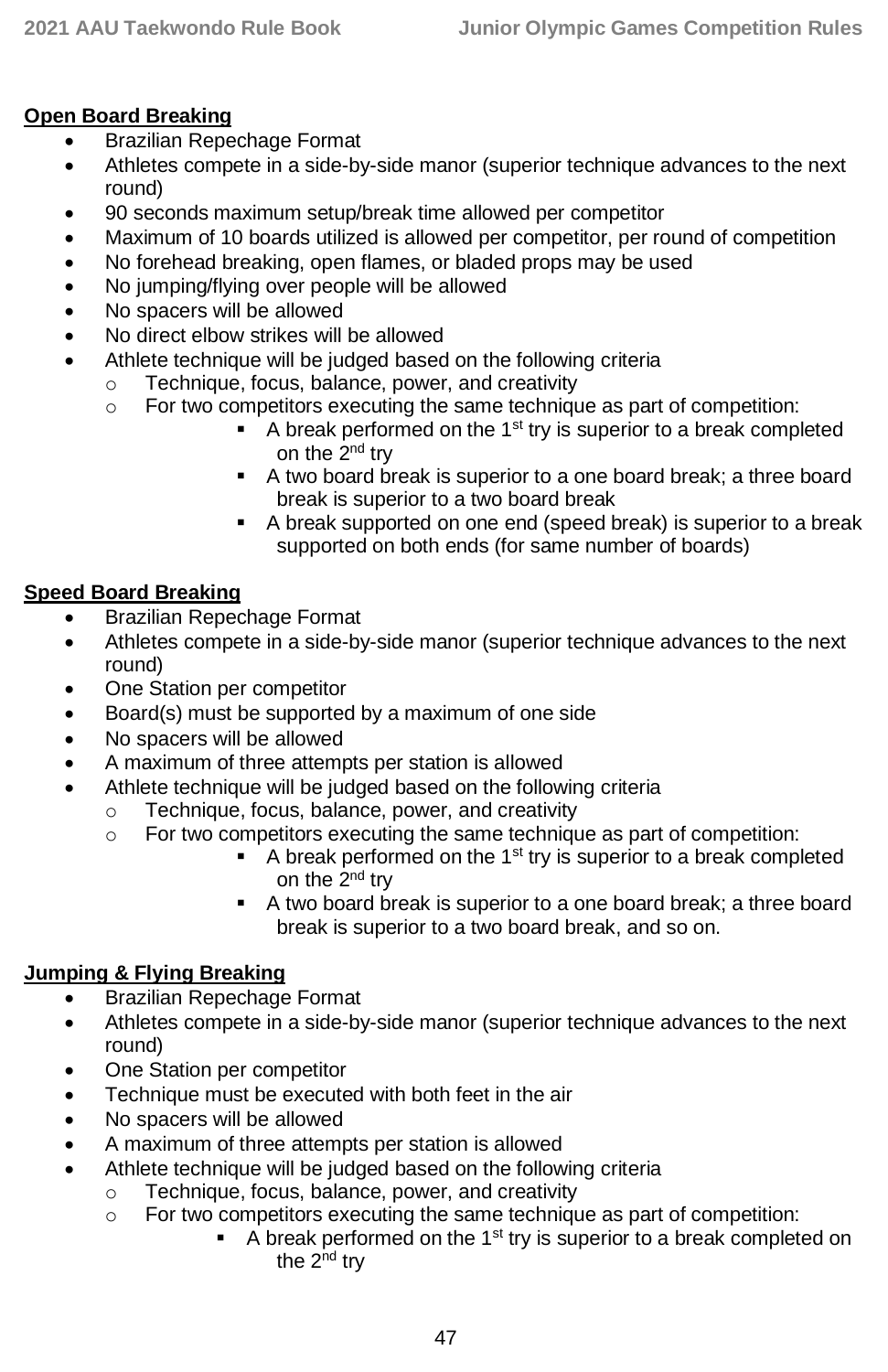- A two board break is superior to a one board break; a three board break is superior to a two board break, and so on.
- Break supported on 1 end (speed break) is superior to a break supported on both ends (for same number of boards)

#### **Power Hand Breaking**

- Brazilian Repechage Format
- Athletes compete in a side-by-side manor (superior break advances to the next round)
- One station per athlete
- Acceptable techniques include: Fist, hammer fist, palm heel, knife hand, ridge hand
- Spacers are REQUIRED
- One attempt is allowed
- Judging criteria is based on the number of boards broken to determine the winner. The competitor who breaks the most (or, in the event of a tie, has the highest percentage broken) is the winner.
	- $\circ$  Tie Example "A" broke at 100%; competitor "B" broke at 83%, competitor "A" is the winner. If more than one competitor has the same percentage broken after their initial break, there will be a break off to determine the winner.

#### **Power Foot Breaking**

- Brazilian Repechage Format
- Athletes compete in a side-by-side manor (superior break advances to the next round)
- One Station per competitor
- Acceptable techniques include any kicking technique executed using a part of the foot below the ankle
- No spacers will be allowed
- One attempt allowed
- Judging criteria is based on the number of boards broken to determine the winner. The competitor who breaks the most (or, in the event of a tie, has the highest percentage broken) is the winner.
	- o Tie Example "A" broke at 100%; competitor "B" broke at 83%. competitor "A" is the winner. If more than one competitor has the same percentage broken after their initial break, there will be a break off to determine the winner.

#### **Repetitive Spin Hook Kick Breaking**

- Single break format
- Allowed technique is spinning hook kick
- Maximum number of boards broken within 20 seconds
- One board per strike

#### **Repetitive Side Kick Breaking**

- Single break format
- Allowed technique is side kick
- Maximum number of boards broken within 20 seconds
- One board per strike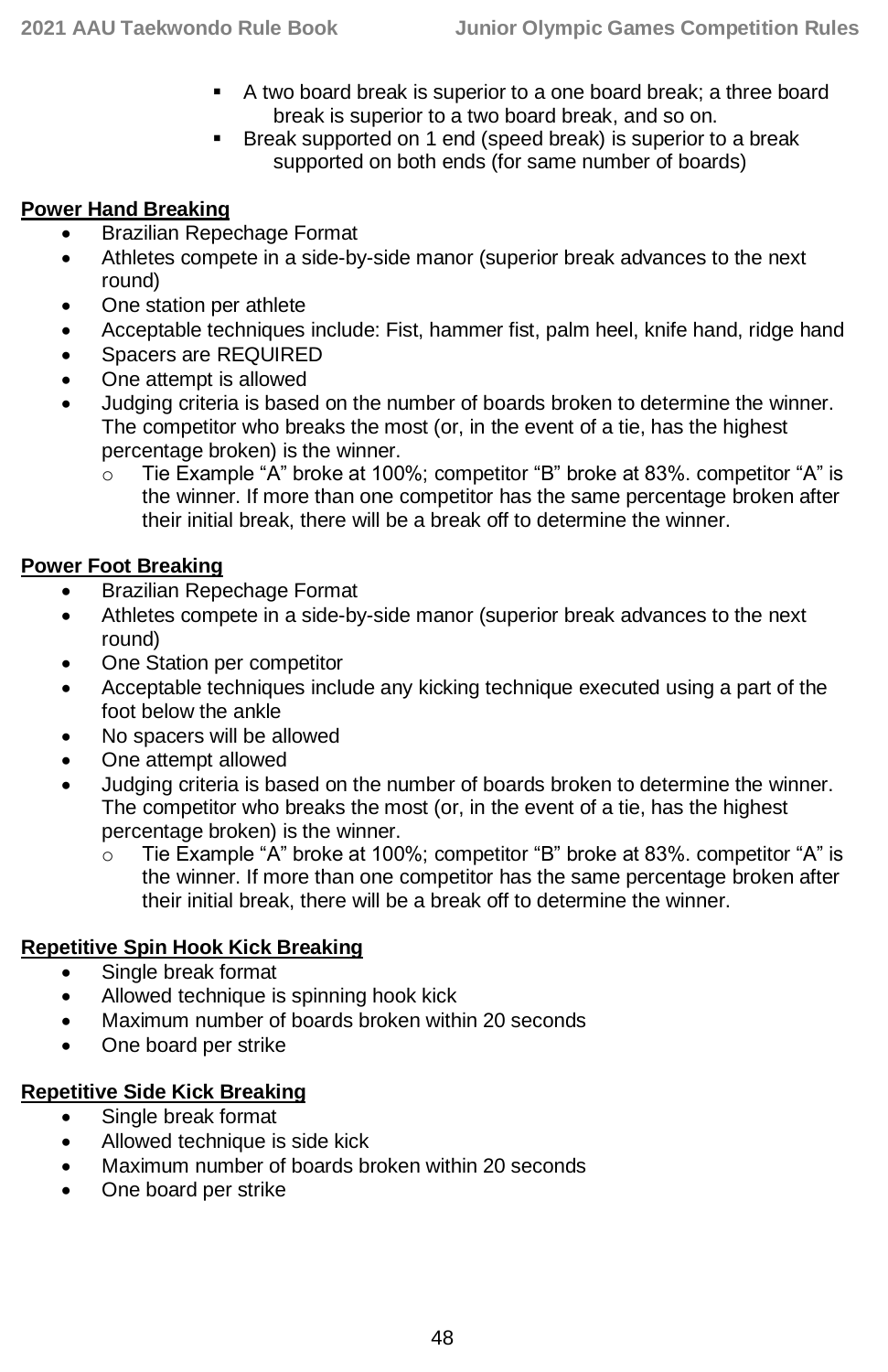#### **Repetitive Speed Hand Breaking**

- Single break format
- Allowed technique is any hand technique (open or closed hand)
- Maximum number of boards broke within 20 seconds
- One board per strike

#### **Padded Weapons Sparring**

Required protective equipment

- **Mouthquard**
- Full headgear (red for red competitor and blue for blue competitor)
- Male competitors must wear a groin cup and supporter inside the dobok
- Face Shield

Optional equipment

- Shin/instep pads
- Forearm pads
- Rib protector
- Optional equipment other than face shield should be worn under dobok

#### Weapons that are approved for use

- Padded Sword (long/short)
- Padded cane
- Padded staff

Competitors must provide their own equipment. Padded Weapons must pass a referee's weapon inspection.

#### **Matches**

- All color belt matches will consist of two 90-second rounds, with a 30 second break between rounds or the first to score 12 points
- Black Belt matches will consist of two 2-minute rounds with a 30 second break between round or the first to score 12 points
- In both cases, if the 12 point ceiling is not reached by the end of the match time, the winner will be the competitor scoring the most points during the match.
- In the event of a tie, a round of sudden death will occur; the first competitor scoring a point will win the match.

Point Scoring

- Competitors have the option to compete with one or two hands on the weapon at any time
- Three points will be awarded for a head strike (not to include the neck)
- Two points for a strike to the body between the collar bone and hip
- One point for a strike the limbs (limbs are defined as to include the arms below the shoulder to the wrist and the legs below the hip to the ankle)
- Points will be called and awarded in the same manner as point sparring. Please refer to the Point Sparring section of the AAU Taekwondo Handbook.

Warnings/Penalties/Disqualification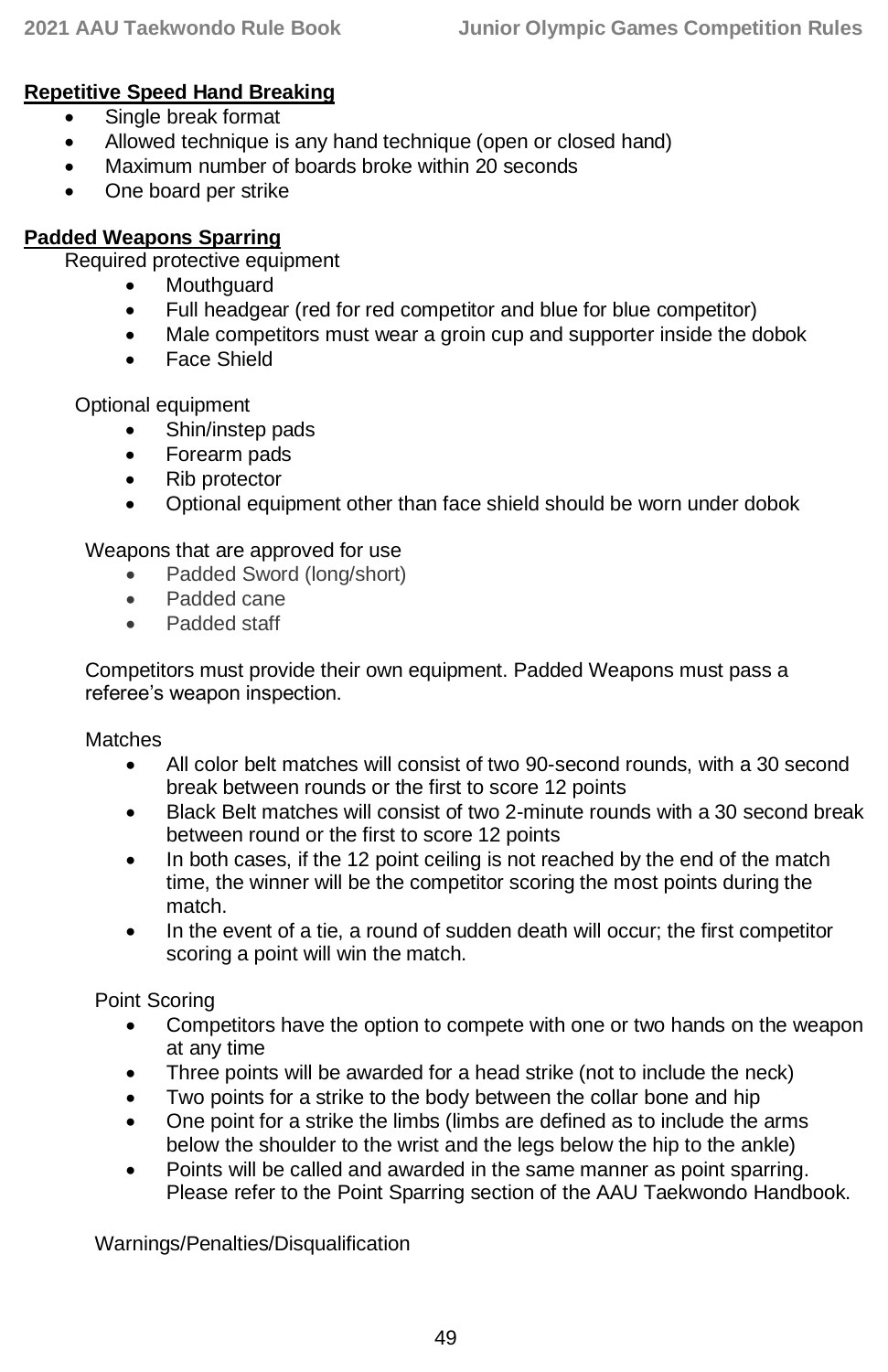- Penalties will be worth one point to be awarded to the competitor against whom the violation was committed.
- An accumulation of four penalties that caused a deduction of points will result in an automatic disqualification.
- Penalty violations include:
	- o Dropping a weapon during the match
	- o Attacking an unarmed opponent
	- o Attacking after Kal‐yeo (break) has been called
	- o Causing an injury serious enough that opposing competitor cannot continue the match. (may be DQ as well)
	- o Illegal techniques: striking the groin, striking the neck, sweeping, striking with the butt of the weapon, punching, kicking to head, legs, torso or spine.
	- o Unsportsmanlike conduct: profanity, disobeying a referee, disrupting the competition either by coaches or support groups.
	- $\circ$  Running away to intentionally avoid the fight.
	- o Penalties points will be called and awarded in the same manner as point sparring.

#### ALL OTHER MATCH PROCEDURES METHODS WILL FOLLOW POINT SPARRING **RULES**

#### **Team Forms**

- Brazilian Repechage format
- Three member Black Belt teams
- Recognized and approved forms are specified in the current AAU Taekwondo Handbook
- Forms may not be modified
- Judging criteria includes Beauty, Grace, Rhythm, Focus, Power, Technique and how well the team performs as a unit

#### **Demo Team**

- Three to twenty member teams (any rank)
- All members & volunteers must be current AAU members
- Four minute demonstration time limit
- All technical Taekwondo skills are graded for execution, presentation and difficulty
- Teams are granted freedom to add creativity to their demonstration, however synchronization may or may not be part of the team demonstration
- All props are subject to inspection of Chief Referee, and may be prohibited if deemed unsafe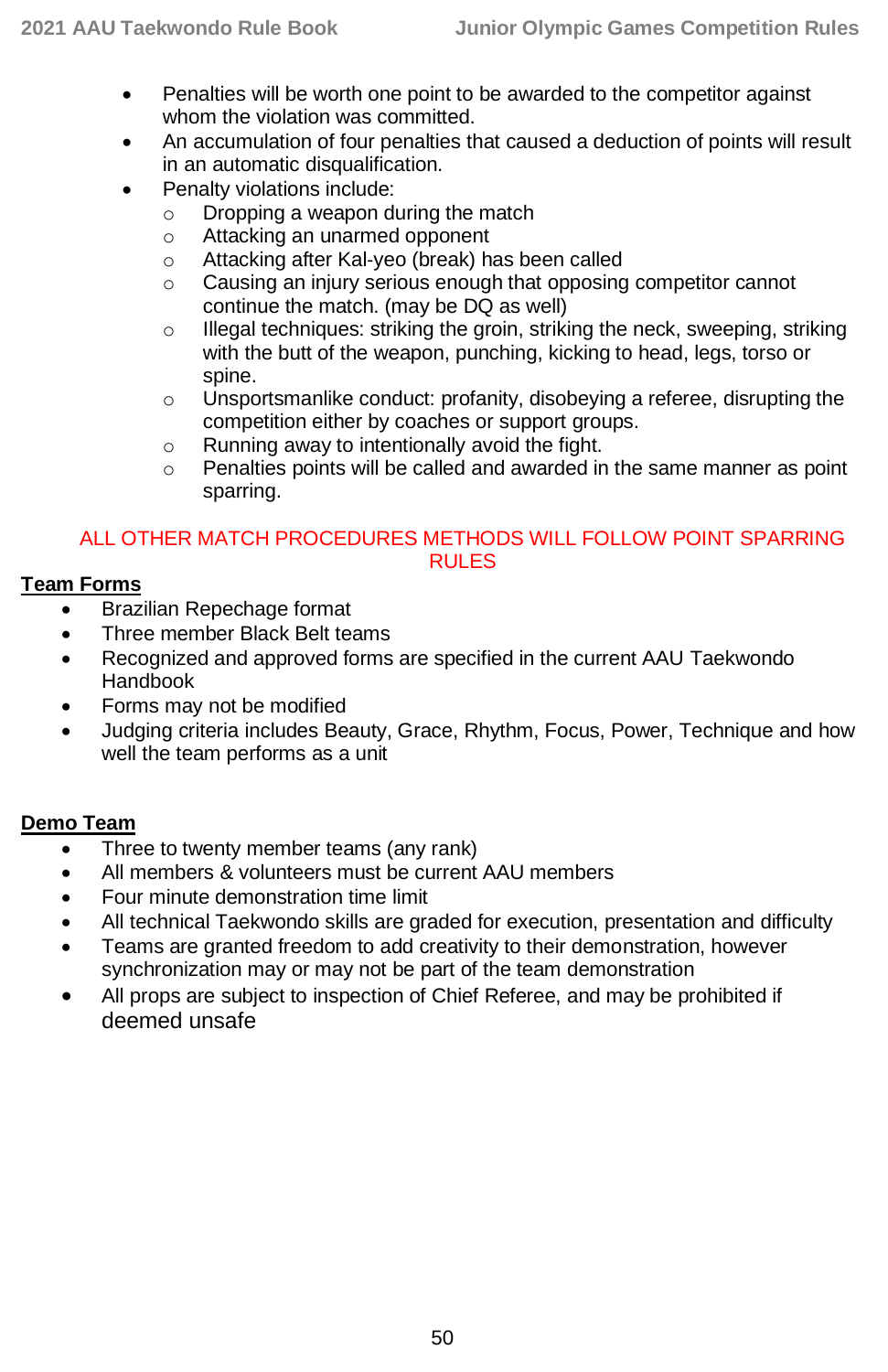# Policy Book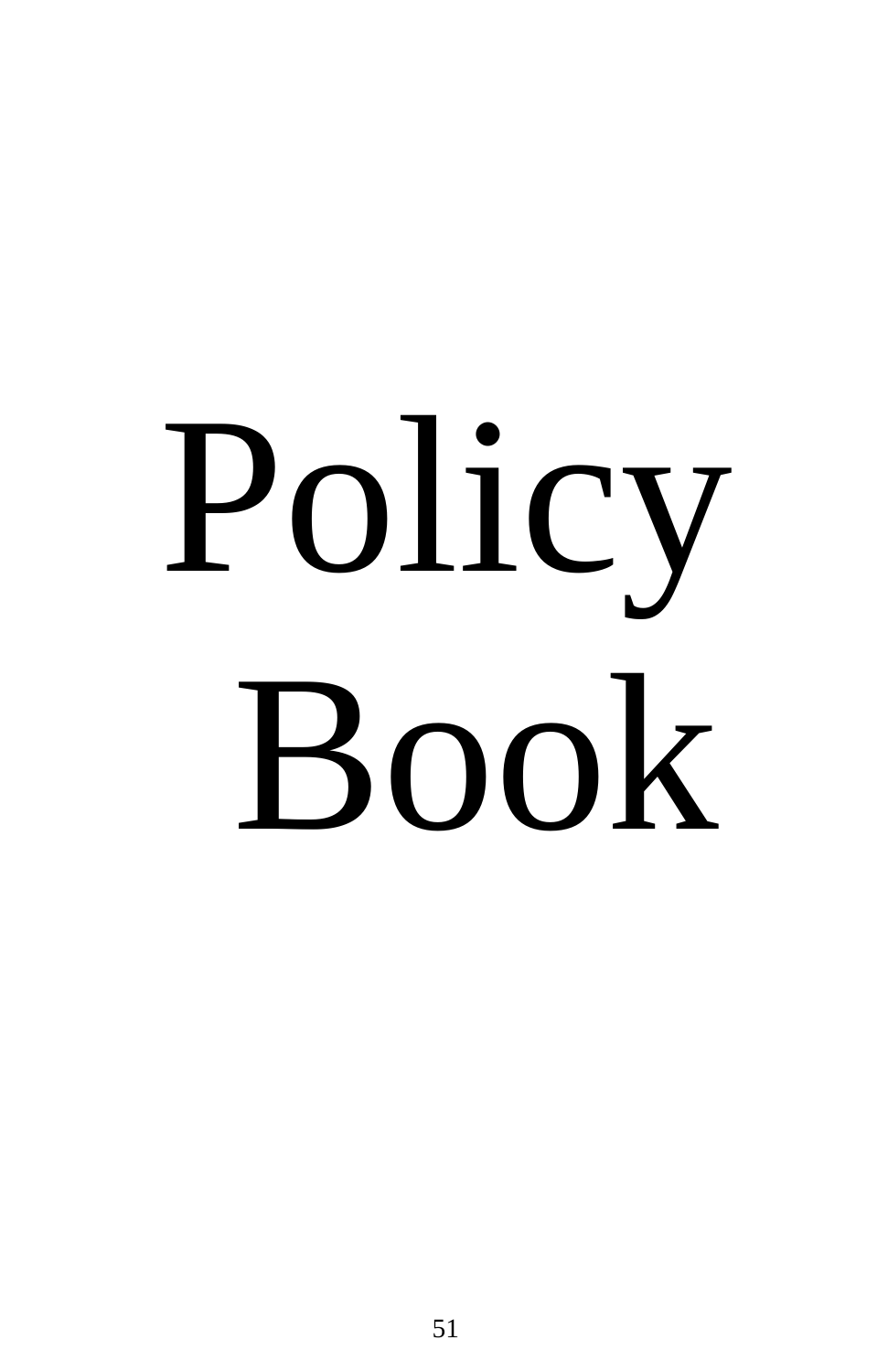# **AAU TAEKWONDO Preamble**

The AAU Taekwondo National Committee has been established in order to promote the benefits of participation in athletics and hereby adopts these rules and regulations for the advancement of that purpose.

# **National Sport Committee Governance and Administration**

#### **National Committee Structure and Procedures**

#### **National Sport Chair**

#### **Election and Removal of the National Sport Chair**

- 1. The National Sport Chair shall be elected by the National Sport Committee at the committee meeting during National Conventions in which National Officers are elected.
- 2. Terms are four (4) years.
- 3. National election policies shall apply.
- 4. National Sport Chairs may be removed for cause by a majority vote of the National Officers, subject to the Right of Appeal to the National Board of Review.
- 5. The President, with the approval of a majority of the Officers may appoint a person to fill a vacant National Sport Chair position. The appointees will serve until the next regular or special meeting of the Sport Committee, at which time an election shall be held to complete the term.

#### **Duties of the National Sport Chair**

- 1. Preside at meetings of the Committee.
- 2. Conduct the business of the Committee, subject to the Committee's operating rules.
- 3. Prepare the budget which shall be reviewed and approved by the National Treasurer.
- 4. Select delegates to Congress by the required deadline.

#### **National Sport Vice Chair**

#### **Election and Removal of the National Sport Vice Chair**

- 1. The National Sport Vice Chair shall be elected by the National Sport Committee with the National Chair at the committee meeting during National Conventions in which National Officers are elected.
- 2. Terms are four (4) years.
- 3. National election policies shall apply.
- 4. National Sport Vice Chairs may be removed for cause by a majority vote of the National Officers, subject to the Right of Appeal to the National Board of Review.
- 5. The President, with the approval of a majority of the Officers may appoint a person to fill a vacant National Sport Vice Chair position. The appointees will serve until the next regular or special meeting of the Sport Committee, at which time an election shall be held to complete the term.

#### **Duties of the National Sport Vice Chair**

- 1. Serve as senior member of Executive Committee
- 2. Conduct the business of the Committee, subject to the Committee's operating rules.
- 3. Assist in preparation of budget which shall be reviewed and approved by the National Chair.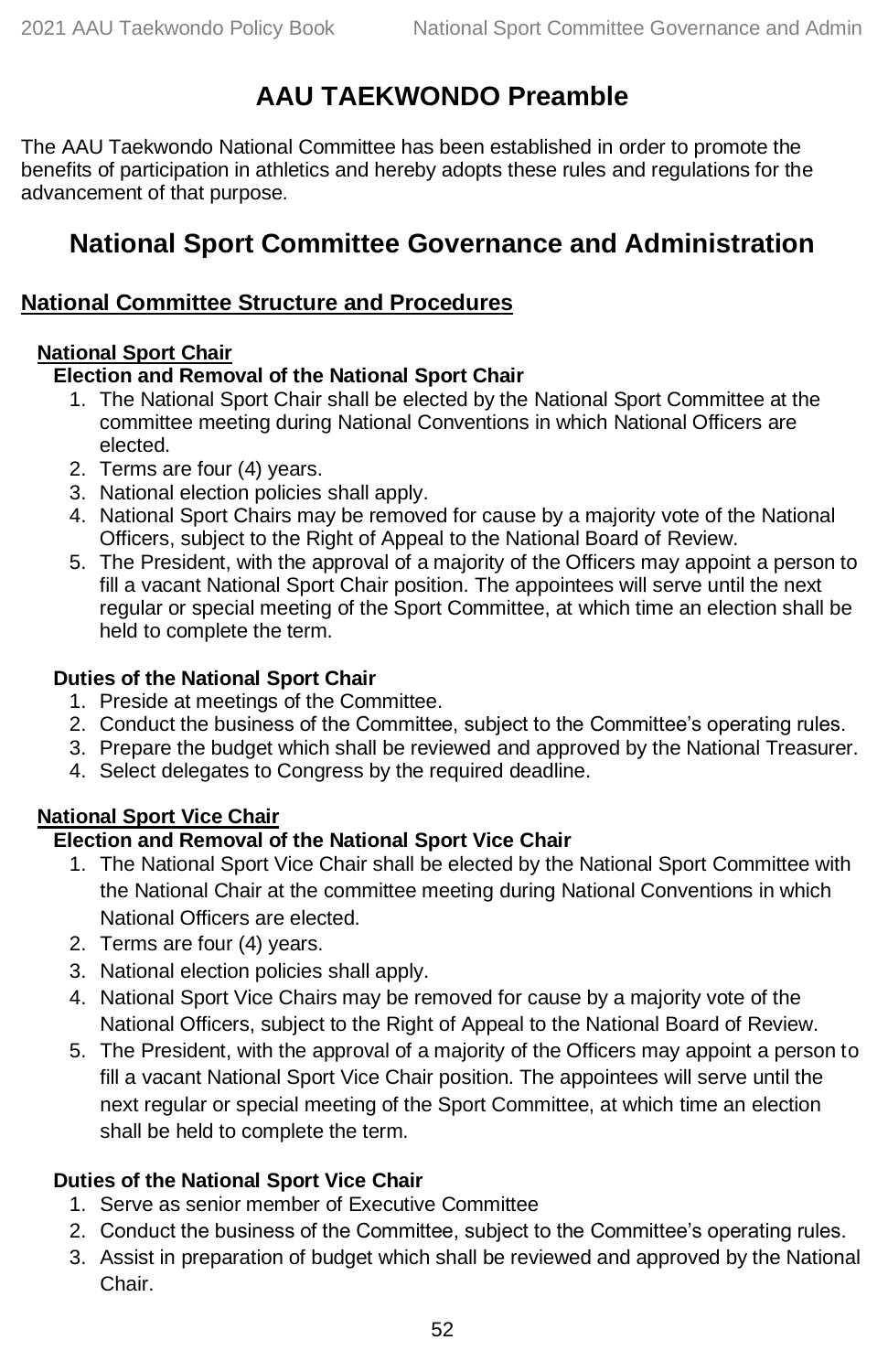4. Act on behalf of the National Chairperson, should the National Chair be unable to perform their duties

#### **Executive Committee**

**Composition** - The AAU Taekwondo National Chair appoints all Executive Committee positions.

**Purpose** – The purpose of the Executive Committee is to assist eh National Sport Chair in developing and administering the Taekwondo program. The Executive Committee will also maintain and update the policy section of the Handbook.

#### **National Sport Committee**

**Composition** – The National Sport Committee will consist of the following, all of whom must be at least 18 years of age.

- 1. The elected or appointed Sports Directors of each District or a representative designated by the District Governor
- 2. The National Sport Chair
- 3. Members of the Executive Committee who are elected as provided by the sport operating rules
- 4. One (1) appointed representative from each Allied member that register members in the sport
- 5. The President may appoint up to two (2) members-at-large

#### **Meetings**

- 1. **Regular Sport Committee Meetings –** Regular sports committee meetings shall be held in conjunction with the AAU Convention, and may be held as provided by Nationals Policy.
- 2. **Non-Regular Sport Committee Meetings** National Sport Committees may hold a Non-Regular National Sport Committee meeting in odd years subject to the following provisions:

a. The meeting is called by the Chair following approval of the National Office. b. The National Office has the right to coordinate the meeting and pick the site for

- the meeting.
- 3. **Special Sport Committee Meetings** Special meetings of a Committee are scheduled at the request of the Chair or upon the written request of at least one half (1/2) of the Committee members. Ten (10) days' notice is required and the notice shall state the purpose of the meeting.
- 4. **Executive Committee Meetings**  The National Chair shall determine the date and location of the Executive Committee Meetings.
- 5. **Sport Committee Meeting Order (Agendas) –** The Regular National Sport Committee meetings, the Non-Regular National Sport Committee meetings, and National Sport Committee Special meetings shall follow meeting order (agenda format) as establish by AAU Code.

**Voting** – At all meetings, only members of the Committee are permitted to vote. There shall be no voting by proxy. Each member of the Committee will have one vote. Only representatives from Districts and Allied members which register a minimum of .5% (a half percent) of the total number of athletes in that sport, in the previous year, shall be allowed to vote in the National Sport Committee meeting.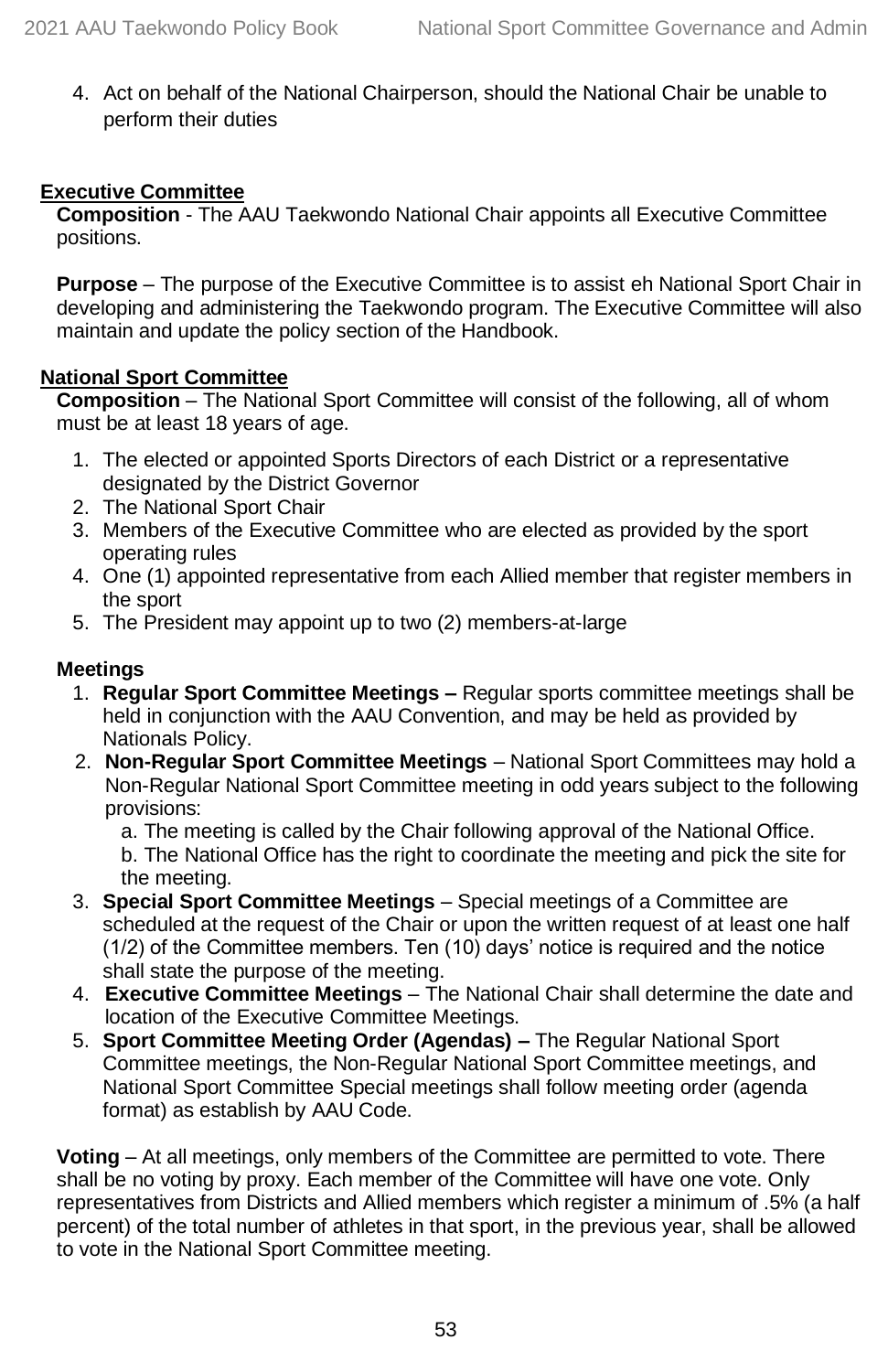**Quorum** – A quorum consists of the voting members of the Committee that are present at the meeting.

**Technical Rules Committee** – The Technical Rules Committee shall be a direct working body within the National Committee.

**Purpose** – The purpose of this committee shall be to consider and adopt competition rules and make its recommendations to the National Sport Committee for final approval.

#### **Representation**

- **1.** The National Sport Chair shall appoint the Chair of the Technical Rules Committee.
- **2.** The Technical Rules Committee will consist of the Regional Directors, the Chief Referee Committee (CRC), and the Sport Directors of the top ten Districts by number of registered members as of May 1 of the current year.

#### **Sport Rules, Policies and Procedures**

#### **Rule Changes**

Each year the AAU Taekwondo Program evaluates the rules of competition in order to determine if changes to the rules would create a better competition experience for the athletes. All categories of competition policies and procedures are considered. Change proposals may be submitted by the following individuals

- National Sport Chair
- Chief Referee Committee (CRC)
- TRC Chair
- Regional Directors
- District Sports Directors who are members of the TRC based on the membership numbers putting that district in the top ten (membership as of May 1)

Each year AAU clubs also have the ability to suggest changes to the program. These changes are submitted and voted on at the annual meetings of the district sport committee (for which there must be a quorum). To have voting privileges at the annual meeting, a club must have a minimum of 5 members. Those changes agreed to at the District level are then submitted to the Technical Rules Committee (TRC) for their consideration. Rules and/or policy changes that pass that body become part of the next year's handbook pending ratification by the entire National Sport Committee at their next meeting.

It has always been the policy of the AAU Taekwondo Program to consider changes the World Taekwondo (WT) makes to their competition rules. Those WT rules and competition requirements are mandated to the National Governing Bodies of Taekwondo when conducting WT licensed events. The AAU has the luxury to consider whether to accept or reject WT changes. Each WT change is considered independently with consideration to the benefit for the athlete and the competition experience.

For Team Trials competition, the WT rules in place 30 days prior to the first day of competition will be used. The TRC, via conference call, may modify these rules. Any changes must be posted on the AAU Taekwondo website no later than 15 days before the first day of competition

All rules/procedural changes must be presented to the TRC Chair in the proper format. (See Appendix F). The TRC Chair will review all change requests, consolidate duplications, sort them in a logical order following the order of the rulebook, prepare an appropriate presentation, and send them to all TRC members. The TRC Chair will also be responsible for contacting all District Sport Chairs who will be on the TRC because they rank in the top 10 districts by membership for the current year.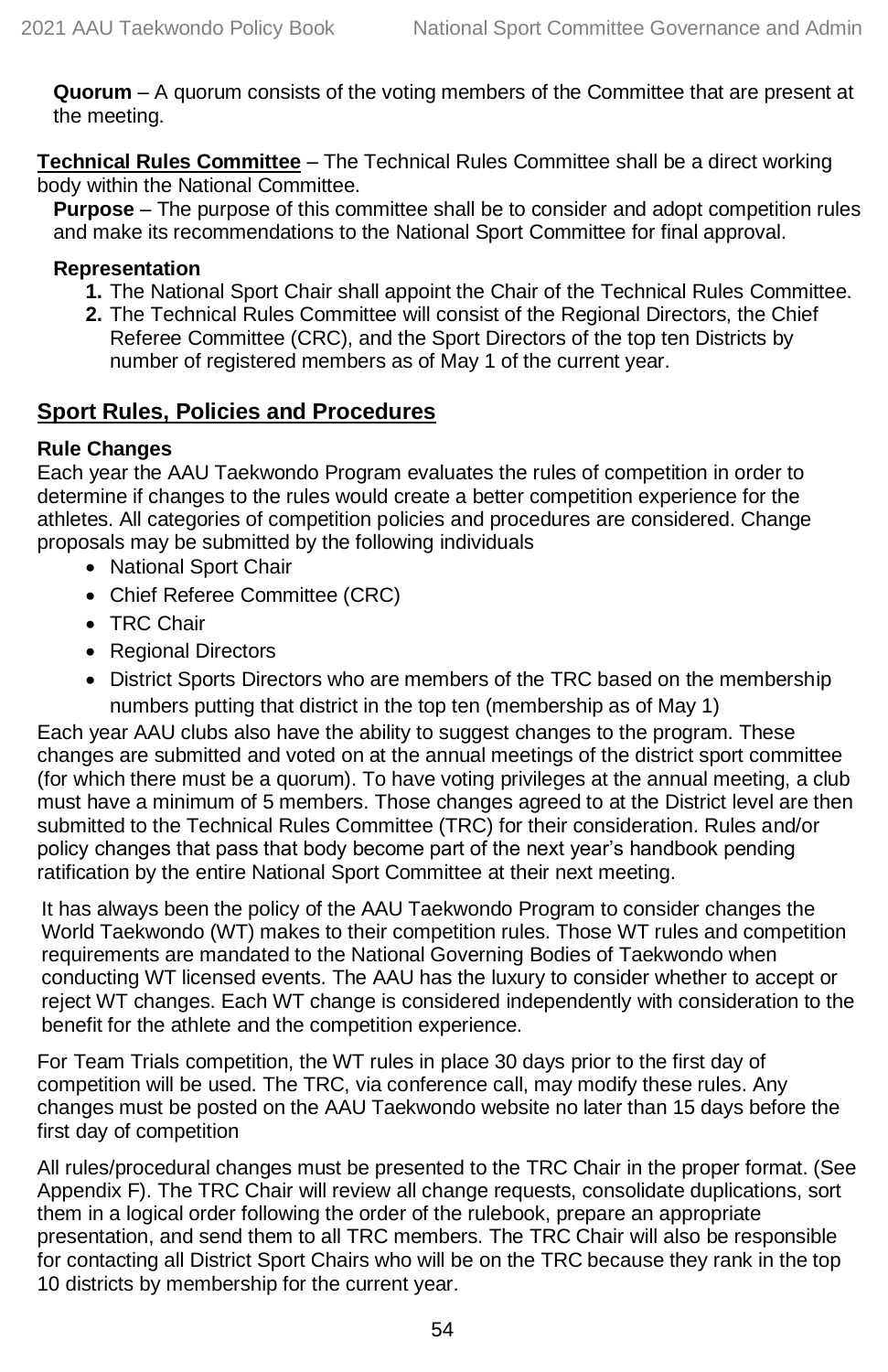**Policy Changes** – All policy changes are made by the AAU Taekwondo Executive Committee. Suggestions can be sent to the TRC Chair who will forward them to the Executive Committee.

#### **Regional Structure**

**Purpose –** The AAU Districts are combined into Regions for AAU competition. These Regions are formed in order to reduce the travel distance for athletes competing in Regional competition and to equalize the competition.

#### **Region Descriptions**

**Region 1** – New England, Adirondack, Niagara, Connecticut, NY Metropolitan, New Jersey

**Region 2** – Middle Atlantic, Maryland, Potomac Valley, Virginia, Western Pennsylvania

- **Region 3** North Carolina, South Carolina, Georgia, Southeastern
- **Region 4** Florida, Florida Gold Coast
- **Region 5** Hawaii

**Region 6** – Indiana, Kentucky, Ohio, Lake Erie, Michigan, Central, West Virginia

**Region 7** – Wisconsin, Minnesota, Iowa, Nebraska

**Region 8** – Missouri Valley, Ozark, Oklahoma, Arkansas

**Region 9** – Gulf, Southwestern, South Texas, West Texas, Southern

**Region 10** – New Mexico, Arizona, Colorado, Utah

**Region 11** – Montana, North Dakota, South Dakota, Wyoming

**Region 12** – Alaska, Inland Empire, Pacific Northwest, Oregon

**Region 13** – Southern Pacific, Central California, Pacific Southwest, Southern Nevada, **Pacific** 

**Region 14** – Mid-East Districts and expatriate U.S. citizens in surrounding countries including the island Cyprus

**Region 15** – Puerto Rico District, U.S. Virgin Islands and expatriate U.S. citizens in the Caribbean area

#### **Regional Taekwondo Directors**

**Purpose & Function –** It is the aim of the Amateur Athletic Union National Taekwondo Committee to have the Regional Taekwondo Director act as representative of the Executive Committee within their region.

**Scope –** The National Sport Chair shall coordinate the activities of the Regional Taekwondo Director.

**Term of Appointment –** The National Taekwondo Chair, with the advice of the Executive Committee, shall appoint the Regional Taekwondo Director on a biannual basis.

**Duties –** It is the aim of the Amateur Athletic Union National Taekwondo Committee to have an AAU Regional Director in each of the Regions to represent the AAU National Committee and it will be their duty to:

- Answer any questions concerning the AAU Taekwondo program for the AAU
- Assist the Districts within their Region in organizing and conducting the District and Regional AAU Sports Taekwondo Program
- Conduct and Coordinate Regional Championships
- Develop and conduct, with the approval of the National Taekwondo Sport Chair, Taekwondo competition where the Districts have none planned, including a District or Regional Qualifier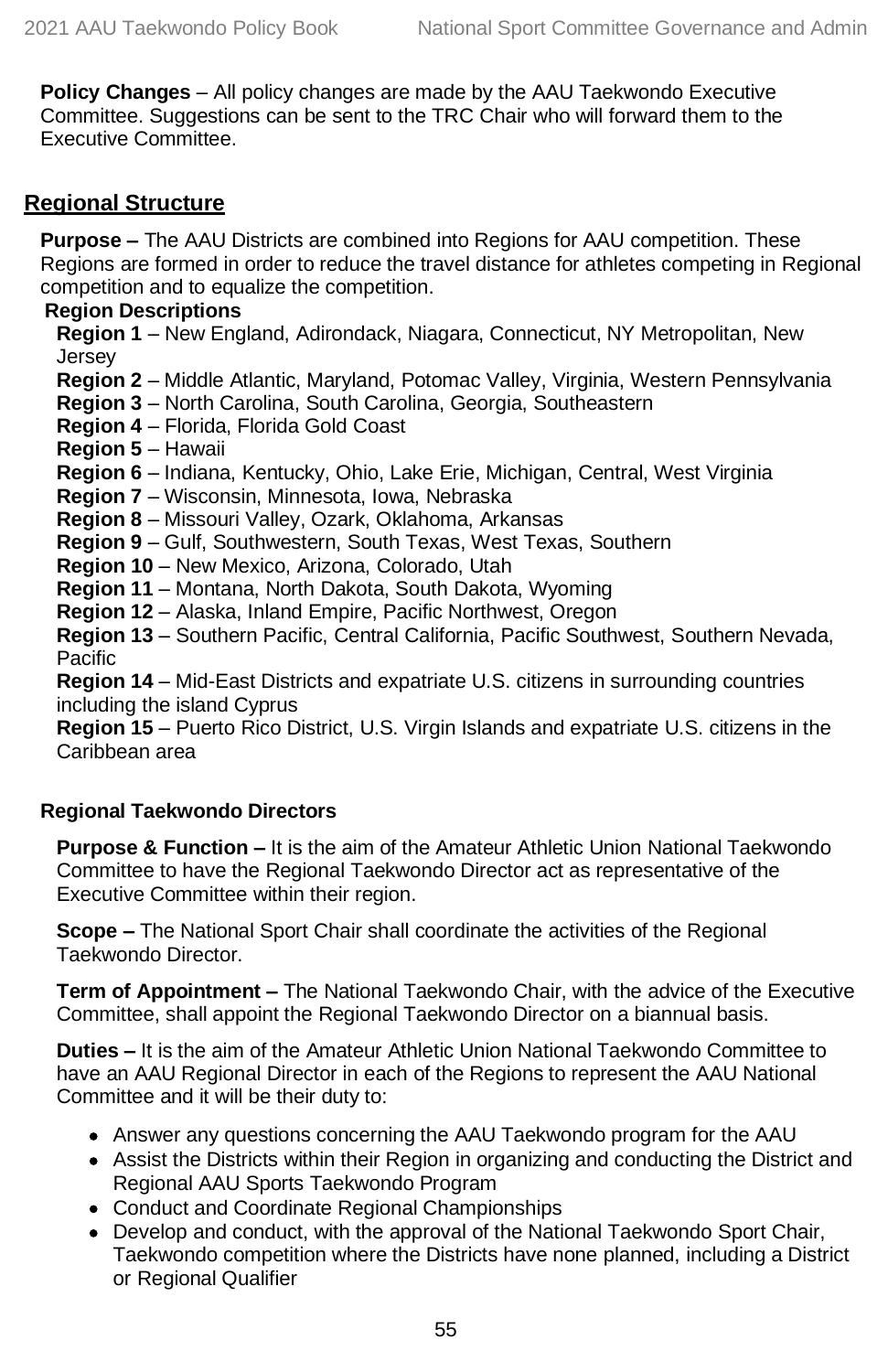- Conduct any Regional and/or National aspects of the Program on behalf of National AAU Taekwondo
- Coordinate the sports programs of the Districts to ensure that the best interest of the sport is served
- To ensure compliance to the Official Code of the Amateur Athletic Union, and to the Rules and Regulations of the National AAU Taekwondo Committee
- Promote Taekwondo throughout their Region
- Shall recommend Clinic Administrators to the Chief Referee Committee
- Shall ensure that the local Districts conduct championships in accordance with the guidelines of the National Taekwondo Sport Committee
- Shall work with District Sports Directors so as to facilitate growth and excellence sport of Taekwondo within their Region

#### **District Structure**

**Purpose –** Districts are divided as per AAU Code. It is the aim of the AAU Taekwondo Program to have a District Taekwondo Sport Director in each District. It will be the responsibility of the AAU Taekwondo District Sport Director to disseminate information about AAU Taekwondo for the purpose of growing AAU Taekwondo in their respective Districts and to conduct annual District Qualifying events. This annual event will qualify competitors to compete in the AAU Taekwondo National Championship. AAU Taekwondo District Sport Directors may also recommend Clinic Administrators from their district to the Chief Referee Committee.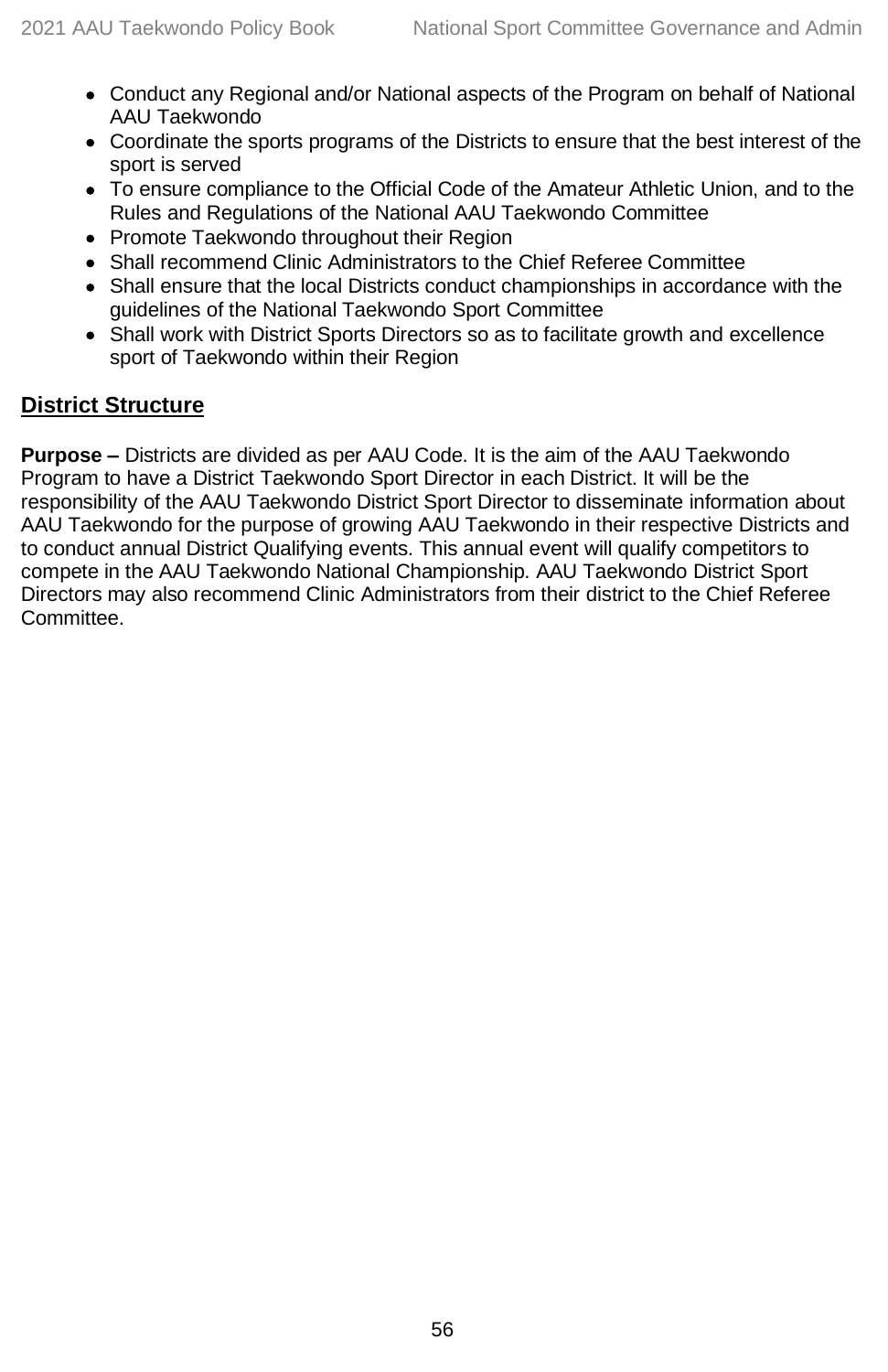# **Officials Program Governance and Administration**

**Officials Program Administrator –** The Officials Program Administrator will work directly with the National Sport Chair and Chief Referee Committee to administer all aspects of the Officials Program. The Officials Program Administrator will:

- Work directly with the Clinic Administrators from across the country to process information about those that have attended clinics. The Administrator will maintain a database of information about Officials that will be used in order to conduct local, regional and national competition.
- Work with the Clinic Administrators (CAs) to ensure they are given the information and materials that are needed to train the most highly informed Officials in the country.
- Update the Officials Database with information on attendance and upgrades of Officials at local, regional and national competition. Compile a list of those that are certified for use by those conducting licensed events.
- Work with the National Executive Committee to make sure that the Officials Program is being run effectively.
- Prepare Official Badges and Coaches Passes with ID photos for those that register to participate in National Events.

**Chief Referee Committee (CRC) –** The Chief Referee Committee is appointed by the National Sport Chair and will oversee the education of the officials within the AAU Taekwondo official's program.

#### **Purpose and Function**.

The Chief Referee Committee will work closely with the Official's Program Administrator (OPA) to ensure the highest quality of officiating within the Program.

It shall be the responsibility of the Chief Referee Committee to continually evaluate the education and training of all AAU Taekwondo Officials and to continually make recommendations to the National Sport Chair as to how we may enhance that training through innovative, educational programming.

The Chief Referee Committee shall also be responsible for supervising the official's staff at all national competitions.

#### **Officials Program/Purpose and Function**

**How to Become Certified or Recertified** – All AAU officials are required to become (re)certified through a recognized Clinic Administrator on a yearly basis. Officials must be (re)certified EACH YEAR prior to District or Regional qualifying competition. Certified officials wishing to officiate at a National event are expected to also take the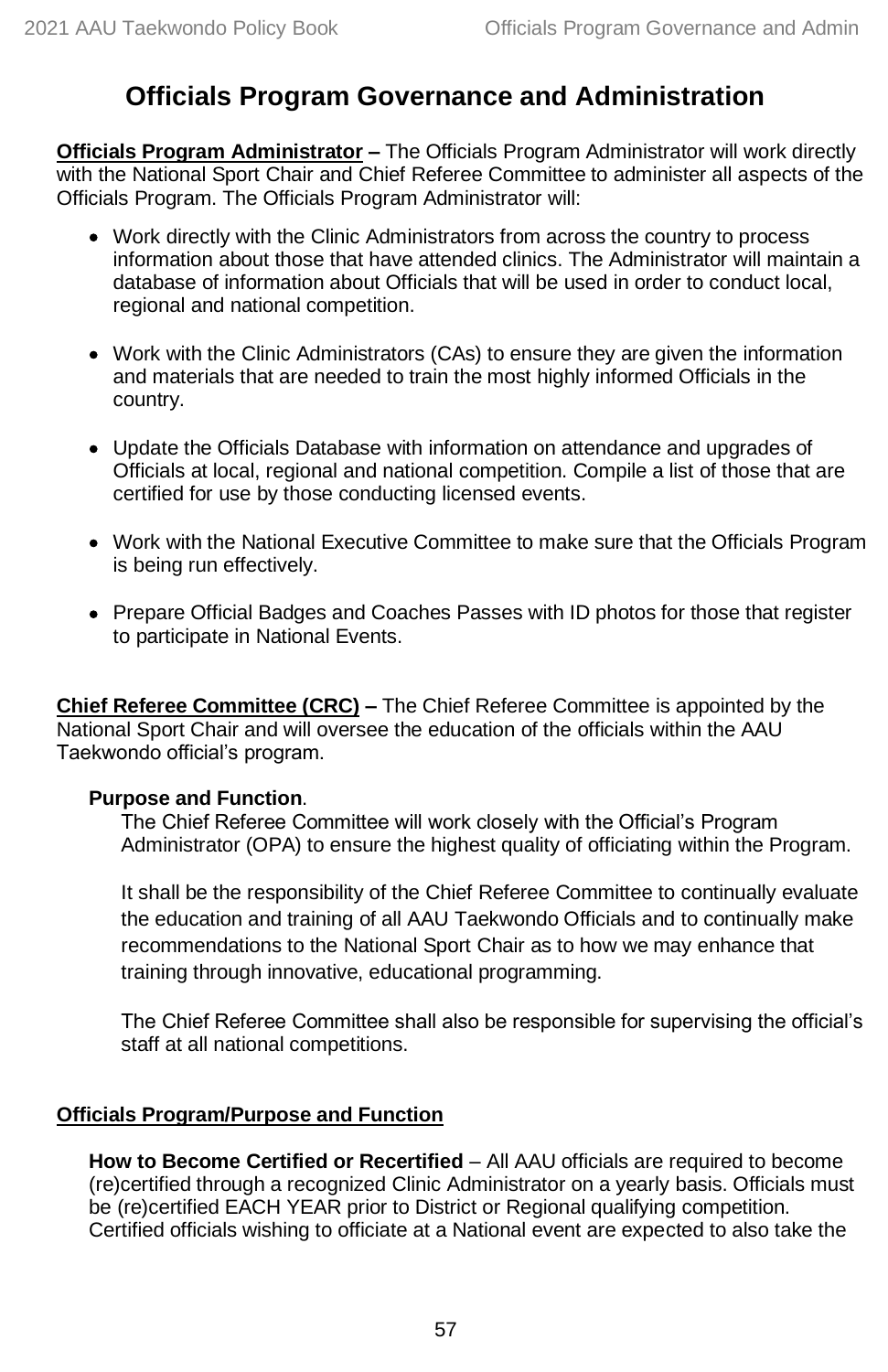National's Training Courses, offered at the National Championships for those working Nationals and AAU Junior Olympic Games for those working J.O.s, before they will be allowed to work either National event.

**Who is Authorized to Conduct Clinics** – Only certified Clinic Administrators and the Chief Referee Committee may conduct clinics. Clinic Administrators are appointed by the National Sports Chair upon the recommendation of the Chief Referee Committee. A complete list of clinic administrators is listed on the website at [www.aautaekwondo.org.](http://www.aautaekwondo.org/) All questions regarding clinics and clinic administrators should be directed to the Officials Program Administrator. Clinic Administrators must use the officials program PowerPoint to conduct clinic and ensure that the required minimum hours are meet (4- 6 hours) including, practical, drill and situational exercise.

**When are Clinics Allowed to be Conducted** – Clinics cannot be held until the current year's rules are finalized. This is NORMALLY accomplished no later than September 15. No clinic may be held between June 1 and September 1 without special permission from the Officials Program Administrator. All officials' Clinic must be posted at www.aautaekwondo.org prior to the Clinic.

**Clinic Administrator Timelines** – All Officials' clinic applications, digital photos and cover invoice sheet, must be forwarded to the Officials Program Administrator no later than seven days after the clinic. While mailing these documents is acceptable, email is preferred. A complete list of Coaches and Officials that have completed clinic will be posted a[t www.aautaekwondo.org](http://www.aautaekwondo.org/)

**What if Classification Isn't Kept Current** – All officials holding a classification of B or higher will be required to participate as an official in some capacity at a minimum of one national event within a two-year period to maintain their current status. Not meeting this requirement may result in a downgrade in status of one level every two years, not to be lowered past C level official.

Participation within a two-year period at the AAU National Championships would be as follows:

- **a.** AA officials must work 5 days
- **b.** A officials must work 4 days
- **c.** B officials must work 3 days

Participation within a two-year period at the AAU J.O. Games would be as follows:

- **a.** Only B officials may use the J.O. Games to maintain their classification
- **b.** B officials must work the entire event, including weigh-ins if requested, if not working Nationals and needing the J.O. Games to maintain their classification

**Upgrade Requirements** – Upgrades in classification are not automatic, nor are they a "right." An upgrade is based on satisfactory performance of an official during AAU

licensed competition at the District, Regional and National level, as determined by the Tournament Head Referee.

In addition, an official MUST first meets the requirements listed later in this document to be considered eligible for an upgrade. ALL officials upon entering the program will be issued classification based on minimum age and rank requirements. The Chief Referee Committee may waive time requirements.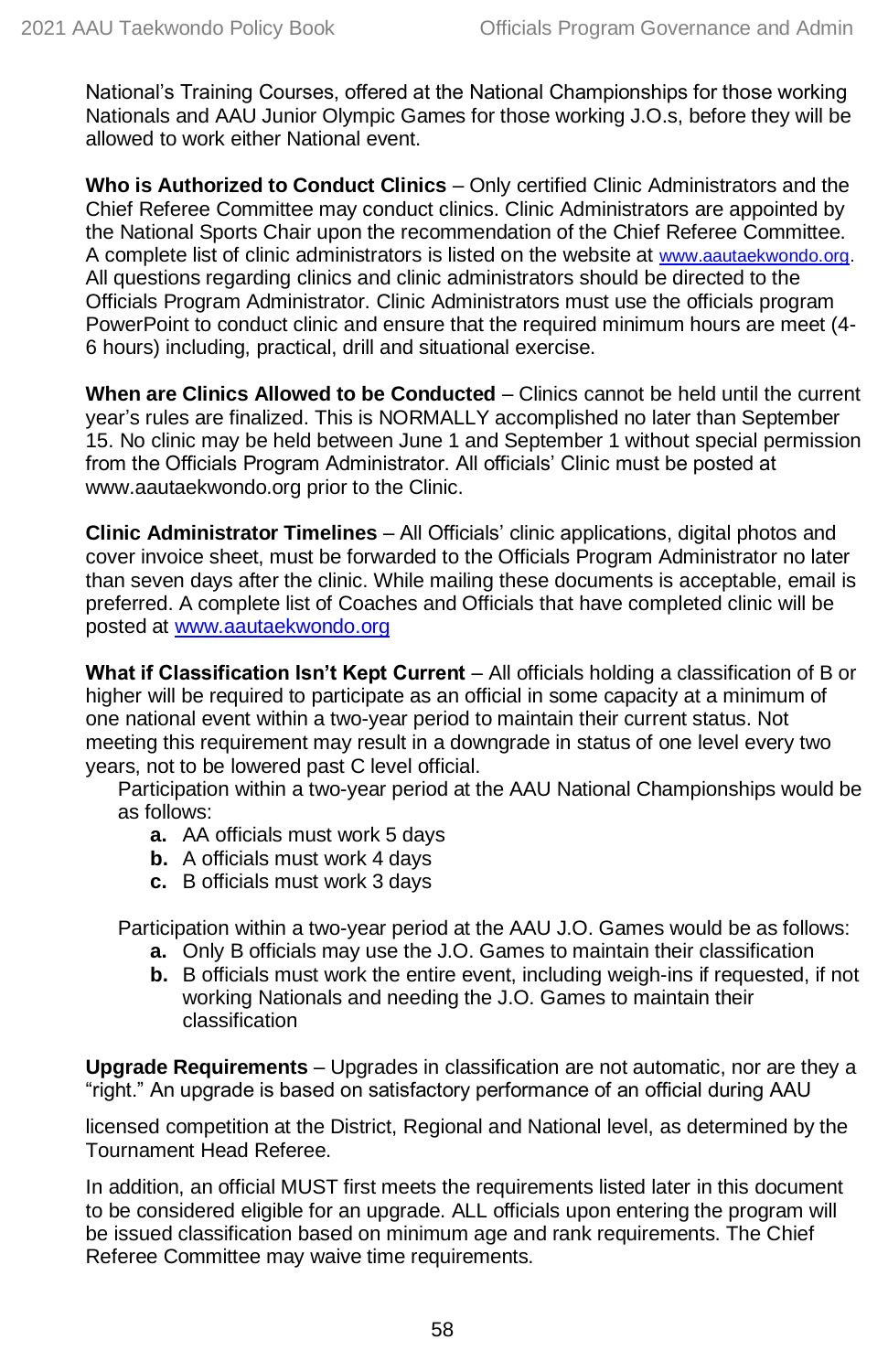In order to upgrade to a B or higher classification, the candidate must have successfully completed the annual district/regional course, have worked the required number of licensed events, and then requested to be evaluated at the AAU National Championships. In order to be evaluated, an applicant must request to be reviewed for upgrade at the time of registering for an event. The applicant must attend the national seminar, pass a written test and be evaluated while officiating at the event, ALL WITHIN THE SAME COMPETITION YEAR.

#### **Officials' Certification Requirements**

**Class E Official** – Refers to Court Officials (scorekeepers, computer operators, timekeepers, etc.) at District, Regional and National levels. Class E officials may, if needed, corner judge non-Black Belt divisions only at District and Regional levels.

#### **Requirements**

- **1.** Basic understanding of official rules and procedures
- **2.** Working knowledge of time keeping and score keeping
- **3.** Minimum age of 14
- **4.** Yearly attendance of a District/Regional Clinic Workshop

#### **How Certified**

**1.** Certification issued by Officials Program Administrator

**Class D Official –** Refers to Judges at District, Regional or National competitions. D officials can also assume aforementioned position as authorized. Class D officials may, if needed or if being evaluated for upgrade, center referee at District and Regional competitions for non-Black Belt divisions only.

#### **Requirements**

- **1.** Understanding of official rules and procedures
- **2.** Understanding judge responsibilities at district or regional levels
- **3.** Working knowledge of charting time keeping and score keeping
- **4.** Minimum age of 15
- **5.** Minimum rank of Red/Brown Belt
- **6.** Must attend a yearly district/regional clinic

#### **How Certified**

**1.** Certification issued by Officials Program Administrator

**Class C Official** – Refers to Officials at District or Regional competitions or Judges at National competitions. C officials can also assume any of the aforementioned position as authorized. Class C officials may, if needed or if being evaluated for upgrade, center referee at National competitions for non-Black Belt divisions only.

#### **Requirements for Upgrade**

- **1.** Must meet all above requirements for class E through D officials
- **2.** Adequate knowledge of Referee terms and methods of signaling
- **3.** Adequate proficiency as Referee at District or Regional competition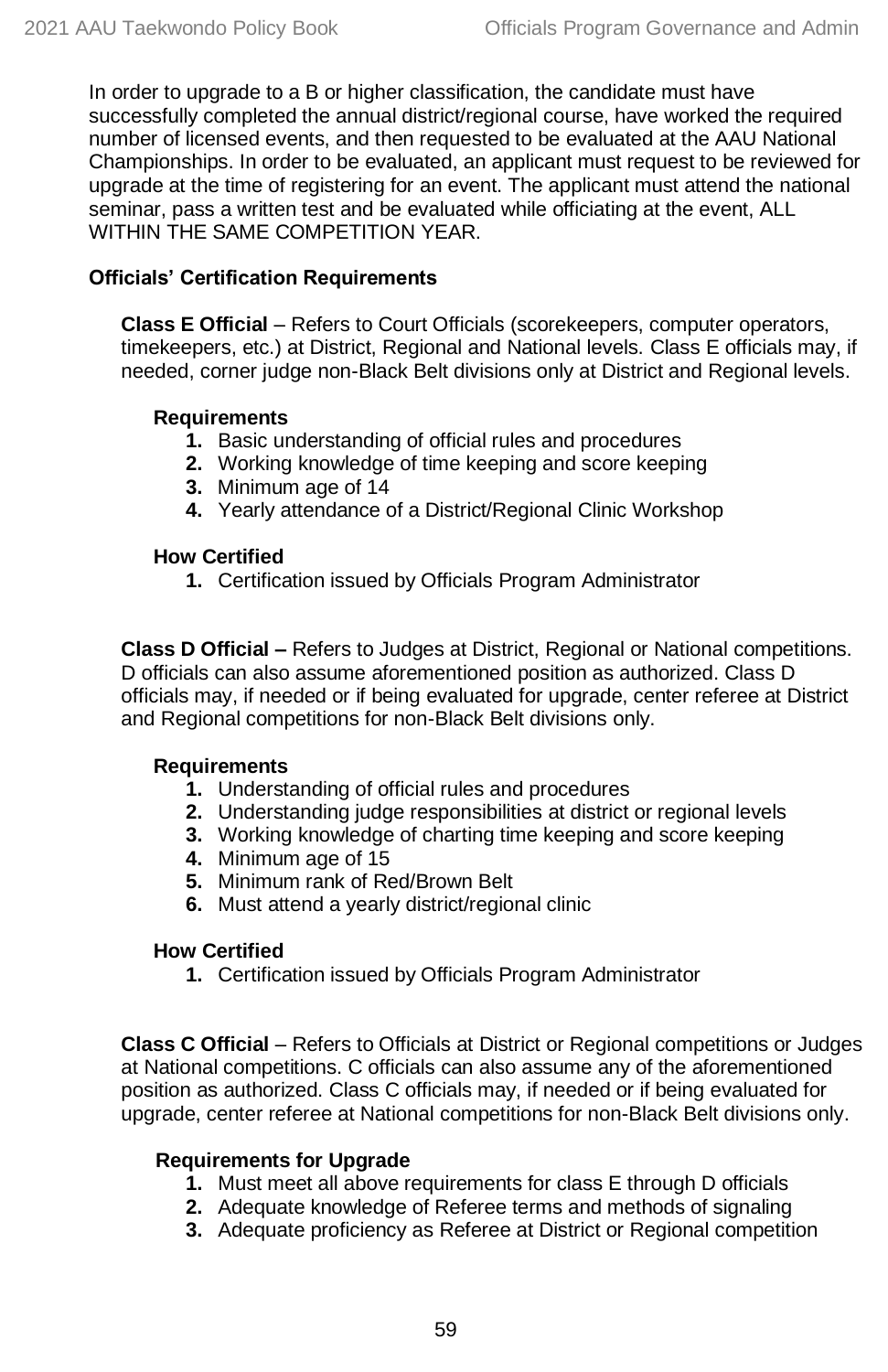- **4.** Must have officiated as a corner judge as a D level official for a minimum of two District or Regional AAU licensed events or one AAU licensed National event working a minimum of two days
- **5.** Minimum age of 16
- **6.** Minimum rank of 1<sup>st</sup> Dan Black Belt
- **7.** Must attend a yearly District/Regional Clinic and Workshop
- **8.** Must request to be evaluated for an upgrade at either the local, regional or national level. Request for upgrade at the local level should be made to the tournament director who will supply a list of applicants to the tournament Head Referee
	- **a.** A head Referee for a local event who evaluates an applicant for upgrade must be a Clinic Administrator and/or a AA official and must have been appointed by the Chief Referee Committee

#### **How Certified**

**1.** Certification is issued by the Official's Program Administrator upon recommendation from the tournament's Head Referee based on an evaluation of the candidate's officiating skills at District, Regional or National events

**Class B Official** – Refers to Officials at the National level. B officials can also assume any aforementioned position as authorized.

#### **Requirements for Upgrade**

- **1.** Must meet all above requirements for class E through C officials
- **2.** Must be able to demonstrate adequate proficiency as a judge and referee for forms and sparring competition.
- **3.** Must have been a class C official for a minimum two years or worked at a minimum of two National Championships for a minimum of two days each. (The National being used to upgrade counts as one of the two Nationals.)
- **4.** Minimum age of 18
- **5.** Must attend a yearly District/Regional Clinic and workshop
- **6.** Must request to be evaluated at the AAU National Championships when registering for the event
- 7. Must pass written test and practical evaluation by an 80% combined score. Candidate will be evaluated on performance as a judge and referee for forms and sparring competition. To be eligible for evaluation, a candidate must work a minimum of three full days during the Nationals Championship
- **8.** Must work six AAU licensed events as a Class C official.

#### **How Certified**

**1.** Certification issued by Officials Program Administrator upon successful completion of performance evaluation

**Class A Official** – Refers to Officials at the National level. Class A officials can also assume any aforementioned position as authorized.

#### **Requirements for Upgrade**

**1.** Must meet all requirements for Class E through B official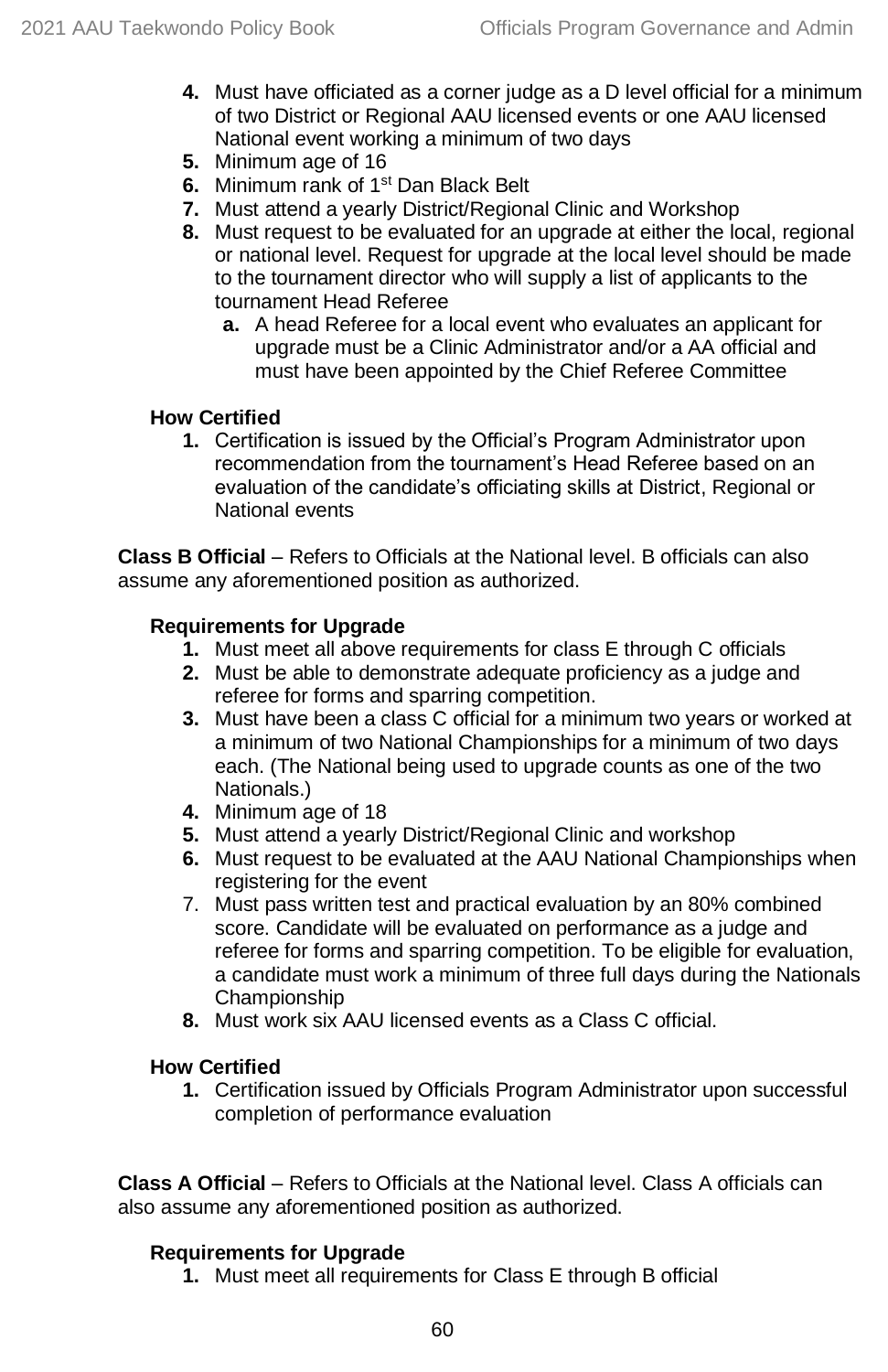- **2.** Must be able to demonstrate a high degree of proficiency as a judge and referee for forms and sparring competition
- **3.** Must have been a class B official for a minimum of three years
- **4.** Must officiate at three National Championships as a Class B official. (The National being used to upgrade counts as one of the three Nationals.)
- **5.** Must attend a yearly District/Regional Clinic and workshop
- **6.** Must request to be evaluated at National Championships when registering for the event
- **7.** Must pass written test and practical evaluation by an 85% combined score. Candidate will be evaluated on performance as judge and referee for forms and both styles of sparring competition. To be eligible for evaluation, candidate must work a minimum of four full days during the event with a minimum of one day for each type of competition
- **8.** Must work 15 AAU Licensed events as a B official

#### **How Certified**

**1.** Certification issued by Officials Program Administrator upon successful completion of performance evaluation

**Class AA Official** – Refers to Senior Officials at the National Level who have demonstrated the highest standards of professionalism and proficiency. Team Leaders for a ring are usually chosen from the AA officials at Nationals events.

#### **Requirements for Upgrade**

- **1.** Must meet all above requirements for Class E through A official
- **2.** Must be able to demonstrate a high degree of proficiency as a judge and referee for forms competition and both styles of sparring competition
- **3.** Must have been a class A official for a minimum of five years
- **4.** Must officiate at a minimum of five Nationals Championships as a Class A official. (The National being used to upgrade counts as one of the two Nationals.)
- **5.** Must attend a yearly District/Regional Clinic and workshop
- **6.** Must request to be evaluated at the AAU National Championships when registering for the event
- **7.** Must pass written test and practical evaluation by a 90% combined score. Candidate will be evaluated on performance as judge and referee for forms and both styles of sparring competition. To be eligible for evaluation, candidate must work the entire event
- **8.** Must work 40 AAU licensed events as an A official

#### **How Certified**

**1.** Certification issued by Officials Program Administrator upon successful completion of performance evaluation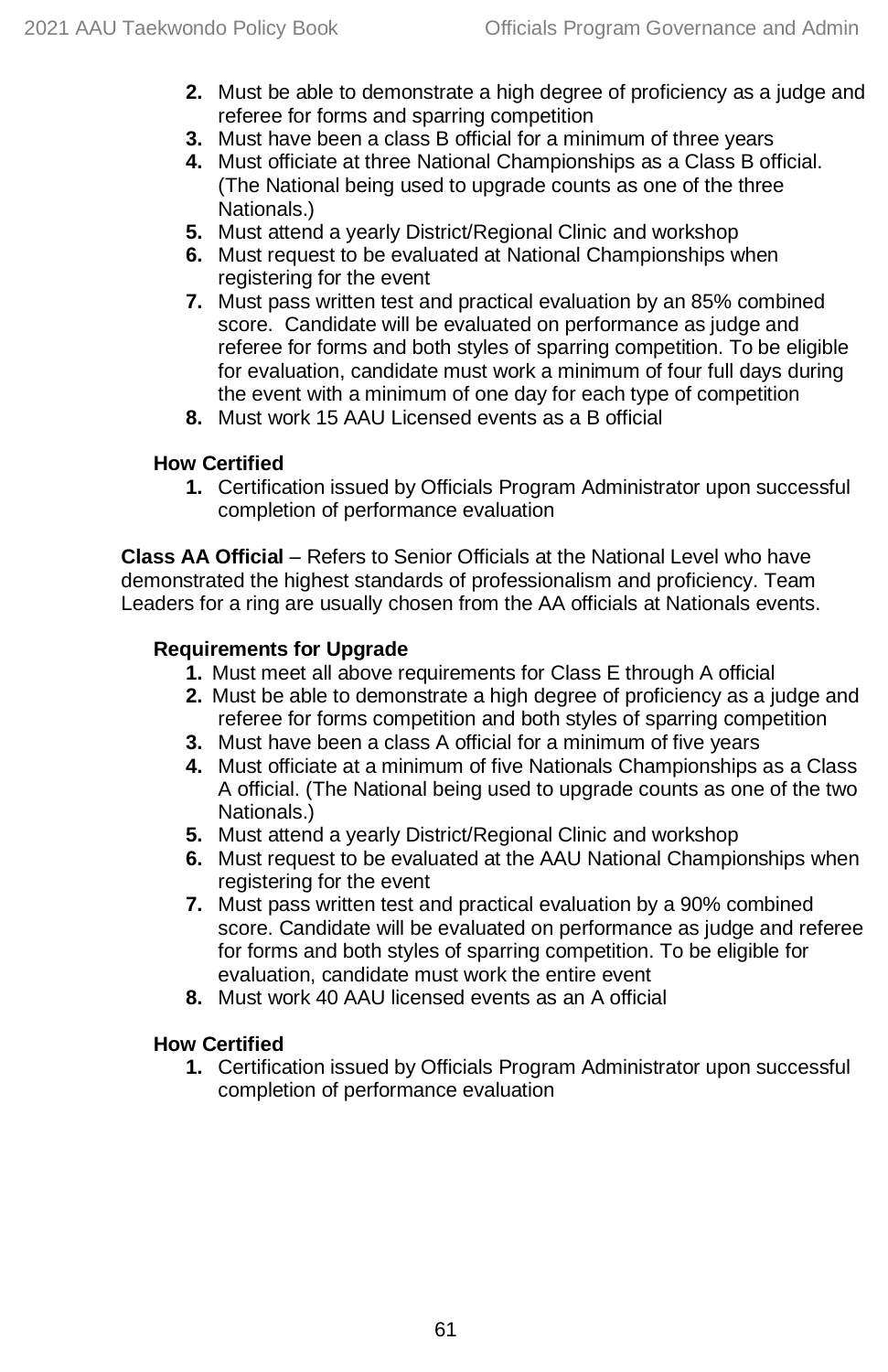#### **Disciplinary Actions**

Officials are expected to maintain the highest standards of professionalism. An official whose conduct is determined to not measure up to these standards shall be subject to disciplinary action by the Executive Committee.

#### **Event Head Referee for District and Regional Licensed Events**

All AAU licensed events must have an Event Head Referee who has the following responsibilities. The Event Head Referee for District and Regional Events:

- Is appointed by the tournament director of that event
- Cannot be the Tournament Director
- **■** Must be an AA Official or a Clinic Administrator or be approved by the Chief Referee Committee
- Must obtain a listing of all officials prior to the tournament, confirm their classifications and validate that they have taken a current officials' clinic.
- Must make ring assignments and manage any movement regarding those ring assignments
- Must evaluate all D officials wishing to upgrade to C after confirming their eligibility to upgrade
- Submit upgrade recommendations to the Officials Program Administrator within seven days of the event
- Submit a Head Referee report to the Chief Referee Committee within seven days of the event
- Conduct a referee meeting the morning of the event.
- Mentor all lower level officials
- Preside over any coach's protests or complaints.
- Issue officials' stipends.

All licensed events, including one official's clinic per year, can be counted toward an official's upgrade requirement, but the event head referee report must be on file with the Chief Referee Committee.

Any variation from the policies outlined above must be approved by the Chief Referee Committee.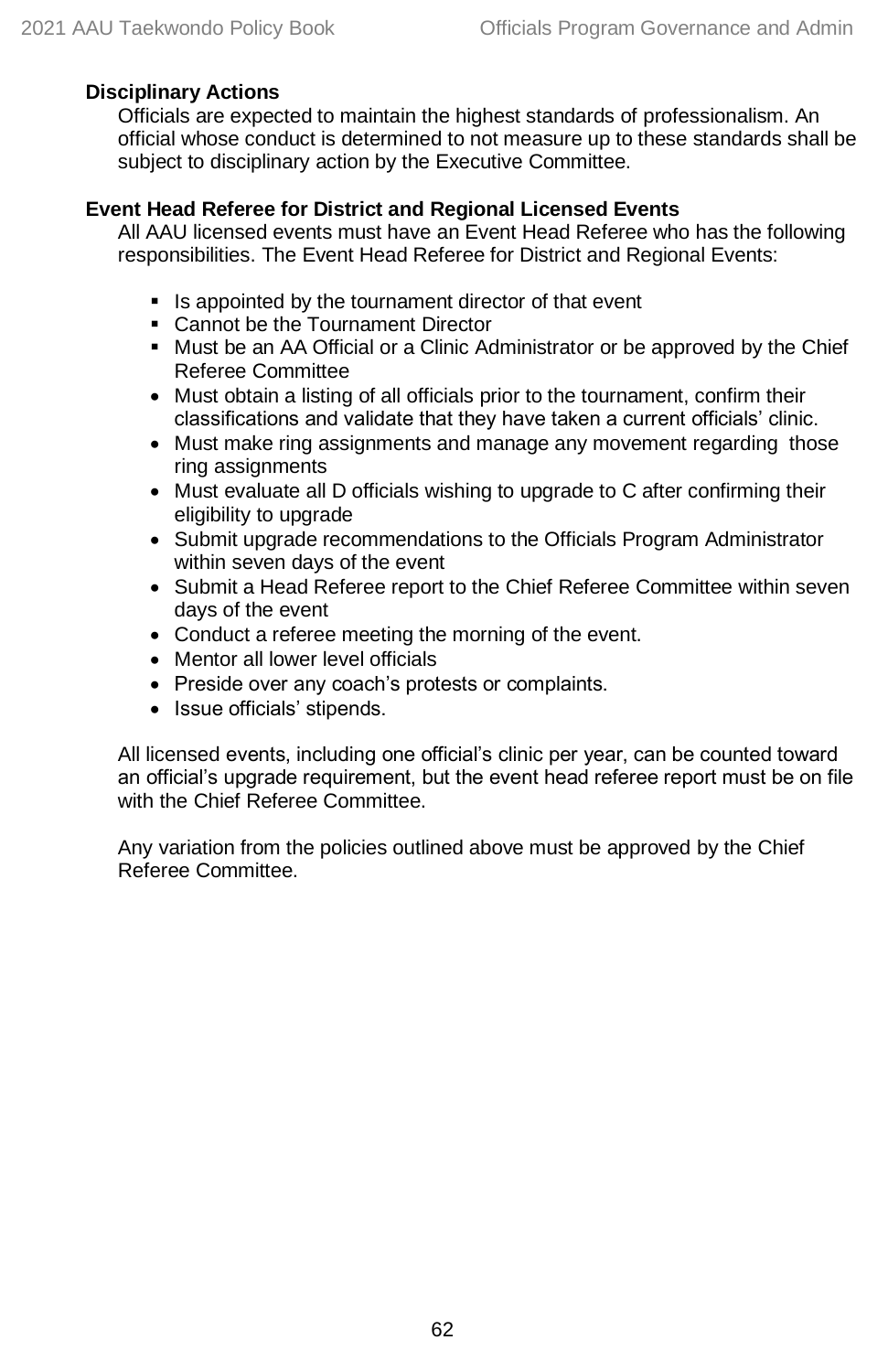# **General Competition Guidelines**

#### **Officials' and Coaches' Attire:**

**All officials shall wear:**

Black slacks White, collared shirt An official's AAU tie Black blazer Black and/or white sneakers Black socks

#### **All coaches shall wear:**

White dobok (uniform) pants or ankle-length athletic pants Official Blue AAU Coach's shirt (coach's shirt may not be modified in any way) **Sneakers** 

Coach credentials must be worn at all times and must be plainly visible

#### **Qualifications for Officials and Coaches**

In general, the contest shall be conducted by one Referee, two or three Judges and a Team Leader (TL), along with the assistance of a computer operator. All licensed tournaments shall be officiated by AAU certified Officials. District and Regional tournament directors **may** allow any non-certified Black Belt they deem qualified to officiate **one time only**. Thereafter that individual Official **must** obtain AAU Official certification. No more than one non-certified Referee or Judge may be present in the ring. Coaches shall not enjoy this same privilege. All coaches at any AAU licensed event must be currently certified to work that event.

Internationally WT certified officials, with current certification, are approved for Olympic Sparring and sport Poomsae only without being AAU certified Officials. **Whether AAU certified or not, all officials must be AAU members for the current year.**

#### **Weigh-In**

#### **District and Regional Championships**

Competitors will be expected to register in the most proper weight class division listed for that tournament. Any official or coach may question the weight of a prospective opponent prior to the beginning of the division. If a competitor's weight is questioned and his/her weight is found to be either over or under that weight class in which they have been assigned to compete, he/she will be disqualified from further competition that day.

Competitors unable to make their weight prior to the beginning of competition may, with the permission of the tournament director, move into another weight division other than that for which they had registered.

#### **National Competitions**

All competitors' weights must be verified within 48 hours of the start of the individual 's sparring event day.

A weight may be measured twice if necessary, to make weight. The second reading of a competitor's weight may take place any time during the posted weigh-in times. During the weigh-in, the competitor may be required to verify his/her membership in the United States AAU and provide proof of age.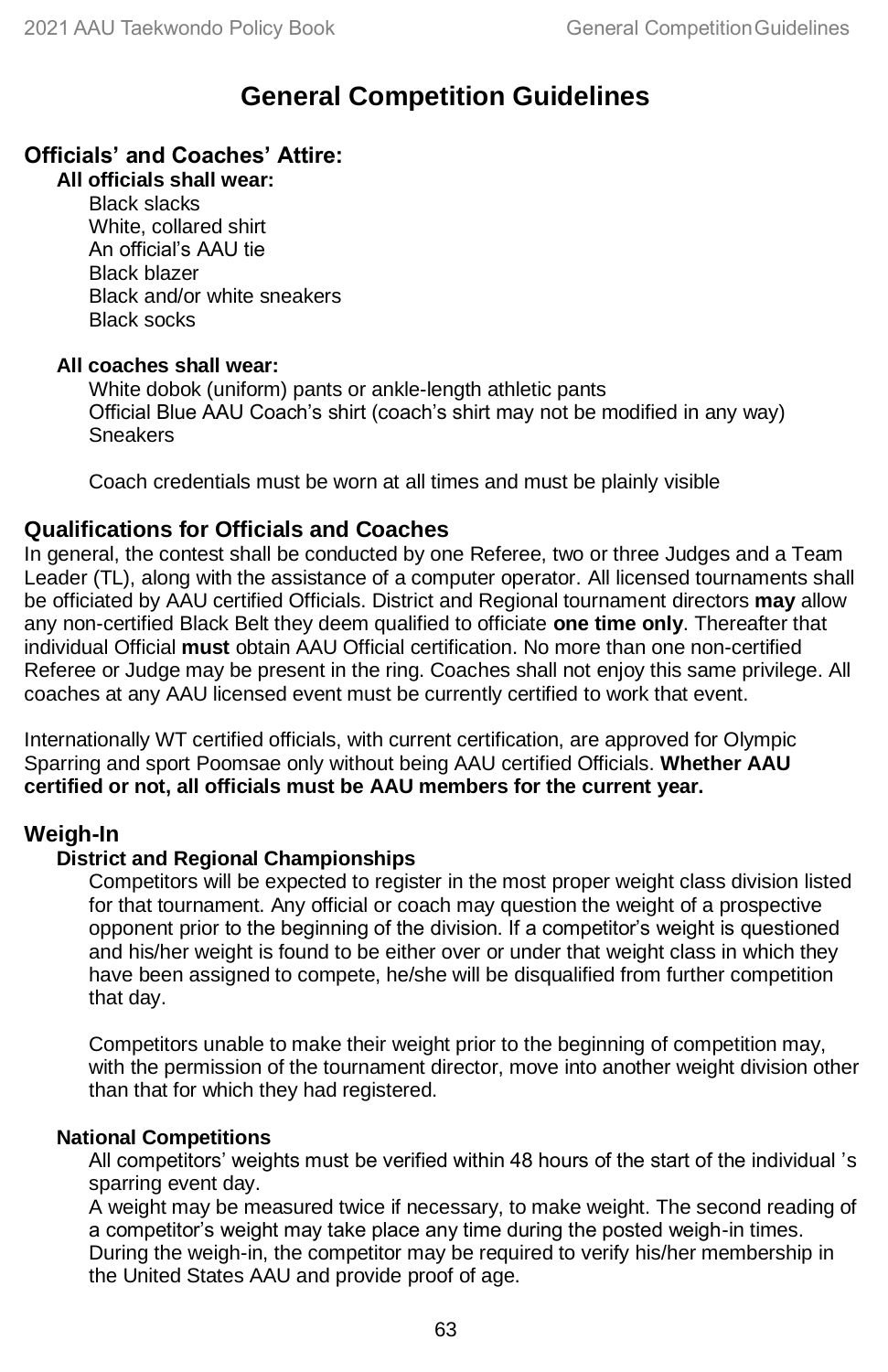During the weigh-in, Black Belt competitors, 10–11, 12–14, 15–17 and 18–32, competing in Olympic Sparring will be required to show a valid photo ID documenting date of birth (such as a driver's license, birth certificate, or passport).

Weigh-ins may be allowed in dobok, street clothes, or athletic shorts and t-shirt.

Competitors unable to make the weight for which they registered, **MAY BE DISQUALIFIED** or be allowed to change their registration and pay the required **CHANGE ORDER FEE** at check-in. Additionally, any corrections made during the check-in process due to errors made on the competition application may result in an additional **CHANGE ORDER FEE** at check-in.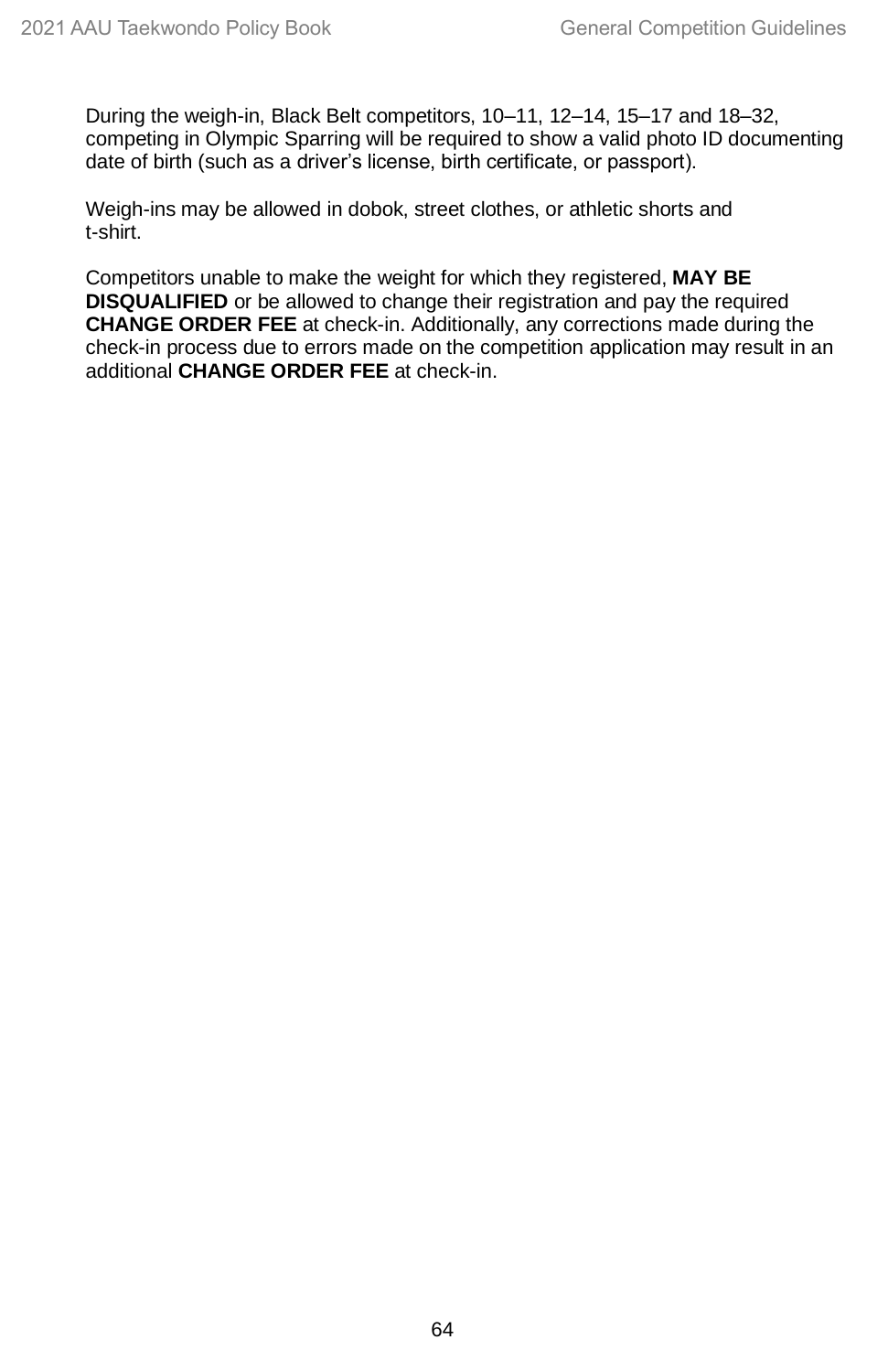# **General Policy and Regulations for Point Style Sparring**

#### **Duties of Officials (Referees, Judges, Team Leaders (TL) and Computer Operators)**

#### **The Referee shall:**

- Make every effort to ensure the safety of the competitors
- Control the competition
- Physically inspect the competitors before the match
- Give pre-competition instructions when necessary, declare the end of the match, and give warnings and commands such as *kal-yeo* (break) and *kye-sok* (continue)
- Call penalties, qualifications and cast a vote for points when using three officials in point sparring
- Stop the timekeeper's clock when necessary
- Independently state his/her opinion about decisions, penalties, warnings, and the winner when requested by the Team Leader and/or event head Referee
- The Referee may stop the match due to a mismatch. This can be done without consultation of the Judges.
- Verify that the recorded scores are correct prior to the awarding of the match

#### **The Judges shall:**

- Be positioned around the ring and assist the Referee as needed
- Cast a vote for point through the use of the flag or electronic controllers as each occurs.
- Indicate by use of hand signal when face contact is made upon request of Referee

#### **The Team Leader shall:**

- Consult with the Referee and Judges if necessary
- Inspect the scorecard for accuracy (when using paper scoring)
- Confirm the winner only on the basis of the scorecard and inform the Referee (when using paper scoring)
- In the case of questions, the Team Leader should consult with the appropriate Judge or Referee
- Sign each contested match's scorecard and present it to the event head Referee in the case of a protested match (when using paper scoring)
- Oversee the computer operator/scorekeeper
- Manage the ring and mentor the officials
- Advance the winner on the bracket with the ID number and score for the match

#### **The Computer Operator Shall Perform the Following Functions:**

- Shall follow instructions from the Referee to record penalties and keep time electronically
- Shall be responsible for keeping the official time by starting and stopping the clock on the Referee's orders, and for announcing the expiration of the official time period
	- o NOTE**:** Even if the Referee has not declared *keu-man*, the match shall be regarded as having ended when the prescribed time is over. Penalties and point(s) can be awarded after time if the penalty and point(s) occurred during regulation time.
- Shall keep a record of the results of each contest (win, loss)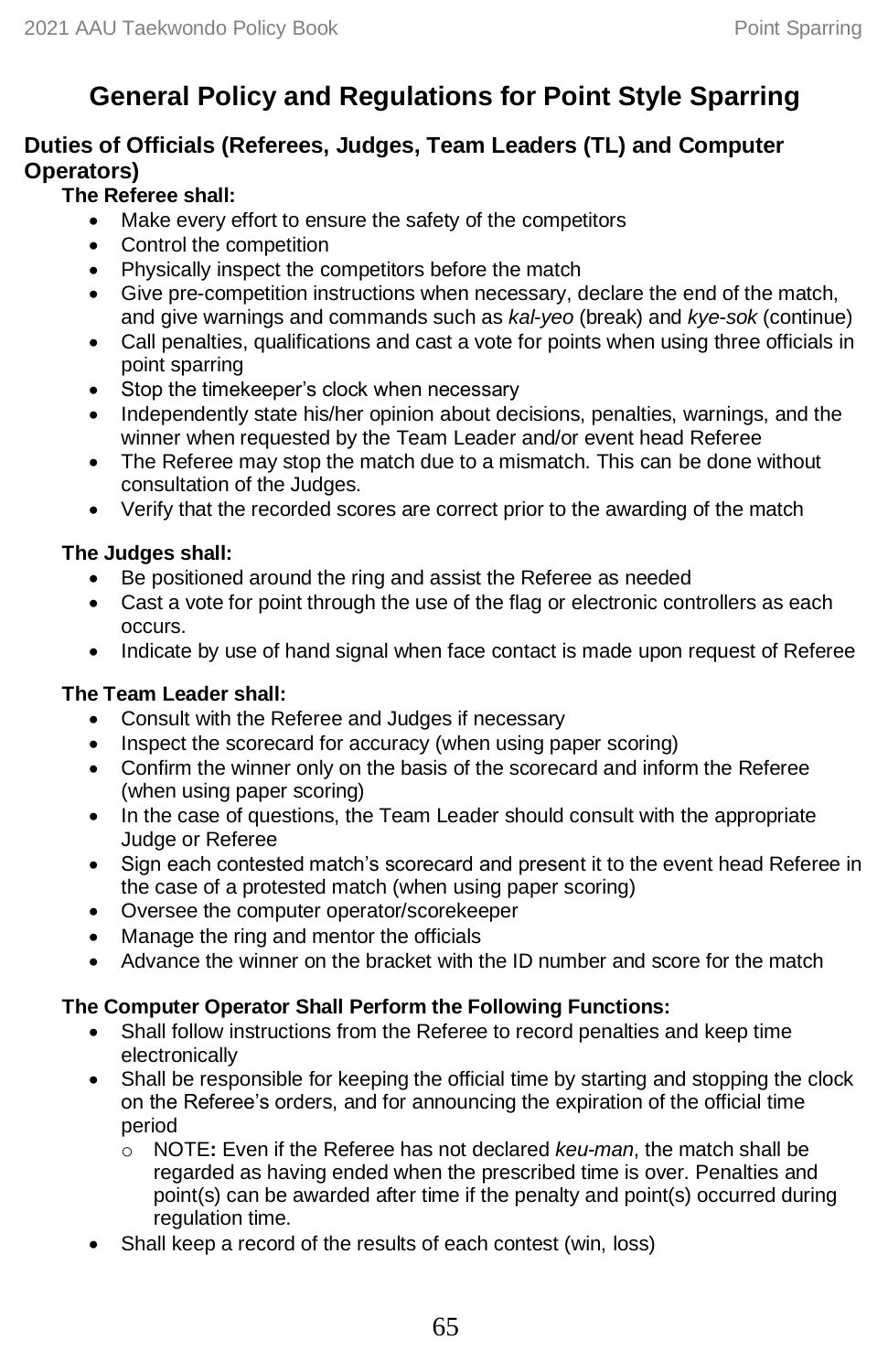#### **Official Signals and Language**

Officials shall use authorized gestures and terminology, as indicated below during the competition.

#### **Referee**

#### **Before the Match:**

**Calling the Competitors**: The Referee stands at his mark in the ring, with both arms bent at the elbow at a 45-degree angle and the index fingers extended. He then calls the competitors to their marks by saying *Chung* (blue) and pointing the right index finger down to a 45-degree angle and slightly forward towards the athlete's mark in the ring, and then repeating the same procedure with the left hand for *Hong* (red). Competitors will enter the ring holding their headgear under their left arm.

**Bowing in the Competitors**: The Referee shall raise both arms, triceps parallel to the floor and at eye level), hands open (palms facing inward) and forearms bent vertically at the elbows and say *char-yeot* (attention), to indicate that the competitors should face one another and come to attention. Next the Referee shall extend the palms downward and parallel to the floor at chest level while saying *kyeong-rye* (bow) to indicate that the competitors should bow to one another.

**Examine the Competitors:** The Referee will instruct the competitors to put on their headgear. The Referee shall then physically examine the two competitors (Blue first, then Red) to ensure that all the requirements listed in Articles I and II above have been followed.

#### **To Start the Match:**

The Referee shall then assume a short front stance, left foot forward, and execute a chest level right knife hand downward strike between the opponents while commanding, *joon-bi* (ready).

Next, the Referee shall extend both arms out to the side at a 45-degree angle as he/she pulls the left foot back to a walking stance, simultaneously bringing the arms in parallel to the floor, shoulder-width apart, palms facing inward and command *shijak* (begin).

#### **To Temporarily Halt the Match:**

The Referee shall announce *kal-yeo* (break) while extending the right hand in a sharp, shoulder-level knifehand downward strike between the opponents while standing in a left foot forward walking stance.

#### **To Temporarily Halt the Match for a Point Call***:*

The Referee shall say kal-yeo (break). Both competitors will remain at their current position. Upon kal-yeo, the judges and the referee shall indicate their vote as follows:

Judges must indicate by use of flags whether a point(s) was scored and by which competitor. If a judge sees a point, he/she must kihap and extend his/her flag. Immediately upon the referees kal-yeo command, judges shall turn their flag to indicate which competitor they are voting for and extend 1, 2, or 3 fingers from the other hand to indicate the point(s) to be awarded.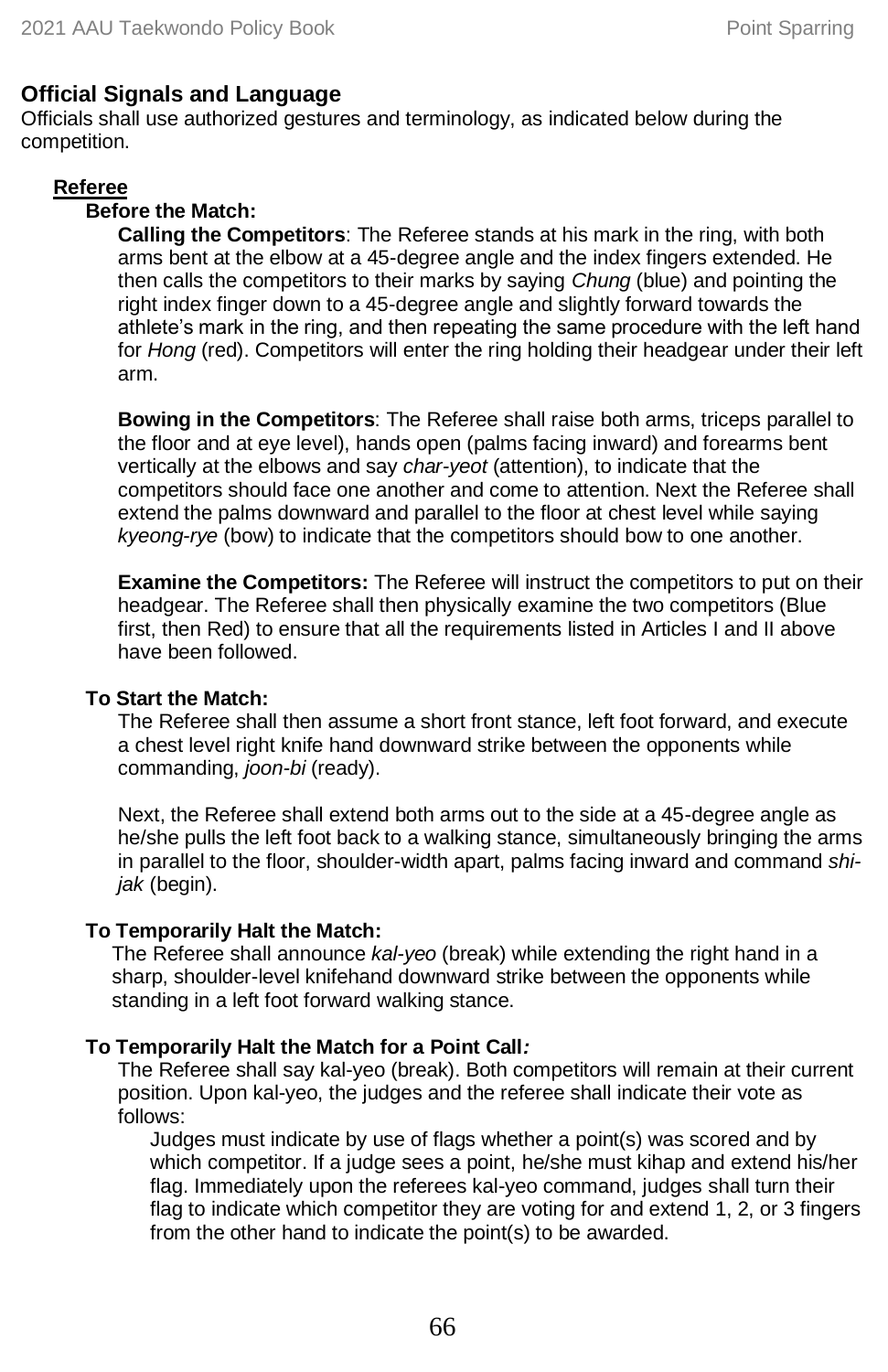The Referee, immediately following their kal-yeo command, shall indicate their vote for point by extending the appropriate arm (using 1, 2, or 3 fingers to indicate the point(s) to be awarded in the direction of the competitor who he/she thinks scored a valid point.

Upon verification that a point(s) was/were scored, the Referee will return to the center (competitors shall follow), using the arm nearest the competitor scoring the point(s), bend the elbow and extend the index finger towards the competitor, announcing the competitor's color, either Chung or Hong. Using the same arm, he/she will turn to the head table, extending either one, two, or three fingers and announce the number of points to be awarded, Il-Jeom (one point) or Ee-Jeom (two points) or Sam-Jeom (three points).

#### **To Award the Joo-eui (verbal warning)**:

The Referee shall break the competitors with the *kal-yeo* command at the spot where the violation took place.

He/she will face the perpetrator of the offense and give a verbal warning to the competitor.

#### **To Award a Kyong-go (Half-Point Penalty):**

The Referee shall break the competitors with the *kal-yeo* command at the spot where the violation took place and then turn to the timekeeper to declare *shi-gan* (non-injury time-out).

Next, the Referee will face the perpetrator of the offense and place his/her right fist, forefinger extended behind his/her right ear and then point to the perpetrator's forehead, extending the interior of the arm to 135 degrees and acknowledge them as either *Chung* or *Hong*. Next he/she will place his/her right fist, forefinger extended to his/her left shoulder and then point at the forehead of the pertinent competitor, with the arm fully extended and declare *kyong-go* (half-point penalty).

#### **To Award a Gam-jeom (Full-Point Penalty):**

The Referee shall break the competitors with the *kal-yeo* command at the spot where the violation took place, and then turn to the timekeeper and declare *shi-gan* (non-injury time-out).

Next, the Referee will face the perpetrator of the offense, place his/her right fist, forefinger extended behind his/her right ear and then point to the perpetrator's forehead, extending the interior of the arm to 135 degrees and acknowledge them with either *Chung* or *Hong*.

Still facing the perpetrator, the Referee will assume an attention stance, drop the hands down to his/her sides, close the fist and then vertically raise his/her right fist, forefinger extended, and declare *gam-jeom* (full-point penalty).

#### **To Continue the Match:**

The Referee shall say *kye-sok* (continue) while striking sharply downward from the ear with a right knifehand and returning upward again.

#### **To Reverse a Violation Call:**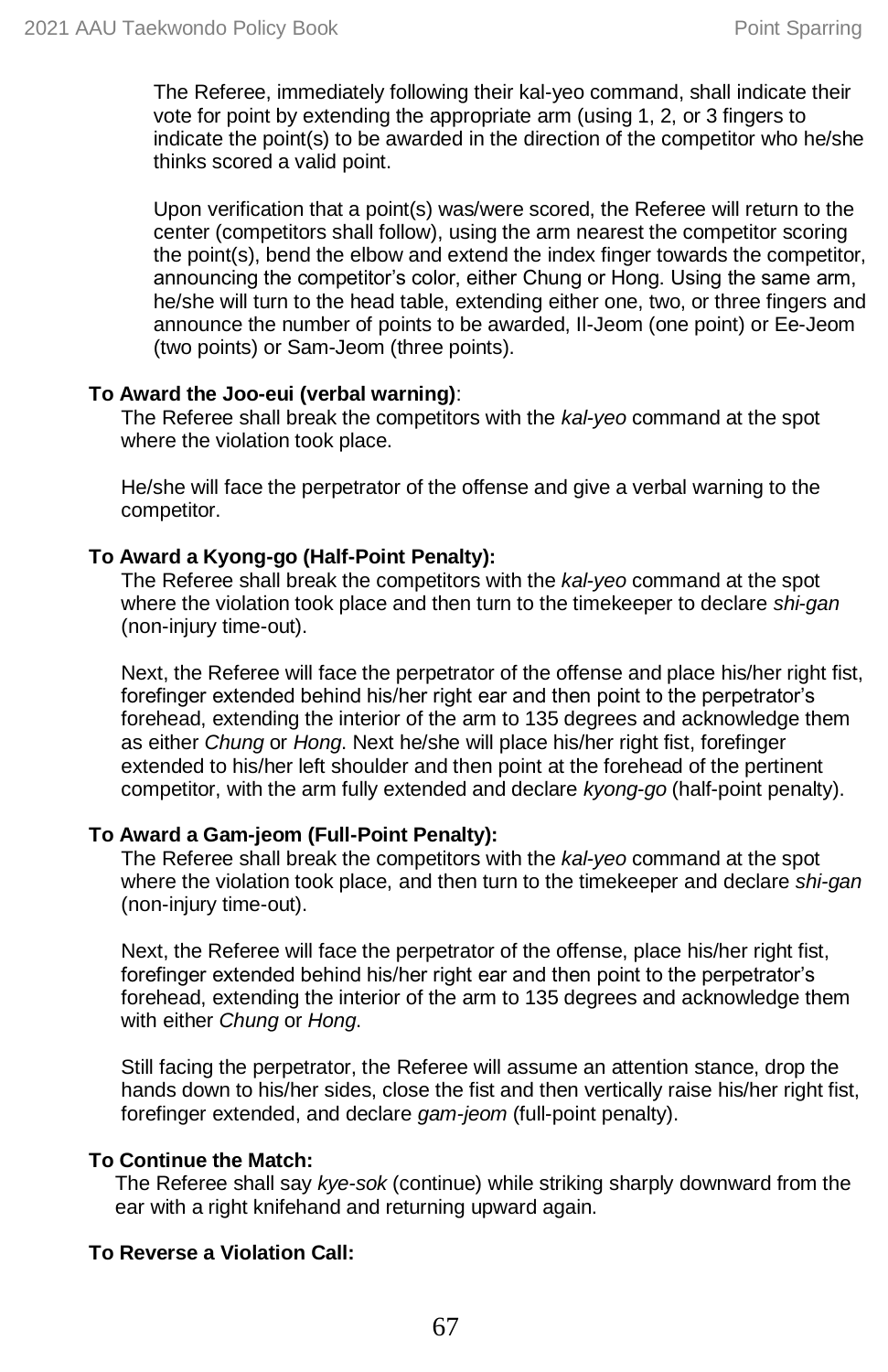The Referee shall point to the competitor and declare chung or hong, then extend the right palm to the front, move the hand to the right, then to left as wide as the shoulders, then back to the center while facing the computer operator and verbally declare the violation to be reversed (Kyong-go or Gam-jeom).

#### **To End the Match:**

The Referee shall say *keu-man* (stop) and command the competitors return to the starting position. The athletes should remove their headgear and place it under his/her left arm. The Referee will bow out the competitors following the same procedure outlined to bow them in.

#### **To Award the Winner:**

Still standing between the two competitors and facing the computer operator, the Referee will drop both hands to the his/her side, raise the right arm with the closed fist to the sternum, continuing to raise the right arm in a knife hand up at a 45 degree angle with the palm facing upward and declare *Chung sung* if Blue is the winner. If Red is the winner, follow the same procedure with the left hand and declare *Hong sung*.

#### **To Award the Medal Places:**

At the end of the competition, the Referee will line up the top 4 place winners by calling the names of the winners from 1<sup>st</sup> place to 4<sup>th</sup> place (or 3<sup>rd</sup> if awarding two third places), indicating where they should stand. The Referee will then announce the places starting with  $4<sup>th</sup>$  place (or  $3<sup>rd</sup>$  if awarding two third places) and ending with 1<sup>st</sup> place while extending the appropriate number of fingers over each competitor's head to indicate the place they won.

#### **Judges**

#### **To Temporarily Halt the Match for a Point Call:**

The Judge shall *ki-hap* (yell) loudly while extending his/her flag to a position parallel to the floor at chest level. This signifies the intent to score a point if called to do so. Any Judge who sees a point should *ki-hap* and extends his/her flag to a position parallel to the floor at chest level regardless of the number of other officials who do so. The blue flag should always be held in or facing the judge's right hand.

**To Make a Call***:* The Judge(s) that presented their flags, signifying the intent to score a point(s), will upon the referee's *kal-yeo* command, flip the flag perpendicular to the floor. The color of the flag corresponding to the competitor that the judge feels scored the point(s) will be pointed upward while simultaneously indicating the number of points to be awarded (one, two, or three) with the other hand.

#### **To Confer with the Referee:**

The Judge shall *ki-hap* loudly and stand.

#### **Awarding Points**

A majority of the officials must concur for a point(s) to be awarded.

When using either 1 Referee and 3 judges (only judges score), or 1 Referee and 2 judges (Referee and judges all score), points awarded will be the highest number agreed upon by 2 or more judges.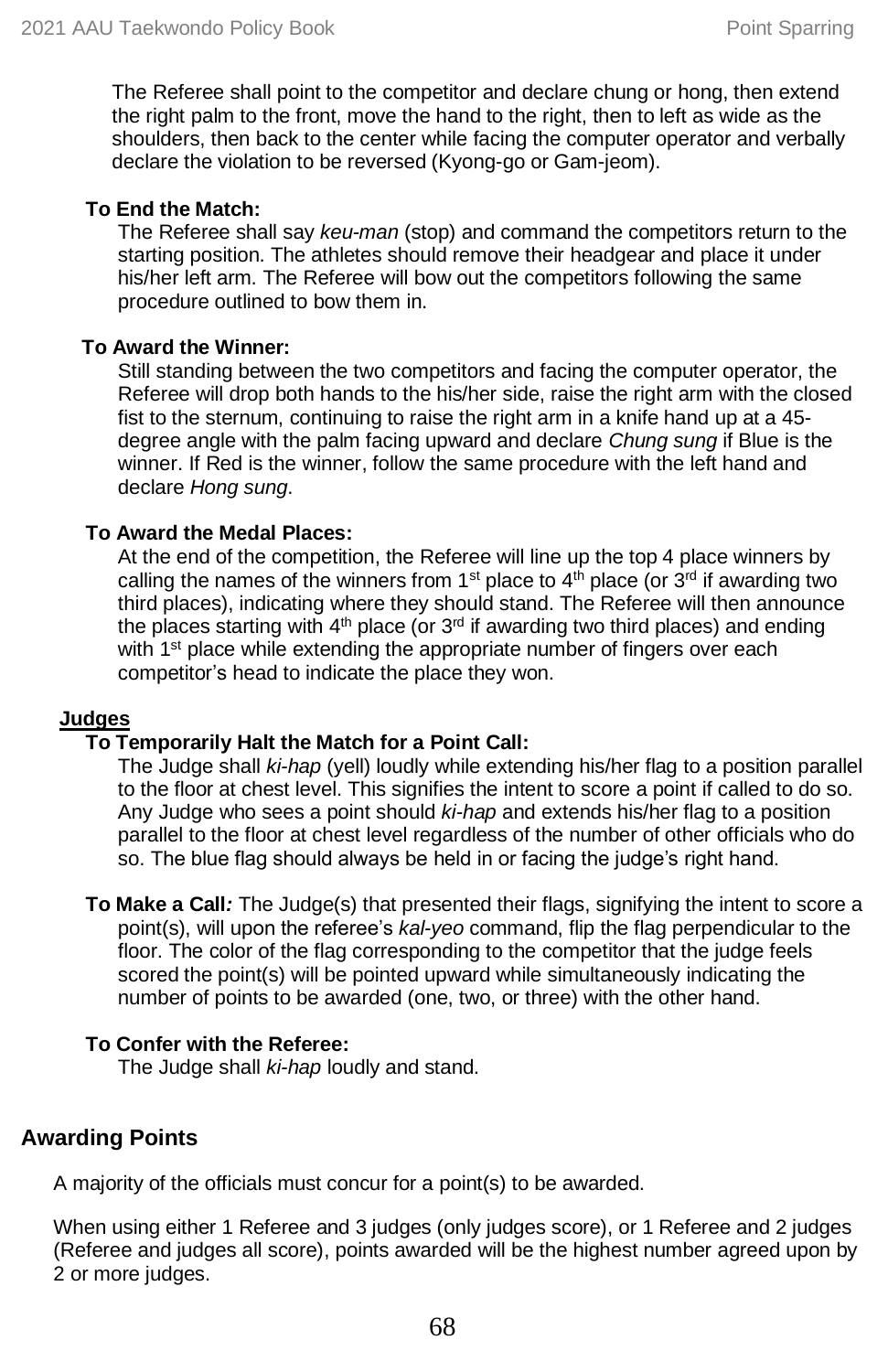Example: judge 1 calls for 2 points blue and judge 2 calls for 3 points blue; both judges are calling for a minimum of 2 points blue, therefore 2 points will be awarded to blue.

At least two officials must see the same competitor score. If two Officials call for either one or two points for the blue competitor and one calls for one or two points for the red competitor, the blue competitor will be awarded the point(s).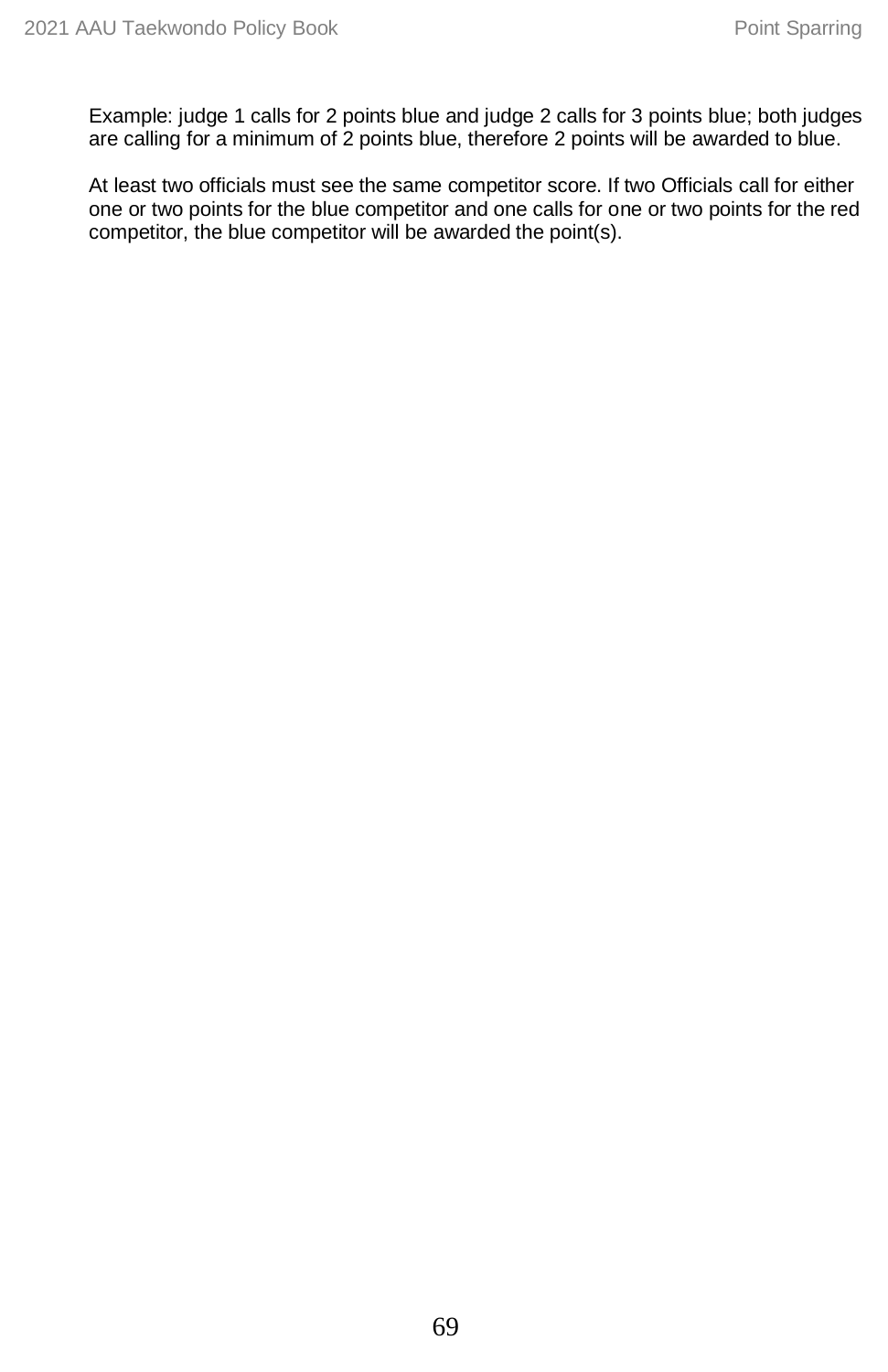# **General Policy and Regulations for Olympic-Style Sparring**

## **Duties of Officials (Referees, Judges, Team Leaders and Computer Operators) The Referee shall:**

- Control the competition
- Physically inspect the competitors before the match
	- o When using an electronic Protector and Scoring System (PSS), the referee shall check that the PSS system and sensing socks worn by both athletes are working properly.
- Give pre-competition instructions when necessary, declare the beginning and the end of the match, and give warnings and commands such as *kal-yeo* (break) and *kye-sok* (continue)
- Announce penalties and disqualifications and verbally announce invalid scores.
- Make every effort to ensure the safety of the competitor
- Stop the timekeeper's clock when necessary
- Independently state his/her opinion about decisions, penalties, warnings, and the winner, when requested by the Team Leader and/or event head Referee
- The Referee may stop the match due to a mismatch. This can be done with or without consultation of the Team Leader
- When using paper scoring, collect the scorecards from the Judges and submit them to the Team Leader at the end of each round

### **The Judges shall**:

- When using three judges, be positioned in an equilateral triangle, one on each front corner and one between the two remaining corners. When using two judges, be positioned one at a front corner of the ring and the other at the opposite corner in rear of the ring.
- Record points, warnings, infractions, and disqualifications on the scorecard if using paper scoring. Score point with controllers when using electronic scoring
- Deliver the completed scorecard to the Referee following the end of each round if using paper scoring
- State their opinions forthrightly when requested by the Referee, Team Leader and/or Chief Referee Committee or local Head Referee at local events

## **The Team Leader (TL) shall:**

- Consult with the Referee and Judges if necessary
- If using PSS, complete the TA match paper.
- Inspect the scorecard and, confirm the winner only on the basis of the scorecard and inform the Referee (when using paper scoring)
- In the case of questions, the Team Leader should consult with the appropriate Judge or Referee
- Sign each contested match's scorecard or TA matches paper and present it to the event head Referee in the case of a protested match (when using paper scoring)
- Oversee the computer operator/scorekeeper
- Manage the ring and mentor the officials
- Advance the winner on the bracket with ID number and score of the match

## **The Computer Operator shall:**

• Follow instructions from the Referee to record penalties and keep time electronically.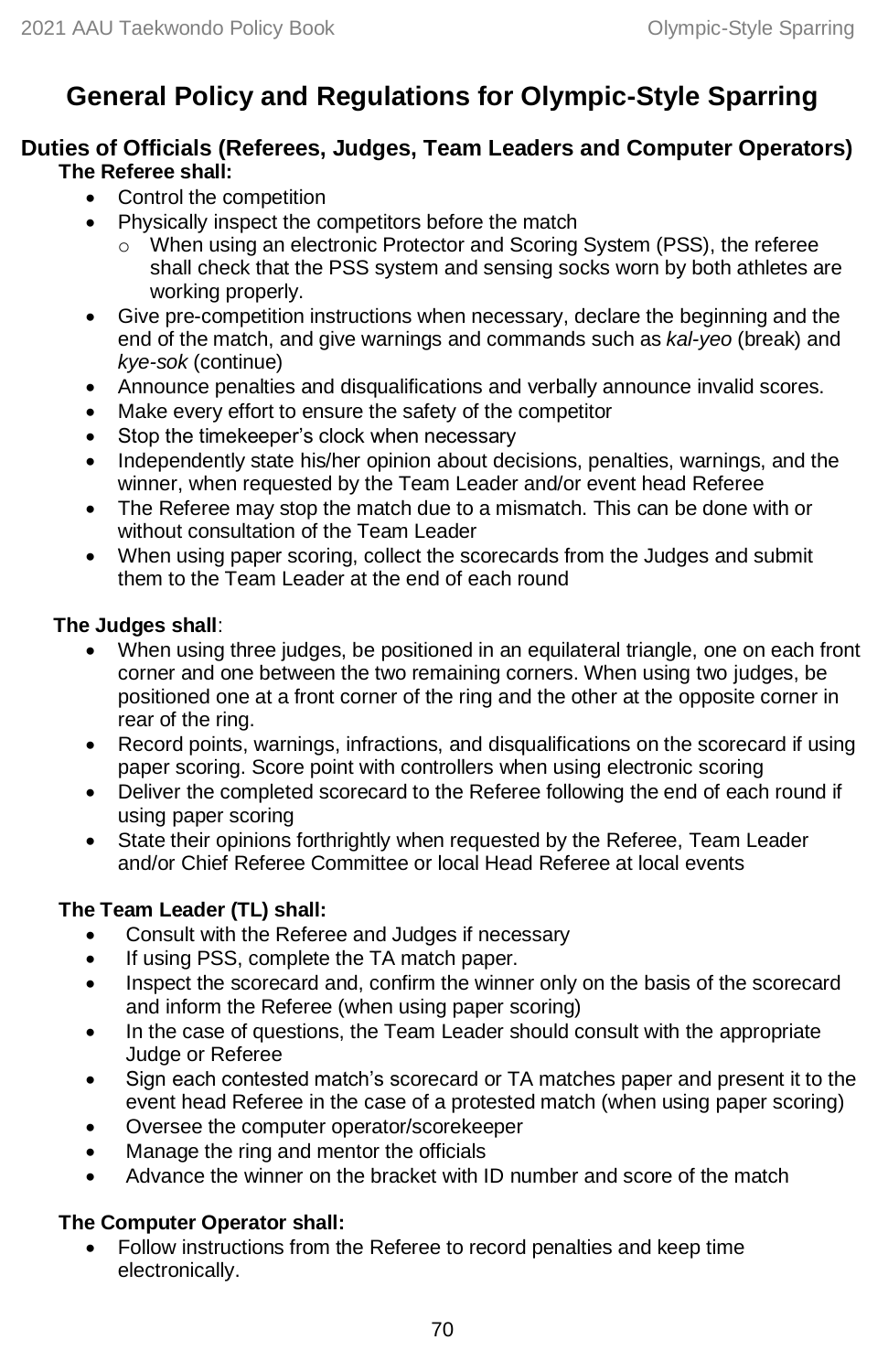- o Upon the Referee's *kal-yeo* command, the computer operator will wait one second, then stop time. This allows time for possible points that occurred immediately prior to *kal-yeo* to be scored by the corner judges.
- Be responsible for keeping the official time and for announcing the expiration of the official time period
	- o **NOTE:** Although the Referee has not declared *keu-man*, the match shall be regarded as having ended when the prescribed time is over. Penalties and point(s) can be awarded after time as long as the penalty and point(s) occurred during regulation time.
- Keep a record of the results of each contest (win, loss).

## **Official Signals and Language**

Officials shall use authorized gestures and terminology, as indicated below during the competition.

### **Referee**

#### **Before the Match, the Referee Shall**:

**Call the Competitors:** Standing at his mark in the ring, the Referee with both arms bent at the elbow at a 45 degree angle and the index finger extended, calls the competitors to their marks by saying *Chung* (blue) and pointing the right index finger down to a 45 degree angle and slightly forward towards the athlete's mark in the ring, and then repeating the same procedure with the left hand for *Hong* (red). Competitors will enter the ring holding their headgear under their left arm.

**Bow in the Competitors**: The Referee shall raise both arms (triceps parallel to the floor and at chest level), hands open (palms facing inward) and forearms bent vertically at the elbows and say *char-yeot* (attention), to indicate that the competitors should face one another and come to attention. Next the Referee shall extend the palms downward and parallel to the floor at chest level while saying *kyeong-rye* (bow) to indicate that the competitors should bow to one another.

**Examine the Competitors:** The Referee will instruct the competitors to put on their headgear The Referee shall then physically examine the two competitors (Blue first, then Red) to ensure that all the requirements listed in Article I and II above have been followed.

#### **To Start the Match**:

The Referee shall assume a front stance, left foot forward, and execute a chest level right knife hand downward strike between the opponents while commanding, *joon-bi* (ready).

Next, the Referee shall extend both arms out to the side at a 45-degree angle as he/she pulls the left foot back to a walking stance, simultaneously bringing the arms in parallel to the floor, shoulder-width apart, palms facing inward and command *shijak* (begin).

#### **To Temporarily Halt the Match:**

The Referee shall say *kal-yeo* (break) while extending the right hand in a sharp, shoulder-level knifehand downward strike between the opponents while standing in a left foot forward walking stance.

#### **To Award a** *Joo-eui*: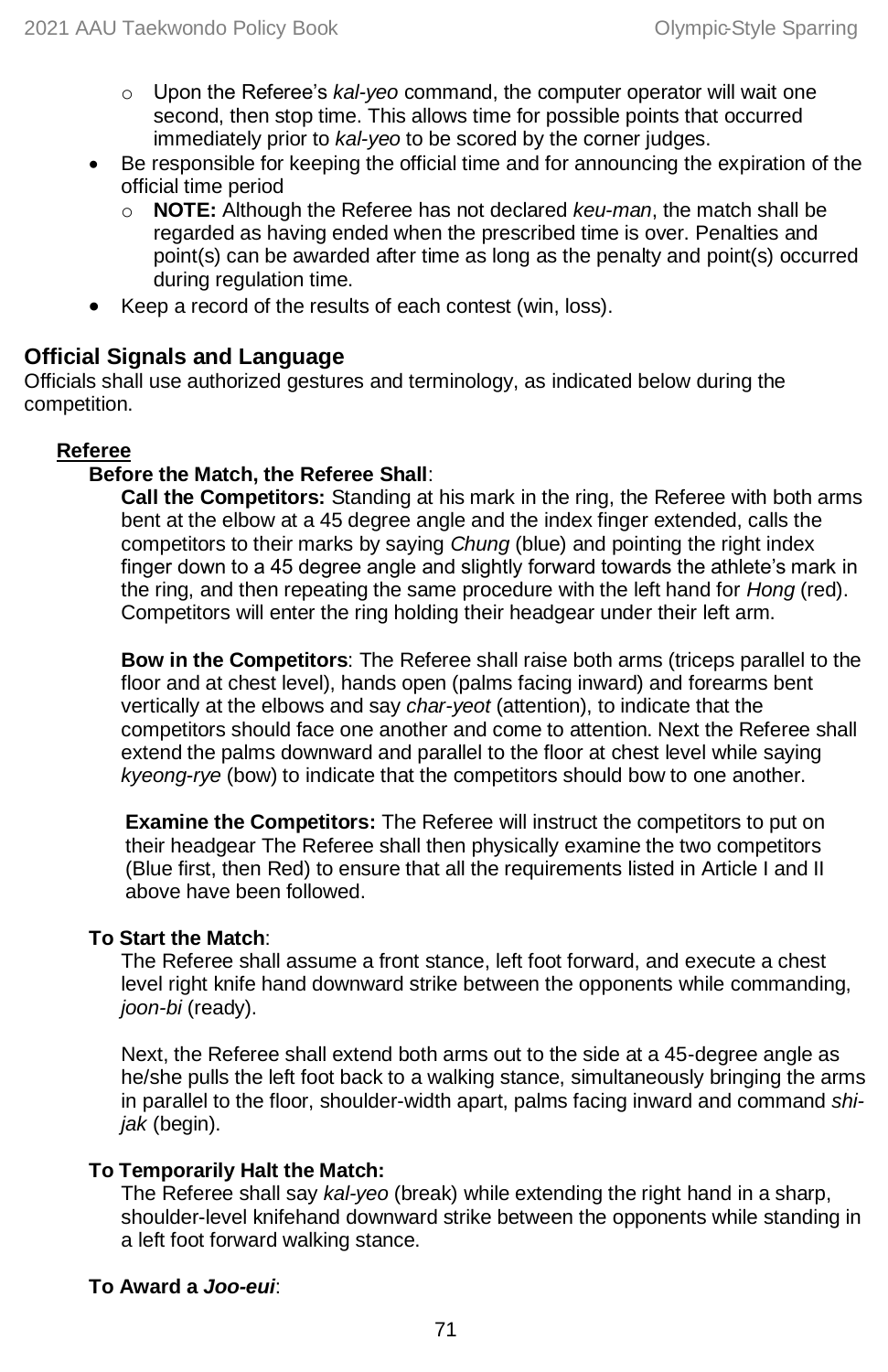The Referee shall break the competitors with the *kal-yeo* command at the spot where the violation took place.

He/she will face the perpetrator of the offense and give a verbal warning to the competitor.

#### **To Award a** *Gam-jeom* **(Full-Point Penalty**):

The Referee shall break the competitors with the *kal-yeo* command at the spot where the violation took place.

Next, the Referee will face the perpetrator of the offense, then place his/her right fist, forefinger extended behind his/her right ear and then point to the perpetrator's forehead, extending the interior of the arm to 135 degrees and acknowledge them with either *Chung* or *Hong*.

Next he/she will place his/her right fist, forefinger extended to his/her left shoulder and then point at the forehead of the pertinent competitor with arm fully extended and declare *gam-jeom* (full-point penalty).

#### **To Continue the Match:**

The Referee shall say *kye-sok* (continue) while striking sharply downward from the ear with a right knifehand and returning upward.

#### **To End the Match***:*

The Referee shall say *keu-man* (stop) and command the competitors return to the starting position. Even if the referee has not declared *keu-man*, the contest shall be regarded as having ended when the match clock expires.

If using paper scorecards, the Judges bring the completed scorecards to the Referee who then approaches the table, bows and then presents them to the Team Leader. The Team Leader then determines the winner and informs the Referee. The Referee then returns to his position in the center of the ring.

The athletes should remove their headgear and place it under their left arm. The Referee will bow out the competitors following the same procedure used to bow them in.

#### **To Award the Winner:**

Still standing between the two competitors and facing the computer operator, he/she will drop both hands to the his/her side, raise the right arm with the closed fist to the sternum, continuing to raise the right arm in a knifehand up at a 45 degree angle with the palm facing upward and declare *Chung sung* if Blue is the winner. If Red is the winner, follow the same procedure with the left hand and declare *Hong sung*.

#### **To Award the Medal Places**

At the end of the competition, the Referee will line up the top 4 place winners by calling the names of the winners from 1<sup>st</sup> place to 4<sup>th</sup> place (or  $3<sup>rd</sup>$  if awarding two third places), indicating where they should stand. The Referee will then announce the places starting with  $4<sup>th</sup>$  place (or  $3<sup>rd</sup>$  if awarding two third places) and ending with 1 st place while extending the appropriate number of fingers over each *competitor*'s head to indicate the place they won.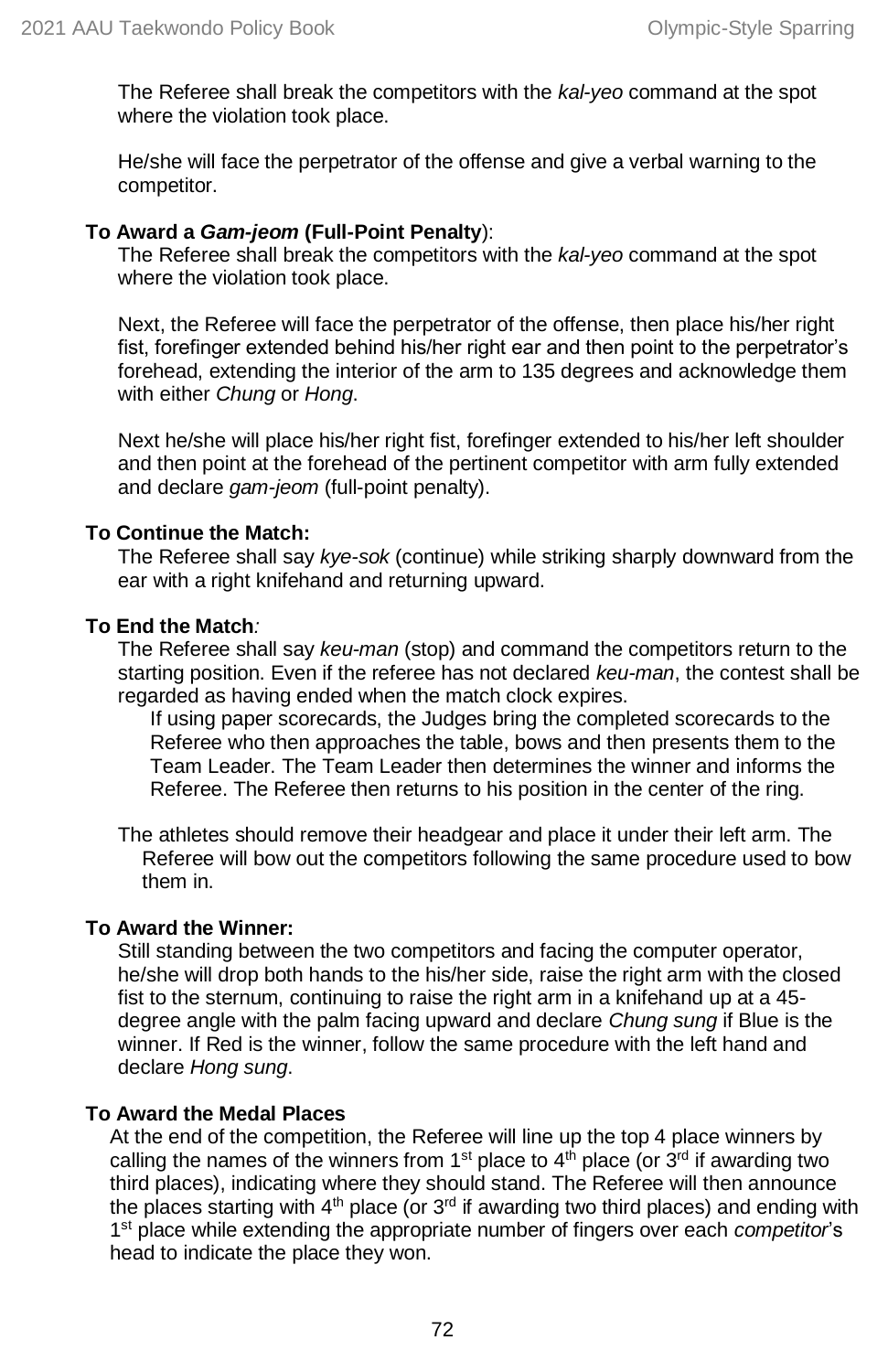## **General Policy and Regulations for Traditional Forms/Patterns/Poomsae Competition (Sport Poomsae Rules on Website)**

## **Duties of Officials (Referees, Judges, Team Leaders and Computer Operators)**

## **Referee**

- Ensure all competitors are doing the correct form prior to the start of the division
- Give pre-competition instructions when necessary
- Control the entry and exit of the competitors to the mat
- Call of scores from the judges and announce the winner based on those scores
- Consult with all ring officials (Judges & Team Leader) to offer an opinion on modification or alteration of a form after the "Judges, Call" command, but prior to awarding the winner.
- Announce the match winners

### **Judges**

- Be positioned in an equilateral triangle one on each front corner and one between the two remaining corners
- Indicate their vote for winner through the use of the flag or electronic scoring implement upon the Referee's command
- Stand to indicate an opinion on modification or alteration of a form prior to the Referee's "Judges Call" command

## **Team Leader**

- Consult with the Referee and Judges if necessary
- Inspect the bracket for accuracy
- Confirm the winner only on the basis of the Referee's declaration and judge's score
- In the case of questions, the Team Leader should consult with the appropriate Judge or Referee
- Stand and to indicate an opinion on modification or alteration of a pattern prior to the Referee's "Judges Call" command
- Request arbitration if needed
- Oversee the computer operator/scorekeeper
- Manage the ring and mentor the officials
- Advance the winner on the bracket with the ID number and score of the match

## **Computer Operator**

- Keep accurate brackets of each match, ensuring that the correct competitor is advanced
- Record the winner on the scoreboard
- Call the names of the competitors when indicated to do so by the Referee
- Complete the bracket sheet correctly showing  $1^{st}$ ,  $2^{nd}$ ,  $3^{rd}$ , and  $4^{th}$  place winners
- When using the scored method of competition, accurately enter each competitor's score and ensure correct totals.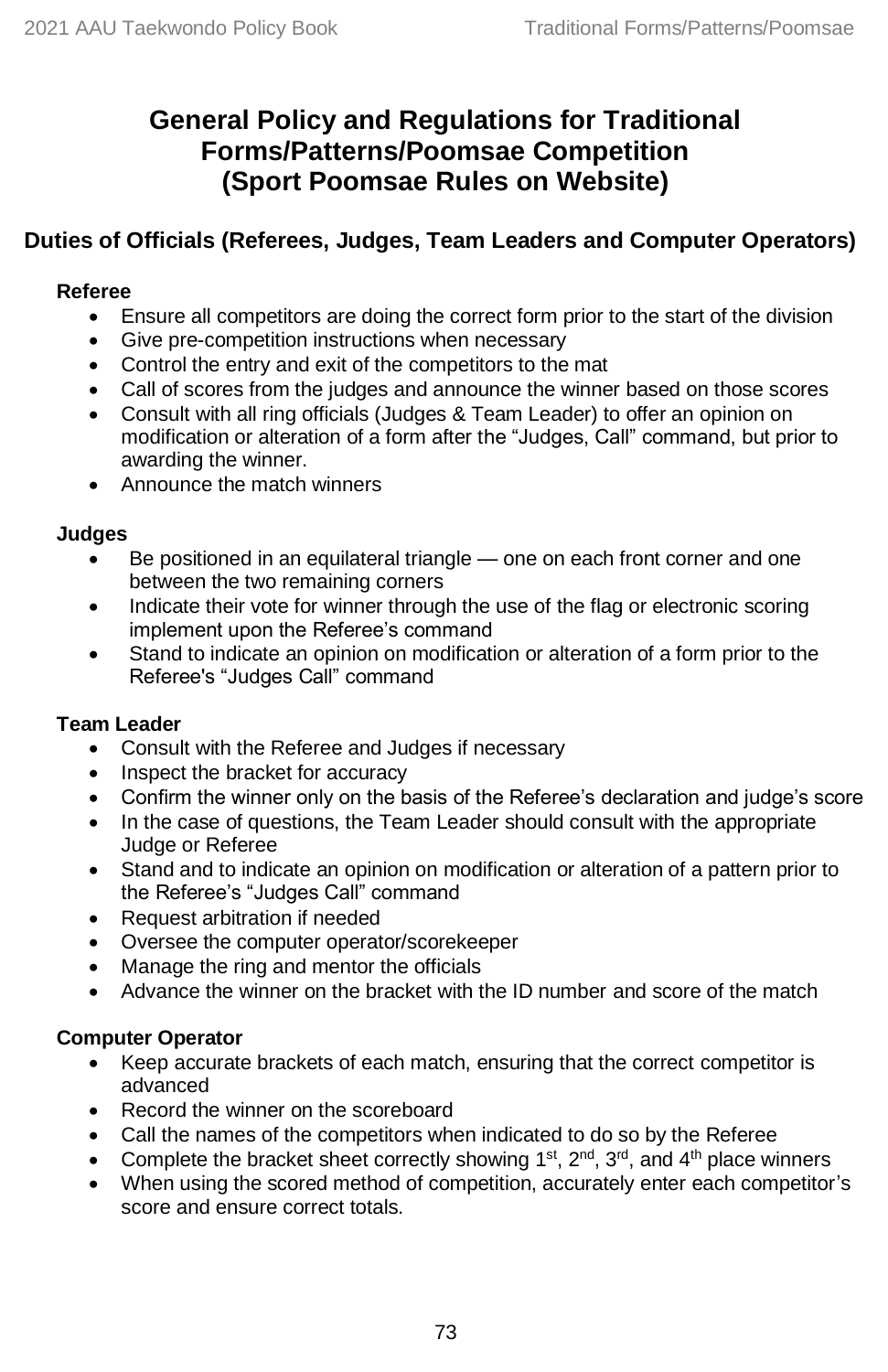## **Official Signals and Language: Bracketed Forms Competition**

Officials shall use authorized gestures and terminology, as indicated below during the competition.

#### **Referee**

## **Before the Start of the Division**

The Referee shall line up the competitors at the back of the ring and bow in the division. Next, the Referee shall check all competitors' forms to ensure that they are performing patterns appropriate to their rank and division.

#### **Before the Match**

Calling the competitors: The Referee stands at his/her mark in the ring, with both arms bent at the elbow at a 45-degree angle and the index fingers extended. He then calls the competitors to their marks by saying *Chung* (blue) and pointing the right index finger down to a 45-degree angle and slightly forward towards the athlete's mark, and then repeats the same procedure with the left hand for *Hong* (red).

#### **Bow in the Competitors**

The Referee shall raise both arms (triceps parallel to the floor), hands open (palms facing inward) and forearms bent vertically at the elbows and says *char-yeot* (attention), to indicate that the competitors should face one another and come to attention. Next the Referee shall extend the palms downward and parallel to the floor at chest level while saying *kyeong-rye* (bow) to indicate that the competitors should bow to one another.

#### **To Start the Match**

After bowing in the two *competitor*s, the referee shall indicate for them to face the front by turning his/her hands forward. Once facing the front, the referee will tell the competitors to move to their starting positions. The Referee will then announce *joon-bi* (ready). After the announcement of *joon-bi* (ready) the referee shall start to back out of the ring. Once the competitors are ready the Referee shall announce *shi-jak* (begin).

The Referee shall exit the back of the ring and stand at the edge of the mat.

#### **To End the Match and Vote for the Winner**

The Referee will return to the center of the ring, and call competitors back to the starting position. The Referee will then bow out the s following the same procedure used to bow in the competitors. Next, with both arms parallel to the floor, palms down and fingertips touching the Referee will command "Judges, Call." The Referee shall remain with both arms parallel to the floor, palms down and fingertips touching and calculate the votes of the three judges.

#### **To Award the Winner**

Still standing between the two competitors and facing the head table, the referee will drop both hands to the his/her side, raise the right arm with the closed fist to the sternum, continuing to raise the right arm in a knife-hand up at a 45-degree angle with the palm facing upward and declare *Chung sung* if Blue is the winner. If Red is the winner, follow the same procedure with the left hand and declare *Hong sung*.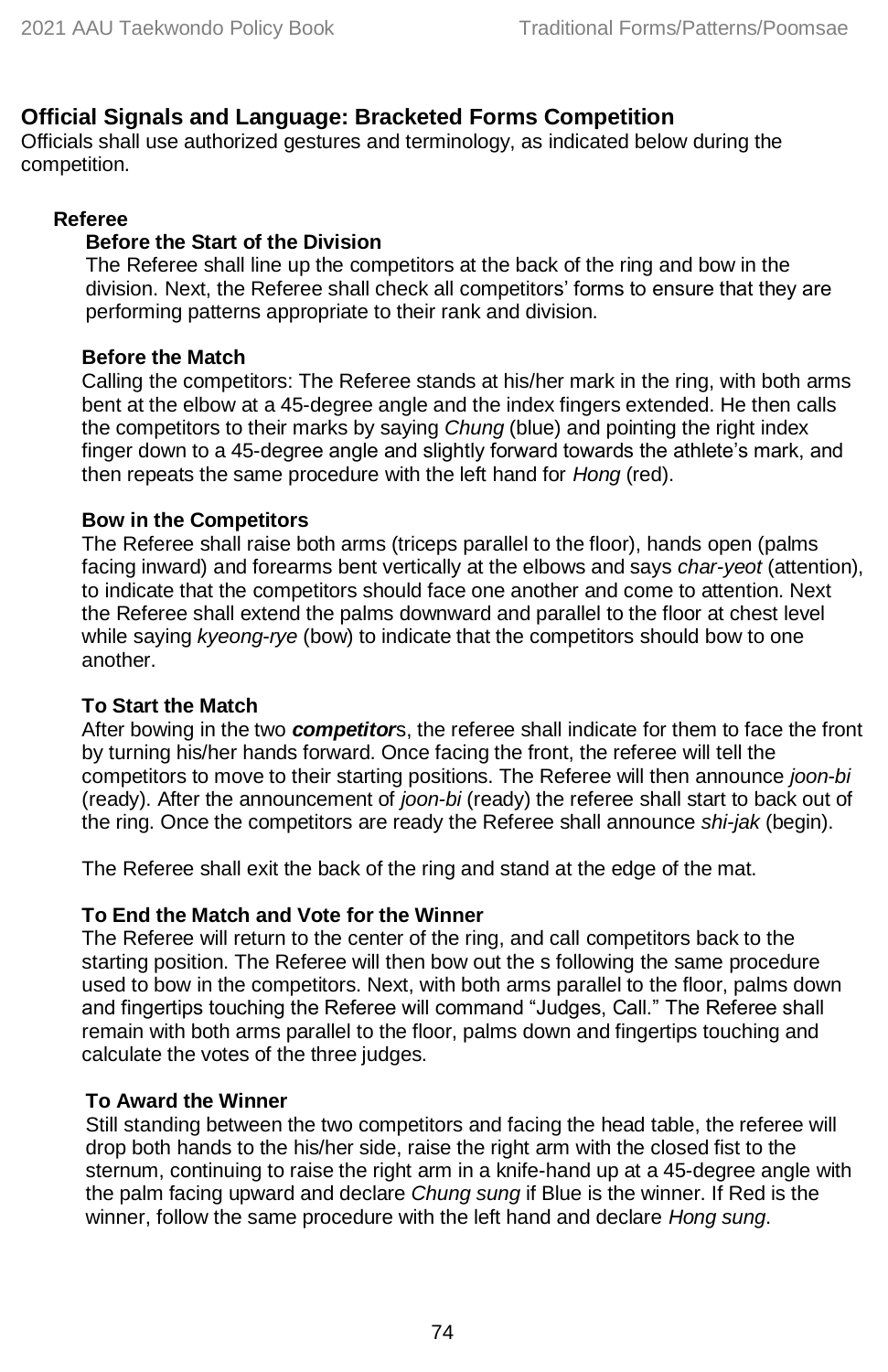#### **To Award the Medal Places**

At the end of the competition, the Referee will line up the top 4 place winners by calling the names of the winners from  $1<sup>st</sup>$  place to  $4<sup>th</sup>$ , indicating where they should stand. The Referee will then announce the places starting with  $4<sup>th</sup>$  place and ending with  $1<sup>st</sup>$  place while extending the appropriate number of fingers over each competitor's head to indicate the place they won.

#### **Judges**

#### **To make a call**

Upon the referee's command, "judges," each judge shall hold the flag or controller at chest level parallel to the floor. When using flags, upon the Referee's command "call" each judge shall flip the flag perpendicular to the floor with the color of the flag corresponding to the competitor that the judge feels performed the superior pattern, according to the criteria for judging forms, pointed upward. If using electronic scoring implements, the judges shall press the appropriate one point button to indicate their vote for the winning competitor.

#### **To indicate that a form may have been modified**

Prior to Referee making the "judges-call" command, if a judge feels a form may have been modified, he/she shall stand up and kihap. Upon being questioned by the Referee, the judge will state their opinion as to why the form was modified.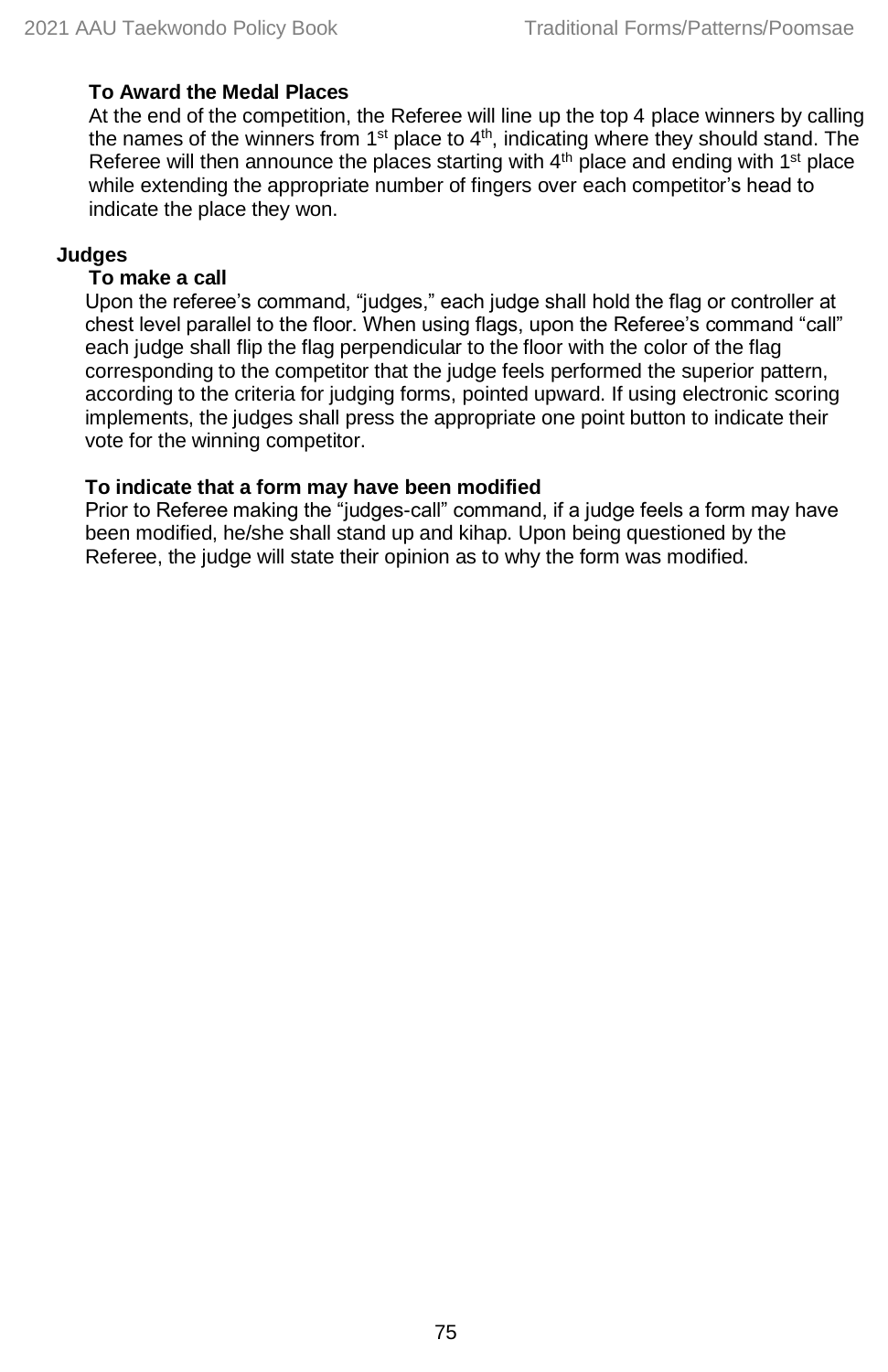## **Eligibility Requirements for National AAU Taekwondo Championships and AAU Junior Olympic Games Competition**

## **Requirements**

All participants must be currently registered AAU members.

## **Eligibility for the National Championships**

#### **Competition is open to:**

Male and Female All Belts All Ages

Athletes must have placed  $1<sup>st</sup>$  through  $8<sup>th</sup>$  in an individual sparring or forms division in an AAU licensed District or Regional Championship of the current year, -**or-**

Athletes who placed 1<sup>st</sup> in an individual sparring or forms Division in the **prior year's** National AAU Taekwondo Championships.

## **Eligibility for the AAU Junior Olympic Games**

**Competition open to:** Male and Female All Belts Ages 5 to 24 (Special Needs all ages)

Athletes must have participated in an AAU licensed District or Regional Championship of the current year, **-or-**

Athletes who placed 1st in any division in the **prior year's** AAU Junior Olympic Games.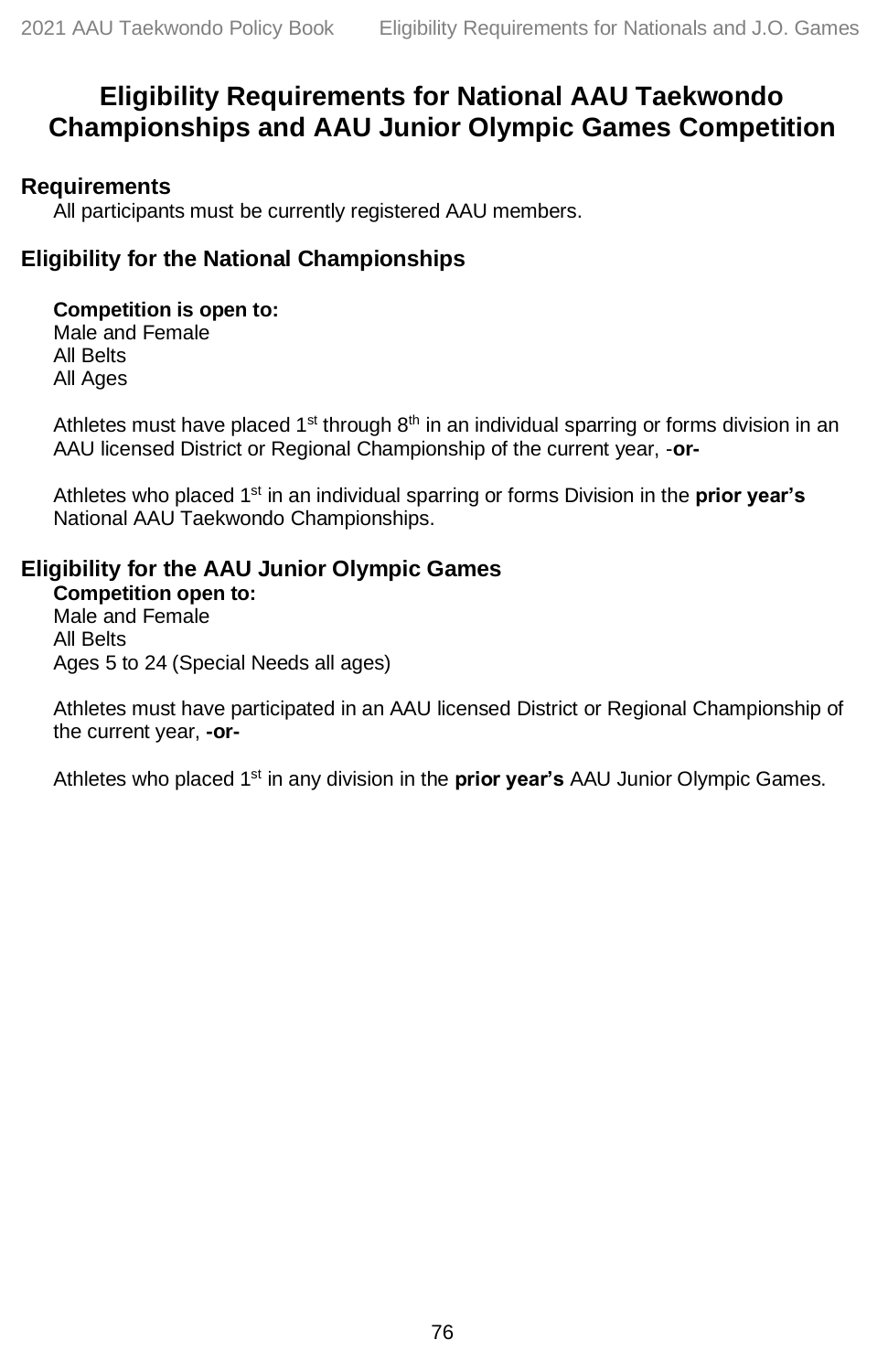# **Eligibility Requirements for AAU National Teams**

The AAU Taekwondo Program will conduct competition for the purpose of selecting National AAU Taekwondo Teams to represent the program at non-AAU and International WT/Olympic style competitions and International Point Sparring competitions. The AAU Taekwondo program shall use December  $31<sup>st</sup>$  as the age determining date for all competitions. Athletes shall compete during the entire calendar year at their age as of December  $31<sup>st</sup>$  of that year.

For the four team member age groups, 10–11, 12–14, 15–17, and 18–32 this means athletes shall compete in that age group throughout the year including qualifying events, National Championship and Team Trials. No athlete will be required to move up to the next age group at the National Championship competition or Team Trials.

Should a Cadet or Junior Team Member 'age' into the next age bracket prior to actual team travel for competition purposes, those athletes will simply move up the appropriate age bracket at that time. Second place finishers from Team Trials may be invited to travel with the team to fill the vacated spot at their own expense.

## **Requirements**

All participants must be currently registered AAU members.

All participants must qualify at the AAU Taekwondo National Championships or be a current team member in good standing from either age group offered at Team Trials.

## **Team Types, Selection, and Benefits**

## **Olympic-Style Sparring Team**

**Mini Cadet Team (10–11 Year Olds)**

#### **Selection Process**

The 10–11 year old Cadet Team will be comprised of those participants who place 1<sup>st</sup> at the current year's AAU Taekwondo National Championships in the 10–11 year old Black Belt Olympic style sparring divisions.

#### **Benefits**

All 10–11 year old Cadet Team members will receive an invitation to AAU National Team Training.

All 10–11 year old Cadet Team members will receive a warm-up jacket.

#### **Other Issues**

All 10–11 year old Cadet Team members attending the training must be accompanied by an adult.

All expenses to the training will be the responsibility of the team member.

All 10–11 year olds must compete in the 10–11 year old age group. They may not move up to the 12–14 age group.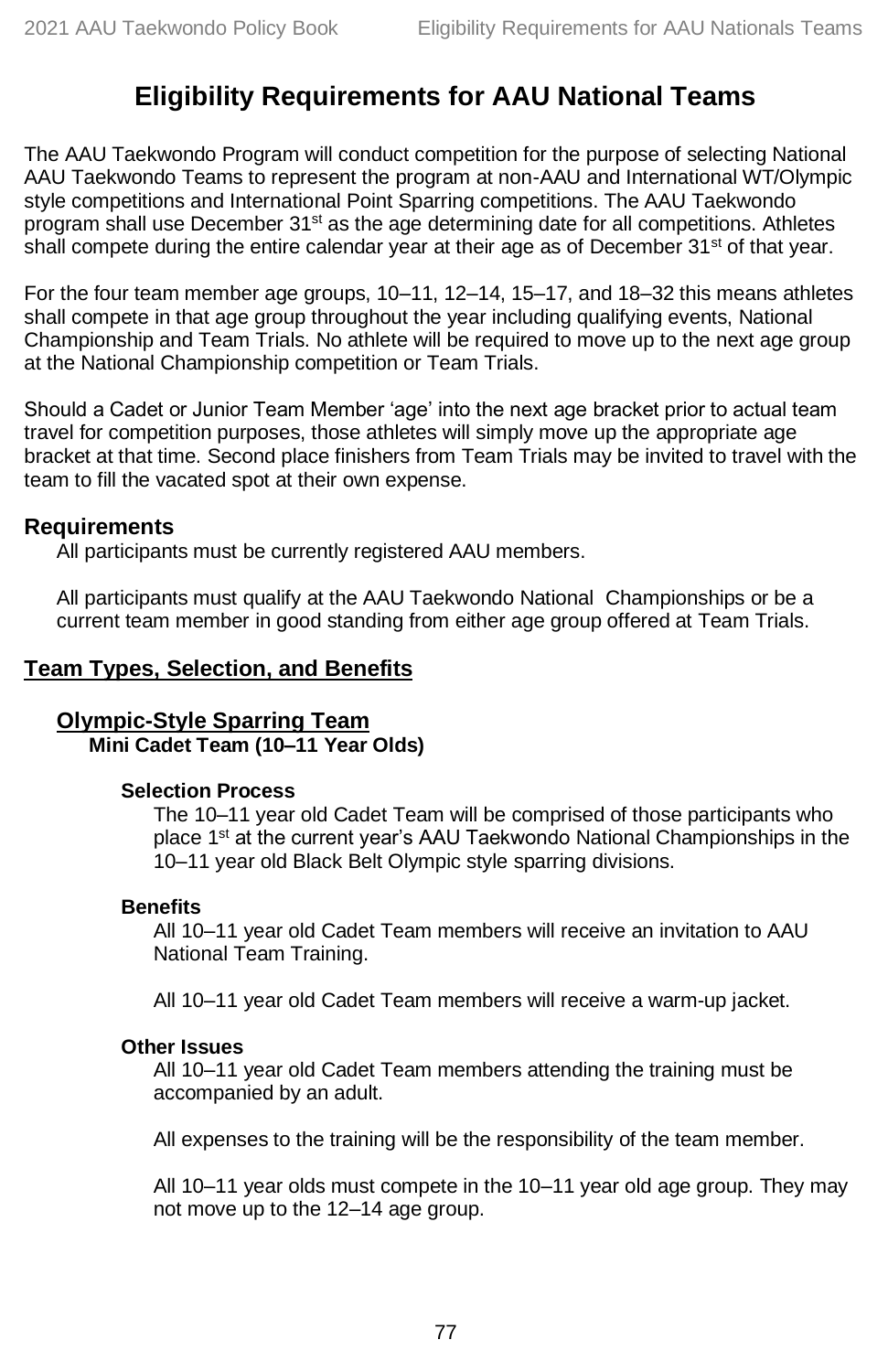## **Cadet Team (12–14 Year Olds)**

#### **Selection Process**

All 12–14 year old participants who place  $1<sup>st</sup>$  through  $4<sup>th</sup>$  at the current year's AAU Taekwondo National Championships in the 12–14 year old Black Belt Olympic style sparring divisions will receive an invitation to the AAU National Team Trials competition along with the current team member in good standing.

All 1<sup>st</sup> place competitors at Team Trials will be selected as 12–14 year old Cadet Team members.

#### **Benefits**

All 12–14 year old Cadet Team members will receive an invitation to AAU National Team Training **which they must attend**.

All 12–14 year old Cadet Team members traveling with the team will receive financial support including transportation stipend, lodging, and entry fee All 12–14 year old Cadet Team members will receive a team warm-up jacket, uniform and gear or bag.

#### **Other Issues**

It is mandatory that all 12–14 year old Cadet Team members traveling with the team be accompanied by an adult.

## **Junior Team (15–17 Year Olds)**

#### **Selection Process**

All 15–17 year old participants who place  $1<sup>st</sup>$  through  $4<sup>th</sup>$  at the current year's AAU Taekwondo National Championships in the 15–17 year old Black Belt Olympic style sparring divisions will receive an invitation to the AAU National Team Trials competition along with the current team member in good standing.

All 1<sup>st</sup> place competitors at Team Trials will be selected as 15–17 year old Junior Team members.

#### **Benefits**

15–17 year old Junior Team members will receive an invitation to AAU National Team Training which they must attend.

All 15–17 year old Junior Team members traveling with the team will receive financial support including transportation stipend, lodging, and entry fees for international competition.

All 15–17 year old Junior Team members will receive a team warm-up jacket, uniform and gear or bag.

# **Senior Team (18–32 Year Olds)**

## **Selection Process**

All 18–32 year old (or older if they chose to compete in the senior division at Nationals) participants who place  $1<sup>st</sup>$  through  $4<sup>th</sup>$  at the current year's AAU Taekwondo National Championships in the 18–32 year old Black Belt Olympic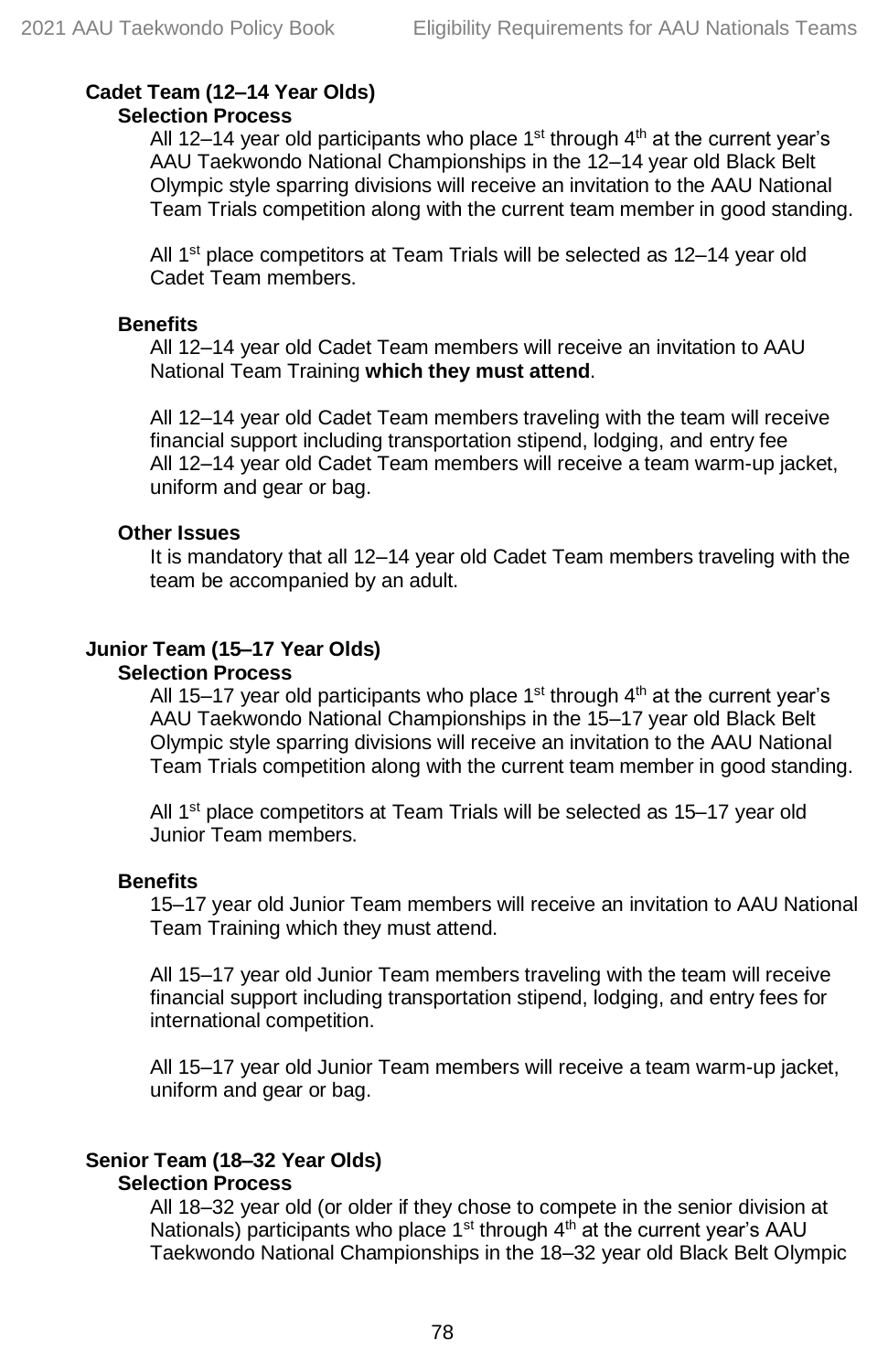style sparring divisions will receive an invitation to the AAU National Team Trials competition along with the current team member in good standing.

All 1<sup>st</sup> place competitors at Team Trials will be selected as the 18–32 year old Senior Team members.

#### **Benefits**

All Senior Team members will receive an invitation to AAU National Team Training.

All 18–32 year old Senior Team members traveling with the team will receive financial support including transportation stipend, lodging, and entry fees.

All 18–32 year old Senior Team members will receive a warm-up jacket, uniform and gear or bag.

#### **Current Cadet and Junior Team Members (In good standing)**

Recognizing the natural growth of Cadet and Junior Team Members, current members will be allowed to compete at their then current weight at the next Team Trials. Current team members must make the new weight division known when making application to participate in team trials. **Failure to make the declared weight class on the application will result in disqualification.**

#### **Point Sparring Team**

#### **Selection Process**

The 12–13, 14–15, 16–17 and 18–32 year old Black Belts who place 1<sup>st</sup> in the current year's AAU Taekwondo National Championships in the Senior Black Belt point style sparring divisions.

#### **Benefits**

All point sparring team members will receive a warm-up jacket.

Entry fees to a minimum of one event per year will be paid for each point sparring team member.

#### **Other Matters**

AAU Taekwondo Olympic-Style Team Trials Competition shall be conducted using round robin format.

The AAU Taekwondo Program shall have the option of not accepting any Team Member whose position was garnered as a result of a lack of competition in their respective weight class. Such winner's may be required to audition their proficiency before a panel chosen by the National Head Coach.

#### **Responsibility of All AAU Taekwondo Team Members**

Those chosen to represent the AAU Taekwondo Program as current Team Members shall bear additional responsibilities to the AAU Taekwondo Program and these responsibilities shall be outlined and agreed upon by perspective Team Members prior to participation in the Team Selection process.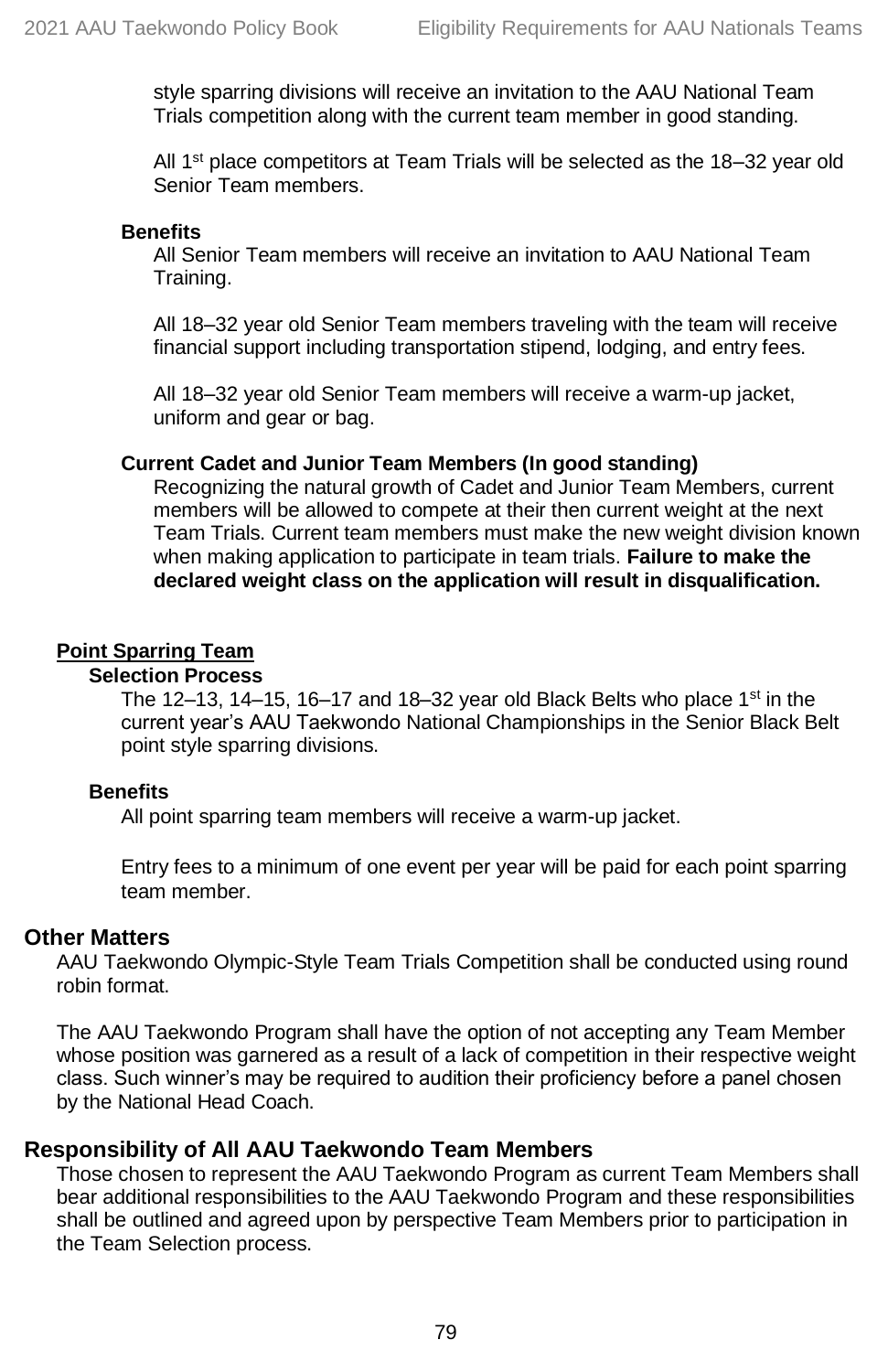## **Other Matters**

## **Guidelines for Officials Decisions, Protest Procedures and Competition Proceedings**

## **Officials' Decisions**

Official decisions made during and at the end of the contest are not negotiable. Any intent to protest must be made by the coach (not competitor) immediately following the match (refer to the protest paragraph in both Point and Olympic-Style sparring sections.) to ensure that tournament officials preserve all necessary records. Subsequently, the dispute shall be decided by the Tournament arbiter(s) in consultation with the Team Leader. The arbiter(s) may also call upon the Referee and/or Judges, in order to settle the dispute.

### **Competition Proceedings**

All officials, coaches and competitors participating in a licensed tournament are required to observe the decorum code of the AAU and the rules of the tournament.

All competitors, coaches, and officials are required to be registered with the AAU during the year of the competition.

If the Referee requests a time-out during a match, the time shall not be included in the calculation of the total match time.

Any competitor who wishes to leave the ring area during his/her division must request permission from the Referee.

During a match, coaches are required to remain seated and are not allowed to move about the perimeter of the ring. The coach may **never** enter the ring with the exception of filing a protest. When doing so, he is allowed to take one step only into the ring and announce to the Referee, "I wish to protest this match."

Coaches MUST be in their proper chairs PRIOR to the beginning of a match and are required to remain seated. Coaches may come into a chair if the match has begun once approved by the TL. Coaches may switch out during a match only once when approved by the TL. Only the coach that is in the chair at the end of the match may file a protest and the protest may only be for the time that they were in the chair. A coach is NOT mandatory for competition. However, if an athlete does not have a coach, no protests will be allowed.

## **Disciplinary Reviews at National Events**

The AAU National Sport Chair, and/or the Chief Referee Committee may request an onthe-spot three-person Disciplinary Review Committee be convened for deliberation when inappropriate behaviors are demonstrated by a coach, a competitor, official, and/or any staff member of AAU TKD.

The Disciplinary Review Committee shall deliberate the matter, summoning the person(s) concerned for confirmation of events and determine the disciplinary action(s) to impose, if any. The result of this deliberation shall be immediately announced to the spectating public and reported in writing, together with relevant facts and rationale, to the National Sport Chair.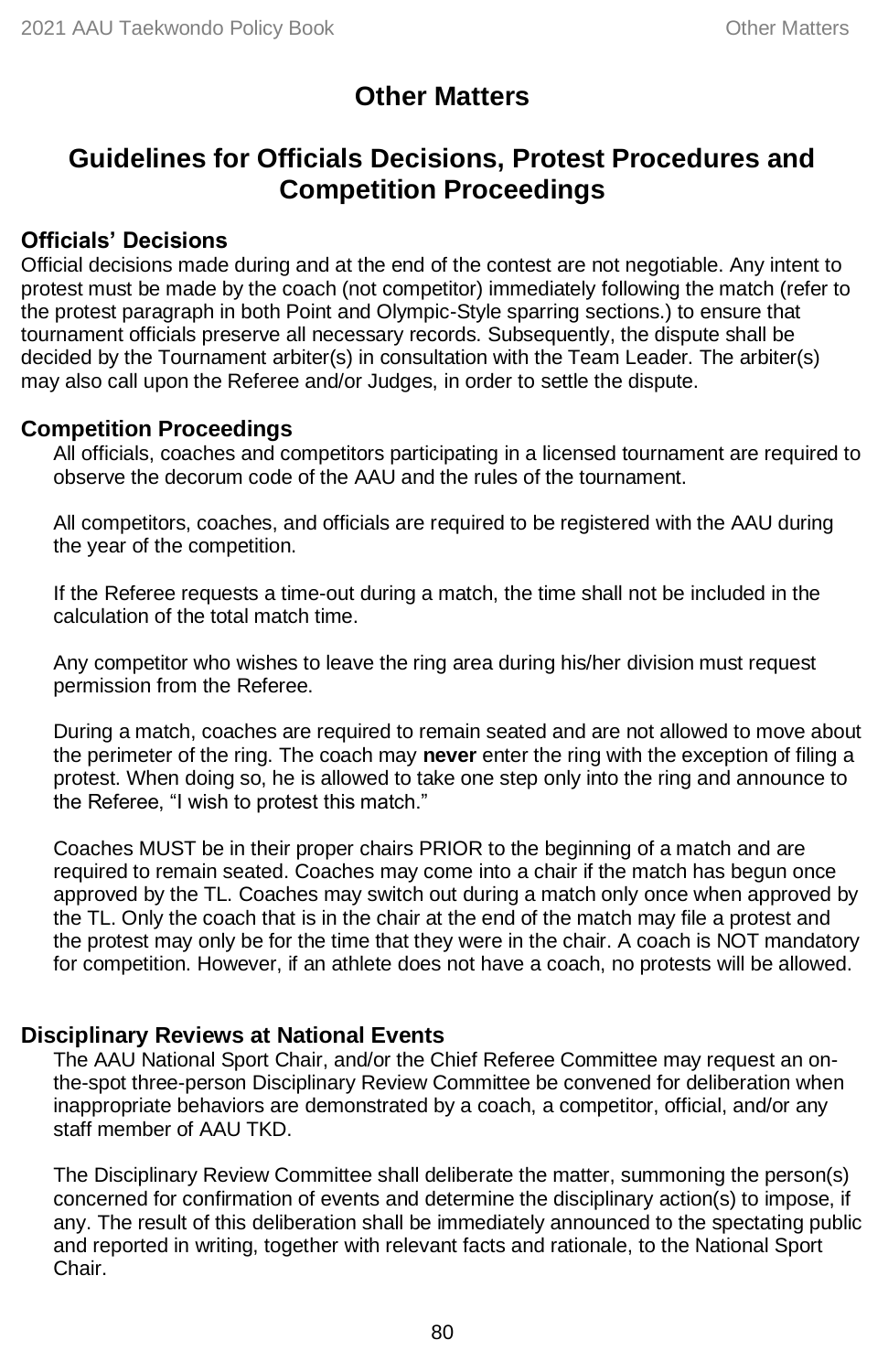Potential Violations of Conduct by a Competitor, Coach, Official, or Staff Member:

- Refusing the Referee's command to complete the ending procedures of the match, including, but not limited to, bowing to his/her opponent at the end of the match or participating in the declaration of the winner
- Throwing his/her belongings (headgear, groves, etc.) as an expression of dissatisfaction with decision
- Not leaving the competition area after the end of a match
- Not returning to a match after the referee's repeated command
- Not complying with the competition official's ruling or command
- Manipulation of scoring equipment, sensors and/or any part of PSS equipment
- Any serious unsportsmanlike behavior during a match or aggressive misconduct toward competition officials
- Complaining about and/or arguing against an official's decision during or after a round.
- Arguing with the referee or other official(s)
- Violent behavior or remark toward officials, opponents or the opposing side, or spectators during a match
- Provoking spectators or spreading false rumors
- Instructing athlete(s) to participate in misconduct, such as remaining in the competition area after a match or refusing to bow.
- Violent behavior such as throwing or kicking personal belonging(s) or competition material(s).
- Not following instructions of competition officials to leave the field of play or venue
- Any other serious misconduct toward competition officials
- Any attempt to bribe competition officials
- Not abiding by policies set forth by AAU Rules and Regulations and/or the AAU Taekwondo competition rules
- Accepting bribes for special judgement toward (either favorable or unfavorable) an athlete

## **Disciplinary Actions**

Disciplinary actions taken by the Disciplinary Review Committee may vary according to the degree of the violation and consequence of same including, but not limited to the following:

- Disqualification of the athlete
- Warning and order to issue official apology
- Removal of Accreditation (official credentials)
- Ban from the competition venue
	- o Ban for the day
	- o Ban for the duration of the Championships
- Cancellation of Result
	- o Cancellation of the match result and all related merits
- Suspension of an athlete, coach, and/or team official from all AAU TKD activities
	- o Six month suspension
	- o One year suspension
	- o Two year suspension
- Suspension of an athlete, coach and/or team official from all championships for a specified period of time (up to two (2) years)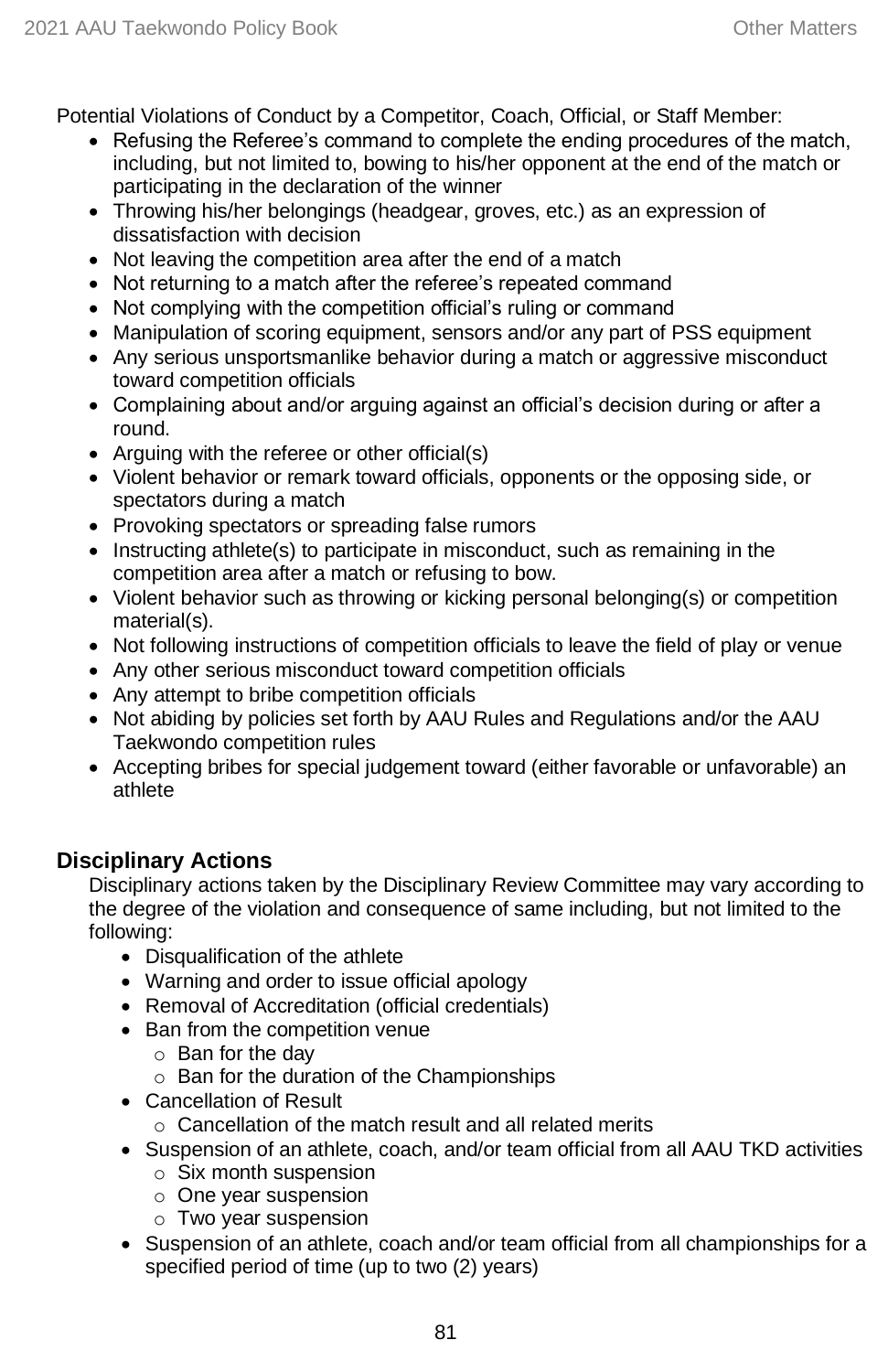The Disciplinary Review Committee may recommend to the National Sport Chair that additional disciplinary actions be taken against the members involved, including but not limited to longer-term suspension, or lifetime ban.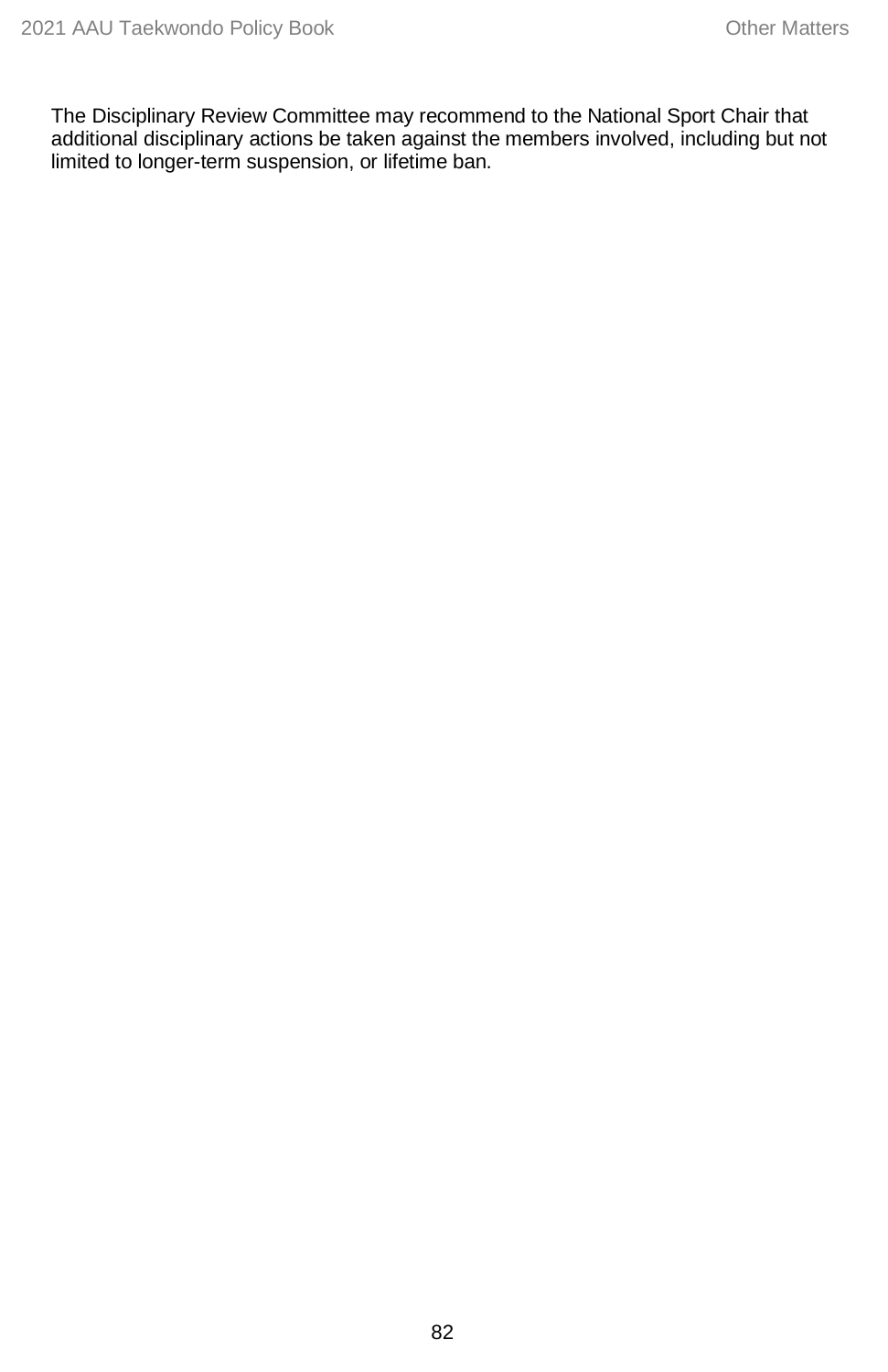## **Excerpts Taken Directly from The AAU Code Book (Cannot Be Changed by Sport Committee)**

**AAU Membership** – All participants – athletes and non-athletes - must be a member of the AAU in order to participate in any AAU Licensed Event. Event Operators may not collect AAU membership money at any AAU licensed event. Any person listed on an event flyer must have membership in the AAU.

**Membership Requirements** – Membership in the AAU is a privilege granted by the AAU. It is not a right. The AAU at its sole discretion reserves the right to accept or reject applicants for membership.

**Conditions for Membership** – Membership in any class may be granted only after an application is submitted and approved. By submitting an application, the applicant agrees to comply with all the provisions of the AAU Code, including its Constitution, Bylaws, policies, procedures and rules of the AAU.

## **Classes of Membership – Classes of membership in the AAU are as follows:**

**District Member** – the organization chartered by the Congress to provide administrative services within a designated geographic area.

**Club Member** – An organization or group that has been approved for membership after meeting the registration requirements of the Code.

**Individual Member** – A person who has been approved for membership after meeting the registration requirements of the Code.

Individual membership categories are:

Youth Athlete Adult Athlete

Non-Athlete

**Allied Member** – An organization or group approved by Congress which is engaged in athletics or sports-related activities.

## **Use of Logos and Trademarks**

The AAU name, mark, seal, logo, and other insignia (all "AAU marks") are protected through trademark registration and are defined as the intellectual property of the AAU. No person or entity may use the AAU's intellectual property without the prior and continued approval of the National AAU. Only those subordinates and affiliated organizations which are expressly authorized by the National AAU may use the intellectual property of the AAU. The National AAU may withdraw its approval to use its marks, in its sole discretion. Members shall immediately comply with notice to cease and desist from the use of the AAU's intellectual property. The unauthorized use of any of the intellectual property of the AAU is a violation of this policy as well as the (Federal) Lanham Act and may subject the member/entity to penalties set out in the AAU Code. If granted approval/permission to use any of the AAU marks, the limited right to use the marks shall be non-exclusive and the user shall not acquire any ownership in or of such mark(s).

Only chartered Districts, District Sport Committees and National Sport Committees may use the AAU marks in their name.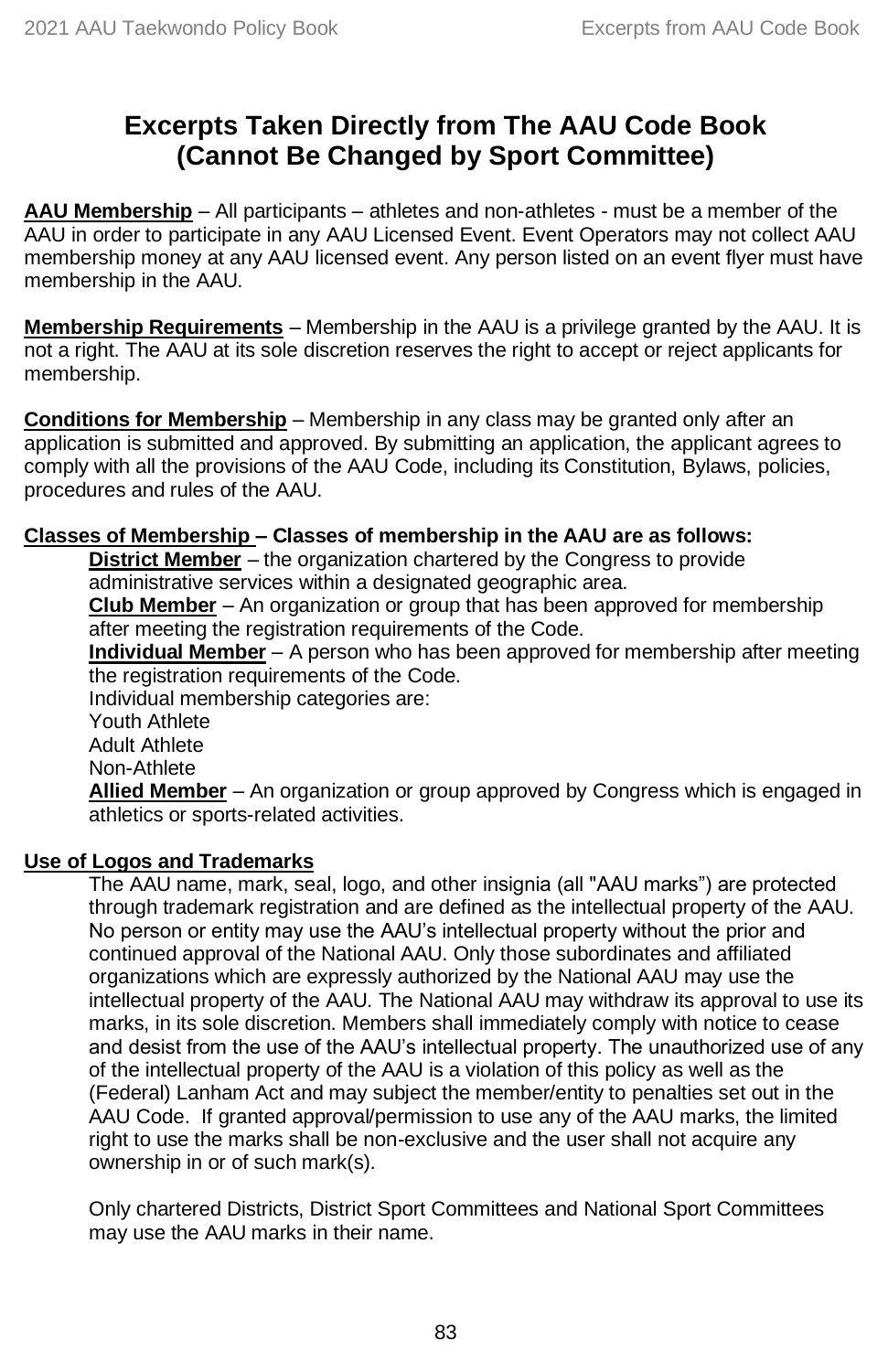There are three (3) levels of AAU club membership.

Level 1 AAU **member** Clubs acquire no rights to use the AAU's intellectual property.

Level 2 and Level 3 **member** Clubs **are authorized to** use AAU's **registered marks only as follows: The p**romotion of licensed AAU events **and the purpose of promoting the club's AAU related activities.**  Member clubs may not use the name AAU in their legal name, **domain name, email or any other name without the express written consent of the National AAU.**

In the event of a dispute or conflict as to a member's/entity's claim(s) to use any of the intellectual property of the AAU, the Officers of the AAU shall decide and determine the dispute in their sole discretion.

#### **Event Licenses**

No event shall be conducted under the auspices of the AAU unless a license has been issued for the activity. A license is the written approval of the AAU for the conduct of the activity.

Only AAU members may participate in licensed events unless otherwise provided in the Bylaws.

Licenses may be issued to any club in good standing which meets the membership criteria. Any license should be reviewed by the District Sport Committee Director, or if no Director, by the Governor. If the license is reviewed and rejected, the organization submitting the license shall be notified.

No license shall take effect until approved or until the 15-day review period has expired.

The National Registration Executive Committee has the authority to:

- 1. Issue a license in an unchartered District.
- 2. Issue a license for events in locations where there is no active District member.
- 3. Issue a license for events in Districts where there is no current active participation. (No District Championship in the prior membership year).
- 4. Issue a license for events directly sponsored by the National AAU or National Sports Committee. (The National Sport Committee shall consult with the District Sports Director and Governor prior to seeking an event license.)
- 5. Review and approve any license rejected by the District.
- 6. Licenses issued to one organization cannot be transferred to another organization.
- 7. Revoke an approved license for good cause.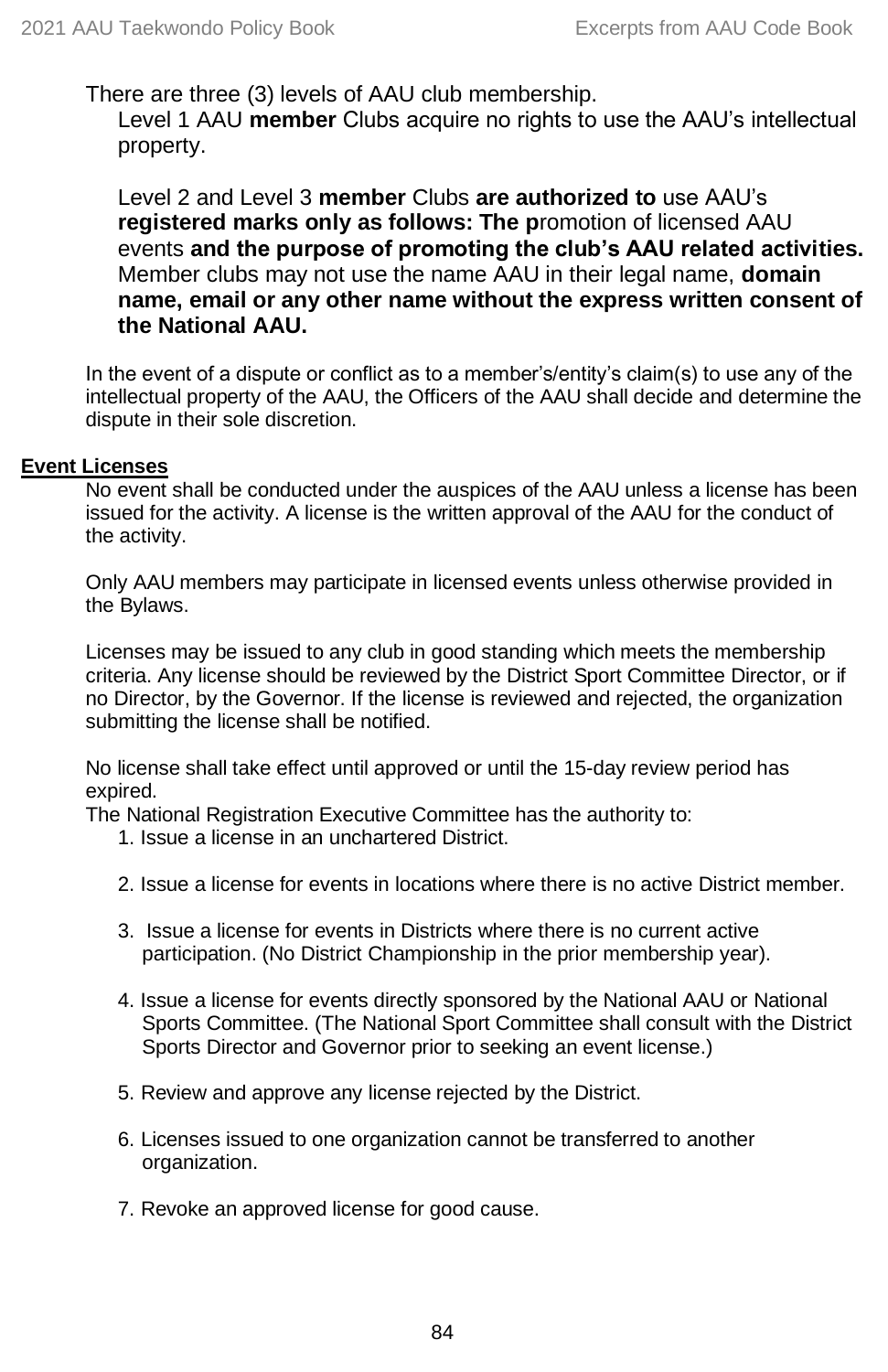Event licensed issued to one organization cannot be transferred to another organization.

No license will be issued for any event where the word "Olympic" or any derivative thereof is used in any advertisements or notice in connection with the event except upon the specific written approval of the Board of Directors.

#### **District Sport Committee Biennial Meeting**

**District Sport Committee Biennial Meeting** – It is the duty of the District Sport Committee to in event years hold a biennial meeting, the date, time and location shall be approved by the District Executive Committee. [Not the Sport Committee Executive Committee]

**Notice of District Sport Meetings** – Notice of the biennial meeting will be given to all clubs with members registered in the sport. Notice shall be sent not less than 30 or more than 60 days prior to the scheduled meeting. In election years, the notice of election must be sent 60 days prior to the meeting. **Quorum** – Five (5) member clubs with voting eligibility must be present to constitute a quorum of the Biennial Sport Committee meeting.

**Voting** – Each club with has registered at least five (5) individual members in the sport during the current year shall appoint one (1) representative to serve on the District Sport Committee. The representative shall be designated on the club membership application. There shall be no voting by proxy. A club may designate another representative for the club by written notice to the District Sports Director. Replacement in writing must be received 7 days prior to the meeting. Each member of the Sport Committee shall have one vote. Minutes of the meeting must be written and filed with the District Secretary and the National AAU Compliance Department.

#### **Functions of District Sport Committees**

**District Sport Committees.** In each approved AAU sport in which the District has athletes actively participating, there may be a Committee to manage competition within the District.

**Composition**. The District Sport Committee shall include the following:

Each club member which registers at least five individual members in the sport shall have one representative on the District Sport Committee; District Sport Committee as defined by that sport's operating rules.

The Governor may appoint two (2) at-large members.

**Duties**. The duties of the District Sport Committee are to:

- a. In even years, hold a biennial meeting, the date, time and location of which shall be approved by the District Executive Committee. [Added 10/08].
- b. Adopt at the Biennial Meeting, rules of operation of the Committee to be submitted to the Executive Committee for approval and which shall not conflict with the provisions of the AAU Constitution, Bylaws, National Policies or National Sport Committee Rules.
- c. Determine whether to establish a Committee operating account and if so to comply with all relevant AAU procedures and policies (including filing a Location of Assets report and the IRS form 990).
- d. Provide for the conduct the District Championships.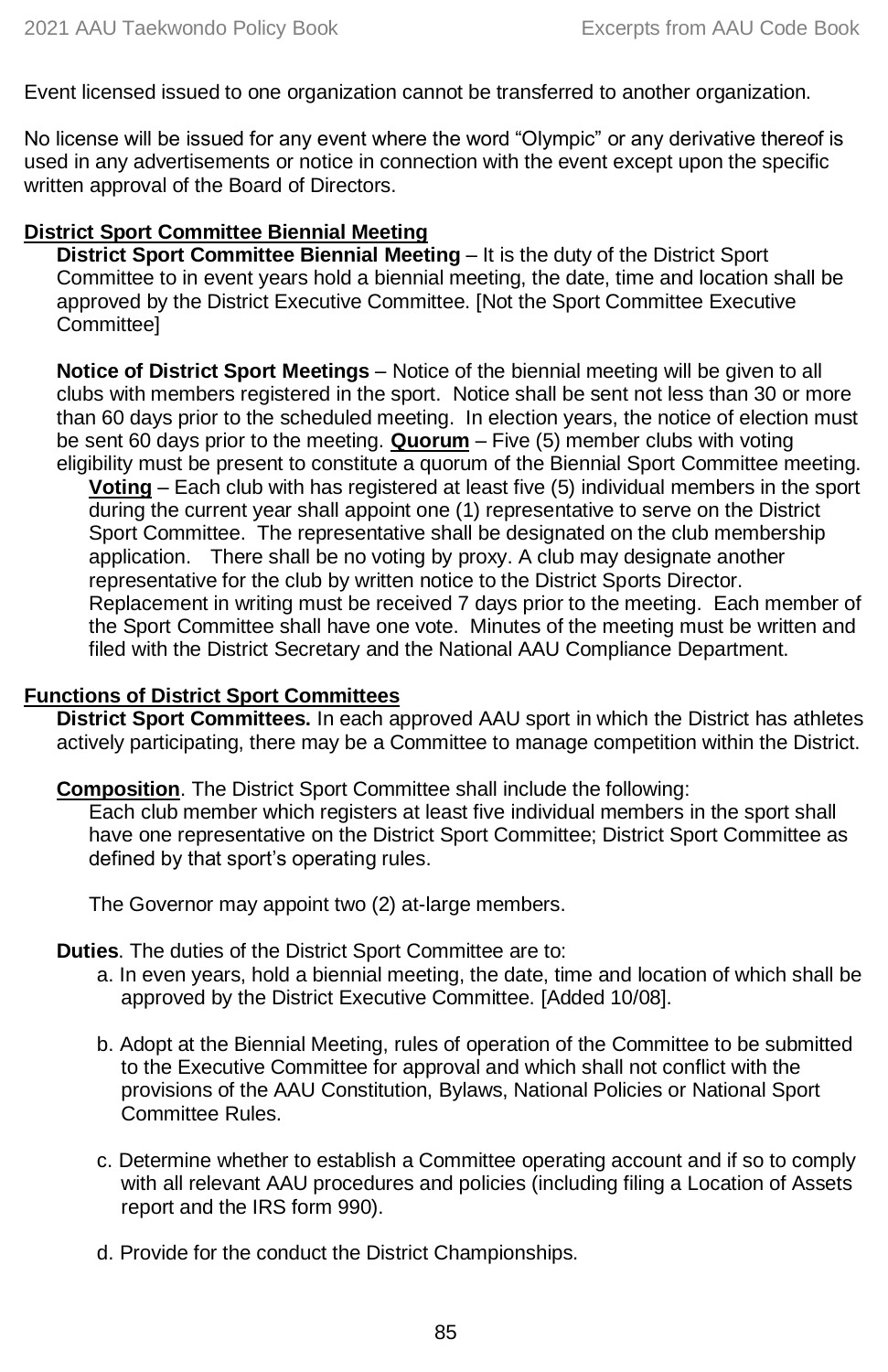e. If the District Sport Committee is organized as an administration club under the AAU, it shall annually file the Location of Assets Report with the District Office and forward a copy to the National Office.

#### **Functions of the District Sport Director**

**Election:** In each sport in which five or more club members have designated the sport as its primary sport, the Director shall be elected by the Committee at its Biennial Meeting. The District Sport Director takes office upon election.

**Appointment:** When there are fewer than five clubs registered to the Sport, the Chair may be appointed by the Governor with the approval of the National Sport Committee Chair. The District Sport Director takes office upon election or upon appointment.

**Term of Office** – The term of office for an elected District Sport Director shall be four (4) years to run concurrently with the District Officers. Once elected, each District Sport Director is required to purchase a four (4) year membership that complete their entire term. The term of office for an appointed District Sport Director shall be one year or until removed by the Governor; or until such time as the Sport Committee meets the criteria to elect a Chair.

**Vacancies** – A vacancy occurring in an elected District Sport Director position shall be filled by the Governor with the approval of the National Sport Committee Chair.

**Duties** – The Sport Committee Director shall:

- a. Develop a budget for the Sport Committee to file with the District Treasurer
- b. Perform the duties set forth in the Committee Rules of Operation.
- c. Review and approve, or for reasonable cause deny event licenses in the sport.
- d. Maintain records of the District Sport Committee, including but not limited to the minutes of all meetings, the budget, location of assets report (if required), and the District Sports Committee operating rules.
- e. Preside at Sport Committee meetings.
- f. Prepare, or have prepared, meeting minutes (which shall be approved at all District Sports Committee meetings). Forward a copy of all minutes to the National Office and District Secretary no later than 30 days following the District Sport Committee meeting.
- g. File a copy of all records requested by the District Secretary and the AAU National Office Compliance Department no later than 30 days following District Sport Committee meetings.
- h. At the conclusion of service, turn records over to successor.

#### **Removal** – District Sport Directors may be removed as follows:

**By District Sport Committee** – An elected Sport Committee Director may be removed by a two-thirds (2/3) vote of the Sport Committee at the Biennial meeting provided that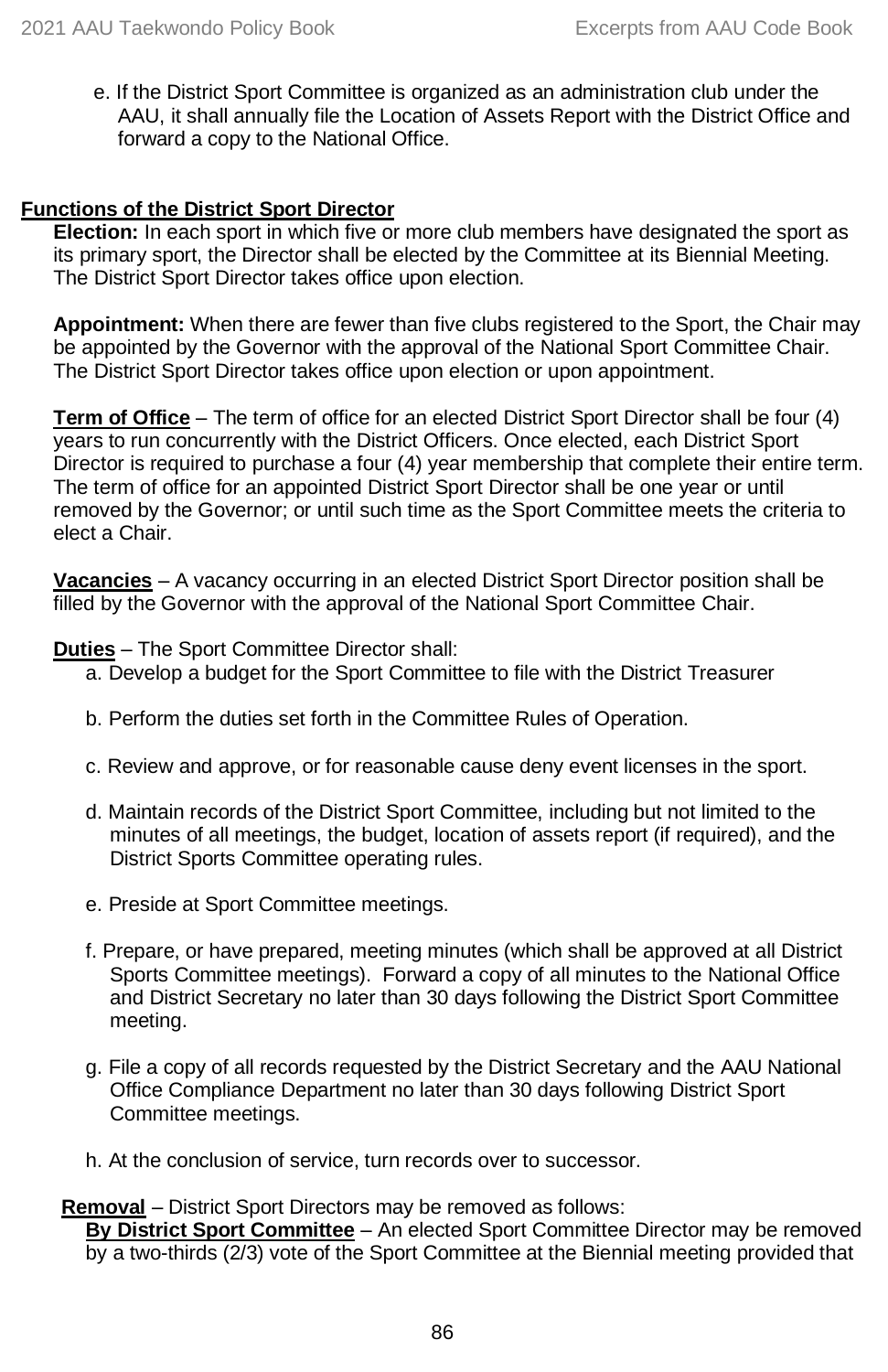the Notice of the meeting specifies that a motion to remove is on the agenda. [Rev. 10/07]

**By National Sport Chair** – Each National Sport Chair shall annually review the number of events held in their sport. If the minimum number of licensed days of activity, excluding practice licenses, is below the minimum established by the National Sport Council the National Sport Chair may remove the District Director with consent of the Governor. If the District Governor does not agree with the removal, the President shall appoint an arbiter who will make the final decision. [Rev. 10/07]

**By National Board of Review** – A Sport Director may be removed by order of the National Board of Review following the filing of a complaint and the Board's proceedings.

**By the National Board of Review Chair** after the failure of the District Sport Director to file minutes, reports and records as required by this article.

#### **Membership and Residency**

Adult members will not be bound by residence requirements.

Youth members must register in the District of their bona fide residency, except as follows: A youth member who resides in the county of one District that adjoins a county of another District and who attends a school located in the adjoining county will have the option of registering in either District.

A youth member subject to a written joint legal custody arrangement whose custodians reside in different Districts shall have the option of registering in either District.

A bona fide student at an educational institution may be considered a resident of the District in which the institution is located.

The National Board of Review will determine issued of residency.

Persons living outside the U.S. may register online or through the AAU National Office. The respective National Sports Committee rules shall govern their participation in AAU competitions.

#### **Eligibility**

A youth member may elect to participate in his or her District of bona fide residence or a District that geographically adjoins that District. Exception: In team events, the National Sport Committees shall determine the number of youth membership permitted to participate on a team from an adjoining District.

**Club Attachment.** A youth member becomes attached to a club member when he/she competes with that club in any AAU licensed event (practice not included). Ayouth member may be attached to only one club with the following exceptions: An athlete may attached to additional clubs (one in each sport) if he/she participates in additional sports. Participation in an AAU authorized league does not create club attachment.

**Transfers.** Athletes who transfer under this section are subject to National Championship eligibility restrictions as adopted by National Sport Committees. After a youth member becomes attached to a club, he/she may only transfer to another club in the same sport under the following conditions:

If the youth member has not competed in any AAU authorized events in that Sport for a period of sixty (60) days no permission is necessary.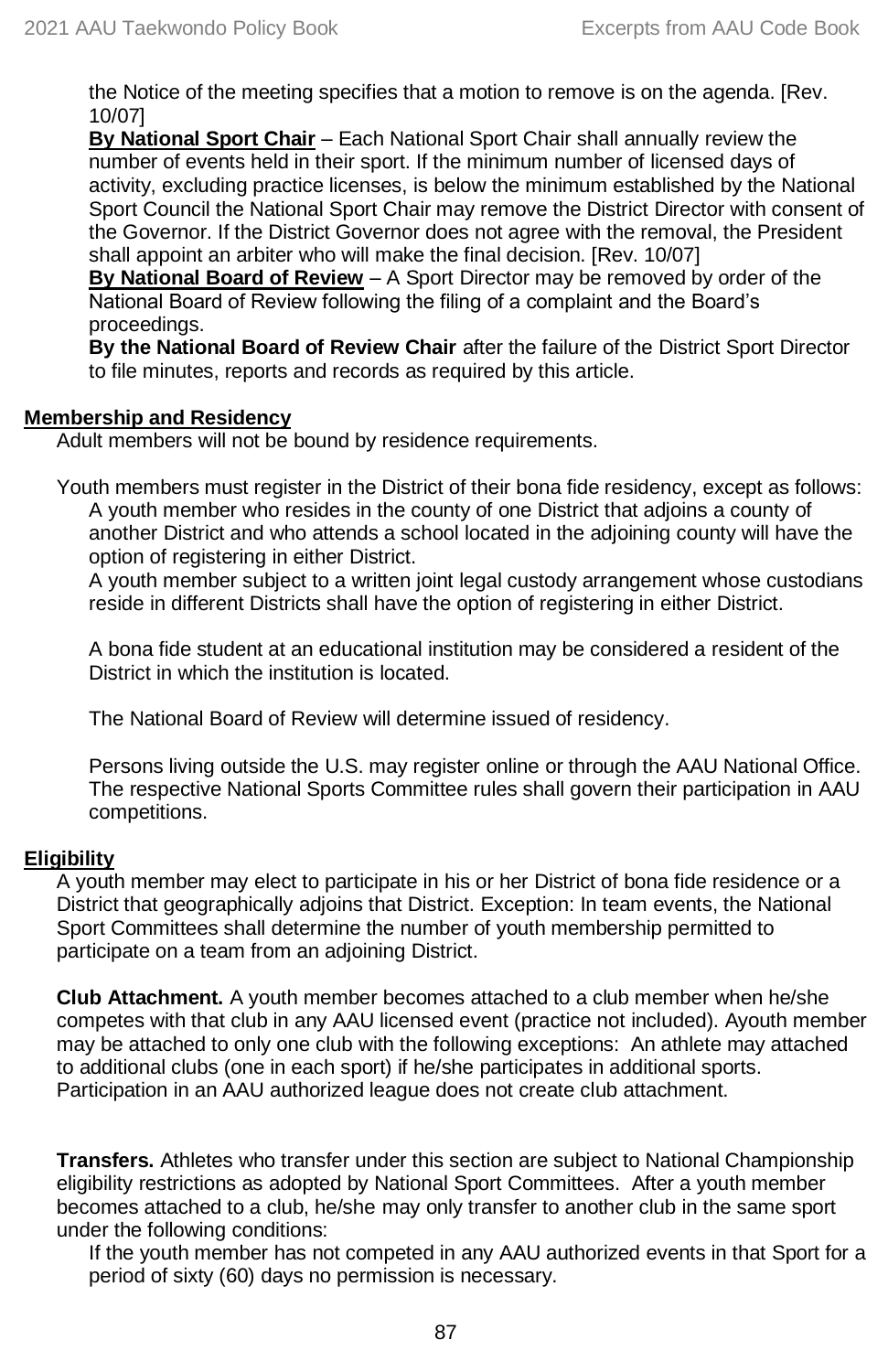If the representative of the club to which an athlete is attached signs a release form permitting an immediate transfer. (Athletes who transfer under this section are subject to National Championship eligibility restrictions as adopted by National Sport Committees.)

When the transfer is for the purpose of competing with a team which has qualified for a National Championship as provided by National Sport Committee rules.

If the Registrar determines that the transfer is due to events outside the control of the athlete or that the transfer serves the best interest of the AAU.

#### District Championships

District Championships shall be conducted in accordance with the National Sport Committee rules.

District Championship participation shall be open to any member athlete or club who fulfills the entry requirements. The District Sport Committee may not establish special eligibility criteria beyond the rules and regulations established by the National Sport Committee.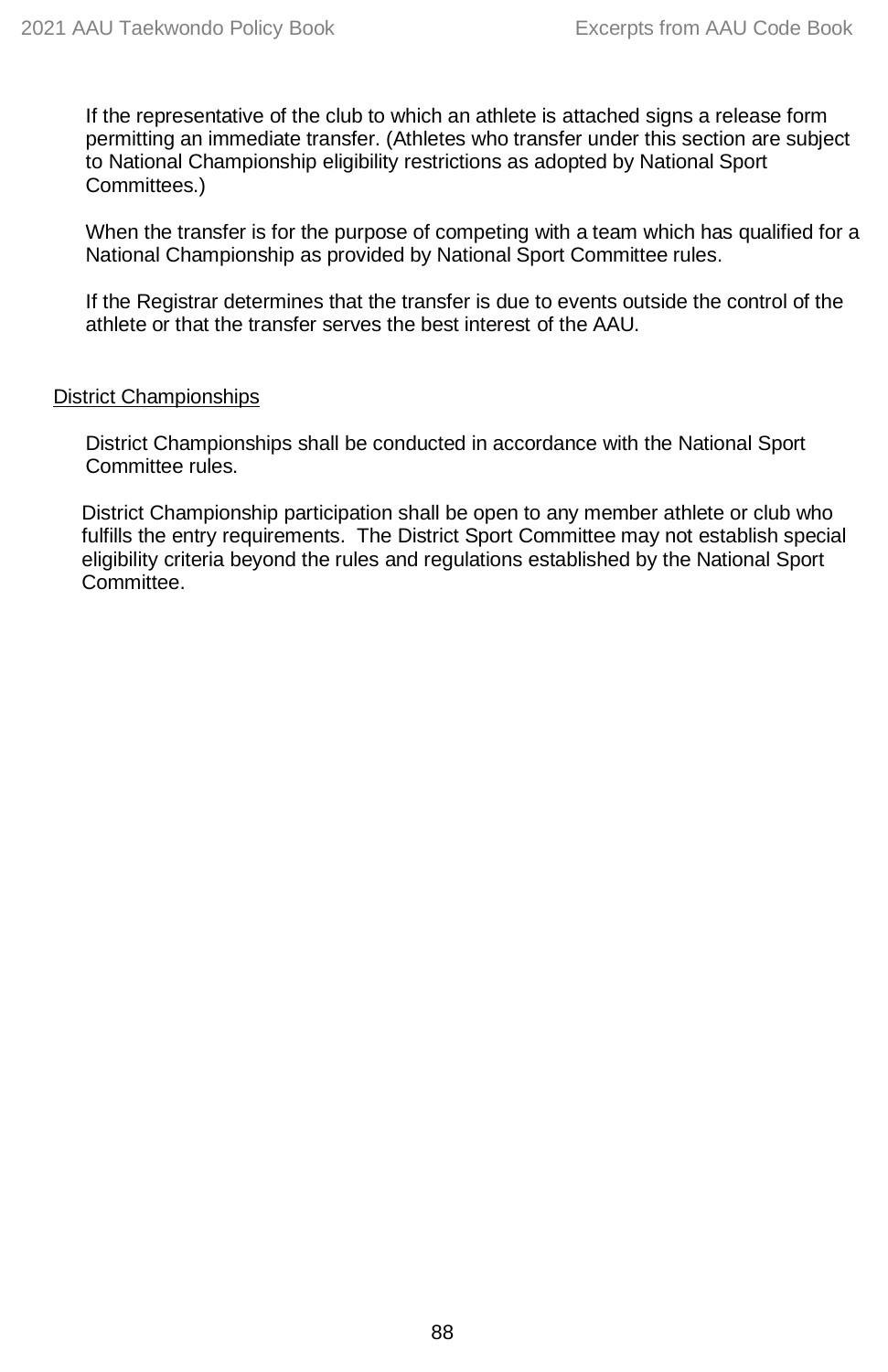# **AAU Taekwondo Protest Form**



|                                                                                                                                     |        | <b>Division</b> | <u> 1989 - Johann Stein, mars an deutscher Stein (</u> |
|-------------------------------------------------------------------------------------------------------------------------------------|--------|-----------------|--------------------------------------------------------|
|                                                                                                                                     | Ring # |                 | Date<br><b>Contract Contract Contract</b>              |
| Describe what has happened to make you file this protest and what action(s) you think need to<br>be taken to correct the situation: |        |                 |                                                        |
|                                                                                                                                     |        |                 |                                                        |

| <b>Team Leader</b>                      |            |           |  |
|-----------------------------------------|------------|-----------|--|
| Referee                                 |            |           |  |
| Corner <sub>1</sub>                     |            |           |  |
| Corner <sub>2</sub>                     |            |           |  |
| Corner 3                                |            |           |  |
| Corner <sub>4</sub>                     |            |           |  |
|                                         |            |           |  |
| <b>Reason for Arbitration Decision:</b> |            |           |  |
|                                         |            |           |  |
|                                         |            |           |  |
|                                         |            |           |  |
|                                         |            |           |  |
|                                         |            |           |  |
| Was protest upheld?                     | $\Box$ Yes | $\Box$ No |  |
| Arbitration Member(s)                   |            |           |  |
|                                         |            |           |  |
|                                         |            |           |  |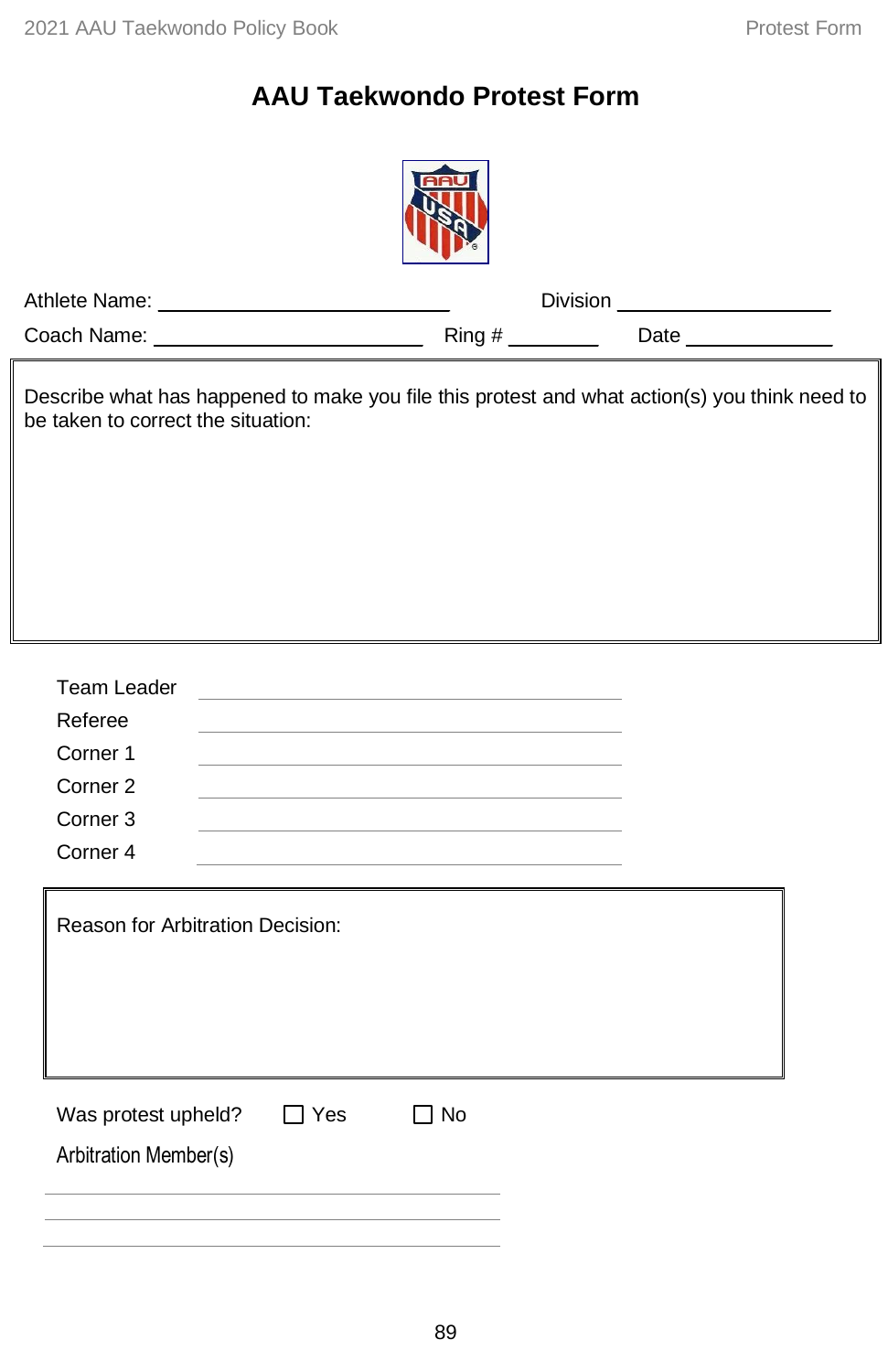| <b>Pronunciation</b> |                |                              |  |
|----------------------|----------------|------------------------------|--|
| <b>Korean</b>        |                | <b>English</b>               |  |
| Char-yeot            | Chair e yut    | <b>Attention</b>             |  |
| Chung                | Chung          | Blue                         |  |
| Chung Sung           | Chung Sung     | <b>Blue Winner</b>           |  |
| Gam-jeom             | Gam jum        | <b>Full-Point Penalty</b>    |  |
| Hong                 | Hong           | Red                          |  |
| Hong Sung            | Hong Sung      | <b>Red Winner</b>            |  |
| Il Jeom              | II Jum         | <b>One Point</b>             |  |
| Ee Jeom              | E Jum          | <b>Two Points</b>            |  |
| Sam Jeom             | Som Jum        | <b>Three Points</b>          |  |
| Sa Jeom              | Sa Jum         | <b>Four Points</b>           |  |
| Joo-eui              | Jew we         | Warning                      |  |
| Joon-bi              | June bee       | <b>Ready Position</b>        |  |
| Kye-sok              | Kay suk        | Continue                     |  |
| Kal-yeo              | Cal E O        | Break                        |  |
| Keu-man              | Ko Mon         | <b>Stop</b>                  |  |
| Kye-shi              | Kay She        | Injury Time-Out (60 seconds) |  |
| Kyong-go             | Key Young Go   | <b>Half-Point Infraction</b> |  |
| Kyeong-rye           | Key Young Yeah | Bow                          |  |
| Shi-gan              | She Gan        | Non-Injury Time-Out          |  |
| Shi-Jak              | She Jock       | <b>Begin</b>                 |  |

| <b>Korean</b> | <b>Pronunciation</b> | <b>English</b> |
|---------------|----------------------|----------------|
| Ш             | Ш                    | First          |
| Ee            | E                    | Second         |
| Sam           | Som                  | Third          |
| Sa            | Sa                   | Fourth         |
| O             | Oh                   | <b>Fifth</b>   |
| Yook          | Yuck                 | Sixth          |
| Chil          | Chill                | Seventh        |
| Pal           | Pol                  | Eighth         |
| Ha-nah        | Hana                 | One            |
| Dul           | Dool                 | Two            |
| Set           | Set                  | <b>Three</b>   |
| <b>Net</b>    | <b>Net</b>           | Four           |
| Da-sot        | Dasut                | Five           |
| Ya-sot        | Yasut                | <b>Six</b>     |
| Il-gop        | <b>Ilgop</b>         | Seven          |
| Yeo-del       | Yeodule              | Eight          |
| A-hop         | Ahope                | <b>Nine</b>    |
| Yeol          | Yole                 | Ten            |

# **Korean Terminology**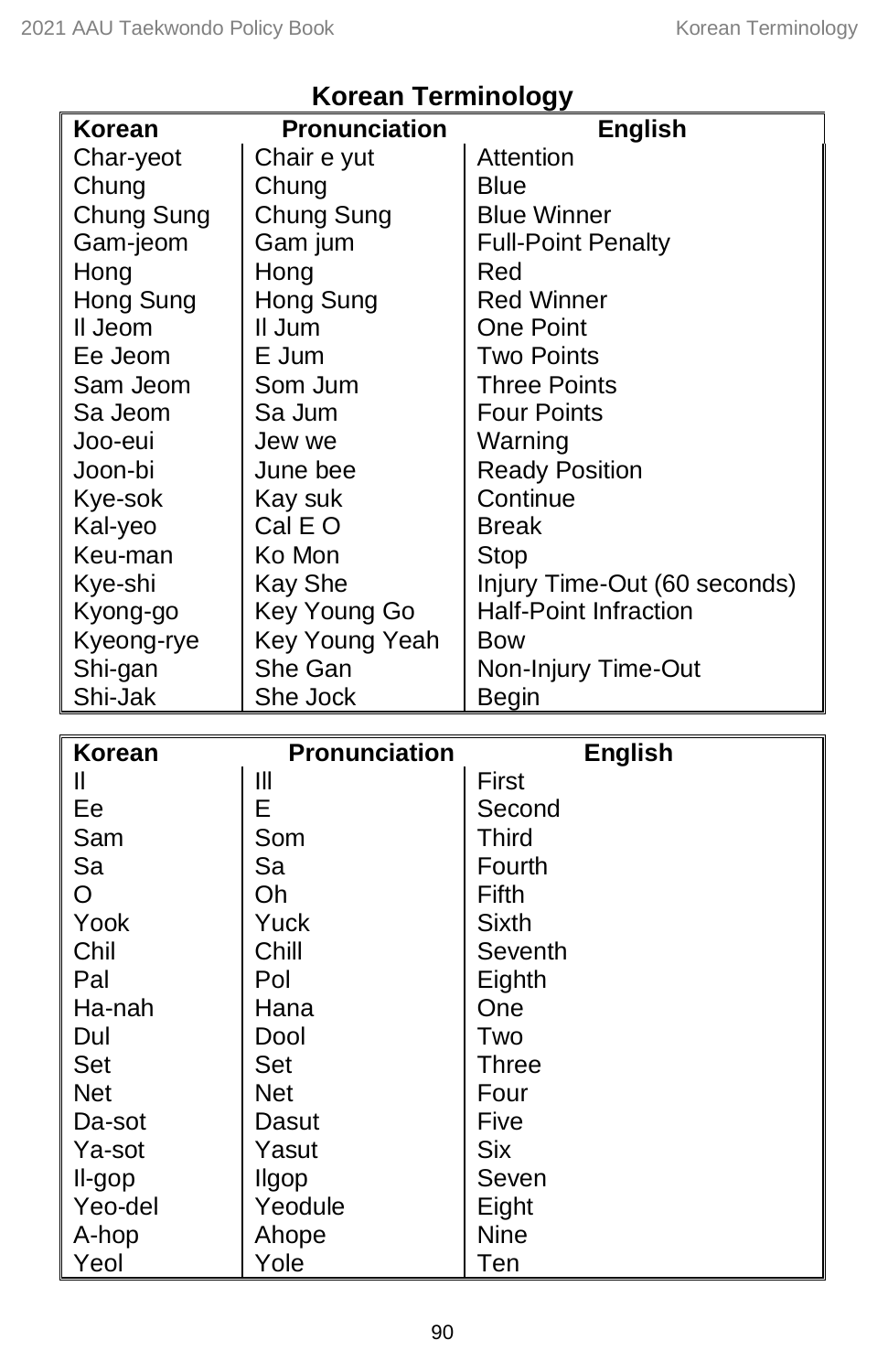# **Submitting Rule Changes to the AAU TKD Handbook**

The TRC Chair will set deadline dates for rule change proposals to be submitted and alert all TRC members regularly of those deadlines. An explanation of who is allowed to submit changes is listed in the front of the handbook under 'Sport Rules, Policies and Procedures.'

All proposed changes must be presented using the proper format or they will be rejected. The section of the handbook must be identified, (for example point sparring, forms, etc.). Following the section should be an explanation or justification for wanting the change. The Articles and sub-articles, as written in the handbook, which are being proposed for a change must first be copied to the submitted form twice. The first copy remains intact to show how the rule/policy/procedure currently reads. The second pasted copy will show the proposed change(s). These changes are shown by **yellow highlighting proposed** additions, while strikethroughs will show wording to be deleted.

Doing a copy/paste special/keep source formatting function, as opposed to re-typing the information, will keep the proposal in the proper formatting which will allow an easier transition back to the handbook. If working with a very large section of the book, you need only copy the Article and section numbers making sure that anything being changed is included, but it is not necessary to include several pages if what you are working with is that long.

#### **Remember that these are examples only and may not reflect actual pages or Articles in the actual handbook.**

## **(Example 1)**

#### **Submitted by: Ozark District**

Section in Handbook: Olympic Style Sparring page 28

Justification for change: Many people like to use some kind of headband or doo-rag to keep the sweat out of their eyes. The connotation of 'gangs' or 'wearing colors of other nations' isn't really relevant enough to keep this arcane rule in play.

## **Article IV. Duties of Officials (Referees, Judges, Team Leaders and Computer Operators)**

## **Current Rule:**

## **Article I. Protective Equipment**

**I.A.** Mandatory Equipment for Non-PSS Matches. All competitors must wear:

- **I.A.1.** Olympic style chest protector
- **I.A.2.** Headgear

**I.A.2.a.** The Blue competitor must wear blue headgear

**I.A.2.b.** The Red competitor must wear red headgear

**I.A.2.c.** Other than the headgear, no other item shall be worn on the head with the exception of religious headwear which shall be worn under the headgear and inside the uniform and shall not cause harm or obstruct the opposing competitor.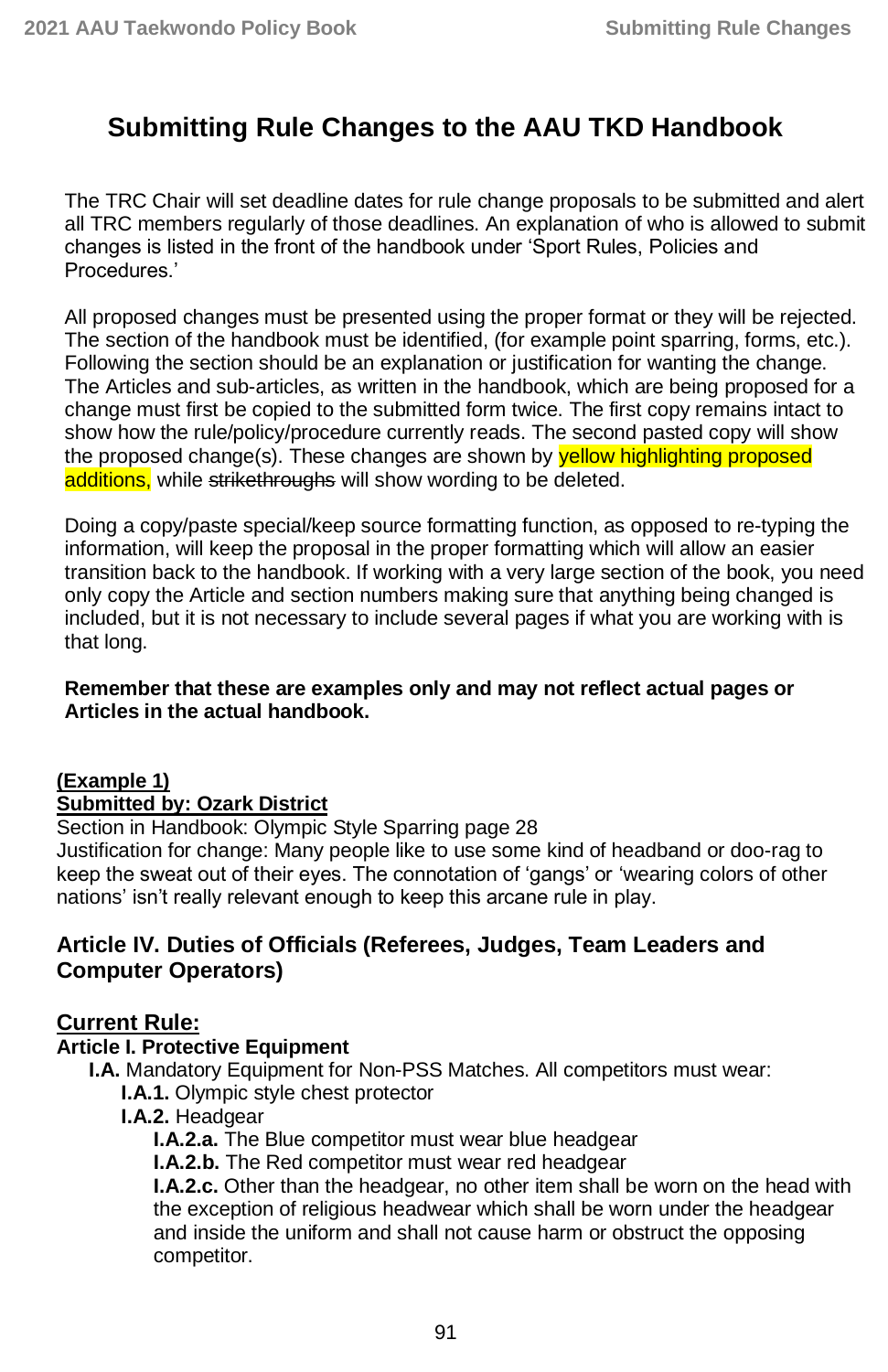## **Change to:**

#### **Article I. Protective Equipment**

**I.A.** Mandatory Equipment for Non-PSS Matches. All competitors must wear:

- **I.A.1.** Olympic style chest protector
- **I.A.2.** Headgear

**I.A.2.a.** The Blue competitor must wear blue headgear

**I.A.2.b.** The Red competitor must wear red headgear

**I.A.2.c.** Other than the headgear, no other item shall be worn on the head with the exception of religious headwear which shall be worn under the headgear and inside the uniform and shall not cause harm or obstruct the opposing competitor. Religious headwear and long hair shall be worn under the headgear and inside the uniform and shall not cause harm or obstruct the opposing competitor.

## **(Example 2)**

## **Submitted by: Pat Weseman (Regional Director)**

Section in Handbook: Olympic Style Sparring Page 40

Justification for change: WT has removed the reference to KO or Knockout. Any match resulting in a competitor not returning to the fighting position following an eight-count will result in the match being called due to RSC.

## **Current Rule:**

## **Article XV. Decision**

**XV.A**. **Determination of the Winner** shall be made as follows:

**XV.A.1.** Win by Knock Out (KO)

**XV.A.2.** Win by Referee Stops Contest (RSC)

**XV.A.3**. Win by Final Score (PTF)

**XV.A.4.** Win by Point Gap (PTG)

**XV.A.5.** Win by Golden Point (GDP)

**XV.A.6.** Win by Superiority (SUP)

**XV.A.7.** Win by Withdrawal (WDR)

**XV.A.8**. Win by Disqualification (DSQ)

**XV.A.9.** Win by Referee's Punitive Declaration (PUN)

## **Change to:**

## **Article XV. Decision**

**XV.A**. **Determination of the Winner** shall be made as follows:

**XV.A.1.** Win by Knock Out (KO)

**XV.A.2.** Win by Referee Stops Contest (RSC)

**XV.A.3**. Win by Final Score (PTF)

**XV.A.4.** Win by Point Gap (PTG)

**XV.A.5.** Win by Golden Point (GDP)

**XV.A.6.** Win by Superiority (SUP)

**XV.A.7.** Win by Withdrawal (WDR)

**XV.A.8**. Win by Disqualification (DSQ)

**XV.A.9.** Win by Referee's Punitive Declaration (PUN)